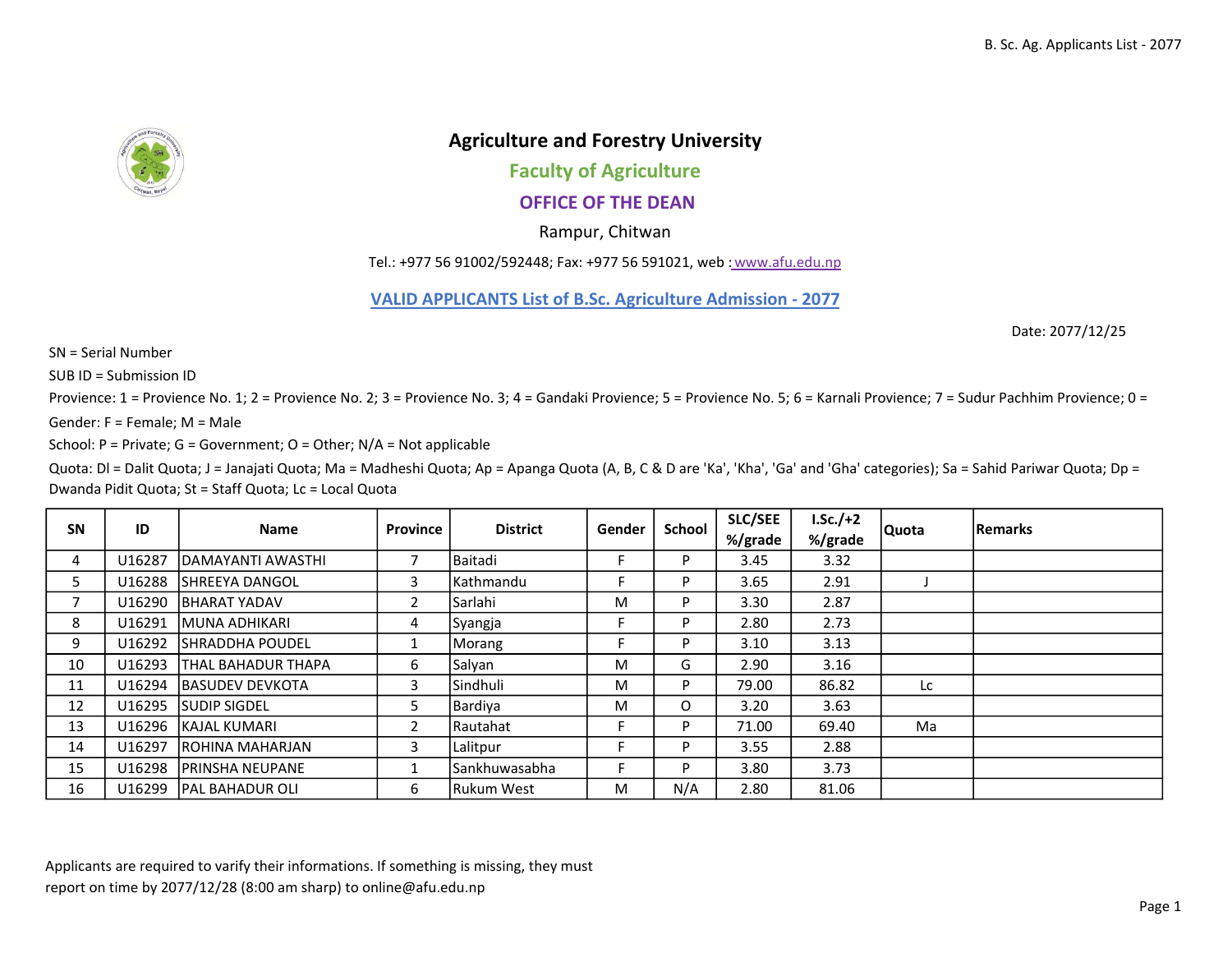| 17 | U16300 | MANISHA THAPA                | 4                       | Lamjung        | F           | P   | 3.65  | 2.91  |           |                       |
|----|--------|------------------------------|-------------------------|----------------|-------------|-----|-------|-------|-----------|-----------------------|
| 18 | U16301 | <b>DIKSHYA PARAJULI</b>      | 3                       | Chitwan        | F           | P   | 3.75  | 2.95  |           |                       |
| 19 | U16302 | USHA CHAUDHARY               | 5                       | Dang           | F           | P   | 3.55  | 3.27  | J         |                       |
| 20 | U16303 | <b>DIPTI RAWAT</b>           | 6                       | Surkhet        | F           | P   | 3.70  | 3.03  |           |                       |
| 21 | U16304 | NISHA SHRESTHA               | 3                       | Dolakha        | $\mathsf F$ | N/A | 2.80  | 68.62 | T         |                       |
| 22 | U16305 | <b>ANISHA ADHIKARI</b>       | $\overline{4}$          | Kaski          | F           | G   | 3.40  | 2.99  | <b>Lc</b> |                       |
| 23 |        | U16306 SNEHA KUMARI YADAV    | $\overline{2}$          | Mahottari      | F           | N/A | 3.40  | 3.25  | Ma        |                       |
| 24 | U16307 | <b>ICHCHHA OJHA</b>          | 3                       | Chitwan        | F           | P   | 3.80  | 3.29  |           |                       |
| 25 | U16308 | <b>DHADKAN THAPA</b>         | 4                       | <b>Baglung</b> | M           | P   | 3.80  | 3.06  |           |                       |
| 26 | U16309 | <b>SUDIP KANDEL</b>          | 4                       | Tanahun        | ${\sf M}$   | G   | 3.40  | 2.98  |           |                       |
| 27 | U16310 | laakriti adhikari            | 4                       | Gorkha         | F           | P   | 3.50  | 2.96  |           |                       |
| 28 | U16311 | <b>PRABISHA REGMI</b>        | $\overline{\mathbf{3}}$ | Chitwan        | F           | P   | 3.80  | 3.53  |           |                       |
| 29 | U16312 | <b>AAYUSH REGMI</b>          | 3                       | Chitwan        | M           | G   | 3.45  | 3.26  | Lc        |                       |
| 30 | U16313 | <b>SUMAN KHADKA</b>          | $\mathbf{1}$            | Morang         | M           | P   | 3.60  | 3.05  |           |                       |
| 31 | U16314 | <b>RONIT KUMAR</b>           | $\overline{2}$          | Sarlahi        | M           | P   | 74.50 |       |           | Lack of +2 transcript |
| 32 | U16315 | <b>BHAWANA BHATTA</b>        | $\overline{7}$          | Dadeldhura     | F           | P   | 3.55  | 3.76  |           |                       |
| 33 | U16316 | <b>JANISH KUMAR SAH</b>      | $\overline{2}$          | Rautahat       | ${\sf M}$   | P   | 3.70  | 3.21  |           |                       |
| 34 | U16317 | <b>ASMITA PANTHA</b>         | 5                       | Nawalparasi    | F           | P   | 3.80  | 3.43  |           |                       |
| 35 | U16318 | <b>PRABINA CHAUDHARY</b>     | 5                       | Nawalparasi    | F           | P   | 3.65  | 3.03  |           |                       |
| 36 | U16319 | <b>PRASHANT KUIKEL</b>       | 4                       | Kaski          | ${\sf M}$   | G   | 3.25  | 2.89  |           |                       |
| 37 | U16320 | KABINA ADHIKARI              | 4                       | Gorkha         | $\mathsf F$ | P   | 2.95  | 3.04  |           |                       |
| 38 | U16321 | ALISHA BHANDARI              | $\mathbf{3}$            | Chitwan        | F           | P   | 3.40  | 2.99  | Lc, St    |                       |
| 39 | U16322 | <b>BIPAN SHRESTHA</b>        | 3                       | Chitwan        | M           | G   | 3.65  | 3.56  | J, Lc     |                       |
| 40 | U16323 | <b>PRABHAT BHANDARI</b>      | $\overline{3}$          | Chitwan        | M           | G   | 3.25  | 2.87  | Lc        |                       |
| 41 | U16324 | <b>SUNITA ACHARYA</b>        | $\overline{4}$          | Baglung        | F           | P   | 3.75  | 3.47  |           |                       |
| 42 | U16325 | <b>MRIDUSHA SHRESTHA</b>     | 4                       | Gorkha         | F           | P   | 3.70  | 3.09  | J         |                       |
| 43 | U16326 | <b>BABITA POKHAREL</b>       | $\overline{3}$          | Dolakha        | $\mathsf F$ | P   | 3.35  | 3.23  |           |                       |
| 44 | U16327 | <b>SMRITI RIJAL</b>          | $\overline{2}$          | Parsa          | F           | G   | 3.65  | 3.63  |           |                       |
| 45 | U16328 | <b>PRATEEK PANDEY</b>        | 5                       | Rupandehi      | M           | G   | 3.50  | 2.98  |           |                       |
| 46 | U16329 | <b>PURNA BAHADUR SAPKOTA</b> | $2^{\circ}$             | Bajhang        | M           | G   | 3.20  | 89.00 | J         |                       |
| 47 | U16330 | <b>NISHA SHAHI</b>           | 6                       | Humla          | F           | P   | 3.20  | 77.29 |           |                       |
| 48 | U16331 | <b>DIKSHYA GURUNG</b>        | $\mathbf{1}$            | Jhapa          | F           | P   | 3.40  | 2.93  |           |                       |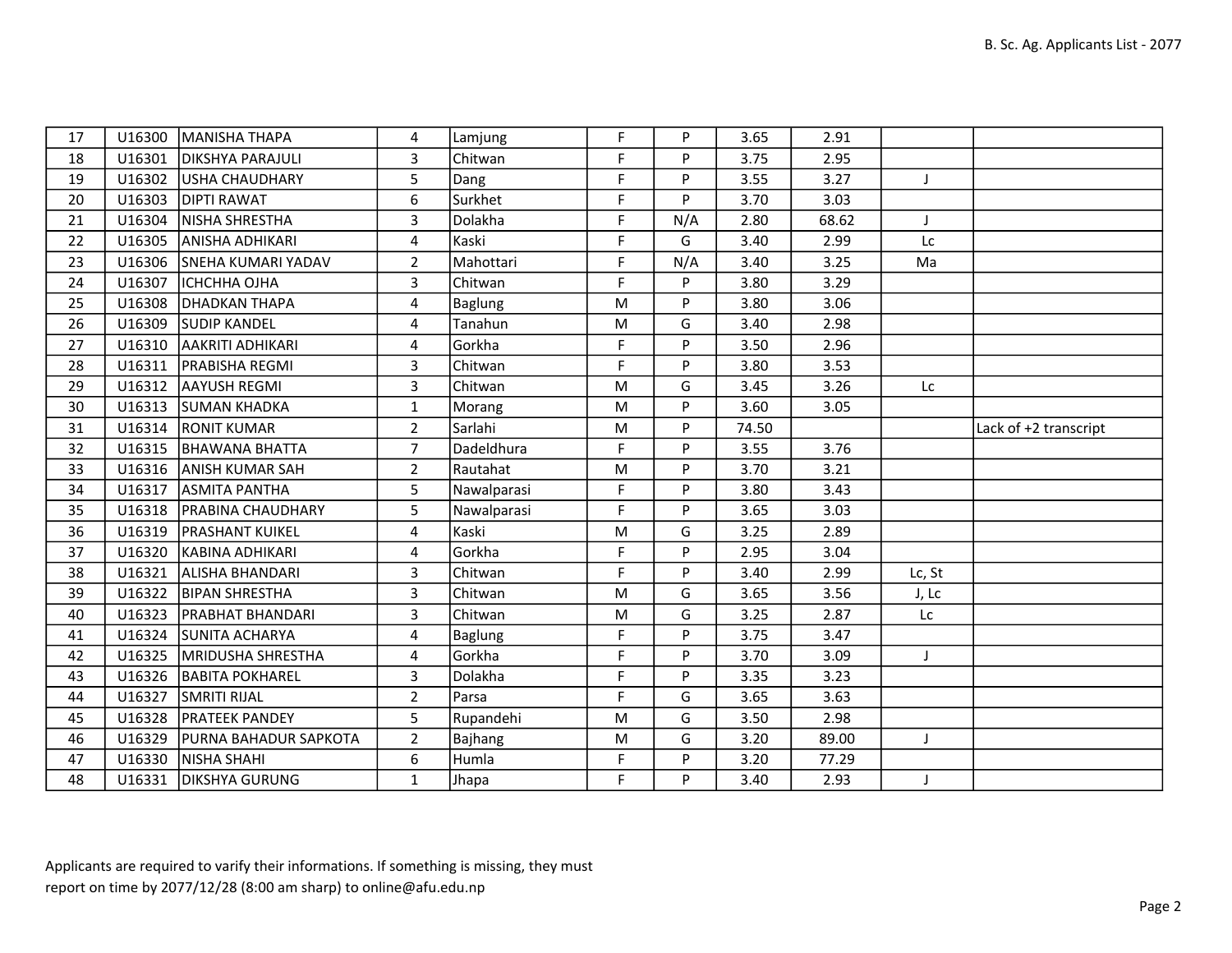| 49 |                 | U16332   MADHURI KUMARI      | $\overline{2}$ | Mahottari   | F  | P | 3.10  | 2.99  | Ma |  |
|----|-----------------|------------------------------|----------------|-------------|----|---|-------|-------|----|--|
| 50 |                 | U16333 AJAY KUMAR YADAV      | $\overline{2}$ | Mahottari   | M  | G | 3.30  | 2.83  | Ma |  |
| 51 |                 | U16334   RITESH PRASAD YADAV | $\overline{2}$ | Mahottari   | M  | G | 2.95  | 2.82  | Ma |  |
| 52 | U16335          | AARTI SAH                    | $\overline{2}$ | Siraha      | F. | G | 2.85  | 2.89  | Ma |  |
| 53 | U16336 DILIP KC |                              | 6              | Dailekh     | M  | G | 45.75 | 68.10 |    |  |
| 54 | U16337          | <b>SIJAN SHRESTHA</b>        | 5              | Nawalparasi | F  | P | 3.65  | 2.85  | J. |  |
| 55 |                 | U16338   PRAKRITI ADHIKARI   | 4              | Gorkha      | F. | P | 4.00  | 3.39  |    |  |
| 56 | U16339          | <b>SONU BHATTARAI</b>        | $\mathbf{1}$   | Jhapa       | F  | P | 3.50  | 3.01  |    |  |
| 57 | U16340          | BHARAT PRASAD PANDEYA        | $\overline{7}$ | Kailali     | M  | P | 3.75  | 3.12  |    |  |
| 58 | U16341          | <b>APEKSHA PANDEY</b>        | 4              | Lamjung     | F. | P | 3.40  | 3.13  |    |  |
| 59 | U16342          | <b>SANTOSH ACHARYA</b>       | 3              | Bhaktapur   | M  | P | 3.70  | 3.79  | Lc |  |
| 60 | U16343          | <b>AAYUSH KARKI</b>          | $\mathbf{1}$   | Sunsari     | M  | P | 3.35  | 2.65  |    |  |
| 61 | U16344          | <b>ABHISHEK KUMAR YADAV</b>  | $\overline{2}$ | Saptari     | M  | P | 3.25  | 2.88  | Ma |  |
| 62 | U16345          | SHRIYA YOGI                  | 5              | Rupandehi   | F  | G | 3.45  | 3.36  |    |  |
| 63 |                 | U16346 JEEWAN RAI            | $\mathbf{1}$   | Khotang     | M  | P | 3.25  | 2.97  |    |  |
| 64 | U16347          | <b>INDRA K.C.</b>            | 5              | Pyuthan     | F. | P | 3.10  | 3.12  |    |  |
| 65 | U16348          | <b>PREKSHYA KC</b>           | 5              | Palpa       | F  | P | 3.55  | 3.06  |    |  |
| 66 | U16349          | <b>PAPPU YADAV</b>           | $\mathbf{1}$   | Sunsari     | M  | G | 2.85  | 2.61  |    |  |
| 67 |                 | U16350 ARUNA KARKI           | 4              | Nawalparasi | F  | P | 3.35  | 3.28  |    |  |
| 68 | U16351          | <b>PRASHAMSA SHRESTHA</b>    | 3              | Kathmandu   | F  | P | 3.55  | 2.98  |    |  |
| 69 |                 | U16352 DIPESH RAJ RAUNIYAR   | $\overline{2}$ | Parsa       | M  | P | 2.95  | 2.49  | Ma |  |
| 70 | U16353          | MANISHA BHUSHAL              | 4              | Syangja     | F  | P | 3.75  | 3.09  |    |  |
| 71 | U16354          | <b>BINITA CHHETRI</b>        | 5              | Rupandehi   | F  | P | 3.40  | 2.96  |    |  |
| 72 | U16355          | SHRADDHA LAMICHHANE          | 3              | Chitwan     | F  | G | 3.96  | 3.63  |    |  |
| 73 |                 | U16356 AGRIMA KHANAL         | 4              | Gorkha      | F. | P | 3.05  | 3.16  |    |  |
| 74 | U16357          | <b>AASHISH UPRETY</b>        | $\overline{3}$ | Chitwan     | M  | P | 3.65  | 3.33  |    |  |
| 75 | U16358          | NIKITA JHA                   | $\mathbf{1}$   | Morang      | F  | P | 3.75  | 3.49  |    |  |
| 76 | U16359          | <b>ANISHA KARKI</b>          | $\mathbf{1}$   | Udayapur    | F. | P | 3.60  | 3.19  |    |  |
| 77 | U16360          | <b>ASHMITA CHAUDHARY</b>     | $\mathbf{1}$   | Sunsari     | F  | P | 3.25  | 2.59  | J  |  |
| 78 | U16361          | YAMUNA DANAI                 | 4              | Lamjung     | F  | P | 3.45  | 2.59  |    |  |
| 79 |                 | U16362 LAXMI KUMARI BINADI   | $\overline{7}$ | Kailali     | F  | G | 3.35  | 3.04  |    |  |
| 81 |                 | U16364 JAYA KUMARI KUNWAR    | 5              | Nawalparasi | F  | P | 3.70  | 3.26  |    |  |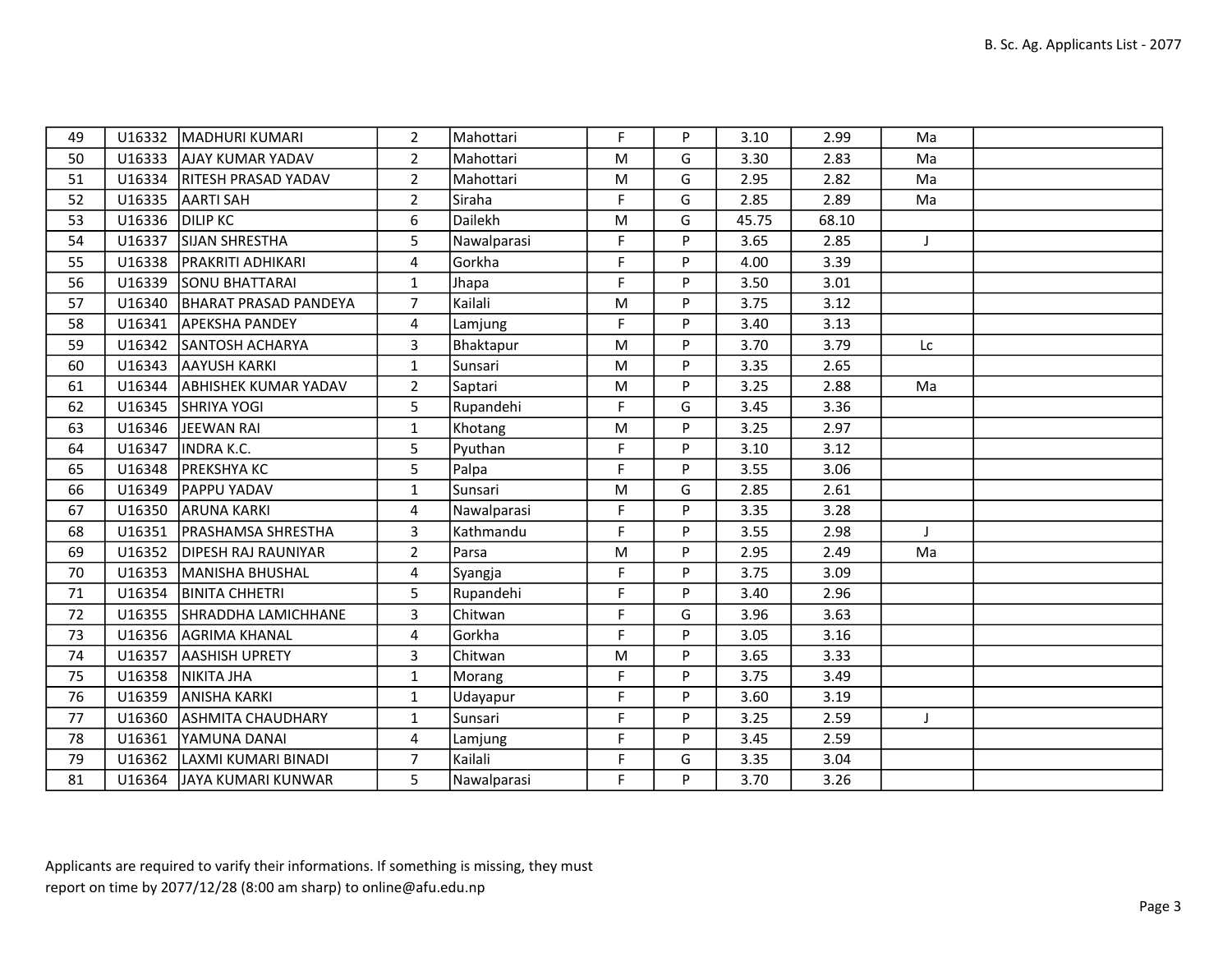| 82  | U16365 | <b>NITISH SHARMA</b>       | 1              | Morang       | M         | P   | 3.65  | 3.15  | Ma     |                       |
|-----|--------|----------------------------|----------------|--------------|-----------|-----|-------|-------|--------|-----------------------|
| 83  | U16366 | <b>SIMRAN KUNWAR</b>       | $\overline{7}$ | Darchula     | F         | P   | 3.15  | 2.91  |        |                       |
| 84  | U16367 | NISHA KARKI                | 5              | Bardiya      | F         | P   | 3.70  | 3.01  |        |                       |
| 85  | U16368 | <b>RAHUL YADAV</b>         | $\overline{2}$ | Siraha       | M         | P   | 3.30  |       | Ma     | Lack of +2 transcript |
| 86  | U16369 | <b>SUBEKSHYA BARAL</b>     | $\overline{3}$ | Sindhuli     | F         | P   | 3.55  | 3.31  |        |                       |
| 87  | U16370 | <b>ANUSHKA SUBEDI</b>      | $\overline{3}$ | Chitwan      | F         | P   | 3.65  | 3.16  |        |                       |
| 88  | U16371 | <b>PUNAM CHAUDHARY</b>     | $\overline{2}$ | Bara         | F         | P   | 3.70  | 3.38  | J      |                       |
| 89  | U16372 | <b>NISHU POKHAREL</b>      | $\mathbf{1}$   | Sunsari      | F         | P   | 3.35  |       |        | Lack of +2 transcript |
| 90  | U16373 | <b>PRAJWAL DAHAL</b>       | 1              | Sunsari      | M         | N/A | 3.75  | 3.69  |        |                       |
| 91  | U16374 | <b>RITIJ ROSAN MAHATO</b>  | $\overline{2}$ | Mahottari    | M         | G   | 2.55  | 3.06  | Lc, Ma |                       |
| 92  | U16375 | <b>SUSMA LAMICHHANE</b>    | 4              | Gorkha       | F         | G   | 57.38 | 67.76 |        |                       |
| 93  | U16376 | <b>RASHMI GURUNG</b>       | 3              | Chitwan      | F         | P   | 3.55  | 3.16  | J, Lc  |                       |
| 94  | U16377 | MADHU KUMARI YADAV         | $\mathbf{1}$   | Morang       | F         | N/A | 3.40  | 2.83  | Ma     |                       |
| 95  | U16378 | <b>BHAGYANATH THAKUR</b>   | $\overline{2}$ | Bara         | M         | P   | 3.10  | 2.89  | Ma     |                       |
| 96  | U16379 | <b>ANNU UPADHYAY</b>       | 5              | Nawalparasi  | F         | P   | 3.15  | 3.09  | Ma     |                       |
| 97  | U16380 | <b>SULAV GIRI</b>          | $\overline{4}$ | Lamjung      | M         | P   |       | 2.92  |        | Lack of SLC marksheet |
| 98  | U16381 | <b>PALLABI SUNUWAR</b>     | 3              | Sindhuli     | F         | P   | 3.55  | 2.84  |        |                       |
| 99  | U16382 | NAZMEEN KHAN               | 5              | Kapilvastu   | F         | G   | 3.60  | 3.16  | Ma     |                       |
| 100 | U16383 | <b>AJAY SAH</b>            | $\overline{2}$ | Siraha       | M         | P   | 3.40  | 3.56  | Ma     |                       |
| 101 | U16384 | <b>BHARAT BOHARA</b>       | $\overline{7}$ | Darchula     | M         | N/A | 2.45  | 74.76 |        |                       |
| 102 | U16385 | NIKITA PATHAK              | 6              | Surkhet      | F         | G   | 2.65  | 76.71 |        |                       |
| 103 | U16386 | <b>PRAKASH ADHIKARI</b>    | 1              | Jhapa        | M         | P   | 52.00 | 60.95 |        |                       |
| 104 | U16387 | LOKENDRA SHRESTHA          | 4              | Gorkha       | M         | P   | 3.45  | 2.99  |        |                       |
| 105 | U16388 | <b>RUPESH KUMAR MANDAL</b> | $2^{\circ}$    | Siraha       | M         | P   | 3.25  | 3.04  | J, Ma  |                       |
| 106 | U16389 | <b>RABI MAHATO</b>         | $\overline{2}$ | Siraha       | ${\sf M}$ | P   | 3.45  | 3.25  |        |                       |
| 107 | U16390 | <b>ANJALI SHRIWASTAV</b>   | $\overline{2}$ | Dhanusa      | F         | N/A | 3.55  | 3.66  | Ma     |                       |
| 108 | U16391 | <b>BISHAL SINGH</b>        | $\overline{7}$ | Bajhang      | M         | G   | 2.70  | 2.49  |        |                       |
| 109 | U16392 | <b>PAVAN KUMAR YADAV</b>   | $\overline{2}$ | Rautahat     | M         | G   | 56.00 | 73.90 | Ma     |                       |
| 110 | U16393 | laayan ansari              | $2^{\circ}$    | Parsa        | M         | G   | 2.85  | 2.65  | Ma     |                       |
| 111 | U16394 | <b>RAVI POKHAREL</b>       | 5              | Bardiya      | M         | G   | 52.50 | 56.89 |        |                       |
| 112 | U16395 | <b>SUBASH SUBEDI</b>       | 4              | Kaski        | M         | P   | 3.85  | 3.24  |        |                       |
| 113 |        | U16396   DIPESH GHIMIRE    | 5              | Arghakhanchi | ${\sf M}$ | P   | 3.60  | 3.69  |        |                       |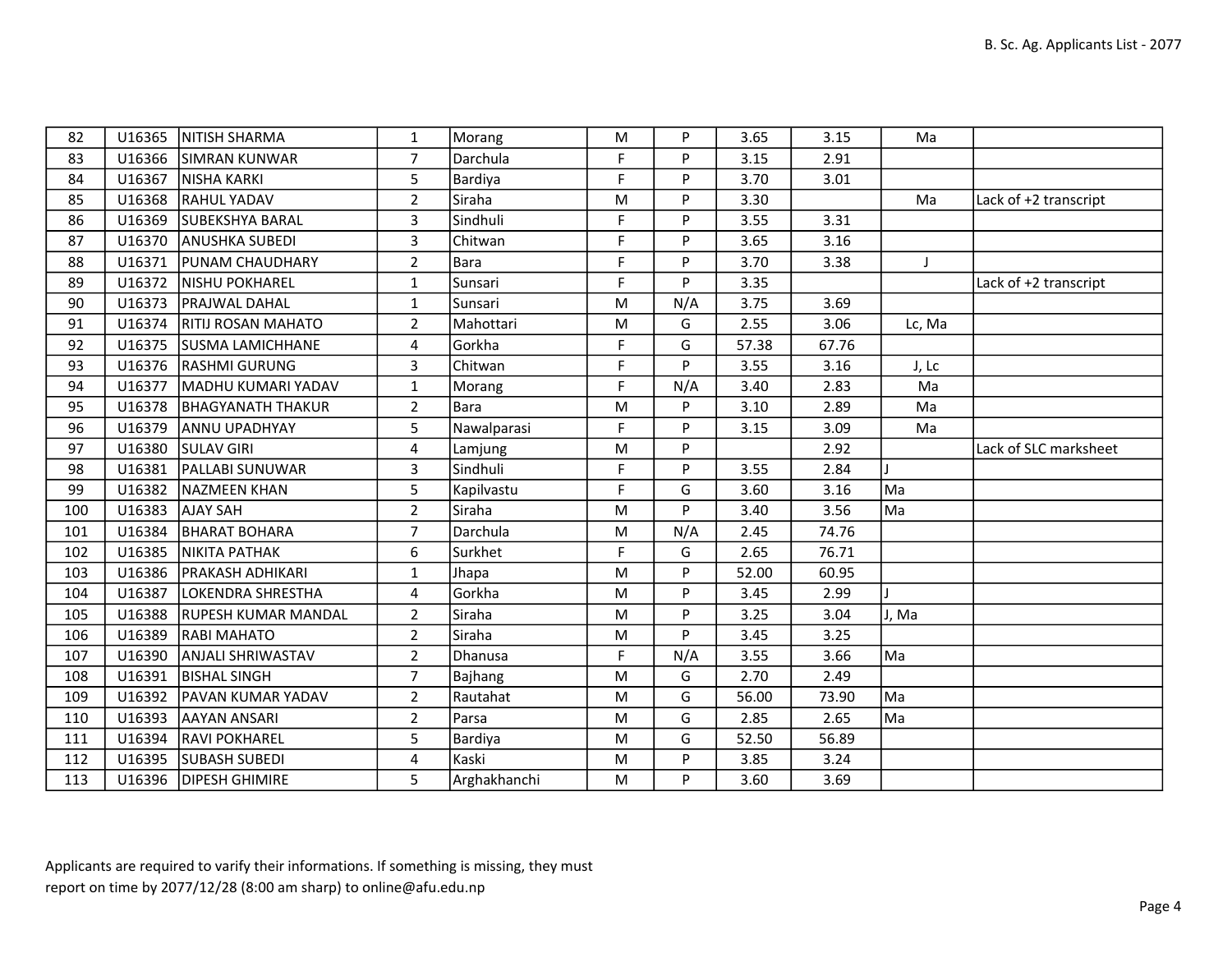| 114 |        | U16397   SUWANEE SHRESTHA     | 3                       | Chitwan      | F           | P   | 3.40  | 2.99  |          |                       |
|-----|--------|-------------------------------|-------------------------|--------------|-------------|-----|-------|-------|----------|-----------------------|
| 115 | U16398 | <b>BISHOW THAPA</b>           | 3                       | Sindhuli     | ${\sf M}$   | P   | 3.70  | 3.59  |          |                       |
| 116 | U16399 | NISHAN DHAKAL                 | 5                       | Gulmi        | M           | P   | 3.70  | 3.43  |          |                       |
| 118 | U16401 | <b>SWORUP THAPA</b>           | $\mathbf{3}$            | Kathmandu    | ${\sf M}$   | P   | 3.55  | 3.05  |          |                       |
| 119 | U16402 | <b>ASHMITA KOIRALA</b>        | 1                       | Morang       | F           | P   | 3.50  | 3.05  |          |                       |
| 120 | U16403 | <b>TRISHNA PAUDEL</b>         | 5                       | Gulmi        | F           | P   | 3.85  | 3.13  |          |                       |
| 121 | U16404 | MANISHA SHAHI                 | 6                       | Humla        | F           | G   | 3.40  | 2.76  |          |                       |
| 122 | U16405 | <b>SUGANDHA SINHA</b>         | $\overline{2}$          | Dhanusa      | F           | P   | 3.65  | 3.33  | Ma       |                       |
| 123 | U16406 | <b>SUSMITA THAPA</b>          | $\mathbf{1}$            | Udayapur     | F           | P   | 3.65  | 3.73  |          |                       |
| 124 | U16407 | <b>PROMISHA GURUNG</b>        | $\overline{\mathbf{3}}$ | Chitwan      | F           | G   | 3.30  | 2.93  | J, Lc    |                       |
| 125 | U16408 | <b>SRISTI LAMICHHANE</b>      | 4                       | Kaski        | F           | P   | 3.45  | 2.95  | $Lc$ ,   |                       |
| 126 | U16409 | <b>ARTHAMA PAUDEL</b>         | 5                       | Arghakhanchi | F           | P   | 3.40  | 3.09  |          |                       |
| 127 | U16410 | <b>AASHISH KHANAL</b>         | 5                       | Nawalparasi  | M           | G   | 3.50  | 2.89  |          |                       |
| 128 | U16411 | <b>ABISHEK DHUNGANA</b>       | 4                       | Tanahun      | ${\sf M}$   | P   | 3.10  | 2.81  |          |                       |
| 129 | U16412 | <b>YUBRAJ KUMAR SAH</b>       | $\overline{2}$          | Siraha       | M           | P   | 3.45  | 3.09  | Ma       |                       |
| 130 | U16413 | <b>ANITA PHUYAL</b>           | 3                       | Nuwakot      | F           | P   | 3.55  | 2.98  |          |                       |
| 131 | U16414 | KAUSHAL KUMAR SAH             | $\overline{2}$          | Siraha       | M           | P   | 3.25  | 2.76  | Ma       |                       |
| 132 | U16415 | <b>ISUWAN KUMAR CHAUDHARY</b> | $\mathbf{1}$            | Sunsari      | M           | P   | 2.50  | 66.16 |          |                       |
| 133 |        | U16416 RUBINA BARAL           | 4                       | Kaski        | F           | P   | 3.75  | 2.78  | Lc       |                       |
| 134 | U16417 | <b>ASMITA POKHREL</b>         | $\overline{2}$          | Sarlahi      | $\mathsf F$ | N/A | 3.05  | 2.79  |          |                       |
| 135 | U16418 | KISUN DEV MAHATO              | $\overline{2}$          | Dhanusa      | M           | P   | 2.90  |       |          | Lack of +2 transcript |
| 136 | U16419 | <b>SUSMITA SHANKHI</b>        | $\overline{4}$          | Tanahun      | F           | G   | 3.60  | 3.31  |          |                       |
| 137 | U16420 | <b>ANUPRIYA MISHRA</b>        | $\overline{2}$          | Saptari      | F           | P   | 3.40  | 2.98  | Ma       |                       |
| 138 | U16421 | <b>SACHIN KUMAR MAHATO</b>    | $\mathbf{1}$            | Morang       | M           | P   | 3.30  | 2.72  | Ma       |                       |
| 139 | U16422 | <b>RAJESH GIRI</b>            | 4                       | Gorkha       | M           | O   | 3.60  | 3.23  |          |                       |
| 140 | U16423 | <b>RABI LAMICHHANE</b>        | 6                       | Dailekh      | M           | N/A | 45.38 | 63.80 | Ap-D, Dp |                       |
| 141 | U16424 | <b>RAKHI SAH</b>              | $\overline{2}$          | Dhanusa      | F           | P   | 3.55  | 2.99  | Ma       |                       |
| 142 | U16425 | <b>SMRITI ADHIKARI</b>        | $\overline{3}$          | Chitwan      | F           | P   | 3.70  | 3.63  |          |                       |
| 143 | U16426 | <b>SANJITA PANTA</b>          | 3                       | Sindhuli     | $\mathsf F$ | P   | 3.80  | 3.01  | Lc       |                       |
| 144 | U16427 | <b>RENU YADAV</b>             | $\overline{2}$          | Saptari      | F           | P   | 3.15  | 2.49  |          |                       |
| 145 | U16428 | ANISH JHA                     | $\overline{2}$          | Sarlahi      | M           | P   | 3.35  | 2.59  | Ma       |                       |
| 146 |        | U16429   PRAJINA KANDEL       | 3                       | Chitwan      | F           | P   | 3.70  | 3.03  | $Lc$ ,   |                       |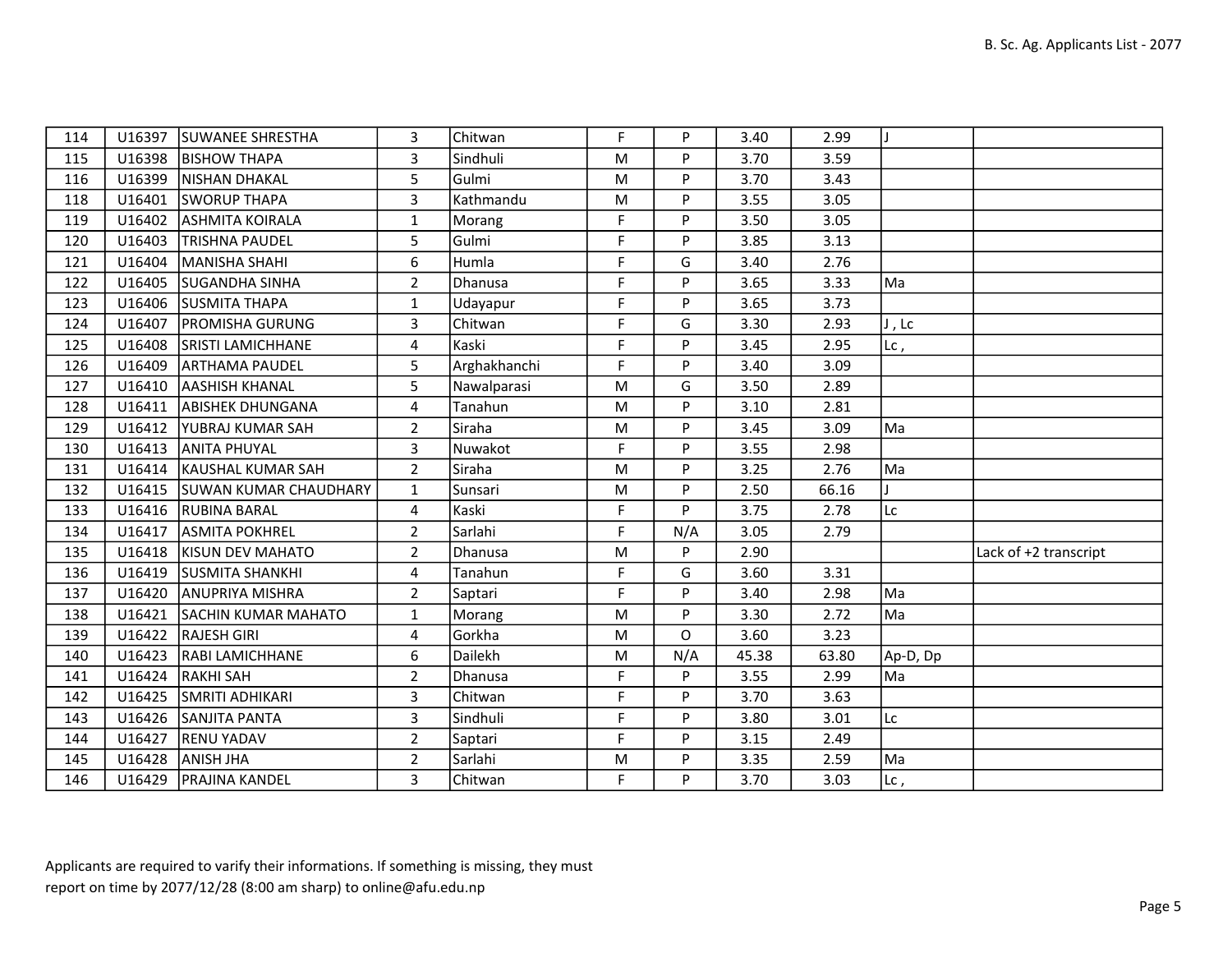| 147 | U16430 | GAURAV PATEL               | $\overline{2}$ | Rautahat    | M           | P   | 3.60 | 3.53  | Ma   |  |
|-----|--------|----------------------------|----------------|-------------|-------------|-----|------|-------|------|--|
| 149 | U16432 | NIRAJAN OLI                | 5              | Dang        | M           | P   | 3.40 | 2.95  |      |  |
| 150 | U16433 | <b>PAWAN SAPKOTA</b>       | 4              | Nawalparasi | M           | G   | 3.65 | 3.13  |      |  |
| 151 | U16434 | <b>BISMITA POKHREL</b>     | 5              | Bardiya     | F           | N/A | 3.55 | 3.23  |      |  |
| 152 | U16435 | <b>SUDEEP KEWAT</b>        | 5              | Kapilvastu  | M           | P   | 3.25 | 2.74  | Ma   |  |
| 153 | U16436 | <b>ISANJIT KUMAR YADAV</b> | $\overline{2}$ | Sarlahi     | M           | G   | 3.10 | 2.84  | Ma,  |  |
| 154 | U16437 | <b>ROHIT KUMAR SAH</b>     | $\overline{2}$ | Siraha      | M           | P   | 3.60 | 2.81  | Ma   |  |
| 155 | U16438 | NABINA TAMANG              | $\mathbf{1}$   | Udayapur    | $\mathsf F$ | P   | 3.30 | 2.85  |      |  |
| 156 | U16439 | LAXMAN SINGH               | $\overline{7}$ | Kailali     | M           | G   | 2.65 | 2.53  |      |  |
| 157 | U16440 | <b>PRATISHA GIRI</b>       | $\mathbf{1}$   | Jhapa       | $\mathsf F$ | G   | 3.50 | 3.06  |      |  |
| 158 | U16441 | UMISHA UPRETI              | $\mathbf{1}$   | Jhapa       | F           | G   | 3.45 | 2.97  |      |  |
| 159 | U16442 | <b>SUMIT KHADKA</b>        | $\mathbf{1}$   | Udayapur    | M           | P   | 3.30 | 3.05  |      |  |
| 160 | U16443 | <b>HARENDRA KHADKA</b>     | $\overline{7}$ | Kanchanpur  | ${\sf M}$   | P   | 3.05 | 2.71  |      |  |
| 161 | U16444 | KRISHMA PATHAK             | 3              | Dhading     | F           | P   | 3.50 | 3.03  |      |  |
| 162 | U16445 | <b>PUSHPA NEUPANE</b>      | 4              | Tanahun     | $\mathsf F$ | P   | 3.50 | 2.86  |      |  |
| 163 | U16446 | <b>SARMILA ADHIKARI</b>    | $\overline{4}$ | Kaski       | F           | P   | 3.85 | 3.58  |      |  |
| 164 | U16447 | JAYESH DHAMI               | $\mathbf{1}$   | Sunsari     | M           | P   | 2.90 | 76.27 |      |  |
| 165 | U16448 | <b>SMRITI PAUDEL</b>       | $\overline{4}$ | Parbat      | $\mathsf F$ | N/A | 2.80 | 80.39 | Ap-C |  |
| 166 | U16449 | <b>AMIT KUMAR YADAV</b>    | $\overline{2}$ | Siraha      | M           | P   | 3.55 | 3.03  | Ma   |  |
| 167 | U16450 | UDIT NARAYAN YADAV         | $\overline{2}$ | Mahottari   | M           | G   | 3.40 | 3.11  | Ma,  |  |
| 168 | U16451 | <b>SANDIP RAUT</b>         | $\overline{2}$ | Mahottari   | ${\sf M}$   | N/A | 2.55 | 2.53  | Ma   |  |
| 169 | U16452 | <b>KIRAN PURI</b>          | $\mathbf{1}$   | Khotang     | M           | P   | 3.60 | 3.26  |      |  |
| 170 | U16453 | AAKRITI SHARMA             | 5              | Banke       | F           | P   | 3.50 | 2.87  |      |  |
| 171 | U16454 | <b>SANTOSH LEKHAK</b>      | $\overline{7}$ | Darchula    | M           | P   | 3.65 | 3.36  |      |  |
| 173 |        | U16456   PUSPA SINGH       | 5              | Banke       | F           | P   | 3.70 | 2.82  |      |  |
| 174 | U16457 | <b>PURNIMA DHAKAL</b>      | 5              | Bardiya     | F           | P   | 3.30 | 2.75  |      |  |
| 175 |        | U16458 SUMAN KUMAR GUPTA   | $\overline{2}$ | Siraha      | ${\sf M}$   | G   | 2.65 | 2.72  | Ma   |  |
| 176 | U16459 | <b>ARPANA KHANAL</b>       | 4              | Tanahun     | F           | G   | 3.75 | 3.43  |      |  |
| 177 | U16460 | NISHA THAPA                | $\overline{3}$ | Chitwan     | F           | P   | 3.50 | 3.19  |      |  |
| 178 | U16461 | <b>RANJITA KC</b>          | 5              | Banke       | F           | P   | 3.65 | 2.86  |      |  |
| 179 | U16462 | <b>PRATIKSHA POKHAREL</b>  | 4              | Gorkha      | F           | G   | 3.45 | 3.09  |      |  |
| 180 | U16463 | <b>TRIPTI PANTA</b>        | 4              | Lamjung     | F           | G   | 3.35 | 3.43  |      |  |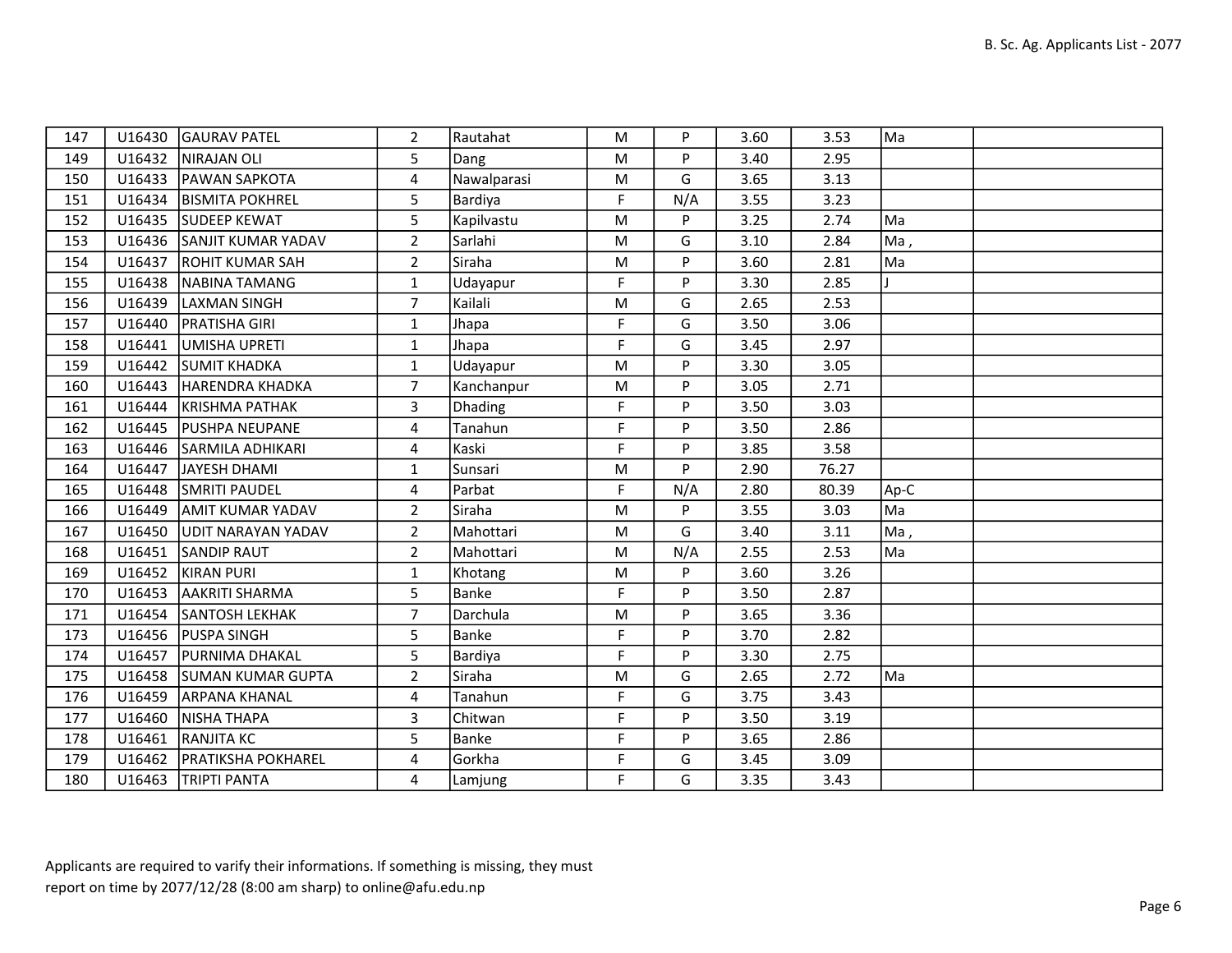| 181 |        | U16464 SANSHILA POKHREL       | 3              | Chitwan        | F.        | G        | 3.85  | 3.43  | Lc     |  |
|-----|--------|-------------------------------|----------------|----------------|-----------|----------|-------|-------|--------|--|
| 182 | U16465 | <b>BINJU KUMARI YADAV</b>     | $\overline{2}$ | Dhanusa        | F.        | P        | 3.00  | 2.56  | Ma     |  |
| 183 | U16466 | <b>PRAKASH GHIMIRE</b>        | $\mathbf{1}$   | Ilam           | M         | P        | 3.40  | 3.36  | IDI    |  |
| 184 | U16467 | <b>DIPIKA ADHIKARI</b>        | $\mathbf{1}$   | Panchthar      | F         | G        | 3.30  | 3.13  |        |  |
| 185 | U16468 | <b>SAFAL SUBEDI</b>           | 4              | Parbat         | ${\sf M}$ | G        | 3.50  | 3.23  |        |  |
| 186 | U16469 | <b>RUKSUNA GURUNG</b>         | 3              | Chitwan        | F         | P        | 3.85  | 3.46  | IJ, Lc |  |
| 187 | U16470 | MONIKA GYAWALI                | 5              | Nawalparasi    | F         | P        | 3.60  | 3.15  |        |  |
| 188 | U16471 | <b>PRISHMA SHRESTHA</b>       | 3              | Chitwan        | F.        | P        | 3.50  | 3.23  | IJ, Lc |  |
| 189 | U16472 | SOFIYA GURUNG                 | 4              | Lamjung        | F         | G        | 3.00  | 3.13  |        |  |
| 190 | U16473 | <b>ANISHA TRIPATHI</b>        | 3              | Kavrepalanchok | F         | G        | 3.65  | 3.46  |        |  |
| 191 | U16474 | <b>IKRITIKA SHRESTHA</b>      | 3              | Kavrepalanchok | F         | G        | 3.40  | 3.03  |        |  |
| 192 | U16475 | <b>ISHOWARI DATTA PANDEYA</b> | $\overline{7}$ | Dadeldhura     | ${\sf M}$ | P        | 3.20  | 3.14  |        |  |
| 194 | U16477 | <b>PREKSHYA GHIMIRE</b>       | $\mathbf{1}$   | Jhapa          | F.        | P        | 3.45  | 78.31 |        |  |
| 195 | U16478 | <b>SAMYOG SAPKOTA</b>         | 4              | Lamjung        | ${\sf M}$ | G        | 3.15  | 3.02  |        |  |
| 196 | U16479 | <b>SANCHITA LUITEL</b>        | $\mathbf{1}$   | Sunsari        | F         | P        | 3.50  | 3.27  |        |  |
| 198 | U16481 | <b>INDRA PAUDEL</b>           | 4              | Syangja        | F         | G        | 3.40  | 2.98  |        |  |
| 199 | U16482 | <b>AMISHA POUDEL</b>          | 5              | Pyuthan        | F         | P        | 3.25  | 2.93  |        |  |
| 200 | U16483 | <b>ARJUN PAUDEL</b>           | 5              | Kapilvastu     | ${\sf M}$ | P        | 3.50  | 3.53  |        |  |
| 201 | U16484 | <b>BUDDHISINGH BISTA</b>      | 6              | Kalikot        | ${\sf M}$ | N/A      | 2.80  | 78.47 |        |  |
| 202 | U16485 | <b>AASTHA PARAJULI</b>        | 5              | Rupandehi      | F         | P        | 3.80  | 3.11  |        |  |
| 203 | U16486 | SANJANA THAPA                 | $\overline{3}$ | Lalitpur       | F.        | P        | 3.35  | 2.78  |        |  |
| 204 | U16487 | DIKSHA MARSAI THAPA           | 5              | Arghakhanchi   | F         | P        | 3.85  | 3.16  |        |  |
| 205 | U16488 | MANDAVI ADHIKARI              | 3              | Sindhuli       | F         | P        | 64.88 | 67.37 |        |  |
| 206 | U16489 | AADARSH PURUSH SHREE B VE     | 5              | Kapilvastu     | M         | G        | 3.25  | 2.89  | Ma     |  |
| 207 | U16490 | <b>ABISEK SHAHI</b>           | 6              | Kalikot        | M         | P        | 3.35  | 2.86  |        |  |
| 208 | U16491 | KARUNA BOHARA                 | $\overline{7}$ | Kailali        | F         | P        | 2.45  | 70.96 |        |  |
| 209 | U16492 | <b>SAURAV KAFLE</b>           | 4              | Syangja        | ${\sf M}$ | P        | 3.80  | 3.23  |        |  |
| 210 | U16493 | <b>ARPANA THARU</b>           | 5              | Bardiya        | F         | O        | 46.88 | 69.25 |        |  |
| 211 | U16494 | IARPANA THARU                 | 5              | Bardiya        | F         | O        | 46.88 | 69.25 |        |  |
| 212 | U16495 | <b>SANIA KANWAR MAGAR</b>     | 5              | Dang           | F         | P        | 3.50  | 3.06  |        |  |
| 213 |        | U16496 SAMRAT JOSHI           | $\overline{7}$ | Kanchanpur     | ${\sf M}$ | P        | 3.40  | 3.26  |        |  |
| 214 | U16497 | <b>YASHODA GAIRE</b>          | 5              | Gulmi          | F         | $\Omega$ | 3.65  | 3.36  |        |  |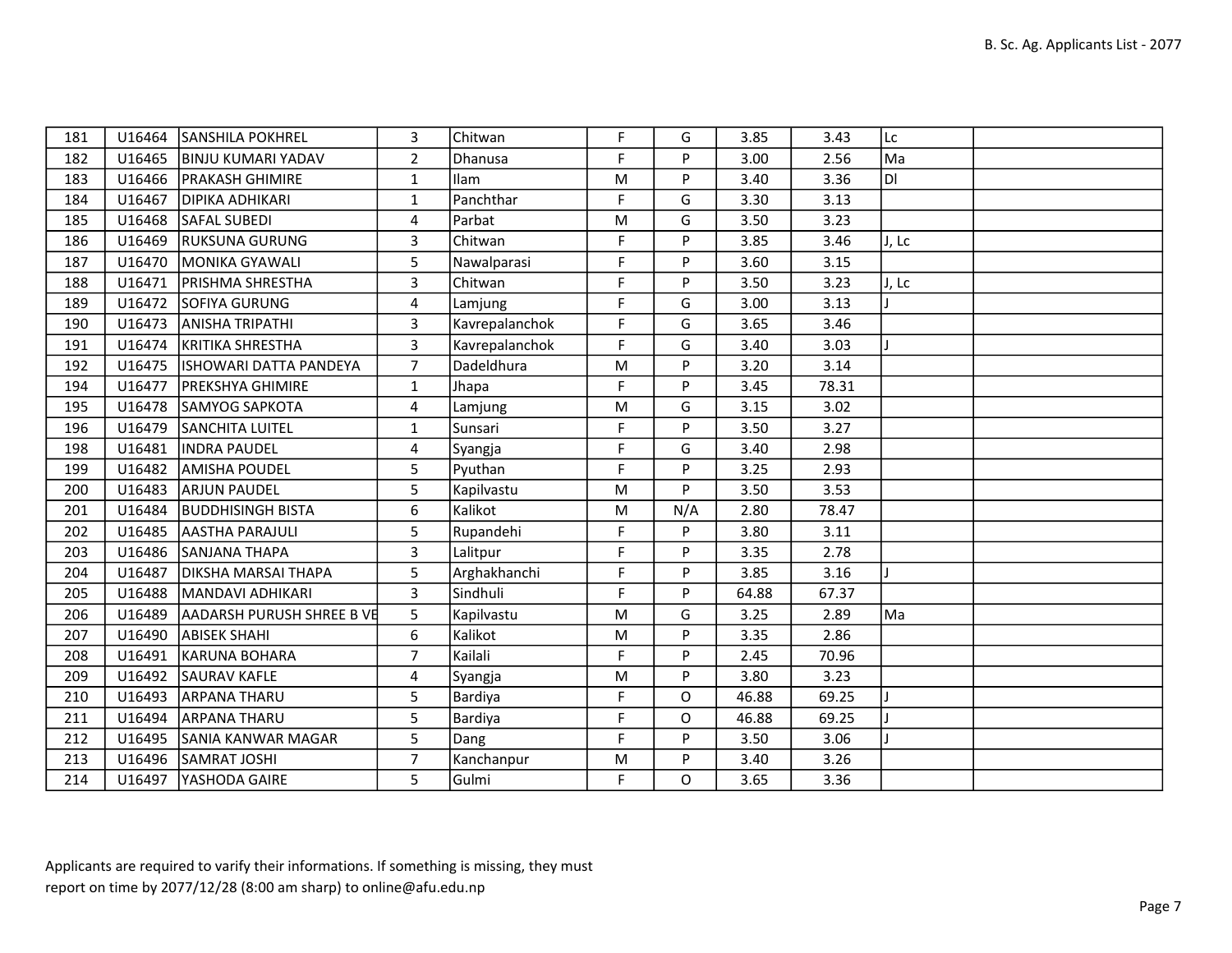| 215 | U16498 | <b>ABHISHEK KUMAR YADAV</b> | 5              | Kapilvastu     | M         | P   | 3.00  | 2.96  | Ma     | Lack of Citizenship |
|-----|--------|-----------------------------|----------------|----------------|-----------|-----|-------|-------|--------|---------------------|
| 216 | U16499 | <b>RUPA KUMARI YADAV</b>    | $\overline{2}$ | Saptari        | F         | G   | 3.00  | 2.85  | Ma     |                     |
| 217 | U16500 | <b>CHAHANA PARIYAR</b>      | 5              | Rolpa          | F         | P   | 2.85  | 2.83  | DI, Dp |                     |
| 218 | U16501 | <b>ISONU KUMARI SINGH</b>   | $\overline{2}$ | Siraha         | F         | P   | 61.63 | 2.82  | Ma     |                     |
| 219 | U16502 | <b>IDEN MADEMBA LIMBU</b>   | $\mathbf{1}$   | Terhathum      | M         | P   | 3.50  | 2.99  |        |                     |
| 220 | U16503 | <b>ISUSMITA CHAUDHARY</b>   | $\overline{2}$ | Siraha         | F         | P   | 3.55  | 2.96  |        |                     |
| 221 | U16504 | <b>CHHYOSANG LEPCHA</b>     | $\mathbf{1}$   | Ilam           | M         | Þ   | 3.10  | 2.81  |        |                     |
| 222 | U16505 | SAMIKSHYA CHAULAGAIN        | 5              | Banke          | F         | P   | 3.50  | 2.96  |        |                     |
| 223 | U16506 | <b>SWETA DHAKAL</b>         | 3              | Chitwan        | F         | P   | 3.60  | 3.63  |        |                     |
| 224 | U16507 | <b>JABHINAV THAPA</b>       | 4              | Kaski          | M         | P   | 3.75  | 3.44  |        |                     |
| 225 | U16508 | <b>IDURGA BAHADUR SHAHI</b> | 6              | Kalikot        | M         | P   | 55.00 | 65.48 |        |                     |
| 226 | U16509 | <b>REJINA THAPA</b>         | 4              | Tanahun        | F         | P   | 3.35  | 3.04  |        |                     |
| 227 | U16510 | <b>APSANA KHATRI</b>        | $\mathbf{1}$   | Jhapa          | F         | P   | 3.45  | 3.09  |        |                     |
| 228 | U16511 | SHISHIR KUMAR THAPA         | 6              | Jajarkot       | M         | G   | 3.55  | 3.19  |        |                     |
| 229 | U16512 | <b>AAYUSH KARKI</b>         | 3              | Sindhuli       | M         | P   | 3.80  | 3.16  |        |                     |
| 230 | U16513 | JYOTI KUMARI SAH            | $\overline{2}$ | <b>Dhanusa</b> | F         | G   | 3.10  | 3.13  | Ma     |                     |
| 231 | U16514 | <b>ASMIT GAUTAM</b>         | 5              | Banke          | M         | P   | 3.20  | 3.09  |        |                     |
| 232 | U16515 | <b>ASTHA KAFLE</b>          | 4              | Tanahun        | F         | G   | 3.75  | 3.49  |        |                     |
| 233 | U16516 | <b>PRASHUNA KHANAL</b>      | 4              | Gorkha         | F         | P   | 3.55  | 3.36  |        |                     |
| 234 | U16517 | <b>PARISHA SAPKOTA</b>      | $\mathbf{0}$   | Tanahun        | F         | P   | 3.70  | 3.59  |        |                     |
| 235 | U16518 | <b>RITISHA BHATTARAI</b>    | 5              | Nawalparasi    | F         | P   | 3.55  | 3.39  |        |                     |
| 236 | U16519 | <b>RAJANI SUBEDI</b>        | 5              | Bardiya        | F         | G   | 2.85  | 2.74  |        |                     |
| 237 | U16520 | <b>IPRASUNA ADHIKARI</b>    | $\mathbf{0}$   | Tanahun        | F         | P   | 3.75  | 3.33  |        |                     |
| 238 | U16521 | <b>PRASAMSHA GHIMIRE</b>    | $\mathbf{3}$   | Chitwan        | F         | P   | 3.65  | 3.13  | Lc     |                     |
| 239 | U16522 | <b>SABINA BUDHA CHHETRI</b> | 5              | Banke          | F         | N/A | 2.95  | 2.43  |        |                     |
| 240 | U16523 | <b>ILA KATTEL</b>           | 3              | Chitwan        | F         | P   | 3.65  | 2.91  |        |                     |
| 241 | U16524 | NABIN KUMAR RAY             | $\overline{2}$ | Sarlahi        | ${\sf M}$ | N/A | 2.35  | 71.61 | Ma     |                     |
| 242 | U16525 | <b>ISHWORI RANA</b>         | 5              | Banke          | F         | G   | 3.65  | 3.16  |        |                     |
| 243 | U16526 | IJAYA CHAUDHARY             | $\mathbf{0}$   | Bardiya        | F         | Þ   | 3.30  | 2.69  |        |                     |
| 244 | U16527 | <b>ROSHAN JOSHI</b>         | $\overline{7}$ | Bajhang        | ${\sf M}$ | O   | 3.60  | 2.79  |        |                     |
| 245 | U16528 | <b>RAHUL KUMAR SAH</b>      | $\overline{2}$ | Siraha         | M         | P   | 3.35  | 3.09  | Ma     |                     |
| 246 | U16529 | <b>SARITA KHAPTARI</b>      | $\mathbf{1}$   | Morang         | F         | P   | 3.60  | 3.09  |        |                     |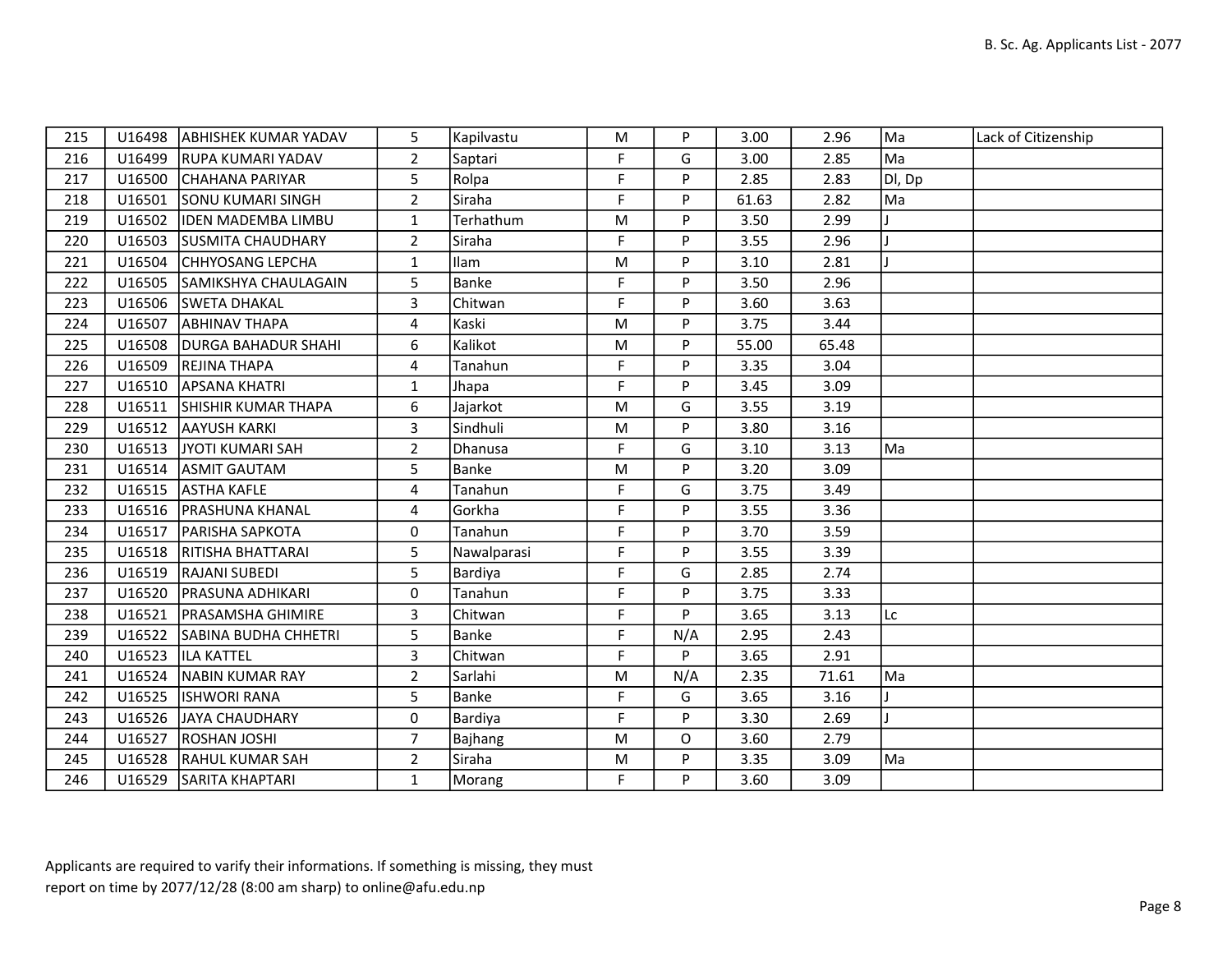| 247 |        | U16530   PRATIVA ACHARYA   | 4              | Baglung      | E           | P   | 3.70  | 3.25  |    |                       |
|-----|--------|----------------------------|----------------|--------------|-------------|-----|-------|-------|----|-----------------------|
| 248 |        | U16531 PAWAN PURI          | $\overline{3}$ | Makwanpur    | M           | P   | 3.80  | 3.53  |    |                       |
| 249 |        | U16532   PRAPTI SUBEDI     | 5              | Dang         | F           | P   | 3.50  | 3.16  |    |                       |
| 250 | U16533 | <b>ROMA GURUNG</b>         | 4              | Kaski        | F           | P   | 3.45  | 2.86  |    |                       |
| 251 | U16534 | <b>DILIP KUMAR SHAHI</b>   | 6              | Kalikot      | M           | N/A | 2.85  | 68.07 |    |                       |
| 252 |        | U16535   DIPIKA KHATIWADA  | 3              | Chitwan      | F           | P   | 3.30  | 3.26  |    |                       |
| 253 |        | U16536   MENUKA ADHIKARI   | 4              | Syangja      | F           | G   | 3.40  | 3.36  |    |                       |
| 254 | U16537 | <b>AARATI NEUPANE</b>      | 5              | Palpa        | F           | P   | 3.15  | 2.79  |    |                       |
| 255 |        | U16538 RAJ KUMAR CHAUDHARY | 5              | Kapilvastu   | M           | P   | 3.30  | 2.96  | Ma |                       |
| 256 | U16539 | MONIKA PAUDEL              | 4              | Parbat       | F           | G   | 3.90  | 3.69  |    |                       |
| 257 | U16540 | <b>RAM DULAR KUSHWAHA</b>  | $\overline{2}$ | Sarlahi      | M           | G   | 3.20  | 3.36  | Ma |                       |
| 258 | U16541 | <b>RAMA PANTHI</b>         | 5              | Gulmi        | F           | G   | 3.65  | 3.53  |    |                       |
| 259 |        | U16542 RABINA POKHAREL     | 0              | Arghakhanchi | F.          | G   | 3.65  | 3.19  |    |                       |
| 260 | U16543 | MANISH PANDIT              | $\mathbf{1}$   | Morang       | M           | G   | 3.55  | 3.12  | Ma |                       |
| 261 | U16544 | <b>PRATIKSHYA KUNWAR</b>   | 4              | Kaski        | F           | P   | 3.45  | 3.34  |    |                       |
| 262 | U16545 | <b>AMRITA ACHARYA</b>      | 5              | Rupandehi    | F           | P   | 3.20  | 3.13  |    |                       |
| 263 | U16546 | <b>PRATIMA NEPAL</b>       | 3              | Dhading      | F           | N/A | 3.50  | 3.16  |    |                       |
| 264 | U16547 | <b>HEMANT RAJ JOSHI</b>    | 7              | Bajhang      | M           | G   | 3.40  | 2.76  | Ap |                       |
| 265 |        | U16548 RANJANA THAPA       | 4              | Kaski        | F           | P   | 2.80  | 2.71  |    |                       |
| 266 |        | U16549   AJIV BABU YADAV   | 5              | Rupandehi    | ${\sf M}$   | P   | 3.05  | 2.99  | Ma |                       |
| 267 |        | U16550 SURAJ ACHARYA       | $\mathbf{1}$   | Morang       | M           | G   | 3.75  | 3.22  |    |                       |
| 268 | U16551 | <b>DIKSHYA RANA</b>        | 3              | Chitwan      | F           | P   | 65.50 | 2.85  |    | Lack of +2 transcript |
| 269 |        | U16552 SITAL BARAL         | 3              | Chitwan      | F           | P   | 3.60  | 3.26  | Lc |                       |
| 270 |        | U16553 SWAPNIL RAJ PANDEY  | 3              | Dhading      | M           | N/A | 3.90  | 3.53  |    |                       |
| 271 | U16554 | KANCHAN BHATTARAI          | $\mathbf{1}$   | Morang       | F           | P   | 3.45  | 3.19  |    |                       |
| 272 | U16555 | <b>ANUJ BHATTARAI</b>      | 4              | Nawalparasi  | M           | P   | 3.60  | 3.13  |    |                       |
| 273 |        | U16556 ANIKITA POUDEL      | 3              | Chitwan      | $\mathsf F$ | P   | 3.85  | 3.73  |    |                       |
| 274 | U16557 | <b>SACHIT MALLA</b>        | 0              | Jajarkot     | M           | P   | 3.20  | 3.23  | Dp |                       |
| 275 | U16558 | SAKINA DHAMI               | 5              | Pyuthan      | F           | P   | 3.55  | 3.39  |    |                       |
| 276 |        | U16559 SIMA MAJHI          | 4              | Syangja      | F           | G   | 3.05  | 3.06  |    |                       |
| 277 |        | U16560 AMRESH SINGH        | $\overline{2}$ | Dhanusa      | M           | P   | 3.15  | 2.57  | Ma |                       |
| 278 |        | U16561 ANISHA POUDEL       | 3              | Chitwan      | F           | P   | 3.75  | 3.63  |    |                       |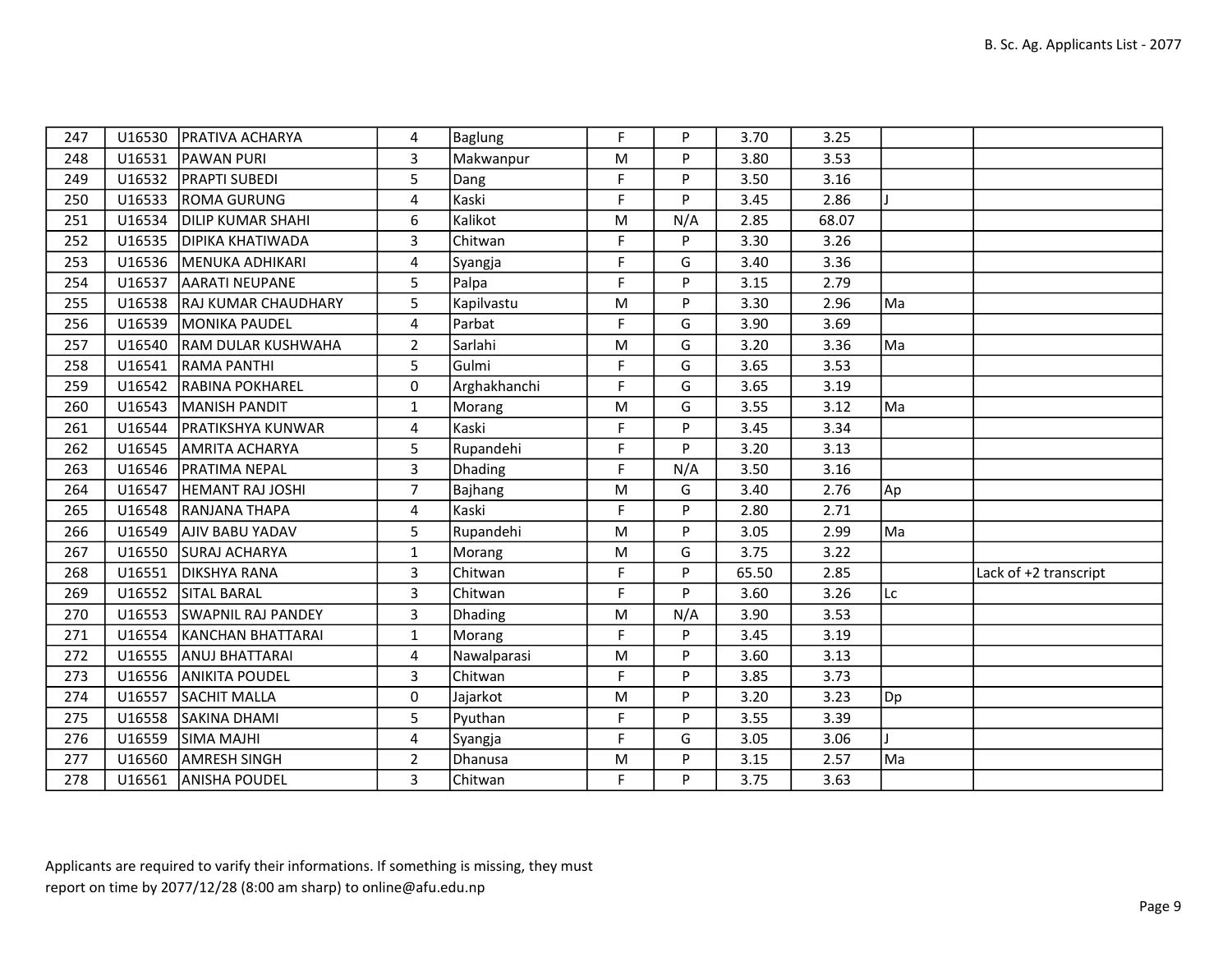| 279 |        | U16562 YUSHUP ALE MAGAR      | $\overline{2}$ | Dhanusa        | M         | P   | 2.95  | 2.89  | J     |                       |
|-----|--------|------------------------------|----------------|----------------|-----------|-----|-------|-------|-------|-----------------------|
| 280 |        | U16563 PRASHANT GAUTAM       | 5              | Arghakhanchi   | M         | P   | 3.00  | 2.90  |       |                       |
| 281 | U16564 | <b>ARBIND SINGH</b>          | $\overline{2}$ | Bara           | M         | N/A | 3.50  | 3.06  | Ma    |                       |
| 282 |        | U16565 SUMAN KHADKA          | 4              | Nawalpur       | M         | G   | 3.65  | 3.69  |       |                       |
| 283 |        | U16566 BABITA ACHARYA        | 0              | Jumla          | F         | P   | 3.50  | 3.39  |       |                       |
| 284 | U16567 | <b>OJASHWI GHIMIRE</b>       | 3              | Lalitpur       | F         | P   | 3.90  | 3.21  |       |                       |
| 285 |        | U16568 SUJATA YADAV          | 0              | Siraha         | F         | P   | 3.50  | 2.89  | Ma    |                       |
| 286 |        | U16569 SUNIL CHILUWAL        | 4              | Lamjung        | M         | N/A | 3.60  | 3.43  |       |                       |
| 287 |        | U16570 NABINA BASTAKOTI      | 4              | Nawalparasi    | F         | G   | 3.80  | 3.63  |       |                       |
| 288 | U16571 | <b>SEEMA GURUNG</b>          | 3              | Chitwan        | F         | P   | 74.25 | 75.61 | J, Lc |                       |
| 289 | U16572 | <b>SNEHA SAH</b>             | $\overline{2}$ | Bara           | F         | P   | 3.45  | 2.73  |       |                       |
| 290 |        | U16573 SANGAM GC             | 4              | Nawalpur       | M         | N/A | 3.25  | 3.14  |       |                       |
| 291 | U16574 | USHNA BISTA                  | 3              | Lalitpur       | F         | P   | 3.65  | 3.23  |       |                       |
| 292 |        | U16575   DEBINDRA RAJ JOSHI  | $\overline{7}$ | Bajhang        | ${\sf M}$ | N/A | 3.10  | 2.89  |       |                       |
| 293 |        | U16576  KESWORI GOSHAI       | $\overline{3}$ | Bhaktapur      | F.        | P   | 3.10  | 2.84  |       |                       |
| 294 | U16577 | <b>BHUWAN SUBEDI</b>         | 5              | Kapilvastu     | M         | G   | 3.72  | 3.03  |       |                       |
| 295 |        | U16578 SUJATA KHANAL         | 5              | Rupandehi      | F         | G   | 3.50  | 3.18  |       |                       |
| 296 |        | U16579 RASANA RIJAL          | 5              | Rupandehi      | F.        | G   | 3.40  | 3.03  |       |                       |
| 297 |        | U16580 SNEHA SHRESTHA        | 4              | Tanahun        | F         | P   | 3.35  | 2.96  | Lc    |                       |
| 298 | U16581 | <b>RAMESH PRASAD AWASTHI</b> | $\overline{7}$ | Dadeldhura     | M         | P   | 3.05  | 3.13  |       |                       |
| 299 |        | U16582 GARIMA SAPKOTA        | 5              | Rupandehi      | F.        | P   | 3.50  | 3.09  |       |                       |
| 300 | U16583 | MAMATA GURUNG                | 4              | Lamjung        | F.        | P   | 3.80  | 2.96  |       |                       |
| 301 | U16584 | <b>OSHIKA DURA</b>           | 0              | Tanahun        | F         | P   | 3.80  | 3.73  |       |                       |
| 302 | U16585 | SHIKSHYA BHANDARI            | 5              | Rupandehi      | F.        | G   | 2.95  | 3.06  |       |                       |
| 303 |        | U16586 AAKRITI DHAKAL        | 5              | Rupandehi      | F         | G   | 2.90  | 3.05  |       |                       |
| 304 | U16587 | <b>SRISHTI PAUDEL</b>        | 4              | Parbat         | F         | P   | 4.00  | 3.69  |       |                       |
| 305 | U16588 | KRITI PAUDEL                 | 4              | Baglung        | F         | G   | 3.35  | 3.12  |       | Lack of +2 transcript |
| 306 | U16589 | <b>ANUPA ADHIKARI</b>        | 0              | Gorkha         | F         | P   | 3.20  | 3.29  |       |                       |
| 307 | U16590 | <b>AMIRA BHATTARAI</b>       | 5              | Rupandehi      | F         | P   | 3.50  | 3.16  |       |                       |
| 308 | U16591 | KALPANA YADAV                | $\overline{2}$ | Siraha         | F.        | P   | 3.70  | 3.56  | Ma    |                       |
| 309 |        | U16592 ASMITA OJHA           | $\overline{7}$ | Kailali        | F         | P   | 3.30  | 3.36  |       |                       |
| 310 |        | U16593 SACHIN CHAPAGAIN      | 4              | <b>Baglung</b> | M         | G   | 3.55  | 3.13  |       |                       |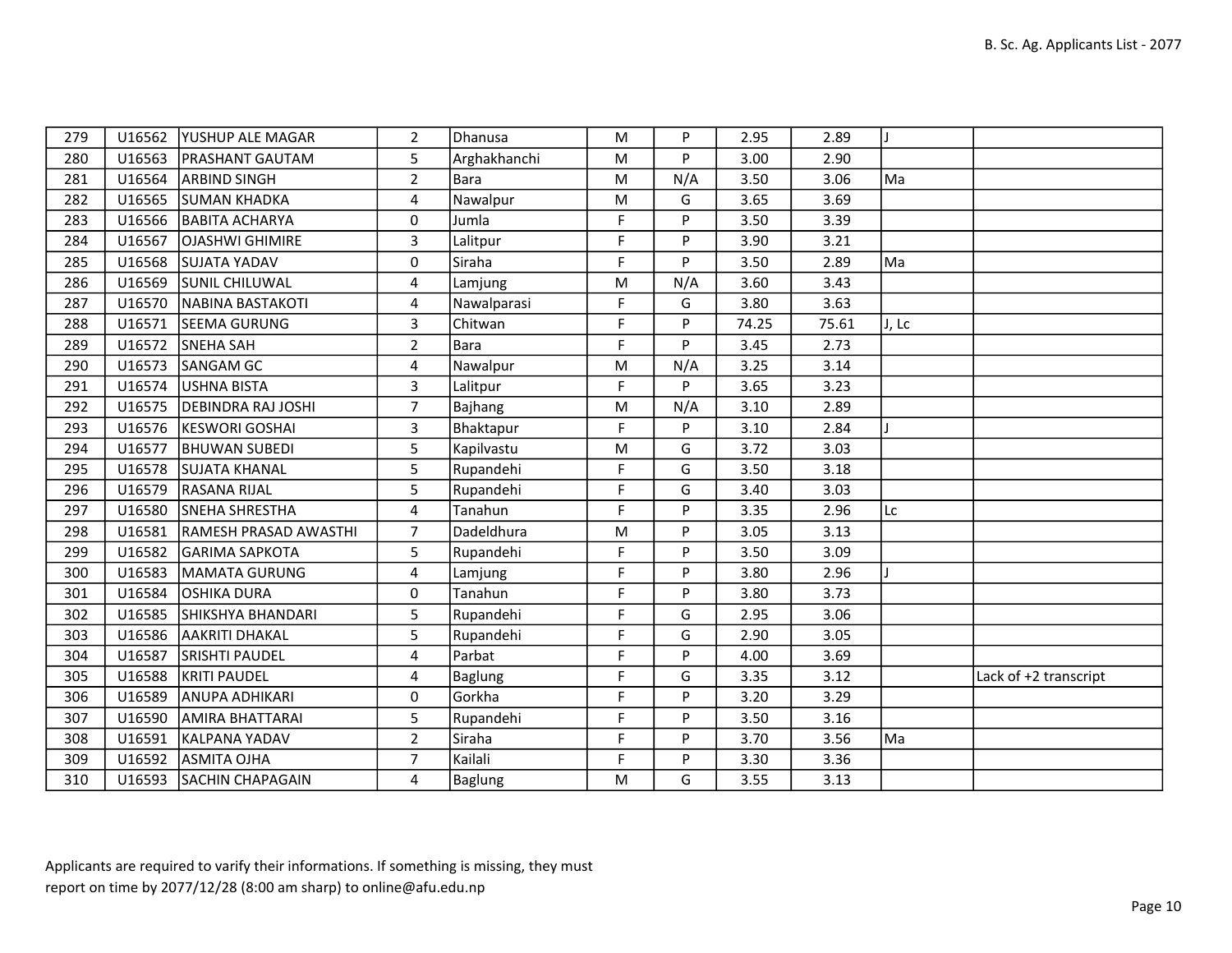| 311 |        | U16594 GAURAV BISHWAS   | 1              | Sunsari     | M  | P   | 3.60  | 3.12  |     |                     |
|-----|--------|-------------------------|----------------|-------------|----|-----|-------|-------|-----|---------------------|
| 312 | U16595 | AARJU KATWAL            | $\mathbf{1}$   | Sunsari     | F. | P   | 3.45  | 3.19  |     |                     |
| 313 |        | U16596 ABHISHEK SAH     | $\overline{2}$ | Dhanusa     | M  | P   | 3.60  | 2.91  |     |                     |
| 314 | U16597 | <b>SAHANA BASNET</b>    | $\mathbf{1}$   | Solukhumbu  | F  | P   | 3.70  | 3.46  |     |                     |
| 315 | U16598 | MINA THAPA              | $\mathbf{1}$   | Jhapa       | F  | P   | 3.25  | 2.78  |     |                     |
| 316 | U16599 | <b>BIMALA SAUD</b>      | $\overline{7}$ | Kailali     | F  | P   | 3.55  | 3.49  |     |                     |
| 317 | U16600 | <b>BIDUR POUDEL</b>     | 4              | Kaski       | M  | P   | 3.65  | 2.82  |     |                     |
| 318 | U16601 | <b>GAURAB SUBEDI</b>    | 3              | Makwanpur   | M  | P   | 3.15  | 2.97  |     |                     |
| 319 | U16602 | <b>SARU PARIYAR</b>     | 5              | Dang        | F  | P   | 3.80  | 3.23  | ldı |                     |
| 320 | U16603 | <b>BIPLAV DAHAL</b>     | $\overline{3}$ | Makwanpur   | M  | P   | 3.40  | 3.06  |     |                     |
| 321 | U16604 | <b>GUNANAND YADAV</b>   | $\overline{2}$ | Saptari     | M  | P   | 3.50  | 2.77  | Ma  |                     |
| 322 | U16605 | <b>PUJA CHAUDHARY</b>   | 5              | Bardiya     | F  | P   | 3.05  | 2.76  |     |                     |
| 323 | U16606 | SNEHA REGMI             | 3              | Chitwan     | F. | P   | 3.70  | 3.36  |     |                     |
| 324 | U16607 | <b>SITAL KANWAR</b>     | 5              | Pyuthan     | F  | P   | 3.10  | 2.99  |     |                     |
| 325 | U16608 | MANOJ SHERPALI          | 5              | Dang        | M  | P   | 3.75  | 3.46  | ldı |                     |
| 326 | U16609 | LEEJA GURUNG            | $\mathbf 0$    | Gorkha      | F. | P   | 3.00  | 2.56  |     |                     |
| 327 | U16610 | <b>PRAKRITI THAPA</b>   | 3              | Lalitpur    | F  | P   | 3.70  | 3.36  |     |                     |
| 328 | U16611 | <b>ROJAN BHANDARI</b>   | 0              | Khotang     | M  | P   | 3.75  | 3.39  |     |                     |
| 329 | U16612 | SAMPADA SHARMA          | 3              | Chitwan     | F  | G   | 3.75  | 3.56  | Lc  |                     |
| 330 | U16613 | <b>REJINA DHUNGANA</b>  | $\mathbf{1}$   | Sunsari     | F  | P   | 3.65  | 3.27  |     |                     |
| 331 | U16614 | <b>SEEMA GIRI</b>       | 4              | Lamjung     | F  | P   | 2.75  | 75.76 |     |                     |
| 332 | U16615 | <b>SUSMITA SAPKOTA</b>  | 3              | Chitwan     | F. | P   | 3.25  | 2.89  | Lc  |                     |
| 333 | U16616 | KABITA KUMARI RAJBANSHI | $\mathbf{1}$   | Manang      | F  | N/A | 44.00 | 66.75 |     |                     |
| 334 | U16617 | USHA GHIMIRE            | 4              | Lamjung     | F  | G   | 3.65  | 3.19  |     |                     |
| 335 | U16618 | <b>SABINA NEUPANE</b>   | 4              | Nawalparasi | F  | G   | 3.50  | 2.86  |     |                     |
| 336 | U16619 | <b>RAJ GAUTAM</b>       | 3              | Chitwan     | M  | P   | 3.25  | 3.01  | Lc  |                     |
| 337 | U16620 | <b>SIMANT POKHREL</b>   | 0              | Sarlahi     | M  | P   | 3.55  | 2.77  |     |                     |
| 338 | U16621 | SADIKSHA SAPKOTA        | 3              | Chitwan     | F. | P   | 3.60  | 3.39  | Lc  |                     |
| 339 | U16622 | JYOTI K.C.              | 6              | Surkhet     | F  | P   | 3.25  | 3.14  |     |                     |
| 340 | U16623 | POOJA KUMARI NEUPANE    | 4              | Nawalparasi | F  | G   | 3.55  | 3.33  |     |                     |
| 341 | U16624 | <b>SMRITI PAUDEL</b>    | 4              | Parbat      | F. | P   | 2.80  | 70.43 |     |                     |
| 342 |        | U16625 YASMINI GYAWALI  | 5              | Gulmi       | F. | P   | 3.75  | 3.66  |     | Lack of Citizenship |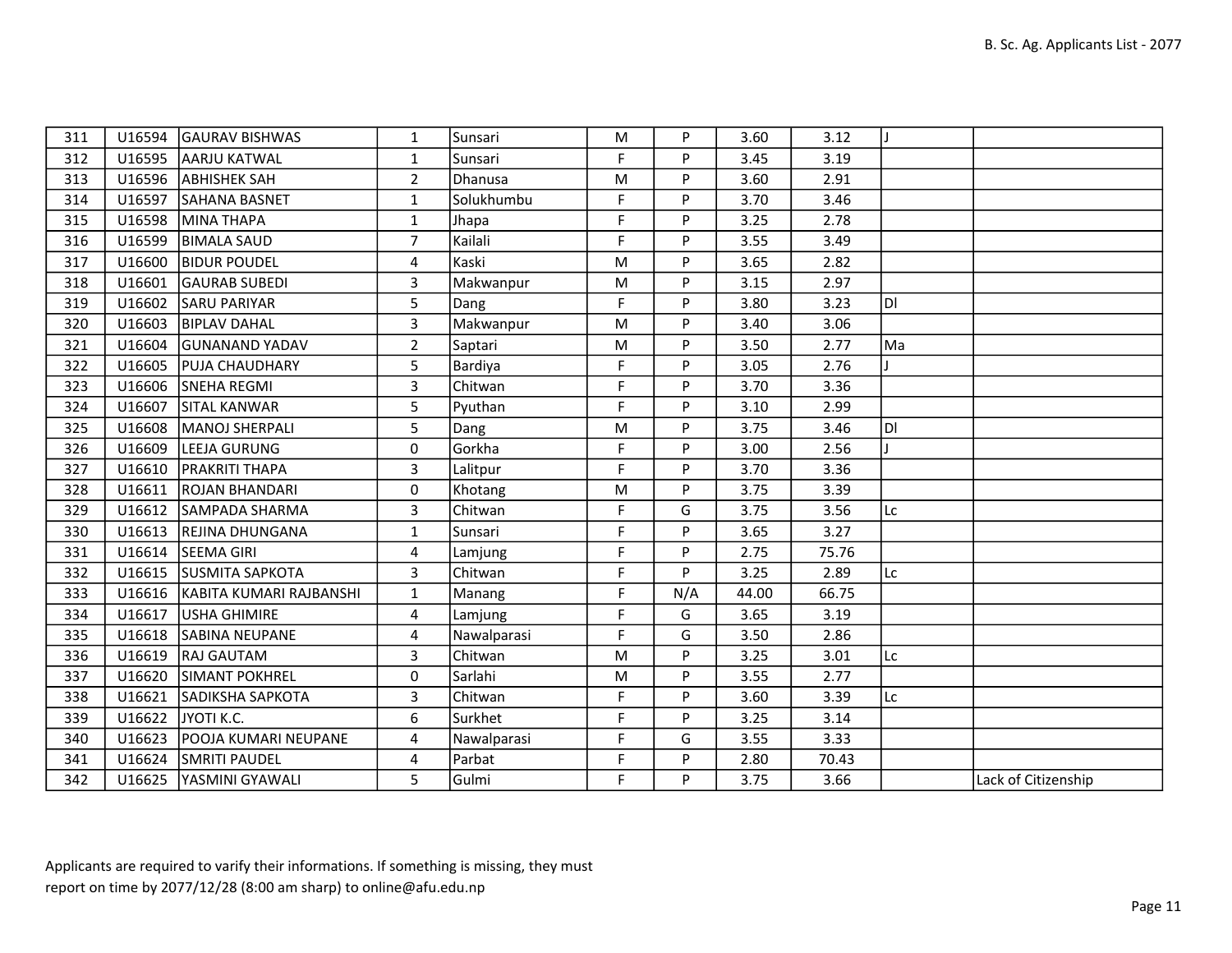| 343 |        | U16626 SANGITA CHAPAGAIN | 4              | Syangja        | F  | G   | 3.36  | 64.42 |        |  |
|-----|--------|--------------------------|----------------|----------------|----|-----|-------|-------|--------|--|
| 344 | U16627 | <b>ANSHU KANDEL</b>      | 3              | Chitwan        | F. | P   | 3.50  | 3.13  | Lc     |  |
| 345 | U16628 | JAYSHREE MISHRA          | $\overline{2}$ | Saptari        | F  | P   | 3.75  | 3.19  | Ma     |  |
| 346 | U16629 | <b>PAWAN GAUTAM</b>      | $\mathbf{1}$   | Morang         | M  | P   | 3.48  | 2.89  |        |  |
| 347 | U16630 | <b>SUMAN PUN MAGAR</b>   | 0              | Rolpa          | M  | P   | 3.90  | 3.16  | J, Lc  |  |
| 348 | U16631 | <b>OURAJ BASNET</b>      | $\mathbf{1}$   | Jhapa          | M  | P   | 3.20  | 2.94  |        |  |
| 350 | U16633 | KRISHANA BHANDARI        | 5              | Banke          | M  | P   | 3.75  | 3.19  |        |  |
| 351 | U16634 | <b>SAPHAL PANTHI</b>     | 5              | Arghakhanchi   | M  | G   | 3.60  | 3.56  |        |  |
| 353 | U16636 | <b>ALISHA CHHETRI</b>    | 4              | Parbat         | F  | P   | 3.95  | 3.43  |        |  |
| 354 | U16637 | <b>ISHWORI MAHAR</b>     | 0              | Bajhang        | F. | P   | 3.55  | 3.16  |        |  |
| 355 | U16638 | <b>PRAMISHA SHAKYA</b>   | 3              | Kavrepalanchok | F  | P   | 3.25  | 3.09  |        |  |
| 356 | U16639 | <b>SUDIP SUBEDI</b>      | $\overline{3}$ | Dhading        | M  | P   | 3.40  | 3.04  |        |  |
| 357 | U16640 | <b>BARSHA SADAULA</b>    | 3              | <b>Dhading</b> | F. | P   | 3.70  | 3.02  |        |  |
| 358 | U16641 | SUVECHHYA DHITAL         | 3              | Kavrepalanchok | F  | P   | 3.50  | 3.01  |        |  |
| 359 | U16642 | <b>ADARSH GUPTA</b>      | 5              | Kapilvastu     | M  | P   | 2.90  | 2.81  | Ma     |  |
| 360 | U16643 | AVICHAL JUNG K.C.        | 4              | Syangja        | M  | G   | 3.55  | 3.49  |        |  |
| 361 | U16644 | <b>SUDIP CHAUDHARY</b>   | 0              | Saptari        | M  | P   | 2.70  | 69.00 |        |  |
| 362 | U16645 | <b>BISHAL GUPTA</b>      | 5              | Kapilvastu     | M  | P   | 3.80  | 3.41  | Ma     |  |
| 363 | U16646 | SMRITI KHATIWADA         | $\overline{3}$ | Chitwan        | F  | P   | 3.70  | 3.69  |        |  |
| 364 | U16647 | <b>SASHIMA MIYA</b>      | 0              | Gorkha         | F  | P   | 3.85  | 3.18  |        |  |
| 365 | U16648 | AASHA MAHATO             | $\overline{7}$ | Siraha         | F. | P   | 3.40  | 3.03  | Ma     |  |
| 366 | U16649 | İMADAN NEPALI            | 6              | Dailekh        | M  | N/A | 3.04  | 71.22 | DI, Lc |  |
| 367 | U16650 | <b>SAMUN THAPA</b>       | 4              | Syangja        | F  | G   | 3.35  | 2.84  |        |  |
| 368 | U16651 | <b>AMISHA POUDEL</b>     | 4              | Kaski          | F. | G   | 3.10  | 3.19  |        |  |
| 369 | U16652 | <b>PRATIVA YADAV</b>     | 0              | Siraha         | F  | G   | 76.63 | 70.00 | Ma     |  |
| 370 | U16653 | <b>SARITA NEPALI</b>     | 4              | Baglung        | F  | P   | 3.25  | 2.99  | DI     |  |
| 371 | U16654 | NABINA GYAWALI           | 5              | Gulmi          | F  | P   | 3.60  | 3.33  |        |  |
| 372 | U16655 | BIPANA PHAGAMI MAGAR     | 4              | Myagdi         | F  | P   | 3.70  | 3.06  |        |  |
| 373 | U16656 | <b>KISHOR CHAUDHARY</b>  | $\mathbf 0$    | Saptari        | M  | P   | 3.00  | 2.93  |        |  |
| 374 | U16657 | <b>ANJILA ACHARYA</b>    | $\overline{4}$ | Kaski          | F. | G   | 3.45  | 3.12  |        |  |
| 375 | U16658 | MANJU CHAUDHARY          | $\overline{7}$ | Kanchanpur     | F. | G   | 48.75 | 77.92 |        |  |
| 376 | U16659 | <b>BIMALA SAPKOTA</b>    | $\overline{7}$ | Kailali        | F  | N/A | 2.40  | 69.31 |        |  |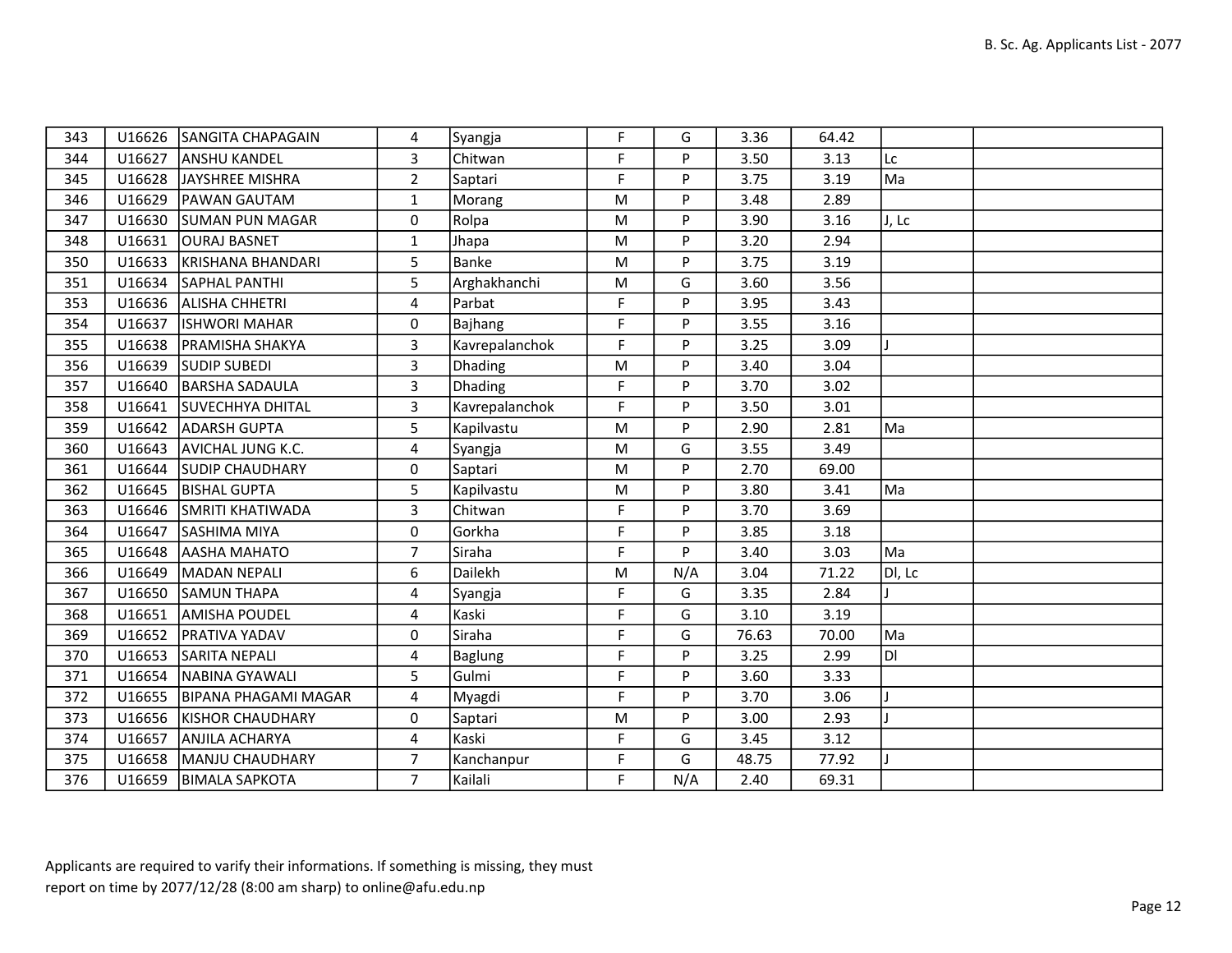| 377 |        | U16660   BINIKA SHRESTHA       | $\mathbf{0}$   | Gorkha         | F           | P        | 3.90 | 3.56  |           |                       |
|-----|--------|--------------------------------|----------------|----------------|-------------|----------|------|-------|-----------|-----------------------|
| 378 | U16661 | <b>ABHISHEK BANIYA</b>         | 3              | Dhading        | M           | G        | 3.44 | 65.92 |           |                       |
| 379 | U16662 | <b>APEKSHYA KUNWAR CHHETRI</b> | 5              | Rupandehi      | F           | <b>P</b> | 3.85 | 3.59  |           |                       |
| 381 | U16664 | <b>AMITA GIRI</b>              | $\overline{3}$ | Chitwan        | F           | P        | 3.40 | 3.09  | Lc        |                       |
| 382 | U16665 | <b>PINKEY SHAH</b>             | $\mathbf{1}$   | Sunsari        | F           | G        | 3.35 | 3.05  | Ma        |                       |
| 383 | U16666 | <b>GIRIJA PRASAD MISHRA</b>    | $\overline{7}$ | Darchula       | M           | G        | 2.25 | 72.05 |           |                       |
| 384 | U16667 | <b>SHUBHAM DUTTA</b>           | 3              | Chitwan        | M           | P        | 3.80 | 3.23  | <b>St</b> |                       |
| 385 | U16668 | <b>PRAKRITI RANABHAT</b>       | $\overline{4}$ | Kaski          | F           | P        | 3.70 | 3.46  |           |                       |
| 386 | U16669 | <b>AACHAL PASWAN</b>           | $\overline{2}$ | Mahottari      | F           | P        | 3.15 | 2.96  | DI, Ma    |                       |
| 387 | U16670 | <b>PINKI KUMARI YADAV</b>      | $\overline{2}$ | Saptari        | $\mathsf F$ | P        | 3.30 | 2.96  | Ma        |                       |
| 388 | U16671 | AANANDITA RANABHAT             | 0              | Nawalparasi    | F           | P        | 3.55 | 3.33  |           |                       |
| 389 | U16672 | <b>SANGITA GIRI</b>            | 4              | Gorkha         | F           | D        | 3.20 | 3.26  |           |                       |
| 390 | U16673 | <b>AMSHU POUDEL</b>            | $\overline{3}$ | Chitwan        | F           | P        | 3.50 | 3.49  |           |                       |
| 391 | U16674 | <b>DIYA KHATRI</b>             | $\mathbf{3}$   | Lalitpur       | F           | P        | 3.75 | 3.38  |           |                       |
| 392 | U16675 | <b>AASTHA KHANAL</b>           | 3              | Chitwan        | F           | P        | 3.65 | 3.03  |           |                       |
| 393 | U16676 | İCHANDANI KUMARI               | $\overline{2}$ | Saptari        | F           | P        | 3.10 | 3.06  | Ma        | Lack of +2 transcript |
| 394 | U16677 | <b>PUSPA GHALE</b>             | 3              | <b>Dhading</b> | F           | P        | 3.70 | 3.36  |           |                       |
| 395 | U16678 | <b>ASHIM WOSTI</b>             | 4              | Lamjung        | M           | G        | 3.15 | 3.16  |           |                       |
| 396 | U16679 | <b>SUYASH LAMICHHANE</b>       | $\mathbf{3}$   | Chitwan        | M           | P        | 3.75 | 3.59  |           |                       |
| 397 | U16680 | YASHODA NIROULA                | $\mathbf{1}$   | Morang         | F           | P        | 3.80 | 3.12  |           |                       |
| 398 | U16681 | <b>DIKSHA BHANDARI</b>         | 5              | Dang           | F           | P        | 3.15 | 2.97  |           |                       |
| 399 | U16682 | DIWASH ADHIKARI                | $\overline{3}$ | Chitwan        | M           | P        | 3.40 | 2.90  | Lc, St    |                       |
| 400 | U16683 | UPENDRA TIWARI                 | $\overline{2}$ | Rautahat       | M           | G        | 2.80 | 69.35 | Ma        |                       |
| 401 | U16684 | <b>RISHIRAM REGMI</b>          | 4              | Gorkha         | M           | P        | 3.60 | 3.76  |           |                       |
| 402 | U16685 | <b>PRIYANKA YADAV</b>          | $\overline{2}$ | Sarlahi        | F           | P        | 2.90 | 2.34  | Ma        |                       |
| 403 | U16686 | <b>BANDANA POUDEL</b>          | 5              | Banke          | F           | P        | 3.80 | 3.03  |           |                       |
| 404 | U16687 | DAYAMAND OLI                   | $\Omega$       | Dang           | M           | P        | 3.30 | 69.00 |           |                       |
| 405 | U16688 | UDIT YADAV                     | $\overline{2}$ | Dhanusa        | M           | G        | 3.50 | 2.82  | Ma        |                       |
| 406 | U16689 | <b>RAJESH SHARMA</b>           | 5              | Nawalparasi    | M           | P        | 3.45 | 3.08  |           |                       |
| 407 | U16690 | <b>BISHNU NEUPANE</b>          | 5              | Nawalparasi    | F           | P        | 3.85 | 3.73  |           |                       |
| 408 | U16691 | <b>SURAKSHYA POKHAREL</b>      | 5              | Bardiya        | F           | P        | 3.55 | 2.99  |           |                       |
| 409 |        | U16692   NISHA MEHTA           | $\mathbf{1}$   | Sunsari        | F           | P        | 3.25 | 3.09  | Ma        |                       |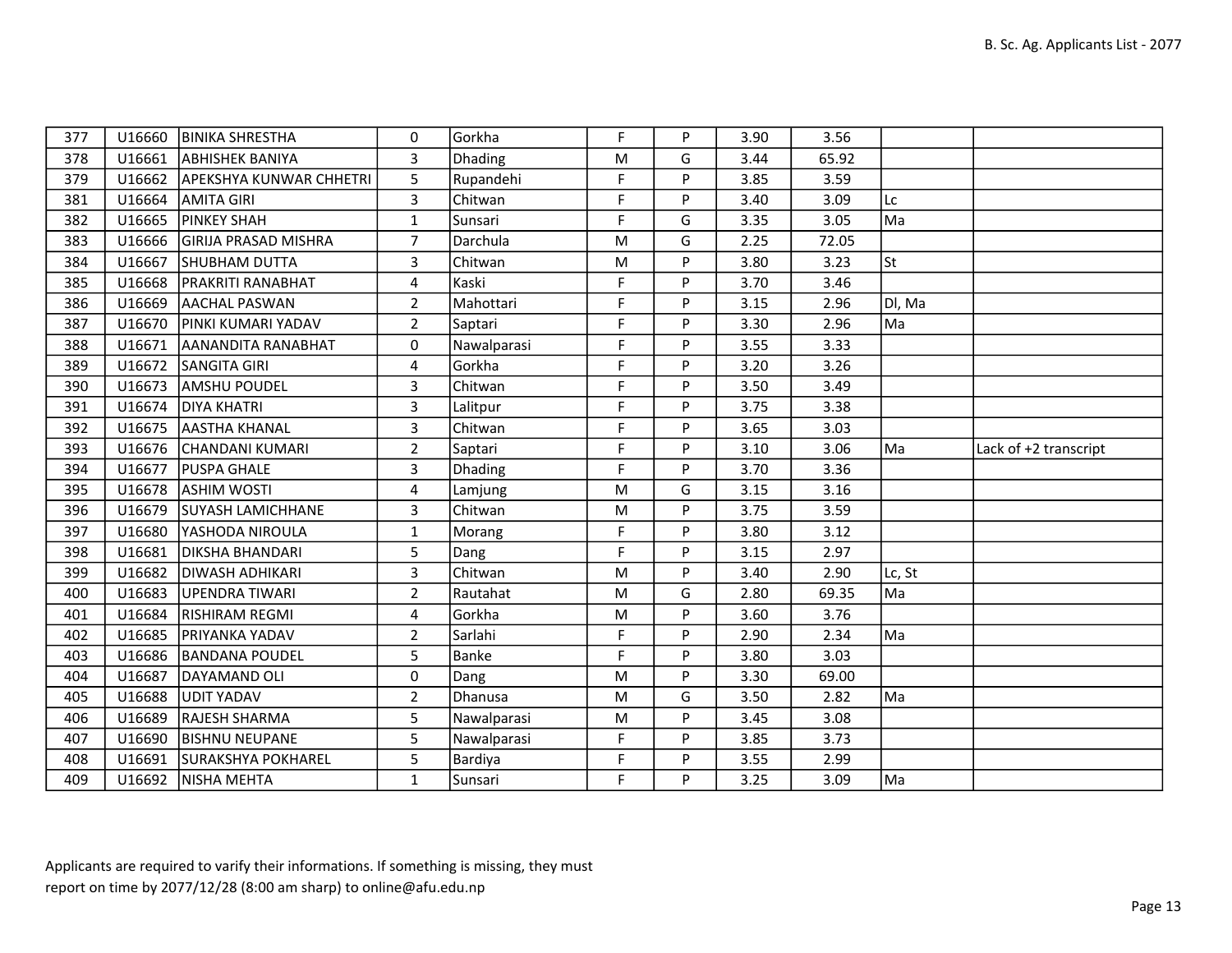| 410 | U16693 | <b>RACHIT GURAU</b>        | 4              | Nawalparasi  | M         | N/A | 3.50 | 3.23  |              |           |
|-----|--------|----------------------------|----------------|--------------|-----------|-----|------|-------|--------------|-----------|
| 411 | U16694 | <b>SHRI KRISHNA YADAV</b>  | $\overline{2}$ | Dhanusa      | M         | G   | 3.75 | 2.72  | Ma           |           |
| 412 | U16695 | SAPANA THAPA               | 5              | Rupandehi    | F         | G   | 2.94 | 58.42 |              |           |
| 413 | U16696 | SHRADDHA ARYAL             | $\overline{3}$ | Chitwan      | F         | P   | 3.80 | 3.53  | Ap           |           |
| 414 | U16697 | URMILA POUDEL              | 5              | Bardiya      | F         | P   | 3.55 | 2.83  |              |           |
| 415 | U16698 | <b>ABHIJIT KUMAR RAJAK</b> | $\overline{2}$ | Dhanusa      | M         | N/A | 3.50 | 3.49  | Dl, Ma       |           |
| 416 |        | U16699   PRASHNA POUDEL    | $\overline{3}$ | Chitwan      | F         | P   | 3.50 | 3.33  |              |           |
| 417 |        | U16700 RUPAK BUDHATHOKI    | $\mathbf{1}$   | Jhapa        | ${\sf M}$ | P   | 3.30 | 2.89  |              |           |
| 418 | U16701 | HIMANI YADAV               | $\overline{2}$ | Saptari      | F         | P   | 3.40 | 2.66  | Ma           |           |
| 419 |        | U16702 JYOTI LAMICHHANE    | 3              | Chitwan      | F         | G   | 3.30 | 3.26  | Lc           |           |
| 420 | U16703 | <b>SANDESH MAHATO</b>      | 3              | Chitwan      | ${\sf M}$ | O   | 3.55 | 3.29  | $\mathbf{I}$ |           |
| 421 |        | U16704   MADHAVI THAPALIYA | $\overline{3}$ | Chitwan      | F         | O   | 3.30 | 3.36  | Lc           |           |
| 422 |        | U16705   YOJANA BHATTARAI  | $\overline{3}$ | Chitwan      | F         | P   | 3.70 | 3.13  | Lc           |           |
| 423 |        | U16706 SWECHCHHA PAUDEL    | 3              | Makwanpur    | F         | P   | 3.90 | 3.76  |              |           |
| 424 |        | U16707 ANISHA SAPKOTA      | 4              | Baglung      | F         | P   | 3.50 | 3.32  |              |           |
| 425 | U16708 | <b>IBIRAT JUNG THAPA</b>   | 4              | Gorkha       | M         | P   | 3.30 | 2.85  |              |           |
| 426 | U16709 | <b>SMRITI ACHHAMI</b>      | 4              | Lamjung      | F         | G   | 3.00 | 2.86  | ldi          |           |
| 427 |        | U16710   PRADEEP RAJ JOSHI | $\overline{7}$ | Achham       | ${\sf M}$ | P   | 3.25 | 2.83  |              |           |
| 428 |        | U16711  ISHA PANDEY        | 5              | Pyuthan      | F         | P   | 3.70 | 2.96  |              |           |
| 429 | U16712 | <b>YOUBRAJ ACHARYA</b>     | $\overline{2}$ | <b>Bara</b>  | ${\sf M}$ | P   | 3.25 | 2.85  |              |           |
| 430 |        | U16713 SEEMA SAPKOTA       | 4              | Tanahun      | F         | G   | 3.70 | 3.16  |              |           |
| 431 | U16714 | MAMATA GIRI                | 5              | Pyuthan      | F         | P   | 3.70 | 3.35  |              |           |
| 432 | U16715 | <b>RAM CHANDRA GIRI</b>    | 5              | Pyuthan      | M         | P   | 3.65 | 3.11  |              |           |
| 433 |        | U16716 REETU POKHREL       | 5              | Rupandehi    | F         | P   | 3.65 | 3.56  |              | No pjhoto |
| 434 |        | U16717 SHISHIR PANT        | 5              | Palpa        | M         | G   | 3.75 | 3.39  |              |           |
| 435 |        | U16718   ASHESH KAFLE      | 5              | Palpa        | M         | P   | 3.50 | 3.51  |              |           |
| 436 | U16719 | <b>RAJAN GAIRE</b>         | 6              | Surkhet      | M         | P   | 3.30 | 2.65  |              |           |
| 437 |        | U16720 JJOTI RASAILI       | 3              | Chitwan      | F         | P   | 3.55 | 3.29  | ldi          |           |
| 438 | U16721 | ISHAKA SHRESTHA            | $\overline{3}$ | Chitwan      | F         | P   | 3.60 | 3.33  |              |           |
| 439 | U16722 | <b>PUSPA KUMARI BIST</b>   | $\overline{7}$ | Kailali      | F.        | G   | 2.70 | 2.93  |              |           |
| 440 |        | U16723 ANITA GIRI CHHETRI  | 5              | Arghakhanchi | F         | P   | 3.15 | 3.06  |              |           |
| 441 |        | U16724   PRIZA SIGDEL      | 4              | Kaski        | F.        | P   | 3.50 | 3.21  |              |           |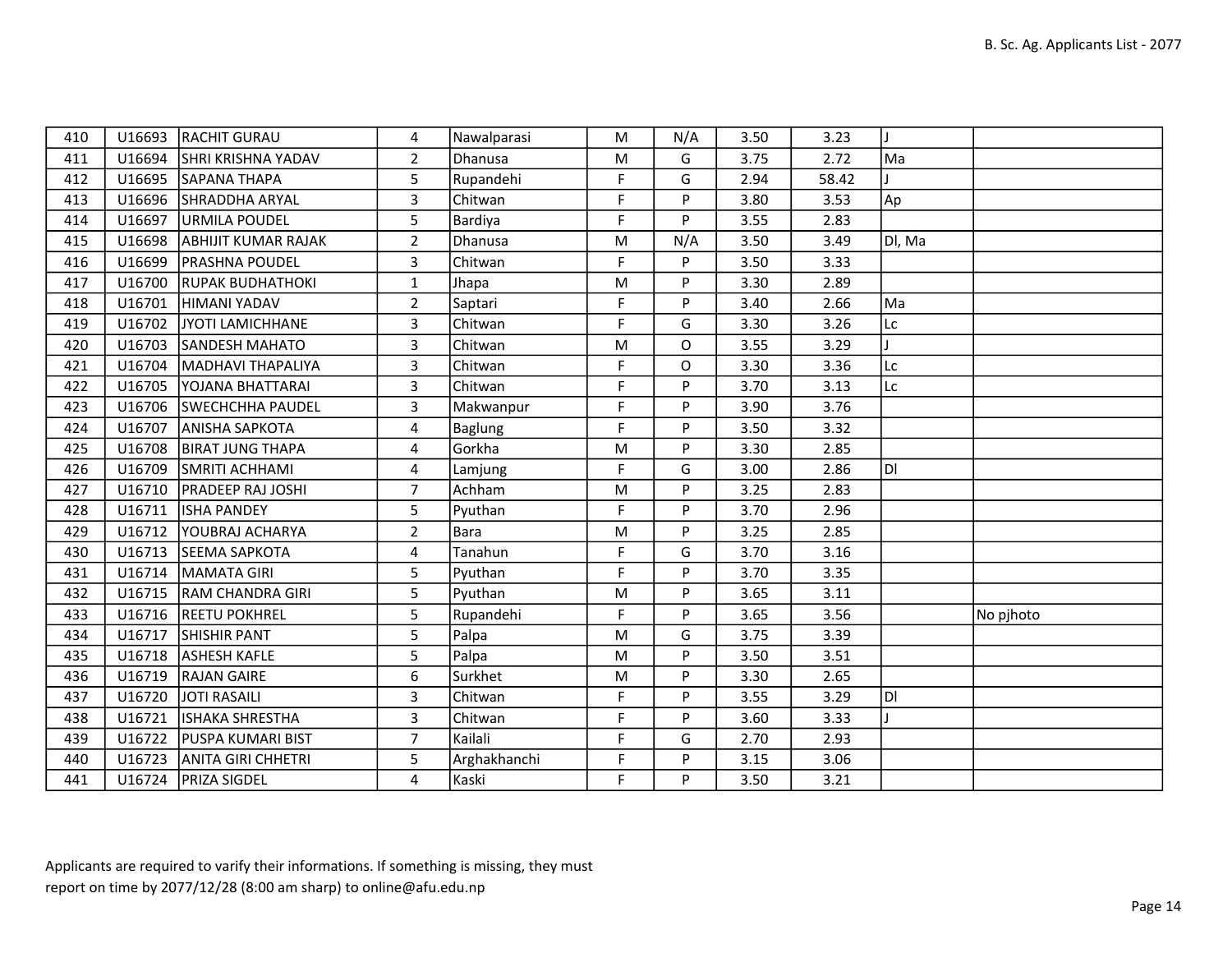| 442 |        | U16725 SWASTIKA SAPKOTA        | 4              | Nawalparasi | F  | P   | 3.35 | 3.06  |     |                       |
|-----|--------|--------------------------------|----------------|-------------|----|-----|------|-------|-----|-----------------------|
| 443 |        | U16726 ALI REJA RAIN           | $\overline{2}$ | Mahottari   | M  | P   | 3.65 | 3.35  | Ma  |                       |
| 444 | U16727 | SHARADA KUMARI CHAUDHAR        | $\overline{7}$ | Kailali     | F  | P   | 3.15 | 2.63  |     |                       |
| 445 |        | U16728 SUSHIL CHAPAGAIN        | 4              | Parbat      | M  | P   | 3.75 | 2.97  |     |                       |
| 446 |        | U16729 SHREENA SHRESTHA        | 4              | Tanahun     | F  | G   | 3.50 | 2.79  |     |                       |
| 447 |        | U16730 SUNITA SAPKOTA          | 4              | Parbat      | F  | N/A | 3.65 | 3.26  |     |                       |
| 448 |        | U16731   RASHMI SHRESTHA       | 4              | Lamjung     | F. | P   | 3.40 | 3.16  |     |                       |
| 449 |        | U16732   BIKRAM SINGH KUNWAR   | $\overline{7}$ | Darchula    | M  | O   | 2.55 | 70.28 |     |                       |
| 450 | U16733 | <b>TEJ KUMAR DANGI</b>         | 5              | Dang        | M  | G   | 3.40 | 3.36  |     |                       |
| 451 | U16734 | <b>TEJ KUMAR DANGI</b>         | 5              | Dang        | M  | G   | 3.40 | 3.36  |     |                       |
| 452 |        | U16735 SAROJ KHADKA            | 5              | Dang        | M  | P   | 3.85 | 3.63  |     |                       |
| 453 |        | U16736   PRABINA PANTA         | 4              | Baglung     | F  | N/A | 3.60 | 3.29  |     |                       |
| 454 |        | U16737 ANUSHA NIROULA          | $\mathbf{1}$   | Sunsari     | F. | P   | 3.20 | 3.07  |     | Missmatch documents   |
| 455 |        | U16738   DIVYANSHU SHRESTHA    | 3              | Kathmandu   | M  | P   | 3.75 | 2.99  |     |                       |
| 456 | U16739 | <b>KRIPA PAUDEL</b>            | 4              | Parbat      | F  | G   | 3.75 | 3.55  |     |                       |
| 457 | U16740 | <b>BIBASH CHAULAGAIN</b>       | 3              | Chitwan     | M  | P   | 3.70 | 3.20  |     |                       |
| 458 | U16741 | <b>IMANOJ KUMAR MANDAL</b>     | $\overline{2}$ | Saptari     | M  | G   | 3.35 | 2.57  | Ma  |                       |
| 459 |        | U16742   PAWAN PARAJULI        | 3              | Chitwan     | M  | G   | 3.60 | 2.86  | Lc  |                       |
| 460 |        | U16743 SANDIP YADAV            | $\overline{2}$ | Siraha      | M  | G   | 3.25 |       | Ma  | Lack of +2 transcript |
| 461 | U16744 | <b>BIDISHA OJHA</b>            | 3              | Chitwan     | F  | G   | 3.40 | 3.39  | Lc  |                       |
| 462 |        | U16745   PRIYANKA SHAHI        | 6              | Jumla       | F. | P   | 3.60 | 2.83  |     |                       |
| 463 |        | U16746 SAFAL DHAKAL            | 3              | Chitwan     | M  | 0   | 3.70 | 3.16  | Lc  |                       |
| 464 | U16747 | <b>SAGUN THAPA</b>             | 5              | Banke       | F  | P   | 3.25 | 3.23  |     |                       |
| 465 |        | U16748 SUSHMA RAUT             | $\overline{2}$ | Dhanusa     | F  | P   | 3.80 | 3.49  | Ma  |                       |
| 466 |        | U16749   PRADEEP SINGH         | $\overline{7}$ | Bajhang     | M  | G   | 3.00 | 77.25 |     |                       |
| 467 |        | U16750 KRITI BHATT             | $\overline{7}$ | Kanchanpur  | F  | 0   | 3.25 | 83.65 |     |                       |
| 468 | U16751 | <b>DHIRENDRA BAHADUR CHAND</b> | 7 <sup>7</sup> | Kanchanpur  | M  | G   | 2.95 | 72.67 |     |                       |
| 469 | U16752 | <b>DINESH OD</b>               | $\overline{7}$ | Doti        | M  | G   | 3.65 | 3.36  | ldi |                       |
| 470 | U16753 | <b>ISMRITI DHAKAL</b>          | 4              | Syangja     | F  | P   | 3.45 | 3.03  |     |                       |
| 471 |        | U16754 SIRJANA THAPA           | 6              | Jajarkot    | F  | P   | 3.56 | 2.93  |     |                       |
| 472 |        | U16755   DIPIKA SAKHAKARMI     | 3              | Bhaktapur   | F  | P   | 3.70 | 2.88  |     |                       |
| 473 |        | U16756   SARBAGYA ACHARYA      | 6              | Dailekh     | F  | P   | 3.75 | 2.85  | Lc  |                       |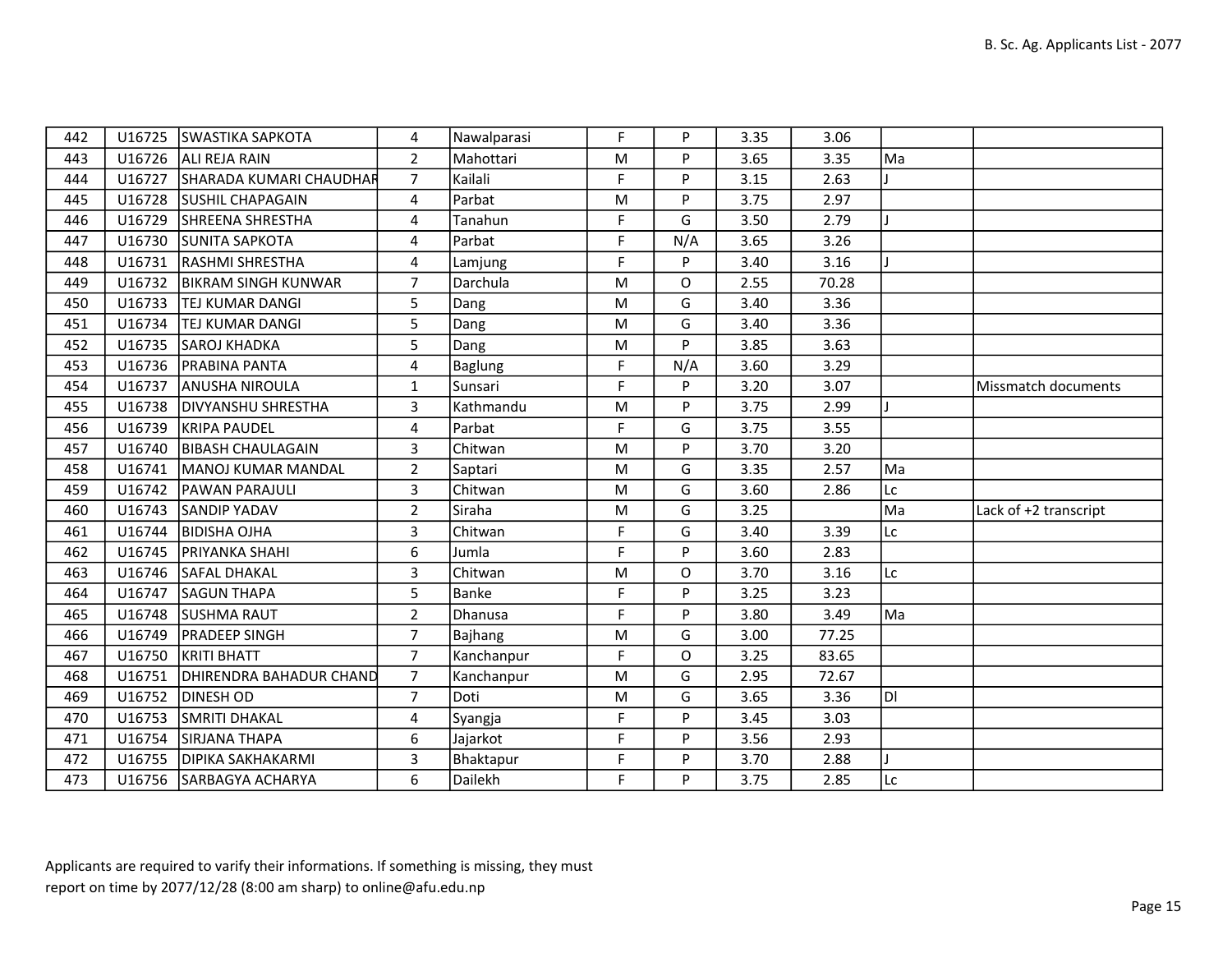| 474 |        | U16757 RAJESH PUN MAGAR     | $\overline{7}$ | Kailali        | M  | P   | 3.40 | 3.36 |        |                     |
|-----|--------|-----------------------------|----------------|----------------|----|-----|------|------|--------|---------------------|
| 475 |        | U16758 SAMIKSHYA GHIMIRE    | 5              | Arghakhanchi   | F. | G   | 3.50 | 3.43 |        |                     |
| 476 | U16759 | <b>ASHWINI DAWADI</b>       | 3              | Chitwan        | F  | G   | 3.35 | 3.06 |        |                     |
| 477 |        | U16760 PUJA BASNET          | 5              | Nawalparasi    | F  | P   | 3.75 | 3.09 |        |                     |
| 478 | U16761 | <b>SAMEER BISHOWKARMA</b>   | 3              | Chitwan        | M  | P   | 3.40 | 2.97 | DI, LC |                     |
| 479 |        | U16762 MANISHA GURUNG       | 4              | Lamjung        | F. | G   | 3.00 | 3.23 |        |                     |
| 480 | U16763 | <b>PRAGYA POUDEL</b>        | 5              | Nawalparasi    | F. | G   | 3.25 | 2.67 |        |                     |
| 481 | U16764 | JYOTI CHAUDHARY             | $\overline{2}$ | Saptari        | F  | P   | 3.30 | 2.82 |        |                     |
| 482 | U16765 | <b>SUJITA ADHIKARI</b>      | 4              | Lamjung        | F. | G   | 3.60 | 2.89 |        |                     |
| 483 |        | U16766 SAROJ BHUSAL         | 5              | Arghakhanchi   | M  | G   | 2.95 | 2.49 |        |                     |
| 484 | U16767 | <b>GAURI SHANKAR GUPTA</b>  | $\overline{2}$ | Saptari        | M  | G   | 3.05 | 3.18 | Ma     |                     |
| 485 |        | U16768 ARBIND KUMAR YADAV   | $\mathbf{1}$   | Sunsari        | M  | P   | 3.10 | 2.93 | Ma     |                     |
| 486 | U16769 | MANIRAM CHAUDHARY           | 5              | Nawalparasi    | M  | P   | 3.60 | 3.26 |        |                     |
| 487 | U16770 | <b>ARJUN ACHARYA</b>        | 4              | <b>Baglung</b> | M  | G   | 3.10 | 2.96 |        |                     |
| 488 | U16771 | <b>RUPESH MAHATO</b>        | 3              | Chitwan        | M  | P   | 3.50 | 3.29 |        |                     |
| 489 | U16772 | <b>GAJENDRA KUMAR YADAV</b> | $\overline{2}$ | Siraha         | M  | P   | 3.55 | 3.16 | Ma     |                     |
| 490 | U16773 | <b>KARUNA SUBEDI</b>        | 3              | Chitwan        | E  | G   | 3.15 | 2.58 | lLc    |                     |
| 491 | U16774 | <b>SUJAL KANDEL</b>         | 3              | Chitwan        | M  | P   | 3.60 | 3.46 |        |                     |
| 492 |        | U16775 SMRITI ADHIKARI      | 4              | Nawalparasi    | F. | P   | 3.70 | 3.39 |        |                     |
| 493 |        | U16776 RATISH THAPA         | 3              | Chitwan        | M  | P   | 3.40 | 3.23 | lLc    |                     |
| 494 | U16777 | SADIKSHYA SAPKOTA           | 3              | Chitwan        | F. | P   | 3.60 | 3.36 | Lc     |                     |
| 495 | U16778 | <b>BHAGAWATI SUBEDI</b>     | 0              | Parbat         | E  | P   | 3.70 | 3.06 |        |                     |
| 496 | U16779 | <b>POOJA KHANAL</b>         | 4              | Tanahun        | E  | P   | 3.75 | 3.69 |        |                     |
| 497 | U16780 | <b>ANUPRIYA KARKI</b>       | 4              | Tanahun        | F  | P   | 3.70 | 3.37 |        |                     |
| 498 | U16781 | SHIKSHYA GHIMIRE            | 4              | Tanahun        | F. | G   | 3.45 | 2.93 |        |                     |
| 499 | U16782 | NIRJALA LAKAI CHHETRI       | 3              | Chitwan        | F. | P   | 3.40 | 3.13 | lLc    |                     |
| 500 | U16783 | SAMJHANA DARLAMI            | 3              | Makwanpur      | F. | G   | 3.35 | 2.72 |        |                     |
| 501 | U16784 | <b>PRATIKSHYA GHIMIRE</b>   | 3              | Dolakha        | E  | P   | 3.90 | 3.46 |        |                     |
| 502 | U16785 | <b>SRIJANA SUBEDI</b>       | 4              | Nawalpur       | F. | P   | 3.65 | 3.19 |        | Lack of Citizenship |
| 503 | U16786 | <b>KRITIKA POKHAREL</b>     | 4              | Gorkha         | F  | N/A | 3.50 | 3.49 |        |                     |
| 504 | U16787 | <b>DIPESH GYAWALI</b>       | 5              | Rupandehi      | M  | G   | 3.75 | 3.53 |        |                     |
| 505 |        | U16788 SARJAN JOSHI         | $7^{\circ}$    | Bajhang        | M  | G   | 2.65 | 2.42 |        |                     |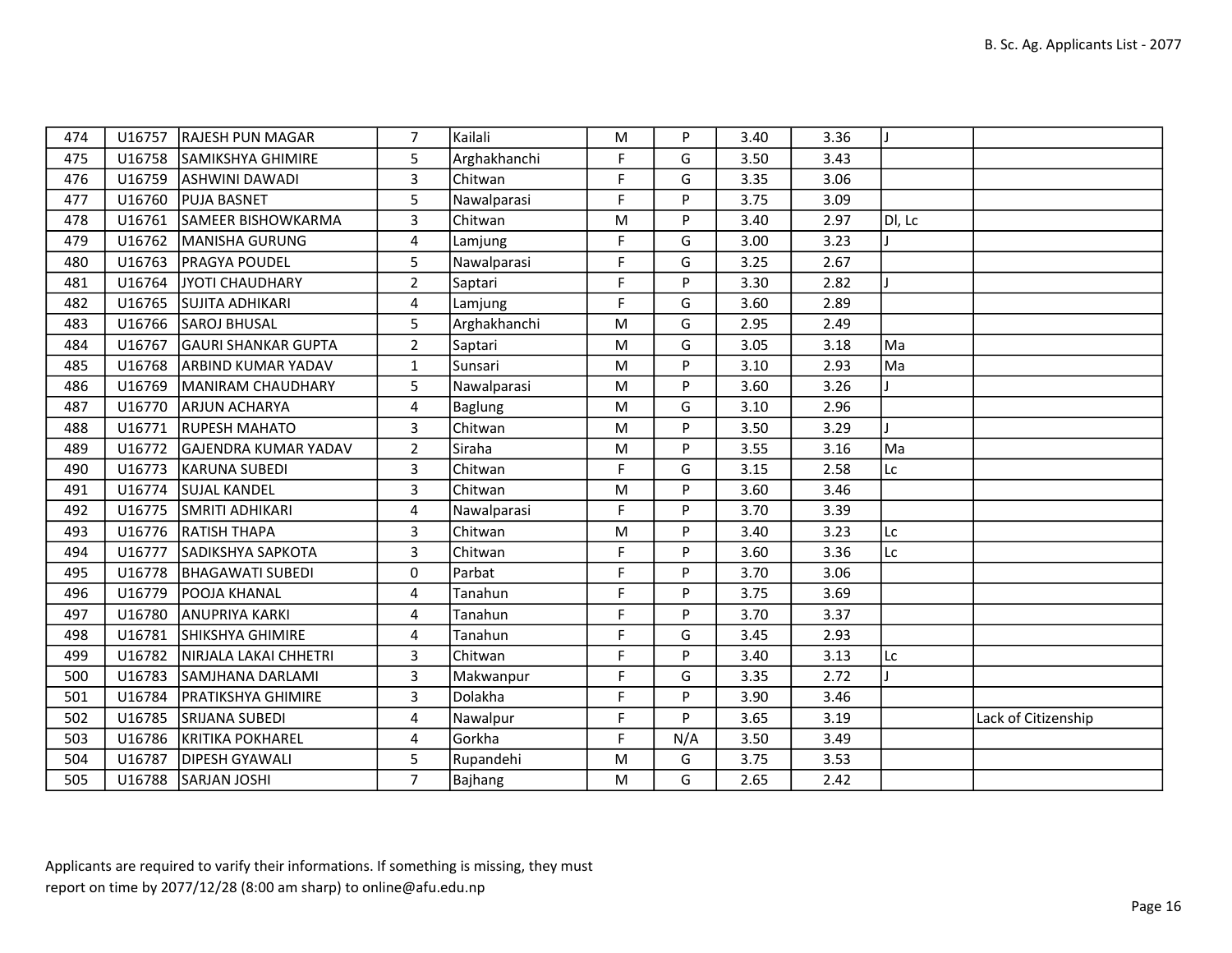| 506 |        | U16789 SHISHIR TIRUWA      | 7              | Bajhang     | M           | G | 55.00 | 70.84 | IDI |  |
|-----|--------|----------------------------|----------------|-------------|-------------|---|-------|-------|-----|--|
| 507 |        | U16790 SAMIKSHA SATYAL     | $\mathbf{1}$   | Morang      | F           | P | 78.50 | 72.51 |     |  |
| 508 |        | U16791 RABIN OJHA          | 3              | Chitwan     | M           | G | 3.70  | 3.43  | Lc  |  |
| 509 |        | U16792   DIVYA ACHARYA     | 4              | Chitwan     | F           | G | 3.05  | 2.96  | Lc  |  |
| 510 | U16793 | SAMJHANA KUMARI THARU      | $\overline{2}$ | Parsa       | F           | G | 3.40  | 3.12  |     |  |
| 511 | U16794 | <b>ISHWOR POUDEL</b>       | $\overline{3}$ | Chitwan     | M           | Þ | 3.65  | 2.99  | Lc  |  |
| 512 |        | U16795   BRIJIELA ROKAHA   | 4              | Syangja     | F.          | P | 3.80  | 3.23  |     |  |
| 513 |        | U16796   KRITI GHIMIRE     | 3              | Chitwan     | F           | P | 3.45  | 3.06  |     |  |
| 514 | U16797 | <b>SONIKA PATHAK</b>       | $\overline{3}$ | Chitwan     | F           | P | 3.50  | 3.16  |     |  |
| 515 | U16798 | <b>ANKIT KHATRI</b>        | 4              | Lamjung     | M           | G | 3.25  | 2.76  |     |  |
| 516 | U16799 | <b>PRAKRITI POUDEL</b>     | 4              | Syangja     | F           | P | 3.75  | 2.91  |     |  |
| 517 | U16800 | SHIKHA GURUNG              | 3              | Chitwan     | F           | P | 3.25  | 2.86  |     |  |
| 518 |        | U16801   BINITA TIMILSINA  | 3              | Chitwan     | F           | P | 3.80  | 3.26  |     |  |
| 519 | U16802 | LOKENDRA PRASAD KAPHLE     | $\overline{7}$ | Kailali     | M           | G | 3.40  | 3.16  |     |  |
| 520 | U16803 | <b>IRADA DHAMALA</b>       | 3              | Dhading     | F           | P | 3.60  | 3.04  |     |  |
| 521 | U16804 | <b>SANJU GYAWALI</b>       | 3              | Chitwan     | F           | G | 3.40  | 3.29  | Lc  |  |
| 522 | U16805 | JANAKI SAPKOTA             | 5              | Nawalparasi | F           | P | 3.45  | 3.19  |     |  |
| 523 |        | U16806 SMRITI SAPKOTA      | 5              | Nawalparasi | F           | P | 3.40  | 3.03  |     |  |
| 524 |        | U16807 KRITIKA NEUPANE     | 5              | Nawalparasi | F.          | P | 3.40  | 2.79  |     |  |
| 525 | U16808 | <b>AAISMA KHANAL</b>       | 5              | Kapilvastu  | $\mathsf F$ | P | 3.30  | 3.13  |     |  |
| 526 | U16809 | <b>ISHAN ARYAL</b>         | $\overline{4}$ | Parbat      | M           | P | 3.85  | 3.49  |     |  |
| 528 | U16811 | <b>RAKSHA TANDAN</b>       | 5              | Kapilvastu  | F           | Þ | 3.55  | 2.86  |     |  |
| 529 | U16812 | <b>PRATIKSHA BHUSAL</b>    | 5              | Kapilvastu  | F           | P | 3.70  | 3.16  |     |  |
| 530 |        | U16813 SAMIT SINJALI MAGAR | 4              | Nawalpur    | M           | P | 3.45  | 3.09  |     |  |
| 531 |        | U16814 BIVIKA ARYAL        | 5              | Gulmi       | F           | G | 3.65  | 3.49  |     |  |
| 532 |        | U16815 SHRIJANA THAPA      | 5              | Palpa       | F           | G | 3.25  | 2.65  |     |  |
| 533 |        | U16816 SUJATA THAPA        | 4              | Nawalpur    | F           | G | 3.45  | 3.16  |     |  |
| 534 | U16817 | <b>BIPESH SAPKOTA</b>      | $\overline{4}$ | Parbat      | M           | G | 3.40  | 3.01  |     |  |
| 535 |        | U16818 SAMIRA PARIYAR      | $\overline{7}$ | Bajura      | F           | P | 3.35  | 2.65  | ldi |  |
| 536 |        | U16819 ATRIKA SHAH         | 4              | Kaski       | F.          | G | 3.85  | 3.43  |     |  |
| 537 |        | U16820 LAXMI THAKUR        | $\mathbf{1}$   | Morang      | F           | P | 3.25  | 78.00 |     |  |
| 538 |        | U16821 USHA NEPAL          | 5              | Palpa       | F           | P | 3.85  | 3.26  |     |  |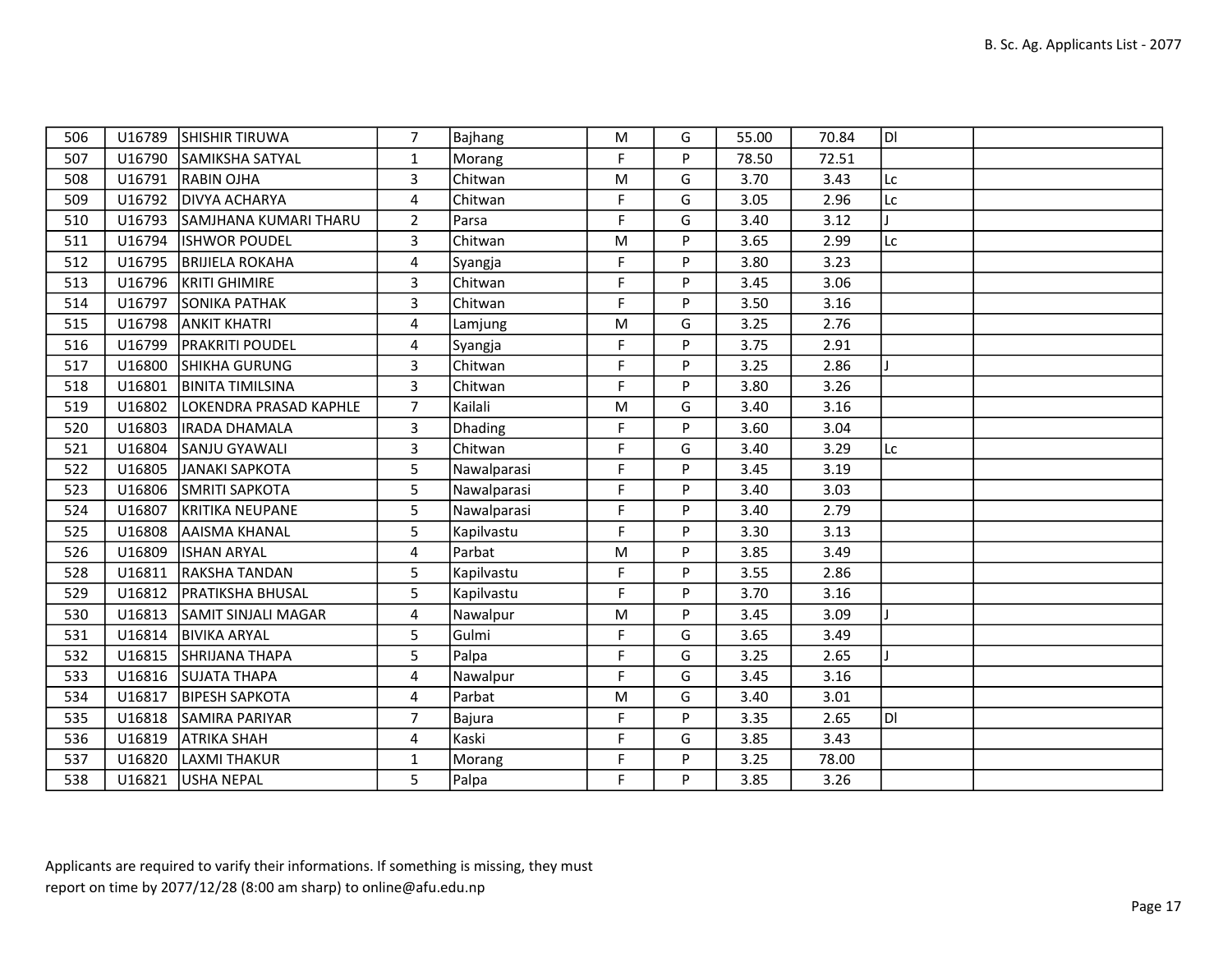| 539 |        | U16822 SAMEER POUDEL           | 1              | Morang         | M         | P   | 3.40 | 75.41 |     |  |
|-----|--------|--------------------------------|----------------|----------------|-----------|-----|------|-------|-----|--|
| 540 |        | U16823 SHUBHEKSHA SHARMA       | 4              | Lamjung        | F.        | G   | 3.55 | 3.18  |     |  |
| 541 | U16824 | <b>PRAGYA DAHAL</b>            | $\mathbf{1}$   | Morang         | F         | P   | 3.15 | 80.00 |     |  |
| 542 | U16825 | LILAWATI SHARMA                | 5              | Bardiya        | F         | G   | 2.90 | 2.93  |     |  |
| 543 | U16826 | JASNA THAPA                    | 4              | Kaski          | F         | P   | 3.65 | 3.46  |     |  |
| 544 | U16827 | <b>SUBASH TIMSINA</b>          | 4              | Kaski          | M         | P   | 3.60 | 3.15  |     |  |
| 545 | U16828 | <b>SUSRAT BALCHHAUDI</b>       | 4              | Gorkha         | ${\sf M}$ | G   | 3.65 | 3.56  |     |  |
| 546 | U16829 | NAMRATA PARIYAR                | 4              | Kaski          | F.        | P   | 3.60 | 3.29  | ldl |  |
| 547 | U16830 | SABINA DAHAL                   | $\mathbf{1}$   | Ilam           | F         | G   | 3.30 | 3.36  |     |  |
| 548 | U16831 | <b>RASMI ALE</b>               | $\overline{4}$ | Tanahun        | F         | G   | 3.25 | 2.63  |     |  |
| 549 | U16832 | KAMANA BHUSAL                  | 5              | Arghakhanchi   | F         | G   | 3.65 | 3.43  |     |  |
| 550 | U16833 | <b>SHRADDHA REGMI</b>          | 4              | Syangja        | F         | P   | 3.45 | 2.93  |     |  |
| 551 | U16834 | <b>AKASH THAGUNNA</b>          | $\overline{7}$ | Darchula       | ${\sf M}$ | G   | 2.80 | 3.02  |     |  |
| 552 | U16835 | HIMAL PAUDEL                   | 5              | Rupandehi      | ${\sf M}$ | G   | 2.85 | 2.85  |     |  |
| 553 | U16836 | SANDHYA ARYAL                  | 4              | Syangja        | F         | N/A | 3.25 | 2.52  |     |  |
| 554 | U16837 | AASTHA MAINALI                 | $\overline{2}$ | Sarlahi        | F         | 0   | 2.95 | 2.63  |     |  |
| 555 | U16838 | <b>BINDU KHADKA</b>            | $\mathbf{1}$   | Terhathum      | F         | P   | 3.50 | 3.07  |     |  |
| 556 | U16839 | <b>PRADITA BADAL</b>           | 3              | Kavrepalanchok | F         | G   | 3.05 | 3.23  |     |  |
| 557 | U16840 | YASHIKA THAPA                  | 5              | Pyuthan        | F.        | 0   | 2.75 | 76.55 |     |  |
| 558 | U16841 | SAGAR K.C.                     | 4              | Kaski          | ${\sf M}$ | P   | 3.70 | 3.19  |     |  |
| 559 | U16842 | <b>PRAMISHA LAUDARI</b>        | 4              | Tanahun        | F.        | G   | 3.25 | 2.62  |     |  |
| 560 | U16843 | <b>AASHIS POUDEL</b>           | $\mathbf{1}$   | Dhankuta       | M         | P   | 3.15 | 69.09 | Lc  |  |
| 561 | U16844 | <b>SUSAN THAPALIYA</b>         | 3              | Nuwakot        | M         | P   | 3.75 | 3.19  |     |  |
| 562 | U16845 | <b>BISHOW PRAKASH G.C.</b>     | 5              | Gulmi          | M         | P   | 3.25 | 3.43  |     |  |
| 563 |        | U16846 SURAJ LAMSAL            | $\overline{4}$ | Tanahun        | M         | G   | 3.20 | 2.99  |     |  |
| 564 | U16847 | <b>RAM PRAKASH SUTIHAR</b>     | $\overline{2}$ | Saptari        | M         | P   | 3.15 | 2.47  |     |  |
| 565 | U16848 | <b>ANIL KC</b>                 | 4              | Parbat         | ${\sf M}$ | G   | 3.70 | 3.23  |     |  |
| 566 | U16849 | MADHU SUDAN ARYAL              | 5              | Kapilvastu     | ${\sf M}$ | G   | 3.35 | 86.43 |     |  |
| 567 | U16850 | <b>DIKSHYA ACHARYA</b>         | $\overline{4}$ | Parbat         | F         | O   | 3.40 | 2.73  |     |  |
| 568 | U16851 | <b>PRATIK SUNUWAR</b>          | $\mathbf{1}$   | Ilam           | ${\sf M}$ | G   | 3.45 | 3.39  |     |  |
| 569 |        | U16852 SAMJHANA KUMARI CHAUDHA | $\overline{2}$ | Saptari        | F         | P   | 2.80 | 2.73  |     |  |
| 570 |        | U16853   KAILASH PANTHA        | 4              | Tanahun        | M         | P   | 3.35 | 3.19  |     |  |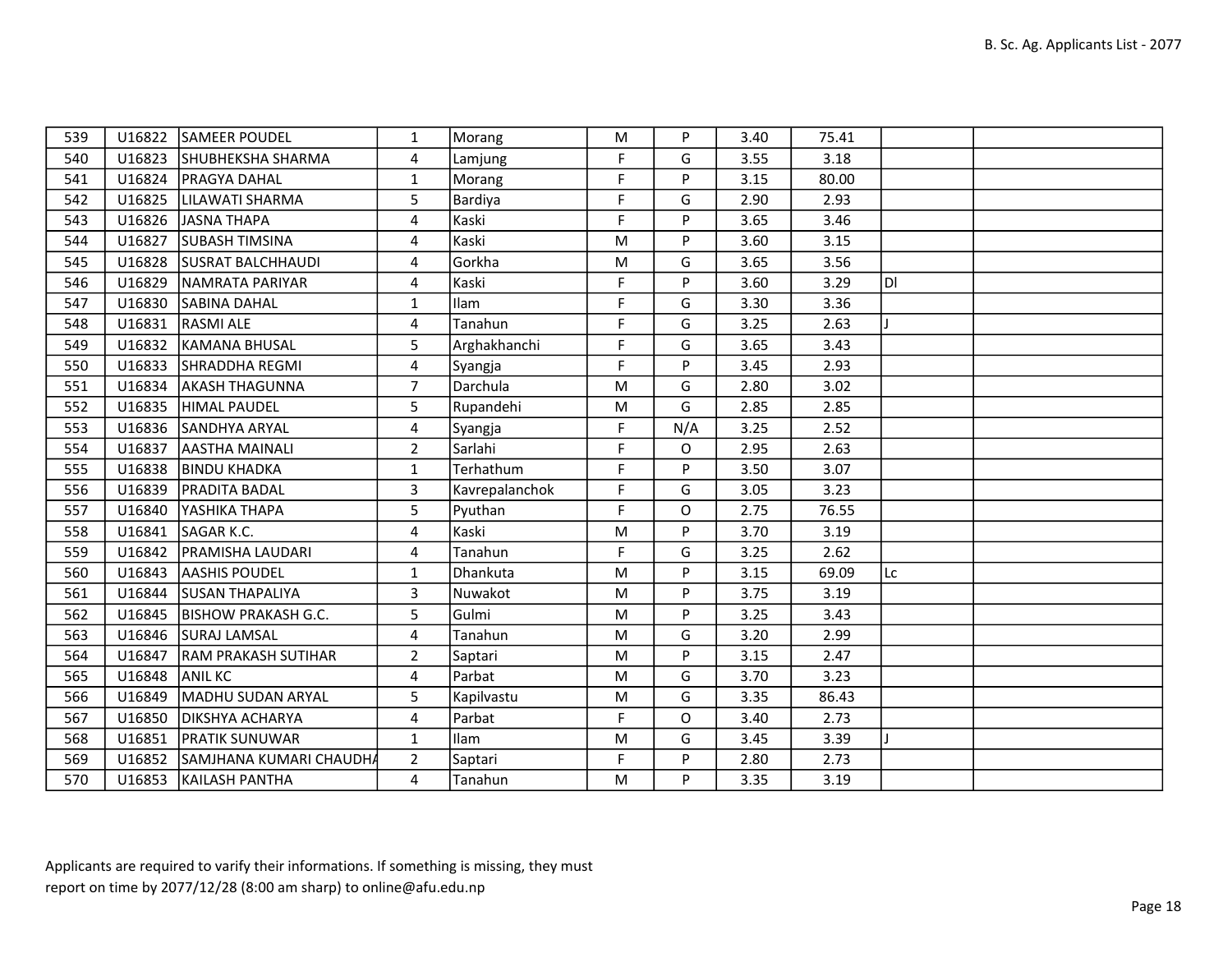| 571 |        | U16854   AADITYA CHAUDHARY | $\overline{2}$ | Saptari     | M  | P | 3.70  | 3.49  |        |  |
|-----|--------|----------------------------|----------------|-------------|----|---|-------|-------|--------|--|
| 572 | U16855 | <b>AJIT YADAV</b>          | 5              | Bardiya     | M  | P | 3.45  | 2.76  | Ma     |  |
| 573 | U16856 | <b>PRASANSHA DHAKAL</b>    | $\mathbf{1}$   | Udayapur    | F  | P | 3.40  | 3.25  | Dp, Sa |  |
| 574 | U16857 | <b>SANTOSH PAUDEL</b>      | $\overline{4}$ | Parbat      | M  | P | 3.75  | 3.43  |        |  |
| 575 | U16858 | <b>BISHNU NEUPANE</b>      | 5              | Nawalparasi | F  | P | 3.55  | 3.16  |        |  |
| 576 | U16859 | <b>POOJA NEUPANE</b>       | 5              | Nawalparasi | F  | P | 3.55  | 3.05  |        |  |
| 577 | U16860 | <b>SAMANA GHIMIRE</b>      | 4              | Myagdi      | F. | P | 3.55  | 2.93  |        |  |
| 578 | U16861 | <b>SUSAN YADAV</b>         | 5              | Rupandehi   | F  | G | 3.60  | 3.13  | Ma     |  |
| 579 | U16862 | KARINA NEUPANE             | 4              | Kaski       | F  | P | 3.80  | 3.13  | Lc     |  |
| 580 | U16863 | <b>PRAKASH DHUNGANA</b>    | 3              | Chitwan     | M  | P | 3.75  | 3.53  |        |  |
| 581 | U16864 | ISABINA NEUPANE            | 4              | Tanahun     | F. | G | 3.70  | 3.29  |        |  |
| 582 | U16865 | <b>BIMALA REGMI</b>        | 4              | Nawalparasi | F. | G | 3.48  | 2.86  |        |  |
| 583 | U16866 | <b>ALISHA SIGDEL</b>       | 1              | Morang      | F. | P | 3.80  | 3.16  |        |  |
| 584 | U16867 | <b>APNA BOGATI</b>         | 3              | Chitwan     | F  | P | 3.40  | 2.76  | Lc     |  |
| 585 | U16868 | <b>BIKASH KUMAR MANDAL</b> | $\overline{2}$ | Dhanusa     | M  | P | 3.30  | 2.83  | Ma     |  |
| 586 | U16869 | <b>PARMANAND YADAV</b>     | 5              | Bardiya     | M  | Þ | 3.30  | 2.72  | Ma     |  |
| 587 | U16870 | <b>YOGESH ARYAL</b>        | 4              | Syangja     | M  | G | 3.70  | 3.43  |        |  |
| 588 | U16871 | <b>AMISH CHALISE</b>       | 3              | Makwanpur   | M  | P | 3.45  | 3.23  |        |  |
| 589 | U16872 | AMISHA K.C.                | 4              | Kaski       | F  | P | 3.70  | 3.29  |        |  |
| 590 | U16873 | <b>ANURAG ADHIKARI</b>     | $\mathbf{1}$   | Jhapa       | M  | P | 3.25  | 2.95  |        |  |
| 591 | U16874 | <b>DENIL KHADKA</b>        | $\overline{3}$ | Dolakha     | M  | G | 3.75  | 3.16  |        |  |
| 592 | U16875 | <b>POOJA POUDEL</b>        | $\overline{7}$ | Kailali     | F  | P | 3.55  | 3.36  |        |  |
| 593 | U16876 | <b>NIKITA DHAKAL</b>       | 4              | Gorkha      | F  | P | 3.35  | 2.82  |        |  |
| 594 | U16877 | <b>PRAJITA DEVKOTA</b>     | 4              | Tanahun     | F  | P | 3.45  | 3.56  |        |  |
| 595 | U16878 | <b>HEMANT JOSHI</b>        | $\overline{7}$ | Kanchanpur  | M  | G | 3.40  | 3.29  |        |  |
| 596 | U16879 | HIRENDRA KUMAR YADAV       | $\overline{2}$ | Saptari     | M  | P | 3.75  | 2.85  |        |  |
| 597 | U16880 | <b>ELINA DEVKOTA</b>       | $\overline{4}$ | Gorkha      | F  | P | 3.65  | 3.39  |        |  |
| 598 | U16881 | AAYUSHMA ACHARYA           | 5              | Nawalparasi | F  | P | 3.35  | 3.29  |        |  |
| 599 | U16882 | <b>SHRISTI BHUSAL</b>      | $\overline{4}$ | Parbat      | F  | P | 3.80  | 3.01  |        |  |
| 600 | U16883 | <b>BABITA NEPALI</b>       | 6              | Surkhet     | F  | G | 58.75 | 50.10 | ldi    |  |
| 601 | U16884 | <b>RICHAL ROSHYARA</b>     | $\overline{7}$ | Dadeldhura  | F  | P | 3.65  | 3.19  |        |  |
| 602 | U16885 | <b>CHANDRA KALA PUN</b>    | 5              | Dang        | F  | P | 76.38 | 58.20 |        |  |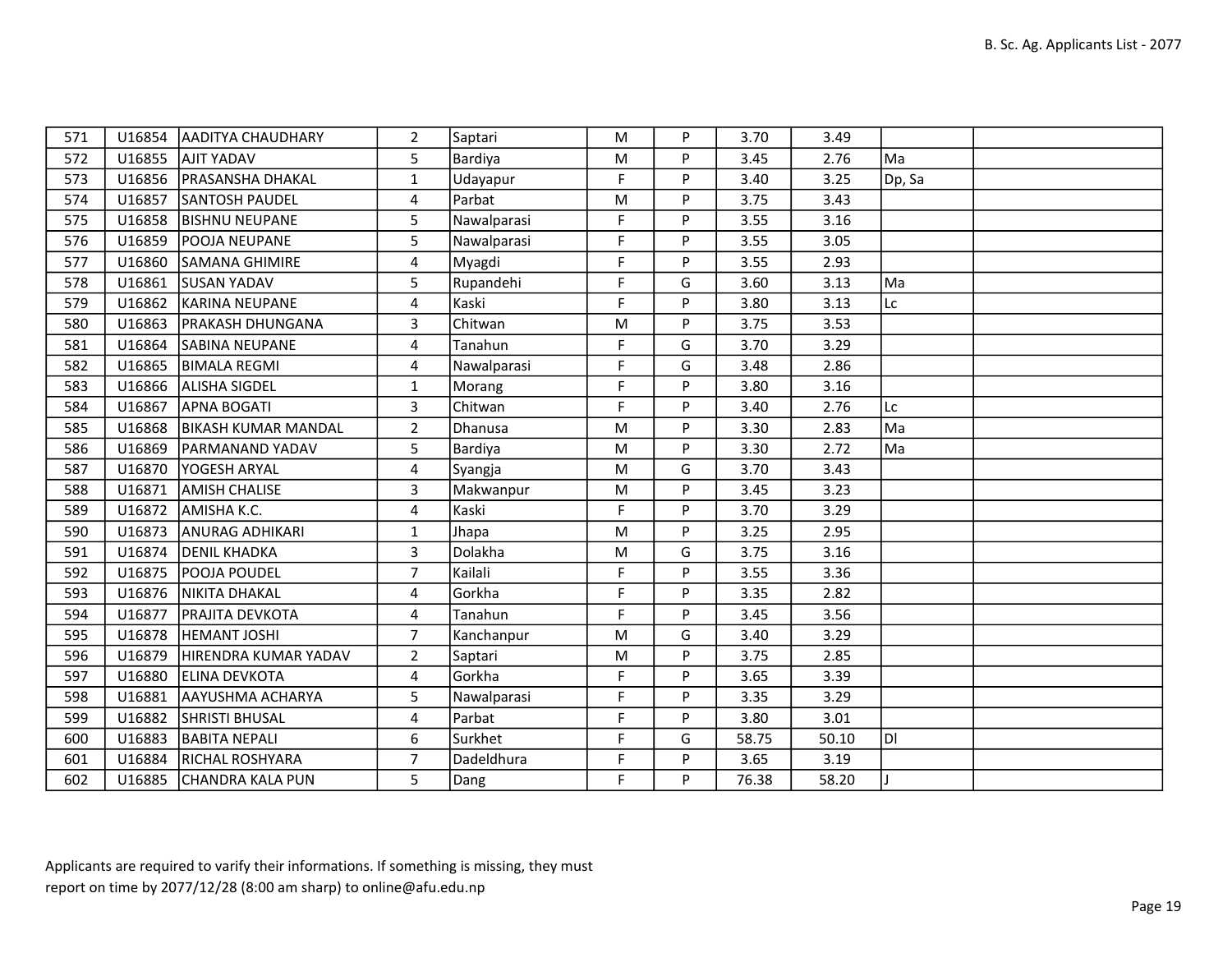| 603 | U16886 | NERISA DAHAL               | $\mathbf{1}$   | Jhapa             | F         | P   | 3.65  | 3.14  |          |                       |
|-----|--------|----------------------------|----------------|-------------------|-----------|-----|-------|-------|----------|-----------------------|
| 604 | U16887 | <b>SANDIP CHAUDHARY</b>    | 5              | Rupandehi         | M         | P   | 3.30  | 2.73  |          |                       |
| 605 | U16888 | <b>PRATIMA ADHIKARI</b>    | 5              | Banke             | F         | P   | 3.05  | 2.86  |          |                       |
| 606 | U16889 | AISHA GURUNG               | $\overline{3}$ | Kathmandu         | F         | P   | 3.50  | 2.83  |          |                       |
| 607 | U16890 | <b>BABIN ADHIKARI</b>      | 4              | Kaski             | ${\sf M}$ | G   | 3.40  | 3.06  |          |                       |
| 608 | U16891 | <b>SHRISTI ACHARYA</b>     | 5              | Banke             | F         | P   | 3.55  | 3.02  |          |                       |
| 609 | U16892 | <b>BIKRAM BHANDARI</b>     | 6              | Jumla             | ${\sf M}$ | N/A | 3.45  | 3.63  |          |                       |
| 610 | U16893 | <b>SHIVAM KUMAR SINGH</b>  | $\overline{2}$ | Mahottari         | ${\sf M}$ | G   | 3.40  | 2.96  | Ma       |                       |
| 611 | U16894 | JHARANA SUBEDI             | 5              | Nawalparasi       | F         | G   | 3.65  | 2.98  |          |                       |
| 612 | U16895 | <b>PRATIKSHYA ADHIKARI</b> | 5              | Rupandehi         | F         | P   | 3.70  | 3.43  |          |                       |
| 613 | U16896 | <b>SURAKSHYA PANDEY</b>    | 4              | Syangja           | F.        | P   | 3.65  | 3.15  |          |                       |
| 614 | U16897 | APSARA GURUNG              | 4              | Kaski             | F         | G   | 3.80  | 3.23  |          |                       |
| 615 | U16898 | <b>SHASHANK YADAV</b>      | $\overline{2}$ | Dhanusa           | M         | P   | 3.45  | 2.89  | Ma       |                       |
| 616 | U16899 | NIRAJAN KC                 | 6              | <b>Rukum West</b> | ${\sf M}$ | G   | 63.38 | 71.92 |          |                       |
| 617 | U16900 | <b>PRATHANA SILWAL</b>     | 1              | Udayapur          | F         | P   | 3.70  | 3.51  |          |                       |
| 618 | U16901 | RASHMI K.C.                | $\overline{4}$ | Kaski             | F         | P   | 3.50  | 2.67  |          |                       |
| 619 | U16902 | <b>RITU SAPKOTA</b>        | 4              | <b>Baglung</b>    | F         | N/A | 3.35  | 2.94  |          |                       |
| 620 | U16903 | <b>YOJANA SHRESTHA</b>     | 4              | Parbat            | F         | P   | 3.55  | 2.92  |          |                       |
| 621 | U16904 | <b>SUKRITI BHANDARI</b>    | 5              | Rupandehi         | F         | P   | 3.65  | 3.19  |          |                       |
| 622 | U16905 | ASTHA POKHREL              | 5              | Kapilvastu        | F         | P   | 3.50  | 2.96  |          |                       |
| 623 | U16906 | <b>SWATI SUBBA</b>         | $\mathbf{1}$   | Morang            | F         | G   | 3.50  | 3.15  |          |                       |
| 624 | U16907 | <b>PRIYA YADAV</b>         | 5              | Nawalparasi       | F         | P   | 3.65  | 3.26  | Ma       |                       |
| 625 | U16908 | <b>PREETI YADAV</b>        | 5              | Nawalparasi       | F         | P   | 3.50  | 3.16  | Ma       |                       |
| 626 | U16909 | <b>ISHA NEPAL</b>          | $\mathbf{1}$   | Jhapa             | F         | P   | 3.45  | 3.35  |          |                       |
| 627 | U16910 | <b>ANISHA TAMANG</b>       | $\mathbf{1}$   | Jhapa             | F         | P   | 3.40  | 2.59  |          |                       |
| 628 | U16911 | ROJIT BHANDARI             | 3              | Chitwan           | M         | G   | 3.70  | 3.09  |          |                       |
| 629 | U16912 | ANURAG THARU CHAUDHARY     | 5              | Rupandehi         | M         | G   | 3.30  |       |          | Lack of +2 transcript |
| 630 | U16913 | AMIT KUMAR KUSHWAHA        | $\overline{2}$ | Bara              | ${\sf M}$ | O   | 52.00 | 71.65 | Ap-D, Ma |                       |
| 631 | U16914 | ANISHA KUMARI SAH          | 0              | Rautahat          | F         | P   | 3.85  | 3.33  |          |                       |
| 632 | U16915 | <b>BASANT MAINALI</b>      | 3              | Makwanpur         | ${\sf M}$ | P   | 3.45  | 2.99  |          |                       |
| 633 | U16916 | <b>PRIYASHA MAHASETH</b>   | $\overline{2}$ | Rautahat          | F         | G   | 3.50  | 3.36  | Ma       |                       |
| 634 | U16917 | <b>RASHMI CHAUDHARY</b>    | $2^{\circ}$    | Siraha            | F         | P   | 3.65  | 3.39  |          |                       |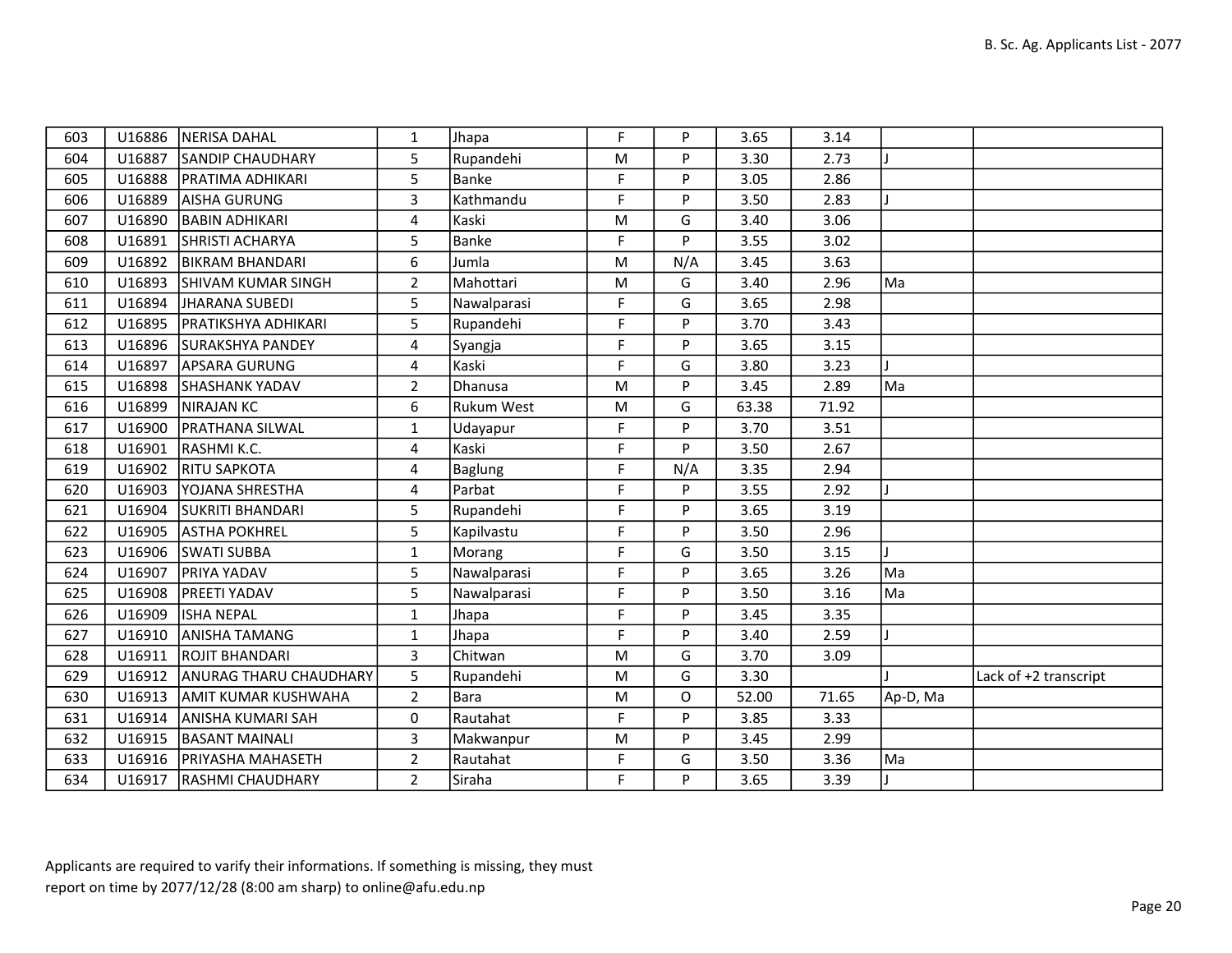| 635 | U16918 | <b>DIXITA ARYAL</b>          | 5              | Rupandehi    | F           | P | 3.55  | 3.03  |      |               |
|-----|--------|------------------------------|----------------|--------------|-------------|---|-------|-------|------|---------------|
| 636 | U16919 | <b>PRATIBHA ROY</b>          | $\mathbf{1}$   | Morang       | F           | P | 3.20  | 3.26  | Ma   |               |
| 637 | U16920 | <b>GOBINDA BAHADUR SHAHI</b> | 6              | Dailekh      | M           | 0 | 55.50 | 68.70 | Lc   |               |
| 638 | U16921 | AAYUSHA YONGHANG             | $\mathbf{1}$   | Panchthar    | F           | G | 2.65  | 75.76 |      |               |
| 639 | U16922 | <b>BISHOW BANJADE</b>        | 5              | Rupandehi    | ${\sf M}$   | P | 3.25  | 3.23  |      |               |
| 640 | U16923 | <b>PRASHANTA BANSTOLA</b>    | 4              | Kaski        | M           | G | 3.40  | 3.31  | Lc   |               |
| 641 | U16924 | <b>PUJA LAMICHHANE</b>       | 4              | Gorkha       | F           | O | 80.00 | 64.00 | Ap-D |               |
| 642 | U16925 | <b>SAMUNDRA PANDEY</b>       | 4              | Nawalparasi  | ${\sf M}$   | P | 3.75  | 3.23  |      |               |
| 643 | U16926 | MAHENDRA OLI                 | 5              | Dang         | M           | P | 3.30  | 3.31  |      |               |
| 644 | U16927 | <b>SRIJANA MAHAT</b>         | 6              | Humla        | F           | P | 3.40  | 2.82  |      |               |
| 645 | U16928 | NIKAM JAISWAL                | $\overline{2}$ | Sarlahi      | $\mathsf F$ | P | 3.70  | 2.73  | Ma   |               |
| 646 | U16929 | <b>PRASAMSHA GHIMIRE</b>     | 5              | Gulmi        | F           | P | 3.00  | 3.02  |      |               |
| 647 | U16930 | YAMUNANAND CHAUDHARY         | $\overline{2}$ | Saptari      | M           | P | 3.70  | 3.37  |      |               |
| 648 | U16931 | LAXMEE BHATTARAI             | 5              | Nawalparasi  | F           | P | 3.55  | 2.89  |      |               |
| 649 | U16932 | <b>CHANDRA BOHARA</b>        | $\overline{7}$ | Dadeldhura   | F           | P | 2.95  | 2.63  |      | Doc not found |
| 650 | U16933 | <b>SWASTIKA ARYAL</b>        | 5              | Rupandehi    | F           | P | 3.60  | 3.26  |      |               |
| 651 | U16934 | <b>SITA BHATTA</b>           | 4              | Gorkha       | F           | P | 75.88 | 78.78 |      |               |
| 652 | U16935 | <b>RUCHI SHARMA</b>          | 5              | Rupandehi    | F           | P | 3.80  | 3.53  |      |               |
| 653 | U16936 | MAMATA SHARMA WAGLE          | 4              | Nawalparasi  | F           | P | 3.20  | 2.96  |      |               |
| 654 | U16937 | <b>SABINA CHAUDHARY</b>      | 5              | Dang         | F           | P | 3.60  | 2.86  |      |               |
| 655 | U16938 | <b>RASMI POUDEL</b>          | 5              | Gulmi        | $\mathsf F$ | G | 3.55  | 3.03  |      |               |
| 656 | U16939 | <b>SANGITA SIRMAL</b>        | 4              | Gorkha       | F           | G | 2.95  | 2.86  | DI.  |               |
| 657 | U16940 | <b>SONIKA KAFLE</b>          | 4              | Parbat       | $\mathsf F$ | G | 3.80  | 3.63  |      |               |
| 658 | U16941 | <b>SONI RANA MAGAR</b>       | 5              | Rupandehi    | $\mathsf F$ | P | 3.60  | 3.29  |      |               |
| 659 | U16942 | <b>RITURAJ JHA</b>           | $\overline{2}$ | Mahottari    | M           | G | 3.25  | 2.49  | Ma   |               |
| 660 | U16943 | MANJILA SHRESTHA             | 5              | Palpa        | F           | P | 3.60  | 2.86  |      |               |
| 661 | U16944 | <b>ANSHU PRADHANANG</b>      | 4              | Kaski        | F           | P | 3.70  | 3.15  |      |               |
| 662 | U16945 | <b>SABINA BOHARA</b>         | 5              | Rupandehi    | F           | P | 3.55  | 3.63  |      |               |
| 663 | U16946 | MONIKA SHRESTHA              | 5              | Nawalparasi  | F           | P | 3.55  | 3.29  |      |               |
| 664 | U16947 | <b>REETU SHARMA</b>          | 5              | Rupandehi    | $\mathsf F$ | P | 3.65  | 3.46  |      |               |
| 665 | U16948 | MANISH GOLE                  | $\overline{3}$ | Makwanpur    | M           | G | 3.50  | 3.12  |      |               |
| 666 | U16949 | <b>SABINA RAYAMAJHI</b>      | 5              | Arghakhanchi | F           | G | 3.30  | 3.13  |      |               |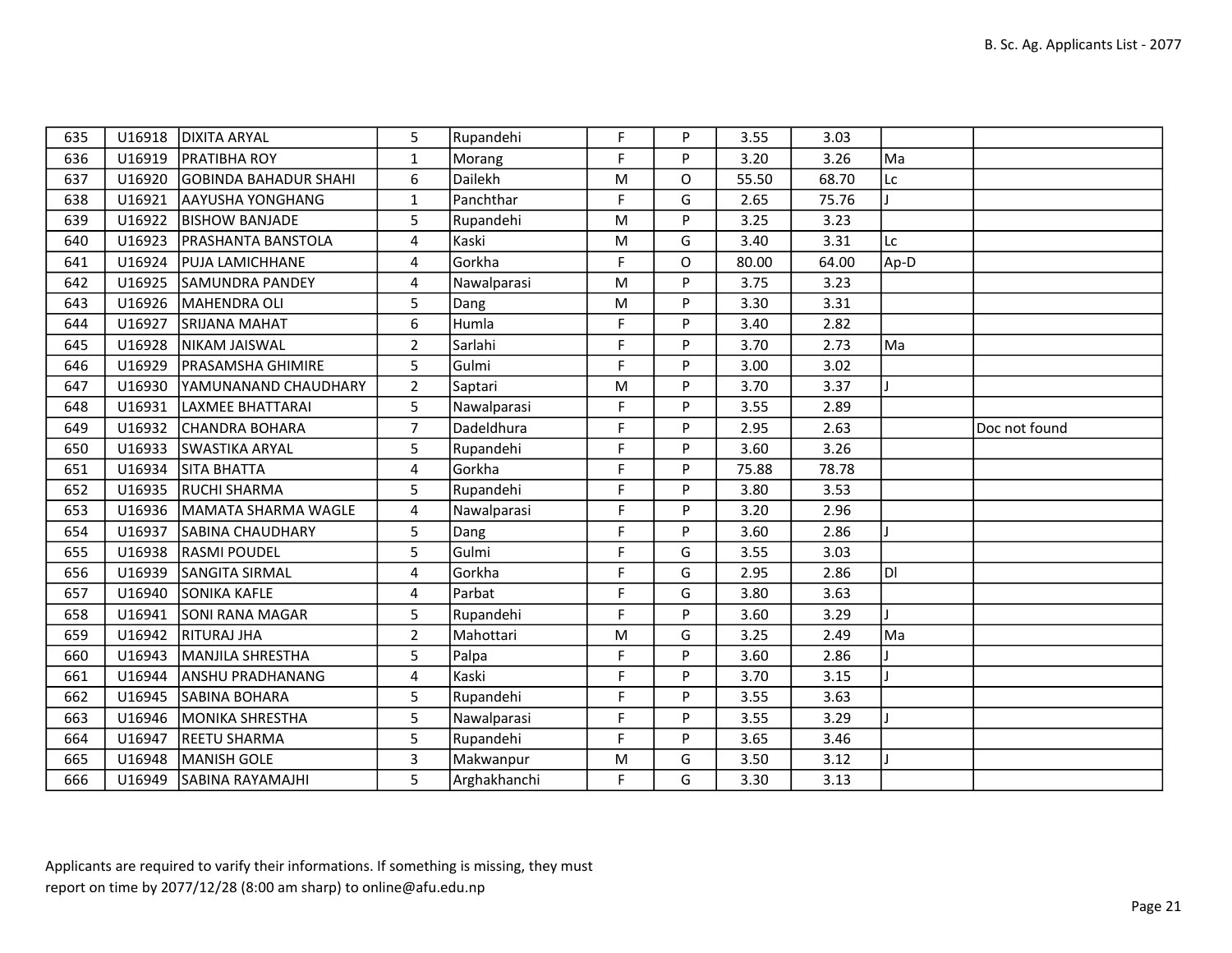| 667 | U16950 | <b>BIPANA PANTHI</b>       | 5              | Arghakhanchi   | F.        | G   | 3.30 |       |    | Lack of +2 transcript |
|-----|--------|----------------------------|----------------|----------------|-----------|-----|------|-------|----|-----------------------|
| 668 | U16951 | ANUJA POUDEL               | 4              | Kaski          | F.        | P   | 3.55 | 2.71  |    |                       |
| 669 |        | U16952  BIPIN K.C.         | 6              | Surkhet        | M         | G   | 3.60 | 3.32  |    |                       |
| 670 | U16953 | KRITI NYAUPANE             | $\overline{4}$ | Parbat         | F         | G   | 3.70 | 3.19  |    |                       |
| 671 | U16954 | <b>AYUSHA KAFLE</b>        | 4              | Nawalparasi    | F         | P   | 3.70 | 3.46  |    |                       |
| 672 | U16955 | <b>ASHMITA PANDEY</b>      | 5              | Palpa          | F         | P   | 3.35 | 3.26  |    |                       |
| 673 |        | U16956 UDAYA POUDEL        | 4              | Kaski          | ${\sf M}$ | N/A | 3.40 | 2.93  |    |                       |
| 674 | U16957 | <b>GOPAL THARU</b>         | 5              | Rupandehi      | ${\sf M}$ | P   | 3.75 | 3.29  |    |                       |
| 675 | U16958 | MANISHA KHADKA             | 5              | Gulmi          | F         | P   | 3.60 | 2.75  |    |                       |
| 676 | U16959 | SAMRACHANA NEUPANE         | $\overline{4}$ | Kaski          | F         | G   | 3.45 | 3.38  | Lc |                       |
| 677 | U16960 | <b>BISHAL SHRESTHA</b>     | 4              | Lamjung        | ${\sf M}$ | P   | 3.55 | 3.36  |    |                       |
| 678 | U16961 | SUJATA TAMANG              | 3              | Sindhuli       | F         | P   | 3.60 | 3.19  |    |                       |
| 679 | U16962 | MAMATA KHADKA              | $\overline{3}$ | Dolakha        | F         | P   | 3.60 | 2.89  |    |                       |
| 680 | U16963 | <b>BIBITA KANDEL</b>       | 4              | Kaski          | F         | G   | 3.70 | 3.29  |    |                       |
| 681 | U16964 | SANJITA BHUJEL             | 3              | Sindhuli       | F         | P   | 3.85 | 3.29  |    |                       |
| 682 | U16965 | <b>SHRISTI POKHREL</b>     | 5              | Gulmi          | F         | P   | 4.00 | 3.43  |    |                       |
| 683 | U16966 | <b>TULSA PANDE</b>         | 5              | Nawalparasi    | F.        | P   | 3.75 | 3.56  |    |                       |
| 684 | U16967 | <b>ANJU MALLA</b>          | 4              | Nawalparasi    | F         | P   | 3.85 | 3.33  |    |                       |
| 685 | U16968 | <b>PRABINA PARAJULI</b>    | 5              | Arghakhanchi   | F         | P   | 3.90 | 3.46  |    |                       |
| 686 | U16969 | RAJ CHHETRI                | 5              | Rupandehi      | ${\sf M}$ | P   | 3.75 | 3.13  |    |                       |
| 687 | U16970 | <b>GARIMA POUDEL</b>       | 4              | Syangja        | F         | P   | 3.75 | 3.13  |    |                       |
| 688 | U16971 | <b>SMARIKA KAFLE</b>       | $\mathbf{1}$   | Morang         | F         | P   | 3.10 | 2.91  |    |                       |
| 689 | U16972 | <b>GAGAN BABU ADHIKARI</b> | 4              | Parbat         | ${\sf M}$ | P   | 3.55 | 2.99  |    |                       |
| 690 | U16973 | SARASWATI BELBASE          | 5              | Kapilvastu     | F         | P   | 2.90 | 68.82 |    |                       |
| 693 |        | U16976 KARINA MAGAR        | $\mathbf{1}$   | Okhaldhunga    | F         | G   | 3.35 | 3.31  |    |                       |
| 694 | U16977 | <b>PURNIKA PANDEY</b>      | 5              | Rupandehi      | F         | P   | 3.65 | 3.19  |    |                       |
| 695 | U16978 | TARA KUMARI K. C.          | 5              | Dang           | F         | P   | 3.50 | 3.13  |    |                       |
| 696 | U16979 | NAMRATA BANJARA            | $\overline{3}$ | Chitwan        | F         | P   | 3.45 | 3.23  |    |                       |
| 697 | U16980 | <b>ABISHEK SHARMA</b>      | 6              | Dailekh        | ${\sf M}$ | P   | 3.35 | 3.18  |    |                       |
| 698 | U16981 | JANUKA GHIMIRE             | 3              | Kavrepalanchok | F         | G   | 3.76 | 3.23  |    |                       |
| 699 | U16982 | HIMANI THAPA MAGAR         | $\overline{7}$ | Kailali        | F         | P   | 2.70 | 2.42  |    |                       |
| 700 |        | U16983 SUMINA G.C.         | 4              | Kaski          | F.        | G   | 3.50 | 3.02  |    |                       |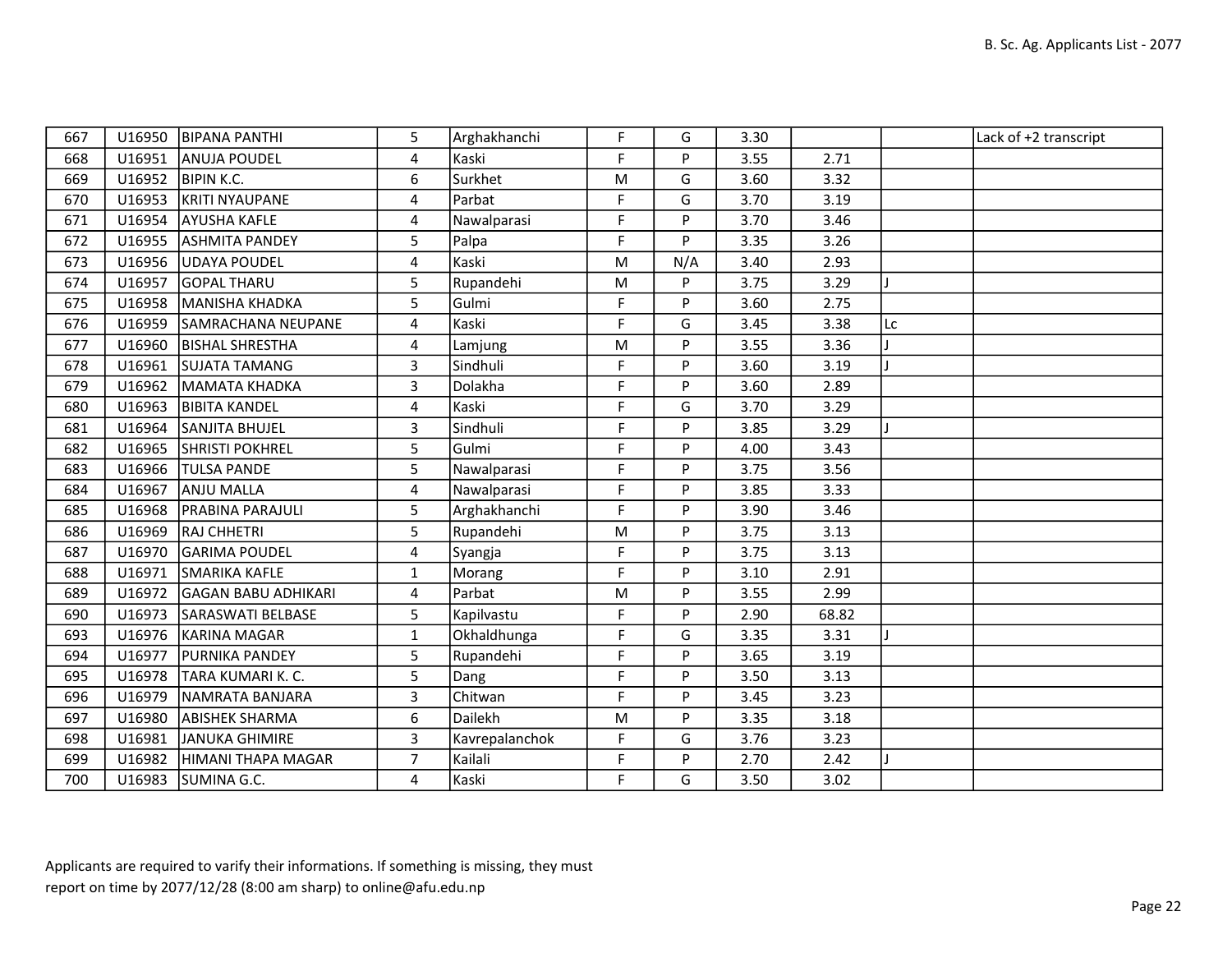| 701 |        | U16984   BAL KRISHNA CHAUDHARY | $\overline{2}$ | Siraha        | M  | P | 3.35 | 2.64  | J     |          |
|-----|--------|--------------------------------|----------------|---------------|----|---|------|-------|-------|----------|
| 702 | U16985 | <b>JANKITA GUPTA</b>           | 5              | Nawalparasi   | F. | P | 3.15 | 3.09  | Ma    |          |
| 703 | U16986 | SAMJHANA GHARTI MAGAR          | 5              | Dang          | F  | P | 3.50 | 2.81  |       |          |
| 704 | U16987 | <b>SUBODH TIWARI</b>           | 0              | Gorkha        | M  | G | 3.25 | 3.27  |       |          |
| 705 | U16988 | <b>RANJIT GHORSAINI</b>        | 3              | Makwanpur     | M  | P | 3.15 | 2.83  |       |          |
| 706 | U16989 | <b>SAROJ AYER</b>              | $\overline{7}$ | Dadeldhura    | M  | P | 3.30 | 3.45  |       |          |
| 707 | U16990 | <b>SUMINA SAPKOTA</b>          | 4              | Gorkha        | F. | P | 3.70 | 3.49  |       |          |
| 708 | U16991 | <b>INIRAJ MAHATO</b>           | 3              | Chitwan       | M  | P | 3.65 | 3.03  |       |          |
| 709 | U16992 | SADIKSHYA DHUNGANA             | 5              | Palpa         | F  | P | 3.50 | 2.94  |       |          |
| 710 | U16993 | KANTI MALLA                    | 4              | Kaski         | F. | G | 3.50 | 3.32  | J, Lc |          |
| 711 | U16994 | MANISHA OJHA                   | 4              | Nawalparasi   | F  | P | 3.85 | 3.33  |       |          |
| 712 | U16995 | <b>ABISHIKA KAFLE</b>          | 5              | Rupandehi     | F  | P | 3.45 | 3.29  |       |          |
| 713 | U16996 | SUSHMA KARKI                   | $\mathbf{1}$   | Sankhuwasabha | F  | G | 3.30 | 3.27  |       |          |
| 714 | U16997 | <b>SUJAN POKHREL</b>           | 4              | Syangja       | M  | P | 3.10 | 71.96 |       |          |
| 715 | U16998 | KRISHNA BAHADUR DANI           | 4              | Gorkha        | M  | P | 3.50 | 2.58  |       |          |
| 716 | U16999 | <b>PRIYANSHI YADAV</b>         | 5              | Rupandehi     | F. | P | 3.55 | 3.03  | Ma    |          |
| 717 | U17000 | <b>IISHWOR HITANGA</b>         | 5              | Palpa         | M  | G | 3.25 | 2.82  | ÌЫ    |          |
| 718 | U17001 | <b>PARIM THAPA MAGAR</b>       | $\mathbf{1}$   | Jhapa         | M  | P | 3.30 | 3.66  |       |          |
| 719 | U17002 | <b>AAYESHA PAUDEL</b>          | 4              | Parbat        | F. | P | 3.85 | 3.49  |       |          |
| 720 | U17003 | <b>SUSMITA GIRI</b>            | 4              | Gorkha        | F  | P | 3.70 | 3.06  |       |          |
| 721 | U17004 | MANISH BASNET                  | 4              | Gorkha        | M  | P | 3.20 | 2.96  |       |          |
| 722 | U17005 | <b>SHANKAR SHARMA</b>          | 6              | Dailekh       | M  | P | 3.40 | 2.84  |       |          |
| 723 | U17006 | <b>BIBHOR JAYSWAL</b>          | $2^{\circ}$    | Rautahat      | M  | P | 3.75 | 3.06  | Ma    |          |
| 724 | U17007 | <b>SAMIR PAUDEL</b>            | $\overline{3}$ | Chitwan       | M  | P | 3.60 | 3.49  |       |          |
| 725 | U17008 | <b>EREEKA THAPA</b>            | $\overline{7}$ | Bajura        | F  | P | 2.65 | 76.90 |       |          |
| 726 | U17009 | <b>ISWASTIKA POUDEL</b>        | 3              | Chitwan       | F  | G | 3.30 | 2.96  |       |          |
| 727 | U17010 | <b>ABINA POUDEL</b>            | 4              | Lamjung       | F  | P | 3.35 | 2.78  |       |          |
| 728 | U17011 | İMAMATA BHANDARI               | $\mathbf{1}$   | Jhapa         | F  | P | 3.30 | 3.53  |       |          |
| 729 | U17012 | <b>SHEELA SAPKOTA</b>          | 3              | Kathmandu     | F  | P | 3.45 | 3.31  |       |          |
| 730 | U17013 | <b>DEEPAK KHANAL</b>           | 5              | Arghakhanchi  | M  | P | 3.60 | 3.23  |       |          |
| 731 | U17014 | <b>ASHIM BHANDARI</b>          | 5              | Gulmi         | M  | O | 3.35 | 3.23  |       | No Photo |
| 732 |        | U17015 ROJIT GC                | 5              | Palpa         | M  | P | 3.40 | 2.97  |       |          |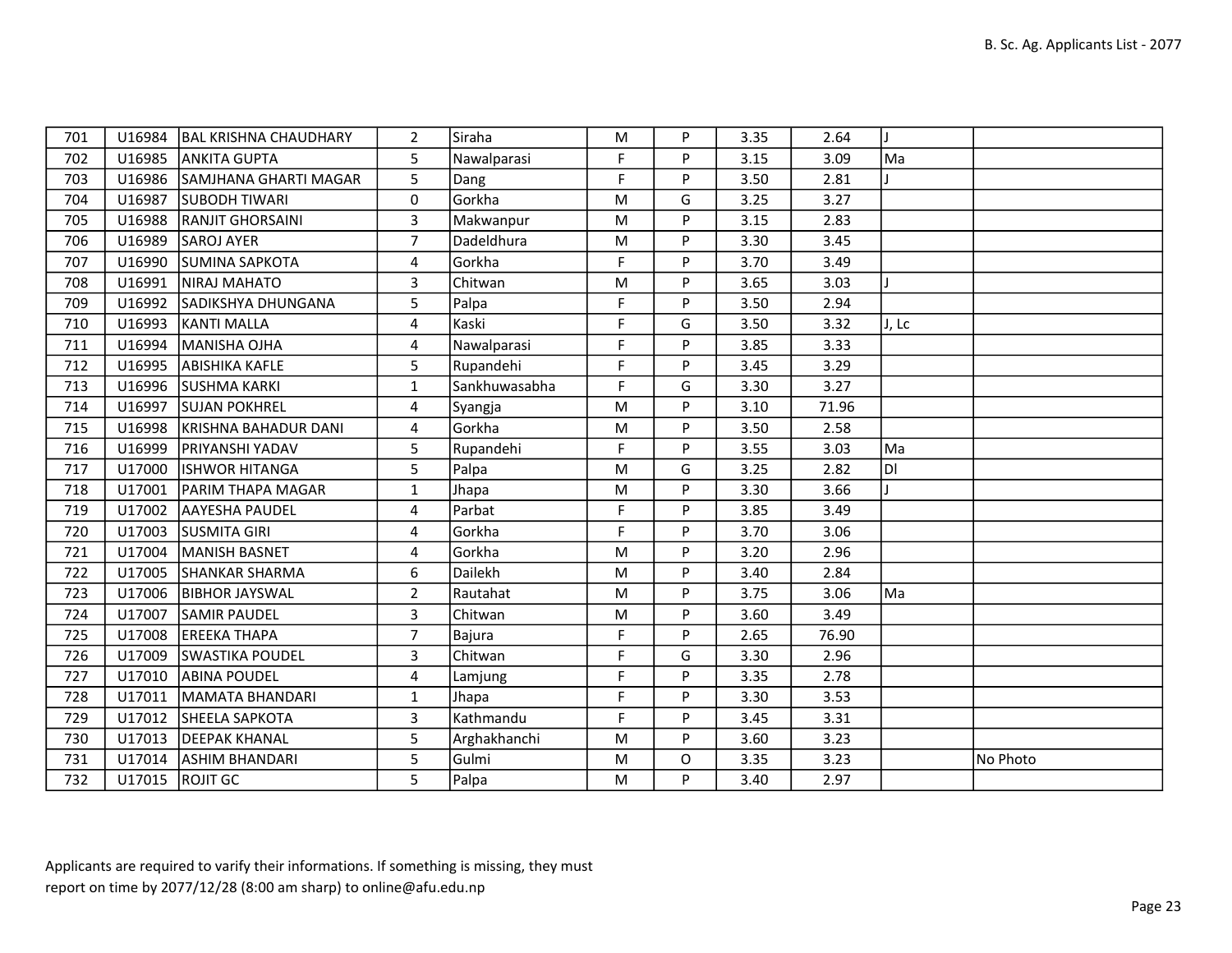| 733 |        | U17016 SUJAL ARYAL      | 3              | Chitwan      | M  | P   | 3.75 | 3.41  |       |  |
|-----|--------|-------------------------|----------------|--------------|----|-----|------|-------|-------|--|
| 734 | U17017 | <b>DIPTEE ACHARYA</b>   | 5              | Rupandehi    | F. | P   | 3.10 | 2.83  |       |  |
| 735 |        | U17018 SRIJANA SHARMA   | 6              | Dailekh      | F  | P   | 3.85 | 3.19  |       |  |
| 736 | U17019 | SUMITRA RANABHAT        | 4              | Tanahun      | F  | P   | 3.85 | 3.66  |       |  |
| 737 | U17020 | MONIKA KUMARI PANJIYAR  | $\overline{2}$ | Dhanusa      | F  | P   | 3.50 | 2.86  | Ma    |  |
| 738 | U17021 | NISSHREET BHATTARAI     | 4              | Tanahun      | M  | P   | 3.65 | 3.35  |       |  |
| 739 | U17022 | SAMIKSHYA DHAKAL        | 4              | Syangja      | F  | P   | 2.65 | 76.82 |       |  |
| 740 | U17023 | <b>DIPESH ADHIKARI</b>  | 4              | Kaski        | M  | G   | 3.85 | 3.53  |       |  |
| 741 | U17024 | <b>ANISHA DANAI</b>     | 3              | Chitwan      | F  | P   | 3.70 | 3.36  |       |  |
| 742 | U17025 | <b>ASMITA NEUPANE</b>   | 5              | Arghakhanchi | F  | P   | 3.40 | 3.13  |       |  |
| 743 | U17026 | RASHMITA SHRESTHA       | 3              | Chitwan      | F  | P   | 3.55 | 3.13  | J, Lc |  |
| 744 | U17027 | BIKRAM K.C.             | 5              | Pyuthan      | M  | O   | 3.55 | 3.19  |       |  |
| 745 | U17028 | KALYAN BISTA            | 5              | Palpa        | M  | P   | 3.55 | 3.36  |       |  |
| 746 | U17029 | KABITA SHAHI            | 6              | Kalikot      | F  | G   | 3.50 | 2.79  | Dp    |  |
| 747 | U17030 | NIRAJAN BHATTARAI       | $\overline{7}$ | Achham       | M  | P   | 3.20 | 2.65  |       |  |
| 748 | U17031 | <b>YOGYATA NEUPANE</b>  | $\overline{3}$ | Chitwan      | F. | P   | 3.85 | 3.21  |       |  |
| 749 | U17032 | <b>SUSHIL KHADKA</b>    | 3              | Ramechhap    | M  | P   | 3.35 | 3.11  |       |  |
| 751 | U17034 | UJJWALA MULMI           | $\mathbf{1}$   | Morang       | F  | P   | 3.35 | 3.19  |       |  |
| 752 |        | U17035 JYOTI B.C.       | 6              | Surkhet      | F  | N/A | 2.50 | 73.18 |       |  |
| 753 |        | U17036   PRATIMA PANDEY | 4              | Syangja      | F  | N/A | 3.10 | 69.29 |       |  |
| 754 | U17037 | KISHOR SHARMA PAUDYAL   | 6              | Surkhet      | M  | P   | 3.70 | 3.36  |       |  |
| 755 | U17038 | <b>BISESHTA ARYAL</b>   | 4              | Nawalparasi  | F  | N/A | 3.65 | 3.49  |       |  |
| 756 | U17039 | <b>PUJA BIST</b>        | $\overline{7}$ | Kanchanpur   | F  | P   | 3.45 | 2.91  |       |  |
| 757 | U17040 | <b>SUMINTRI YADAV</b>   | $\overline{2}$ | Bara         | F  | P   | 3.35 | 2.69  | Ma    |  |
| 758 | U17041 | LAXMI DAHAL             | 4              | Kaski        | F  | G   | 3.45 | 3.16  |       |  |
| 759 | U17042 | SOPHIYA MAHARJAN        | 3              | Lalitpur     | F  | P   | 3.65 | 3.08  |       |  |
| 760 | U17043 | MANSUN SHARMA           | $\overline{7}$ | Doti         | M  | G   | 3.20 | 3.38  |       |  |
| 761 | U17044 | KRISHNA THARU           | 5              | Bardiya      | M  | G   | 2.90 | 2.99  |       |  |
| 762 | U17045 | JAMUNA OLI              | 6              | Surkhet      | F  | N/A | 2.30 | 69.18 |       |  |
| 763 | U17046 | <b>BARSHA ADHIKARI</b>  | 5              | Kapilvastu   | F  | N/A | 3.80 | 3.22  |       |  |
| 764 | U17047 | SUMIT ACHARYA           | 5              | Dang         | M  | P   | 3.55 | 2.96  |       |  |
| 765 |        | U17048 NEHA SHRESTHA    | 5              | Palpa        | F. | P   | 3.45 | 3.26  |       |  |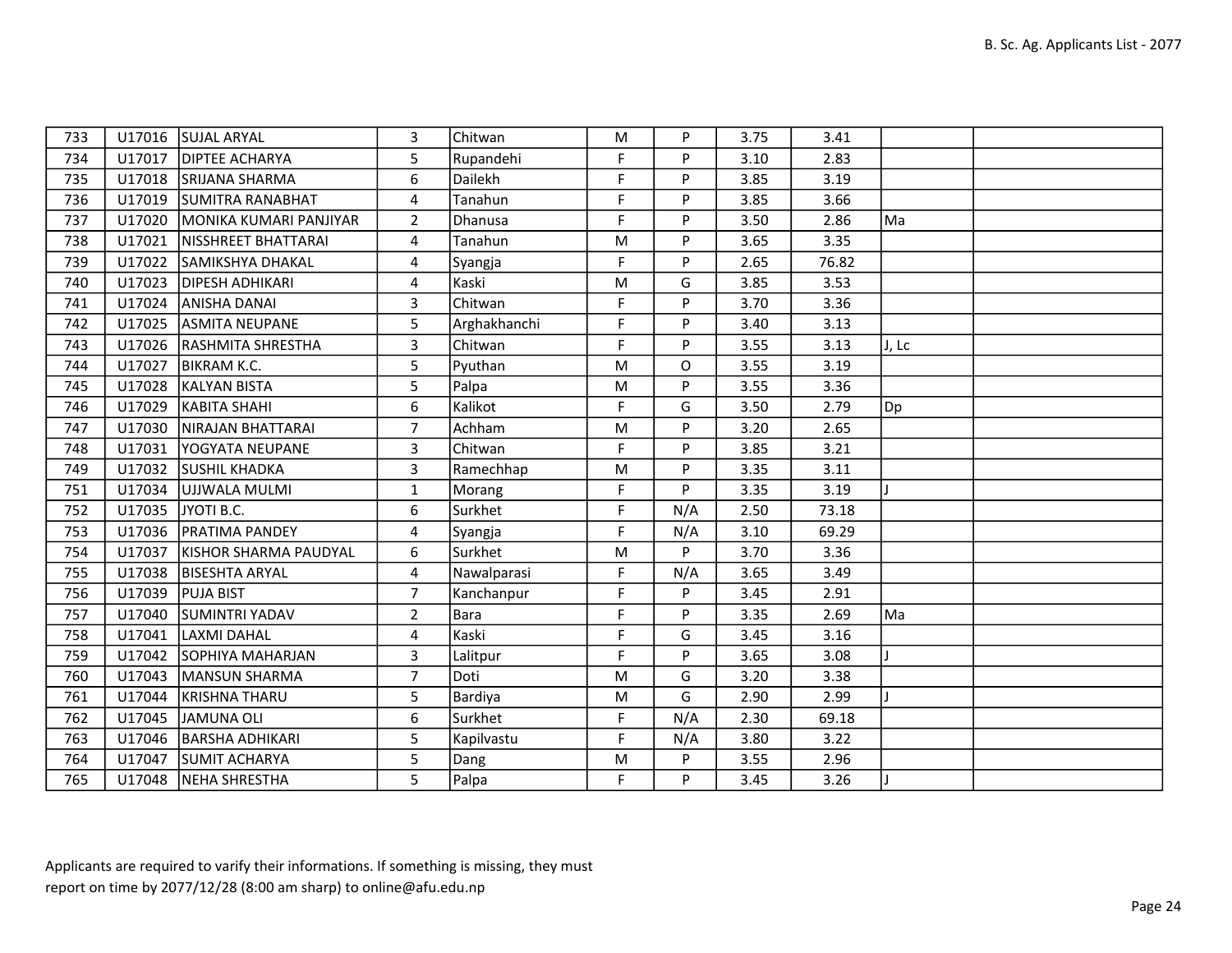| 766 | U17049 | <b>GYANENDRA KUNWAR</b>     | 7                       | Achham         | M         | P        | 3.70  | 3.56  |        |                       |
|-----|--------|-----------------------------|-------------------------|----------------|-----------|----------|-------|-------|--------|-----------------------|
| 767 | U17050 | <b>PRIYA SUNUWAR</b>        | $\overline{3}$          | Sindhuli       | F.        | P        | 3.25  | 2.69  |        |                       |
| 768 | U17051 | <b>BINOD BAHADUR KHADKA</b> | $\mathbf{1}$            | Jhapa          | M         | G        | 3.35  | 2.86  |        |                       |
| 769 | U17052 | <b>SANDHYA ROY</b>          | 3                       | Chitwan        | F         | G        | 3.30  | 2.72  | Lc, Ma |                       |
| 770 | U17053 | <b>DIPJYOTI CHAUDHARY</b>   | $\overline{2}$          | Siraha         | F         | G        | 2.85  | 2.61  |        |                       |
| 771 | U17054 | <b>SUMINA POKHREL</b>       | 5                       | Dang           | F         | P        | 3.50  | 3.09  |        |                       |
| 772 | U17055 | BHAWANA POUDEL              | 5 <sub>1</sub>          | Rupandehi      | F         | G        | 3.30  | 3.08  |        |                       |
| 773 |        | U17056 SRIJANA ADHIKARI     | $\mathbf{1}$            | Jhapa          | F         | G        | 3.10  | 3.08  |        |                       |
| 774 | U17057 | <b>AMISHA ADHIKARI</b>      | $\mathbf{1}$            | Morang         | F         | P        | 3.15  | 3.15  |        |                       |
| 775 | U17058 | NISHA BHANDARI              | $\overline{4}$          | Syangja        | F         | P        | 3.70  | 3.08  |        |                       |
| 776 | U17059 | <b>BINITA SHRESTHA</b>      | 3                       | Sindhuli       | F         | G        | 3.05  | 2.96  |        |                       |
| 777 | U17060 | <b>ANUSKA PAPO LIMBU</b>    | $\mathbf{1}$            | Morang         | F         | G        | 3.28  | 2.64  |        |                       |
| 778 | U17061 | GANGA BOHORA                | $\mathbf{1}$            | Jhapa          | F.        | P        | 3.60  | 2.83  |        |                       |
| 779 | U17062 | <b>ANNU KUMARI SAH</b>      | $2^{\circ}$             | Siraha         | F         | G        | 2.75  | 2.81  | Ma     |                       |
| 780 | U17063 | NABINA GAUTAM               | 4                       | Syangja        | F         | O        | 3.40  | 2.69  |        |                       |
| 781 | U17064 | MAMATA KOIRALA              | 3                       | Sindhupalchok  | F         | P        | 3.75  | 3.33  |        |                       |
| 782 | U17065 | <b>DIVYA BASNET</b>         | $\mathbf{1}$            | Ilam           | F         | P        | 3.55  | 3.46  |        |                       |
| 784 | U17067 | <b>DHIRAJ CHAUDHARY</b>     | 5                       | Nawalparasi    | ${\sf M}$ | P        | 3.35  |       |        | Lack of +2 transcript |
| 785 | U17068 | <b>PRAKRITI LAMICHHANE</b>  | $\overline{\mathbf{3}}$ | Kavrepalanchok | F.        | P        | 3.75  | 3.08  |        |                       |
| 786 | U17069 | <b>AADITYA UPADHAYA</b>     | 6                       | Jumla          | ${\sf M}$ | $\Omega$ | 2.40  | 74.98 |        |                       |
| 787 | U17070 | <b>UTSAB POKHREL</b>        | $\overline{2}$          | Mahottari      | M         | P        | 3.55  | 3.39  |        |                       |
| 788 | U17071 | <b>SACHIN MARAHATTA</b>     | 4                       | Gorkha         | M         | P        | 3.70  | 3.09  |        |                       |
| 789 | U17072 | <b>BIJAYA RAUT</b>          | 5                       | Pyuthan        | F         | P        | 3.20  | 3.03  |        |                       |
| 790 | U17073 | <b>ANJALI RAY</b>           | $2^{\circ}$             | Sarlahi        | F.        | P        | 3.35  | 2.83  | Ma     |                       |
| 791 | U17074 | <b>SURAKSHA DOTEL</b>       | $\overline{4}$          | Syangja        | F         | G        | 2.65  | 72.20 |        |                       |
| 792 | U17075 | <b>OCEAN THAPA MAGAR</b>    | 4                       | Tanahun        | ${\sf M}$ | P        | 85.13 | 77.50 |        |                       |
| 793 | U17076 | <b>BISHAL RAWAT</b>         | 6                       | Humla          | ${\sf M}$ | G        | 64.13 | 75.06 | Dp]    |                       |
| 794 | U17077 | <b>PRERANA GURUNG</b>       | 4                       | Gorkha         | F         | G        | 3.30  | 3.02  |        |                       |
| 795 | U17078 | <b>IBIRATA POUDEL</b>       | 3                       | Chitwan        | F         | G        | 3.70  | 3.29  | Lc     |                       |
| 796 | U17079 | <b>AMIT THARU</b>           | 5                       | Bardiya        | ${\sf M}$ | P        | 3.00  | 2.82  |        |                       |
| 797 | U17080 | <b>SUSMA THAPA</b>          | $\overline{4}$          | Nawalparasi    | F         | P        | 3.35  | 2.83  |        |                       |
| 798 | U17081 | <b>RUBISHA KARKI</b>        | $\mathbf{1}$            | Jhapa          | F         | P        | 3.75  | 2.91  |        |                       |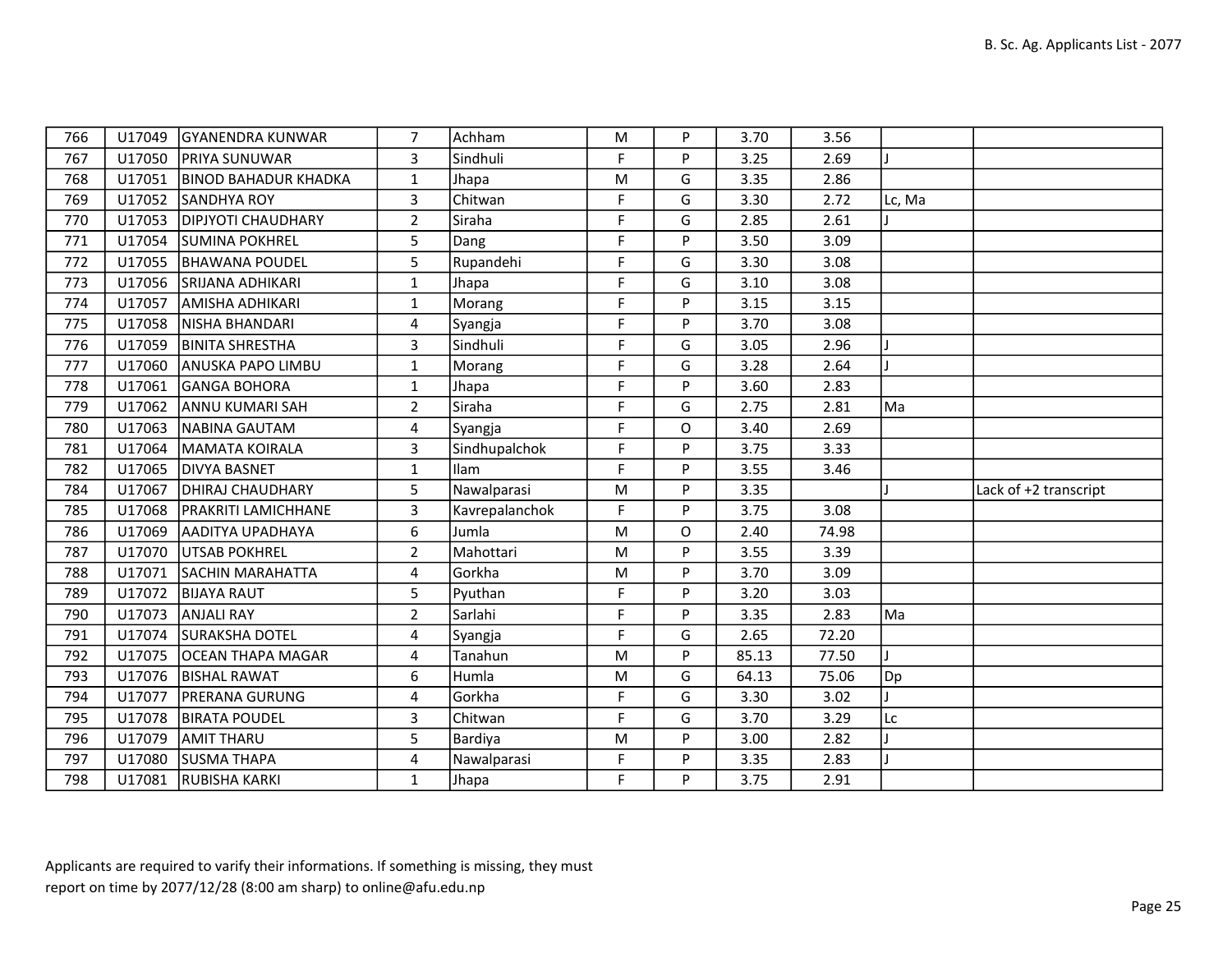| 799 | U17082 | <b>JARUNA KHANAL</b>          | 4              | Nawalparasi    | F  | P | 3.60 | 3.16 |      |                     |
|-----|--------|-------------------------------|----------------|----------------|----|---|------|------|------|---------------------|
| 800 | U17083 | JANAKI SAPKOTA                | 3              | Chitwan        | F  | P | 3.30 | 3.13 |      |                     |
| 801 | U17084 | <b>SRISHTI KHATRI CHHETRI</b> | 4              | Nawalparasi    | F  | P | 3.80 | 3.53 |      |                     |
| 802 | U17085 | <b>SUSHMITA SUBEDI</b>        | $\overline{3}$ | Chitwan        | F  | P | 3.65 | 3.36 | Lc   |                     |
| 803 | U17086 | NISHA BHUSAL                  | 4              | Parbat         | F  | G | 3.55 | 3.06 |      |                     |
| 804 | U17087 | <b>SUSMITA PAUDEL</b>         | 4              | Syangja        | F  | P | 3.70 | 2.63 | Ap-D |                     |
| 805 | U17088 | <b>PALAK CHHETRI</b>          | $\overline{3}$ | Chitwan        | F. | P | 3.80 | 3.53 | Lc   |                     |
| 806 | U17089 | SHANTI PANDEY                 | 4              | Nawalparasi    | F  | G | 3.45 | 3.06 |      |                     |
| 807 | U17090 | <b>PRATIK GOTAME</b>          | 4              | Gorkha         | M  | G | 2.90 | 3.07 |      |                     |
| 808 | U17091 | SHOVA ADHIKARI                | 4              | Parbat         | F. | G | 3.75 | 2.93 |      |                     |
| 809 | U17092 | <b>ARCHANA ACHARYA</b>        | 3              | Chitwan        | F  | P | 3.50 | 3.06 | Lc   |                     |
| 810 | U17093 | <b>ASTHA SAPKOTA</b>          | 4              | Nawalparasi    | F  | P | 3.30 | 2.79 |      |                     |
| 811 | U17094 | KRISHNA BASHYAL               | 5              | Nawalparasi    | M  | P | 3.55 | 2.73 |      |                     |
| 812 | U17095 | <b>PRAMOD JOSHI</b>           | $\overline{7}$ | Kanchanpur     | M  | P | 3.35 | 2.98 |      |                     |
| 813 |        | U17096 GITA TIWARI            | 4              | Kaski          | F  | P | 3.60 | 3.43 |      |                     |
| 814 | U17097 | <b>PRIYANKA ADHIKARI</b>      | 5              | Banke          | F  | Þ | 3.45 | 3.16 |      |                     |
| 815 | U17098 | KALPANA PAUDEL                | 4              | Nawalparasi    | F  | P | 3.50 | 3.26 |      |                     |
| 816 | U17099 | <b>SULOCHANA ARYAL</b>        | $\overline{3}$ | Chitwan        | F  | P | 3.65 | 3.53 |      |                     |
| 817 | U17100 | <b>BARSHA KHATI</b>           | 5              | Rupandehi      | F  | P | 3.80 | 3.36 |      |                     |
| 818 | U17101 | <b>SARJINA DHAKAL</b>         | 5              | Gulmi          | F  | P | 3.10 | 2.79 |      |                     |
| 819 | U17102 | <b>AARATI RAI</b>             | $\mathbf{1}$   | Solukhumbu     | F  | P | 3.05 | 3.29 |      |                     |
| 820 | U17103 | SIRISHA PRASAIN               | $\mathbf{1}$   | Jhapa          | F  | P | 3.30 | 3.03 |      | Lack of Citizenship |
| 821 | U17104 | MANISHA NEUPANE               | $\mathbf{1}$   | Jhapa          | M  | P | 3.50 | 3.09 |      |                     |
| 822 | U17105 | BHOLA K.C.                    | 6              | Salyan         | M  | G | 2.80 | 2.77 | Ap   |                     |
| 823 |        | U17106 SONIYA DHAKAL          | 4              | Kaski          | F. | P | 3.60 | 3.24 | Lc   |                     |
| 824 | U17107 | <b>ASDEEP SILWAL</b>          | 3              | Chitwan        | M  | P | 3.40 | 3.26 | Lc   |                     |
| 825 | U17108 | <b>ANJANA ADHIKARI</b>        | 4              | Lamjung        | F  | P | 3.55 | 3.16 |      |                     |
| 826 | U17109 | <b>ANUPAMA KARKI</b>          | $\mathbf{1}$   | Sunsari        | F. | P | 3.55 | 2.67 |      |                     |
| 827 | U17110 | <b>INDU SHARMA</b>            | 4              | <b>Baglung</b> | F  | P | 3.90 | 3.39 |      |                     |
| 828 | U17111 | <b>SUBASH THARU</b>           | 5              | Bardiya        | M  | P | 3.20 | 2.89 |      |                     |
| 829 | U17112 | <b>PRERANA SHARMA</b>         | 4              | Parbat         | F. | P | 3.95 | 3.64 |      |                     |
| 830 |        | U17113 SUSHANT THARU          | 5              | Bardiya        | M  | P | 3.50 | 2.87 |      |                     |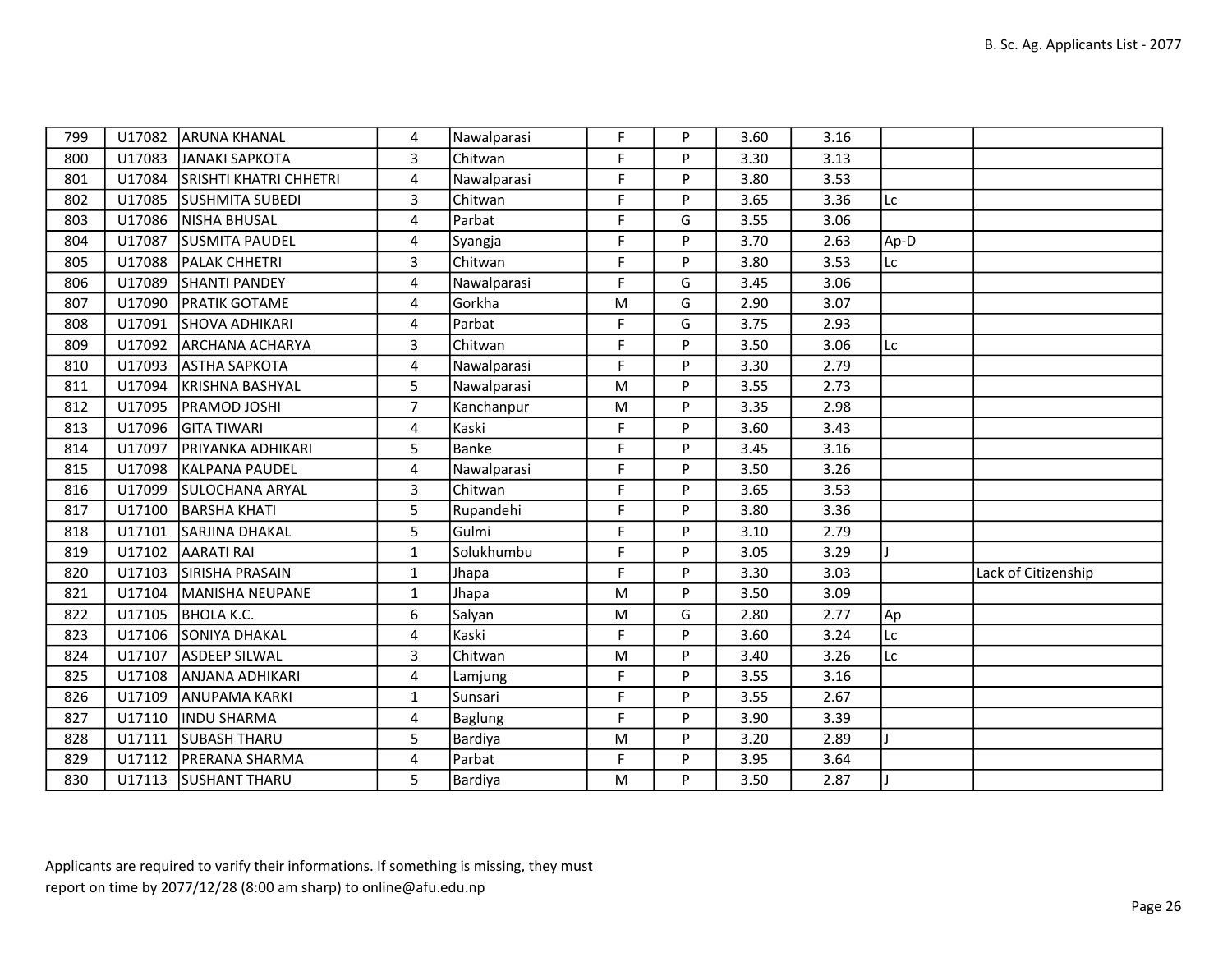| 831 |        | U17114 REJU KHADKA         | 4                       | Gorkha      | F           | P | 3.65 | 3.36 |       |  |
|-----|--------|----------------------------|-------------------------|-------------|-------------|---|------|------|-------|--|
| 832 |        | U17115 SARASWOTI SHRESTHA  | 0                       | Tanahun     | F           | G | 3.60 | 3.26 | J, Lc |  |
| 833 | U17116 | SARASWATI SHRESTHA         | 4                       | Sindhuli    | F           | P | 3.45 | 2.78 |       |  |
| 834 | U17117 | <b>DILLI RAJ UPADHYAYA</b> | $\overline{7}$          | Doti        | M           | G | 3.25 | 3.06 |       |  |
| 835 | U17118 | <b>PREM BASNET</b>         | 0                       | Salyan      | M           | P | 3.30 | 2.75 |       |  |
| 836 | U17119 | <b>PREM BAHADUR THAPA</b>  | 5                       | Pyuthan     | M           | G | 3.64 | 2.75 |       |  |
| 837 |        | U17120 RUPESH PANDEY       | $\mathbf{1}$            | Morang      | M           | P | 2.90 | 3.16 |       |  |
| 838 | U17121 | <b>BALDEV CHAUDHARY</b>    | 5                       | Dang        | M           | P | 3.10 | 3.06 |       |  |
| 839 | U17122 | <b>SUNIL THARU</b>         | 5                       | Bardiya     | M           | G | 3.20 | 3.06 |       |  |
| 840 | U17123 | SOWARA KUNWAR              | $\overline{\mathbf{3}}$ | Chitwan     | F           | P | 3.50 | 3.03 | Lc    |  |
| 841 | U17124 | <b>ANNU KAFLE</b>          | $\overline{3}$          | Chitwan     | $\mathsf F$ | G | 3.40 | 2.99 | Lc    |  |
| 842 | U17125 | <b>BIBEK POKHREL</b>       | 4                       | Nawalparasi | M           | P | 3.50 | 3.16 |       |  |
| 843 |        | U17126 SANGITA BASHYAL     | $\overline{4}$          | Parbat      | $\mathsf F$ | P | 3.65 | 3.33 |       |  |
| 844 | U17127 | MARINA OKADA GYAWALI       | 3                       | Chitwan     | F           | P | 3.80 | 3.53 | Lc    |  |
| 845 | U17128 | <b>DIKSHA KHANAL</b>       | 3                       | Chitwan     | F           | P | 3.65 | 3.19 | Lc    |  |
| 846 | U17129 | NIRAJ BAHADUR KHADKA       | $\overline{7}$          | Kailali     | M           | P | 2.70 | 2.77 |       |  |
| 847 | U17130 | <b>BIPANA KHANAL</b>       | 5                       | Palpa       | $\mathsf F$ | G | 3.70 | 3.19 |       |  |
| 848 | U17131 | <b>ADARSHA PURI</b>        | $\overline{3}$          | Nuwakot     | M           | P | 3.20 | 2.91 |       |  |
| 849 |        | U17132 KABITA BANSTAKOTI   | $\overline{4}$          | Nawalparasi | $\mathsf F$ | G | 3.30 | 3.09 |       |  |
| 850 | U17133 | <b>TRISHNA PARAJULI</b>    | 3                       | Chitwan     | F           | G | 3.25 | 3.26 | Lc    |  |
| 851 | U17134 | URMILA CHHETRI             | 5                       | Nawalparasi | F           | P | 3.55 | 3.22 |       |  |
| 852 | U17135 | <b>SAGAR DHAKAL</b>        | $\overline{4}$          | Gorkha      | M           | P | 3.65 | 3.49 |       |  |
| 853 |        | U17136 SABHYATA PANTHI     | 5                       | Nawalparasi | F           | P | 3.60 | 3.19 |       |  |
| 854 | U17137 | <b>SANDHYA POKHREL</b>     | 5                       | Kapilvastu  | F           | P | 3.55 | 2.71 |       |  |
| 855 | U17138 | <b>SAMIR NEPAL</b>         | $\overline{3}$          | Chitwan     | M           | P | 3.45 | 3.29 |       |  |
| 856 | U17139 | SHIVA PRASHAD KAFLE        | 4                       | Nawalparasi | M           | G | 3.65 | 3.53 |       |  |
| 857 | U17140 | <b>KSHITIZ POUDEL</b>      | $\overline{3}$          | Chitwan     | M           | P | 3.40 | 3.36 | Lc    |  |
| 858 | U17141 | <b>GHANA SHYAM KAFLE</b>   | 4                       | Nawalpur    | M           | G | 3.30 | 3.49 |       |  |
| 859 | U17142 | AASHAMA SHARMA             | 3                       | Chitwan     | F           | P | 3.90 | 3.76 |       |  |
| 860 | U17143 | MUNAL POUDEL               | $\overline{3}$          | Chitwan     | M           | P | 3.75 | 3.23 | Lc    |  |
| 861 | U17144 | <b>SUDIP SHARMA</b>        | 4                       | Baglung     | M           | G | 3.84 | 3.56 |       |  |
| 862 | U17145 | <b>POOJA TIMILSINA</b>     | 4                       | Nawalparasi | F           | P | 3.85 | 3.39 |       |  |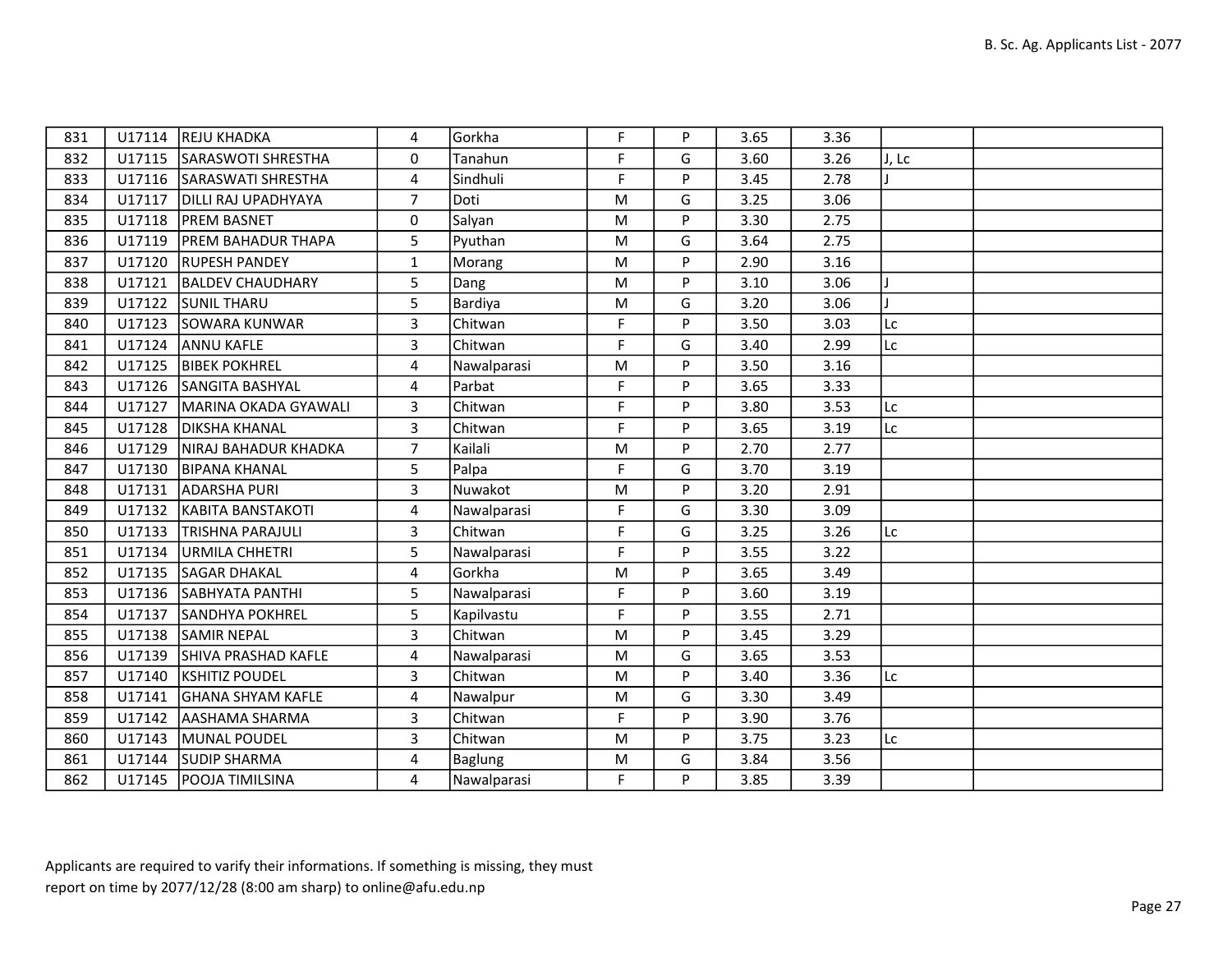| 863 |        | U17146 SHUSILA KHATRI      | 4              | Syangja       | F  | G  | 3.60  | 3.43  |        |                       |
|-----|--------|----------------------------|----------------|---------------|----|----|-------|-------|--------|-----------------------|
| 864 | U17147 | BHAROSHA BHATTARAI         | $\overline{3}$ | Kathmandu     | F  | P  | 3.65  | 2.98  |        |                       |
| 865 | U17148 | <b>SUJAN KHAMCHA MAGAR</b> | 4              | Nawalparasi   | M  | P  | 2.70  | 3.16  |        |                       |
| 866 | U17149 | SUMAN K.C                  | 5              | Dang          | M  | P  | 3.50  | 2.96  |        |                       |
| 867 | U17150 | <b>BINOD BHANDARI</b>      | 5              | Rupandehi     | M  | P  | 3.80  | 3.38  |        |                       |
| 868 | U17151 | NABIN ROSHAN CHAUDHARY     | $\Omega$       | Bara          | M  | G  | 3.00  | 2.69  |        |                       |
| 869 |        | U17152   PRIYANKA PAUDEL   | 5              | Nawalparasi   | F  | P  | 3.60  | 3.19  |        |                       |
| 870 | U17153 | <b>BIDHAN SWORNAKAR</b>    | 5              | <b>Banke</b>  | M  | G  | 3.50  | 3.43  | IDI    |                       |
| 871 | U17154 | LAXMAN B.C                 | 6              | Dailekh       | M  | P  | 3.60  | 3.08  | Ap     |                       |
| 872 | U17155 | <b>SHRISTI BHANDARI</b>    | 5              | Nawalparasi   | F  | P  | 3.45  | 2.89  |        |                       |
| 873 | U17156 | <b>SUNITA PAUDEL</b>       | 3              | Kathmandu     | F  | P  | 3.55  | 3.07  |        |                       |
| 874 | U17157 | <b>DEEPA PAUDEL</b>        | 4              | Syangja       | F  | G  | 3.05  |       |        | Lack of +2 transcript |
| 875 | U17158 | MANOJ GIRI                 | $\overline{4}$ | Syangja       | M  | P  | 3.60  | 3.26  |        |                       |
| 876 | U17159 | <b>BIPIN KUMAR NEUPANE</b> | 3              | Rasuwa        | M  | G  | 3.00  | 2.83  |        |                       |
| 877 | U17160 | <b>RAMESH CHAUDHARY</b>    | 5              | Dang          | M  | P  | 3.60  | 3.09  |        |                       |
| 878 | U17161 | <b>BISHWASH KHANAL</b>     | 4              | Kaski         | M  | P  | 3.60  | 2.77  |        |                       |
| 879 | U17162 | BHAGAWATI PARAJULI         | 4              | Nawalparasi   | F  | G  | 3.70  | 3.26  |        |                       |
| 880 | U17163 | <b>RASMITHOKAR</b>         | 3              | Makwanpur     | F  | P  | 3.40  | 3.01  |        |                       |
| 881 | U17164 | HARI BHANDARI              | 5              | Rupandehi     | M  | P  | 3.60  |       |        | Lack of +2 transcript |
| 882 | U17165 | <b>BUNA DARJI</b>          | 3              | Chitwan       | F  | G  | 3.40  | 3.33  | DI, Lc |                       |
| 883 | U17166 | KRITIKA POKHREL            | $\mathbf{1}$   | Sunsari       | F  | P. | 3.65  | 3.39  |        |                       |
| 884 | U17167 | <b>DINESH RAJ BIST</b>     | $\overline{7}$ | Darchula      | M  | P  | 2.55  | 2.51  |        |                       |
| 885 | U17168 | <b>RISHI KUMAR YADAV</b>   | $\overline{2}$ | Saptari       | M  | P  | 2.85  | 3.07  | Ma     |                       |
| 887 | U17170 | RAJKUMAR ADHIKARI          | 4              | Kaski         | M  | P  | 3.20  | 3.04  |        |                       |
| 888 | U17171 | <b>PRABESH PASWAN</b>      | $\overline{2}$ | Siraha        | M  | P  | 3.60  | 3.33  | Dl, Ma |                       |
| 889 | U17172 | BHAWANA BHANDARI           | 5              | Bardiya       | F  | P  | 3.45  | 2.92  |        |                       |
| 890 | U17173 | <b>BISHAL ADHIKARI</b>     | $\overline{7}$ | Achham        | M  | P  | 3.25  | 2.79  | Ap-D   |                       |
| 891 | U17174 | <b>ISHA MANDAL</b>         | $\mathbf{1}$   | Sunsari       | F  | P  | 3.55  | 3.06  |        |                       |
| 892 | U17175 | <b>ASMITA KHANAL</b>       | $\overline{7}$ | Kailali       | F  | P  | 2.85  | 2.78  |        |                       |
| 893 |        | U17176 SUSHANT BAYALKOTI   | $\overline{3}$ | Dolakha       | M  | P  | 63.25 | 64.98 | ldi    |                       |
| 894 | U17177 | UPAMA KAFLE                | $\mathbf{1}$   | Sankhuwasabha | F. | P  | 3.55  | 3.23  |        |                       |
| 895 |        | U17178   AWASAR SUBEDI     | 3              | Chitwan       | M  | P  | 3.55  | 3.56  | Lc     |                       |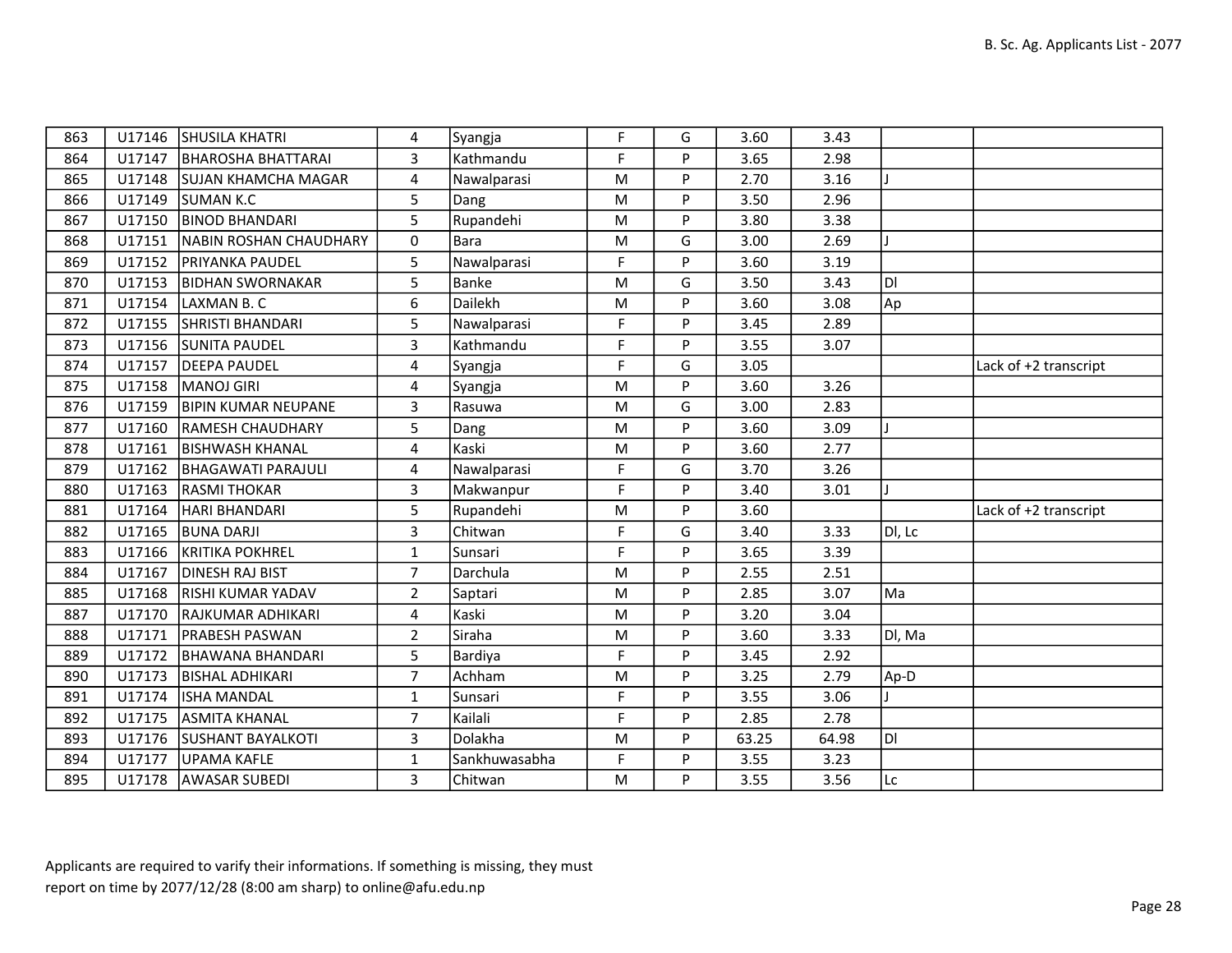| 896 | U17179 | <b>NIRAJAN KATUWAL</b>       | 7              | Bajura           | M           | G   | 3.00 | 79.00 |    |                       |
|-----|--------|------------------------------|----------------|------------------|-------------|-----|------|-------|----|-----------------------|
| 897 | U17180 | <b>EESHA RAI</b>             | $\mathbf{1}$   | Khotang          | F           | P   | 3.70 | 3.23  |    |                       |
| 898 | U17181 | <b>ASTHA WAGLE</b>           | $\overline{3}$ | Chitwan          | F           | N/A | 3.80 | 2.99  | Lc |                       |
| 899 | U17182 | MANISHA PATHAK               | 4              | Nawalparasi      | F           | G   | 3.50 | 3.09  |    |                       |
| 900 | U17183 | YAMUNA GAIRE                 | $\overline{3}$ | Chitwan          | F           | P   | 3.60 | 2.86  | Lc |                       |
| 901 | U17184 | <b>AYUSHA SUBEDI</b>         | $\overline{3}$ | Chitwan          | F           | P   | 3.55 | 3.33  | Lc |                       |
| 902 | U17185 | <b>PURNIMA POKHREL</b>       | $\overline{3}$ | Makwanpur        | $\mathsf F$ | P   | 3.55 | 3.23  |    |                       |
| 903 | U17186 | <b>ROJIN GAUTAM</b>          | 0              | Salyan           | M           | P   | 3.45 | 3.04  |    |                       |
| 904 | U17187 | <b>DIPESH BHANDARI</b>       | 5              | Dang             | M           | G   | 3.50 | 3.14  |    |                       |
| 905 | U17188 | ANISA KANDEL                 | $\overline{3}$ | Chitwan          | $\mathsf F$ | P   | 3.45 | 3.09  | Lc |                       |
| 906 | U17189 | <b>DIWAS GYAWALI</b>         | 5              | Dang             | M           | P   | 3.50 | 3.27  |    |                       |
| 907 | U17190 | <b>SAJINA SHARMA</b>         | 4              | Parbat           | F           | O   | 3.40 | 2.84  |    |                       |
| 908 | U17191 | <b>BINISHA SAPKOTA</b>       | $\overline{3}$ | Chitwan          | F           | P   | 3.45 | 3.26  | Lc |                       |
| 909 | U17192 | RABINDRA KUMAR BHANDARI      | 6              | Dailekh          | M           | G   | 3.55 | 2.96  | Dp |                       |
| 910 | U17193 | <b>BHAGWATI DHAKAL</b>       | 4              | Syangja          | F           | P   | 3.25 | 2.93  |    |                       |
| 911 | U17194 | <b>ANISHA THAPA</b>          | 4              | Syangja          | F           | G   | 3.25 | 2.83  |    |                       |
| 912 | U17195 | <b>PRATIMA KANDEL</b>        | 4              | Nawalparasi      | F           | P   | 3.65 | 3.16  |    |                       |
| 913 | U17196 | <b>SUSHMITA TIMALSINA</b>    | 3              | Makwanpur        | F           | P   | 3.30 | 3.03  |    |                       |
| 914 | U17197 | <b>BIDHAN POKHAREL</b>       | $\overline{3}$ | Chitwan          | ${\sf M}$   | P   | 3.45 | 3.36  | Lc |                       |
| 915 | U17198 | <b>SANJU KUMARI RAM</b>      | 3              | Makwanpur        | F           | N/A | 3.10 | 62.00 | DI |                       |
| 916 | U17199 | NIKITA GHIMIRE               | $\mathbf{1}$   | Morang           | F           | G   | 3.10 |       |    | Lack of +2 transcript |
| 917 | U17200 | <b>SURUCHI GUPTA</b>         | $\overline{2}$ | Rautahat         | F           | P   | 3.30 | 2.99  | Ma |                       |
| 918 | U17201 | <b>JENISHA NIROULA</b>       | $\mathbf{1}$   | Sunsari          | F           | P   | 3.30 |       |    | Lack of +2 transcript |
| 919 | U17202 | <b>AARATI LAMICHHANE</b>     | 3              | <b>Bhaktapur</b> | F           | P   | 3.45 | 3.05  |    |                       |
| 920 | U17203 | LAXMI KATUWAL                | $\mathbf{1}$   | Jhapa            | F           | P   | 3.65 | 3.19  |    |                       |
| 921 | U17204 | PALBI KUMARI ARAGARIYA       | $\mathbf{1}$   | Sunsari          | F           | G   | 2.50 | 2.83  | Ma |                       |
| 922 | U17205 | <b>PRAMENDRA KUMAR DANUW</b> | $\overline{2}$ | Dhanusa          | M           | G   | 2.55 | 2.56  |    |                       |
| 923 | U17206 | <b>SHRIDDHI NEUPANE</b>      | 4              | Gulmi            | F           | P   | 3.35 | 3.06  |    |                       |
| 924 | U17207 | <b>SADISH SIMKHADA</b>       | 4              | Gorkha           | M           | P   | 3.70 | 3.16  |    |                       |
| 925 | U17208 | <b>AKASH YADAV</b>           | $\overline{2}$ | Dhanusa          | M           | G   | 3.70 | 2.76  | Ma |                       |
| 926 | U17209 | <b>ASHESH DAWADI</b>         | $\overline{3}$ | Chitwan          | M           | P   | 3.25 | 2.86  |    |                       |
| 927 | U17210 | TRILOKEE KUMAR GUPTA         | $2^{\circ}$    | Rautahat         | ${\sf M}$   | N/A | 2.90 | 2.62  | Ma |                       |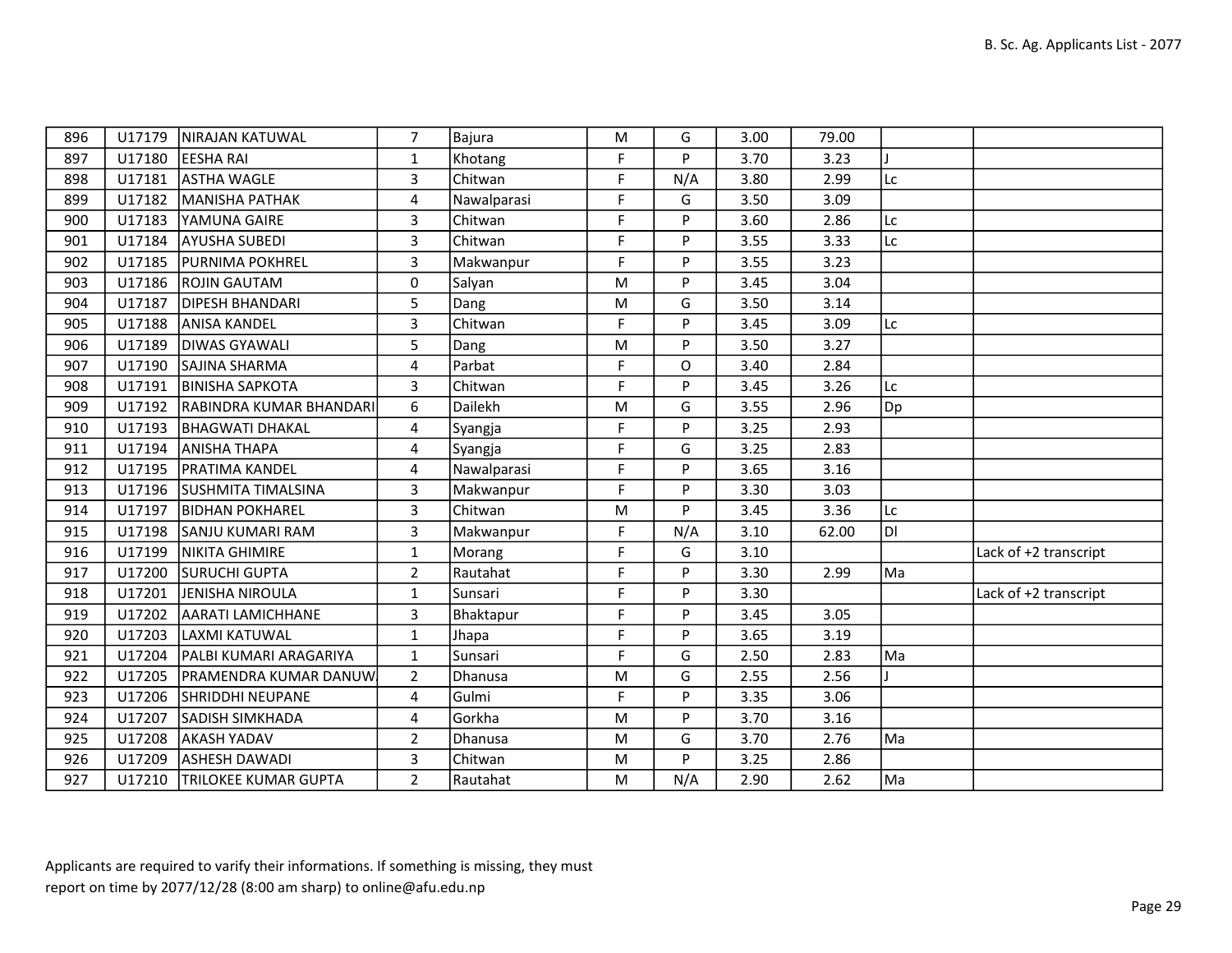| 928 | U17211 | USHA YADAV                   | $\overline{2}$ | Dhanusa        | F           | P | 3.60  | 3.16  | Ma |                       |
|-----|--------|------------------------------|----------------|----------------|-------------|---|-------|-------|----|-----------------------|
| 929 | U17212 | JENISHA HUMAGAIN             | 3              | Nuwakot        | F           | P | 3.60  | 3.21  |    |                       |
| 930 | U17213 | SIRJANA BHANDARI             | 0              | Syangja        | F           | O | 3.35  | 3.02  |    |                       |
| 931 | U17214 | SABINA GAUTAM                | 4              | Baglung        | F           | G | 3.45  | 3.28  |    |                       |
| 932 | U17215 | <b>SUBINA MISHRA</b>         | 3              | Chitwan        | F           | P | 3.80  | 3.23  | Lc |                       |
| 933 |        | U17216  RAM KUMAR CHAUDHARY  | 5              | Nawalparasi    | M           | P | 3.45  | 3.13  |    |                       |
| 934 | U17217 | <b>DURGA PRASAD AWASTHI</b>  | $\overline{7}$ | Kanchanpur     | ${\sf M}$   | G | 70.25 | 61.10 |    |                       |
| 935 | U17218 | NEHA GAIDA SUDI              | $\overline{2}$ | Siraha         | F           | P | 3.30  | 3.06  | Ma |                       |
| 936 | U17219 | <b>AAKRITI PRASAIN</b>       | 0              | Bara           | $\mathsf F$ | G | 3.45  | 2.84  |    |                       |
| 937 | U17220 | <b>ASTHA SINGH</b>           | $\overline{2}$ | Siraha         | F           | G | 3.60  | 3.19  | Ma |                       |
| 938 | U17221 | <b>ASMITA DAHAL</b>          | $\mathbf{1}$   | Sunsari        | F           | P | 2.85  | 74.71 |    |                       |
| 939 | U17222 | KAMANA ADHIKARI              | $\overline{3}$ | Chitwan        | F           | P | 3.70  | 3.06  | Lc |                       |
| 940 | U17223 | <b>SANJEEV THAPA</b>         | $\overline{3}$ | Sindhuli       | M           | P | 3.65  | 85.29 |    |                       |
| 941 | U17224 | <b>PRAKRITI BASHYAL</b>      | 5              | Rupandehi      | F           | P | 3.60  | 3.63  |    |                       |
| 942 | U17225 | <b>SUJANA SILWAL</b>         | 3              | Dhading        | F           | P | 3.35  |       |    | Lack of +2 transcript |
| 943 | U17226 | <b>ANUSA BADAL</b>           | $\overline{3}$ | Kavrepalanchok | F           | P | 3.70  | 2.61  |    |                       |
| 944 | U17227 | <b>RUPESH PRASAD MAHATO</b>  | $\overline{2}$ | Dhanusa        | M           | P | 3.30  | 2.93  | Ma |                       |
| 945 | U17228 | KALPANA BHANDARI             | 4              | Nawalparasi    | F.          | P | 3.80  | 3.53  |    |                       |
| 946 | U17229 | <b>ISHA BARAL</b>            | $\overline{3}$ | Chitwan        | F           | G | 3.40  | 3.23  | Lc |                       |
| 947 | U17230 | KRISHYA RIJAL                | $\Omega$       | Syangja        | ${\sf M}$   | P | 3.75  | 3.19  |    |                       |
| 948 | U17231 | <b>GITA LUITEL</b>           | 4              | Syangja        | F           | P | 3.10  | 2.68  |    |                       |
| 949 | U17232 | <b>MONIKA KANDEL</b>         | 3              | Chitwan        | F           | G | 3.30  | 2.86  | Lc |                       |
| 950 | U17233 | MANISH PANDEY                | 5              | Rupandehi      | M           | P | 3.85  | 3.69  |    |                       |
| 951 | U17234 | <b>ANSHU SAH</b>             | $\overline{2}$ | Parsa          | F           | P | 3.25  | 2.79  |    |                       |
| 952 |        | U17235 ROSHA ARYAL           | $\Omega$       | Gorkha         | F           | P | 3.55  | 2.81  | Dp |                       |
| 953 | U17236 | NARESH KUSHMI THARU          | $\overline{7}$ | Kailali        | ${\sf M}$   | P | 2.85  | 69.55 |    |                       |
| 954 | U17237 | <b>PUJA RAI</b>              | $\mathbf{1}$   | Dhankuta       | F           | P | 3.40  | 3.04  |    |                       |
| 955 | U17238 | KARISHMA KHATRI              | 5              | Rupandehi      | F           | P | 3.25  | 3.43  |    |                       |
| 956 | U17239 | <b>RABINA SILWAL</b>         | 0              | Lamjung        | $\mathsf F$ | G | 3.70  | 3.39  |    |                       |
| 957 | U17240 | REKHA KUNWAR                 | $\overline{7}$ | Kanchanpur     | F           | G | 2.15  | 75.53 |    |                       |
| 958 | U17241 | <b>KRITI KANDEL</b>          | $\overline{3}$ | Chitwan        | F           | P | 3.70  | 3.16  | Lc |                       |
| 959 |        | U17242   XOESANG MAYA TAMANG | $\mathbf{1}$   | Sunsari        | F           | P | 3.45  | 3.28  |    |                       |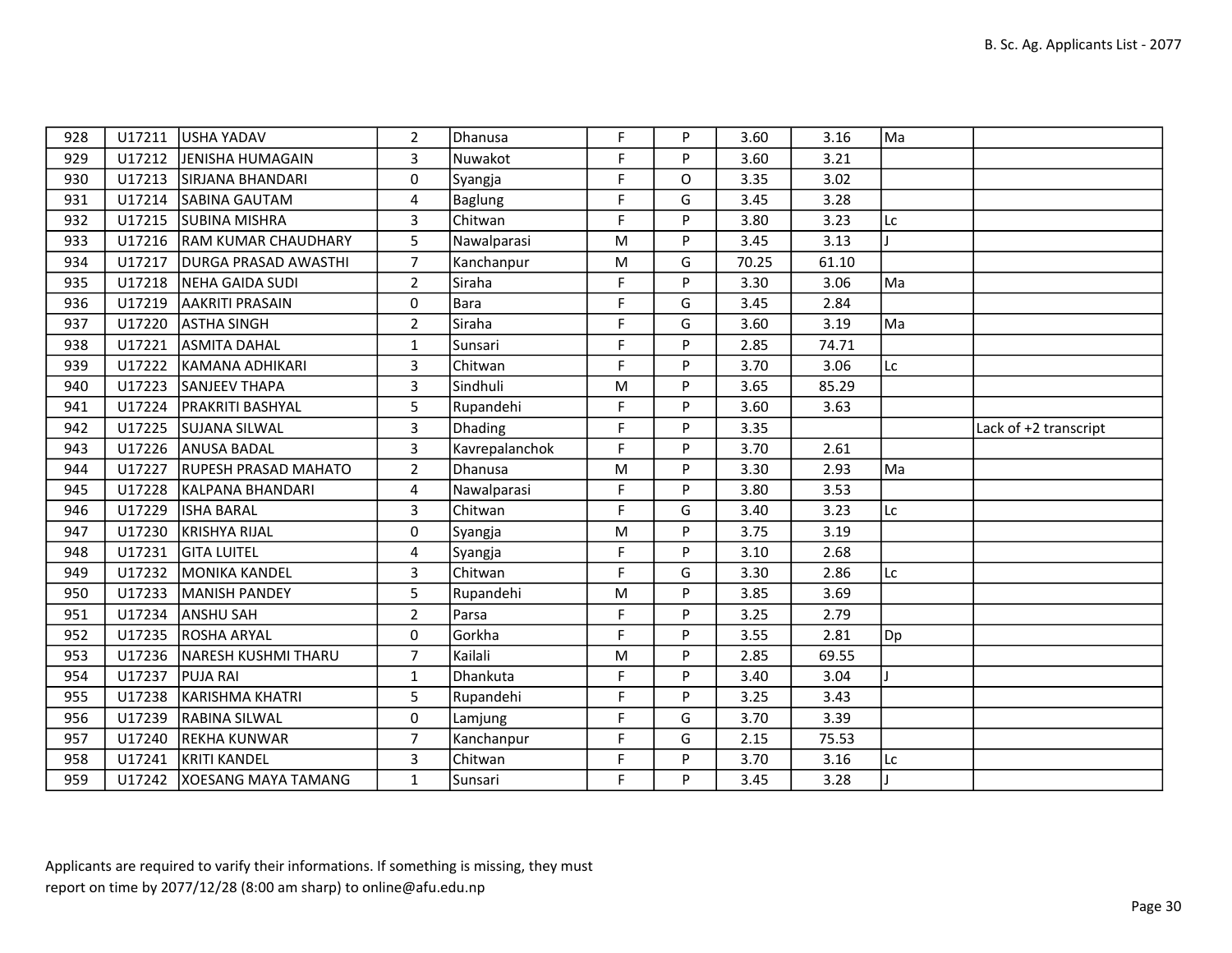| 960 | U17243 | <b>SARSWOTI GAIRE</b>    | 4              | Lamjung        | F  | G        | 3.45  | 2.63  | ldl   |                               |
|-----|--------|--------------------------|----------------|----------------|----|----------|-------|-------|-------|-------------------------------|
| 961 | U17244 | KRITIKA DHAKAL           | 3              | Rasuwa         | F  | P        | 3.50  | 3.06  |       |                               |
| 962 | U17245 | KUSHAL PANDEY            | 5              | Rupandehi      | М  | Þ        | 3.45  | 3.13  |       |                               |
| 963 | U17246 | <b>AASHWIN POUDEL</b>    | 3              | Chitwan        | M  | G        | 3.30  | 2.68  | Lc    |                               |
| 964 | U17247 | ABINASH BHUSAL           | 3              | Chitwan        | M  | G        | 3.60  | 3.53  |       |                               |
| 965 | U17248 | RANJU SHAHI              | 6              | Surkhet        | F. | <b>D</b> | 3.05  | 83.65 |       |                               |
| 966 | U17249 | JASSU SEDHAIN            | 4              | Lamjung        | F  | D        | 2.95  | 2.39  |       |                               |
| 967 | U17250 | <b>BHISMA BHUSAL</b>     | 5              | Rupandehi      | M  | P        | 3.85  | 3.26  |       |                               |
| 968 | U17251 | <b>SURUCHI KATHAYAT</b>  | $\overline{7}$ | Kailali        | F. | D        | 2.40  | 73.29 | Lc    |                               |
| 969 | U17252 | LOKENDRA KARKI           | 6              | Jajarkot       | M  | N/A      | 3.20  | 80.43 |       |                               |
| 970 | U17253 | <b>BIBEK LAMICHHANE</b>  | 4              | Parbat         | М  | G        | 3.45  | 2.75  |       |                               |
| 971 | U17254 | MANJIT SINGH SAHANI      | 5              | Rupandehi      | М  | G        | 2.90  | 2.52  | Ma    |                               |
| 972 | U17255 | <b>ASHMITA SHARMA</b>    | 0              | Nawalparasi    | F  | P        | 3.20  | 2.93  |       |                               |
| 973 | U17256 | <b>SHRADDHA ADHIKARI</b> | 5              | Palpa          | F  | P        | 3.60  | 3.36  |       |                               |
| 974 | U17257 | UPAMA SUBEDI             | 3              | Chitwan        | F. | Þ        | 3.25  | 2.73  | Lc    |                               |
| 975 | U17258 | ARCHANA KUMARI MAHATO    | $\overline{2}$ | <b>Dhanusa</b> | F  | P        | 3.25  | 3.16  | Ma    |                               |
| 976 | U17259 | PURNA MAYA CHAUDHARY     | 5              | Nawalparasi    | F  | G        | 3.40  |       |       | Lack of +2 transcript         |
| 977 | U17260 | <b>MONIKA RAUT</b>       | $\overline{2}$ | Mahottari      | F  | Þ        | 3.60  | 80.51 | lLc   |                               |
| 978 | U17261 | KRITEE KUMARI SHARMA     | 5              | Nawalparasi    | F  | P        | 3.45  | 2.96  |       |                               |
| 980 | U17263 | <b>SANTOSHI KUNWAR</b>   | 4              | Tanahun        | F  | P        | 3.50  | 2.79  |       |                               |
| 981 | U17264 | <b>BIRAT ADHIKARI</b>    | 5              | Nawalparasi    | M  | D        | 3.60  | 3.56  |       |                               |
| 982 | U17265 | MANJIL KHANAL            | 5              | Kapilvastu     | M  | Þ        | 3.65  | 3.26  |       |                               |
| 983 | U17266 | <b>SUSMA BASNET</b>      | 3              | Chitwan        | F  | P        | 4.00  | 3.83  | Lc    |                               |
| 984 | U17267 | YALAM KATHARIYA          | $\overline{7}$ | Kailali        | M  | D        | 2.55  | 61.29 |       |                               |
| 985 | U17268 | <b>RAJAN YADAV</b>       | $\overline{2}$ | Dhanusa        | M  | D        | 73.38 | 2.43  | Ma    |                               |
| 986 | U17269 | <b>SUSHMA PAUDEL</b>     | 0              | <b>Baglung</b> | F  | P        | 3.45  | 3.36  |       |                               |
| 987 | U17270 | <b>ANJANA SHRESTHA</b>   | 3              | Chitwan        | F  | D        | 62.50 | 68.00 |       |                               |
| 988 | U17271 | AMAN KUMAR MANDAL        | $\overline{2}$ | <b>Dhanusa</b> | M  | G        | 2.80  | 2.56  | J, Ma |                               |
| 989 | U17272 | <b>BHAWANA MAL</b>       | $\overline{7}$ | Baitadi        | F  | P        | 3.00  | 3.06  |       |                               |
| 990 | U17273 | AANAND KUMAR YADAV       | $\overline{2}$ | Saptari        | M  | Þ        |       | 75.10 |       | Lack of SLC marksheet and cit |
| 991 | U17274 | <b>SUNIL KUMAR SHAHI</b> | 6              | Humla          | M  | G        | 2.90  | 77.51 | Dp]   |                               |
|     |        |                          |                |                |    |          |       |       |       |                               |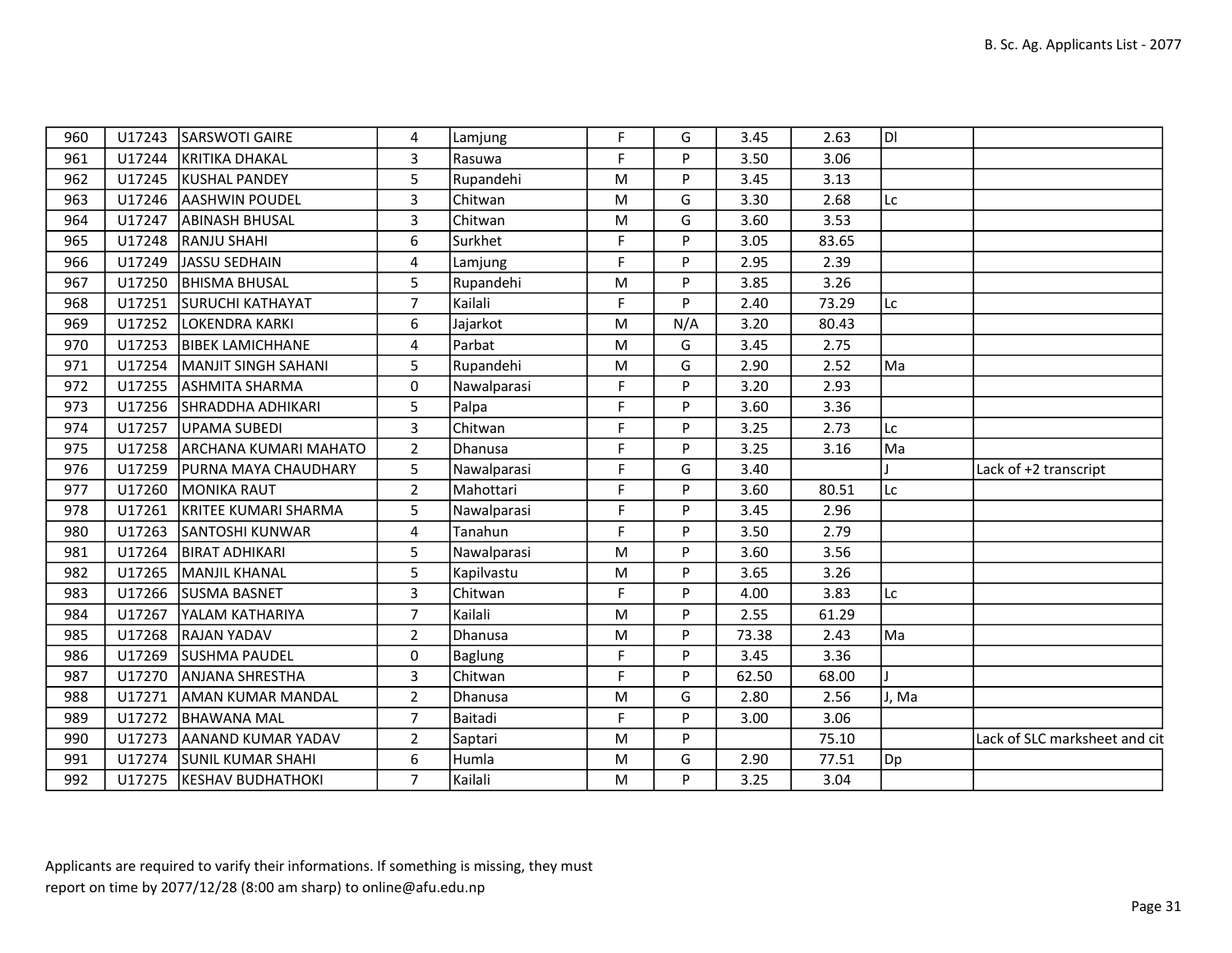| 993  |        | U17276   PRERANA BISHWAKARMA | 3              | Chitwan       | F  | G   | 3.45  | 2.83  | $ D $ , Lc |  |
|------|--------|------------------------------|----------------|---------------|----|-----|-------|-------|------------|--|
| 994  | U17277 | <b>DHURBA SHAHI</b>          | 6              | Dailekh       | F  | P   | 58.88 | 74.61 |            |  |
| 995  | U17278 | KRITIKA TIWARI               | 4              | Syangja       | F  | P   | 3.55  | 3.43  |            |  |
| 996  | U17279 | KARUNA CHAUDHARY             | 5              | Bardiya       | F  | P   | 3.30  | 2.83  |            |  |
| 997  | U17280 | <b>AMAN SHAKYA</b>           | 5              | <b>Banke</b>  | M  | P   | 3.35  | 2.79  |            |  |
| 998  | U17281 | KAMALA BADUWAL               | 6              | Jumla         | F  | G   | 2.25  | 67.29 |            |  |
| 999  | U17282 | <b>SRISHTI BHATTARAI</b>     | 4              | Nawalpur      | F  | G   | 3.80  | 3.36  |            |  |
| 1000 | U17283 | <b>BINOD BAHADUR PANDEYA</b> | $\overline{7}$ | Kanchanpur    | M  | P   | 3.15  | 2.89  |            |  |
| 1001 | U17284 | MAHESH RAJ JOSHI             | $\overline{7}$ | Darchula      | M  | G   | 2.75  | 2.73  |            |  |
| 1002 | U17285 | <b>PRABIN BAGALE</b>         | 4              | Tanahun       | M  | O   | 3.80  | 3.53  |            |  |
| 1003 | U17286 | <b>AJIB RAWAL</b>            | 6              | Jumla         | M  | P   | 3.20  | 81.53 |            |  |
| 1004 | U17287 | KAMAL KATHAYAT               | 6              | Dailekh       | M  | P   | 3.50  | 3.19  |            |  |
| 1005 | U17288 | NIRMALA BARAL                | 4              | Lamjung       | F  | Þ   | 3.65  | 3.23  |            |  |
| 1006 | U17289 | <b>PRAMESHWAR MAHATO</b>     | $\overline{2}$ | Mahottari     | M  | P   | 3.30  | 2.86  | Ma         |  |
| 1007 | U17290 | <b>POOJA SAH</b>             | $\overline{2}$ | Dhanusa       | F  | P   | 3.20  | 2.41  | Ma         |  |
| 1008 | U17291 | <b>ANISHA KARKI</b>          | $\overline{7}$ | Kailali       | F. | P   | 3.10  | 75.83 |            |  |
| 1009 | U17292 | <b>DHAN BAHADUR KUNWAR</b>   | $\overline{7}$ | Kanchanpur    | M  | P   | 2.80  | 3.56  |            |  |
| 1010 | U17293 | ANUP K.C                     | 5              | Nawalparasi   | M  | P   | 3.30  | 2.84  |            |  |
| 1011 | U17294 | <b>SUSMA THING</b>           | 3              | Sindhuli      | F  | P   | 3.55  | 84.55 |            |  |
| 1012 | U17295 | <b>AARUSHI BASYAL</b>        | 5              | Nawalparasi   | F  | N/A | 3.25  | 2.86  |            |  |
| 1013 | U17296 | SANJITA SHRESTHA             | $\mathbf{1}$   | Sankhuwasabha | F  | P   | 3.40  | 3.49  |            |  |
| 1014 | U17297 | <b>ANJALI ADHIKARI</b>       | $\overline{2}$ | Dhanusa       | F  | P   | 3.65  | 2.84  | Ma         |  |
| 1015 | U17298 | <b>SUSHILA PAUDEL</b>        | 3              | Chitwan       | F  | N/A | 2.60  | 77.16 |            |  |
| 1016 | U17299 | NITA CHAUDHARY               | $\overline{7}$ | Kailali       | F. | P   | 2.75  | 66.54 |            |  |
| 1017 | U17300 | <b>ANKITA PAUDEL</b>         | 4              | Nawalparasi   | F  | P   | 3.55  | 3.33  |            |  |
| 1018 | U17301 | ANUJA KUMARI RAYA CHHETR     | 3              | Makwanpur     | F  | P   | 3.60  | 2.83  |            |  |
| 1019 | U17302 | AARATI K.C.                  | 5              | Pyuthan       | F  | G   | 2.90  | 2.53  |            |  |
| 1020 | U17303 | <b>ANISHA BOGATI</b>         | 3              | Chitwan       | F  | G   | 3.65  | 3.23  |            |  |
| 1021 | U17304 | RIYA BHANDARI                | $\overline{7}$ | Kailali       | F  | P   | 3.20  | 2.96  |            |  |
| 1022 | U17305 | <b>PARAS THAPA</b>           | $\overline{7}$ | Bajhang       | M  | N/A | 3.05  | 3.18  |            |  |
| 1023 | U17306 | SHRISTHI RAI                 | $\mathbf{1}$   | Khotang       | F  | P   | 3.40  | 2.83  |            |  |
| 1024 | U17307 | <b>PREETI KAFLE</b>          | 4              | Nawalpur      | F  | P   | 3.95  | 3.69  |            |  |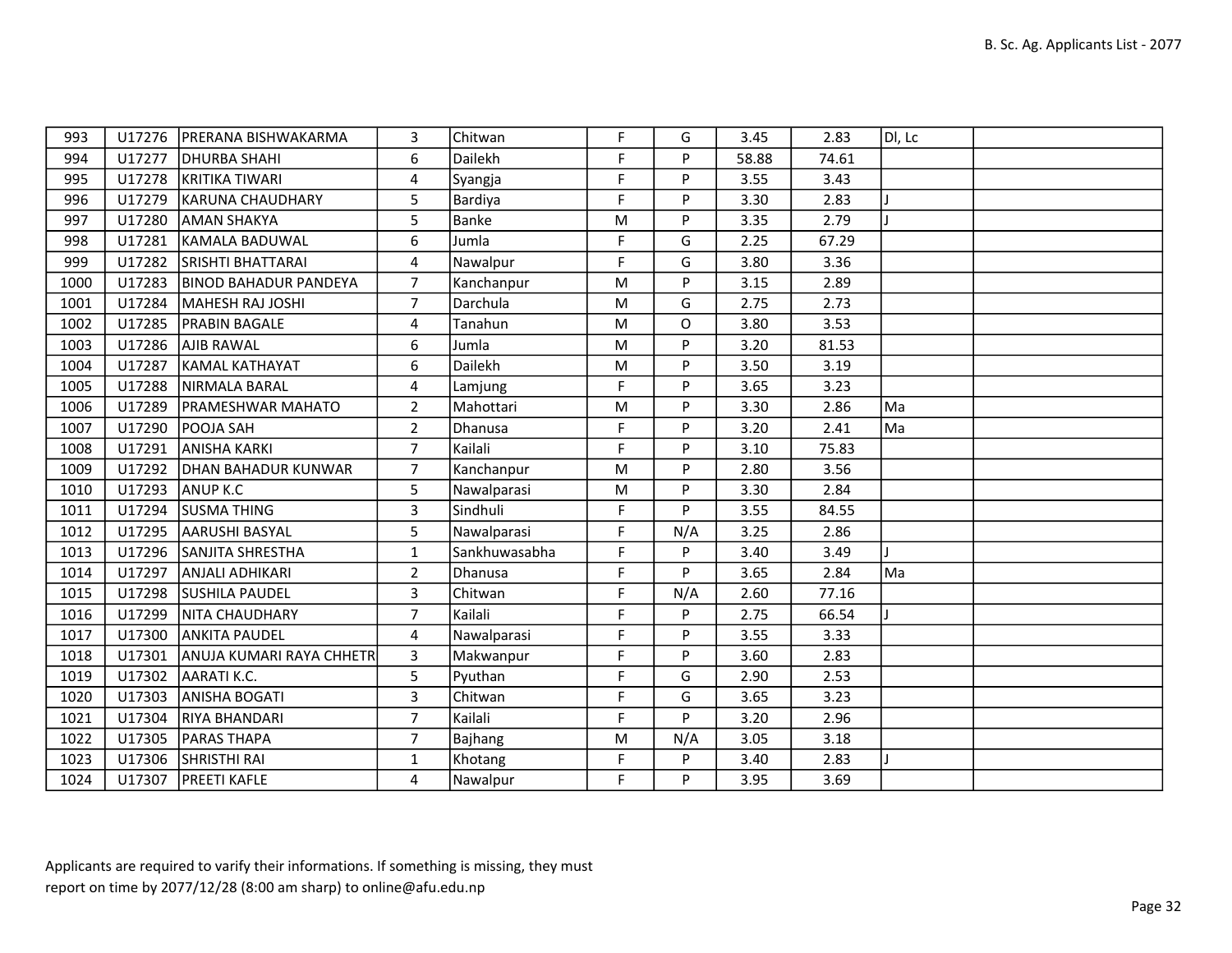| 1025 |        | U17308   MITHLESH KUMAR YADAV   | $\overline{2}$ | Rautahat    | M  | P   | 3.05  | 2.95  |    |                       |
|------|--------|---------------------------------|----------------|-------------|----|-----|-------|-------|----|-----------------------|
| 1026 |        | U17309 RABINA THAPA             | $\overline{2}$ | Dhanusa     | F. | P   | 3.60  | 2.73  |    |                       |
| 1027 |        | U17310 SANJIV PRASAD KHATIWADA  | 3              | Nuwakot     | M  | O   | 3.65  | 3.62  |    |                       |
| 1028 |        | U17311 SARASWATI GAUTAM         | 5              | Nawalparasi | F  | P   | 3.80  | 3.59  |    |                       |
| 1029 |        | U17312 LILA BHUSAL              | 5              | Dang        | F  | P   | 3.50  | 3.49  |    |                       |
| 1030 |        | U17313 JHARANA BISTA            | 5              | Pyuthan     | F  | G   | 3.20  | 3.06  |    |                       |
| 1031 |        | U17314   BIJAYA PUN MAGAR       | 5              | Rolpa       | M  | G   | 2.70  | 76.63 |    |                       |
| 1032 |        | U17315  BISHNU SARU             | 5              | Palpa       | M  | G   | 3.10  | 2.60  |    |                       |
| 1033 |        | U17316   KAJAL CHAUDHARY        | $\overline{2}$ | Siraha      | F  | N/A | 3.25  | 2.63  |    |                       |
| 1034 |        | U17317   BASANTA BARAL          | 4              | Kaski       | M  | G   | 3.40  | 3.07  | Lc |                       |
| 1035 |        | U17318 SUJATA BASHYAL           | 5              | Palpa       | F  | G   | 3.20  | 2.99  |    |                       |
| 1036 |        | U17319   BIBEK GHIMIRE SHARMA   | 5              | Kapilvastu  | M  | P   | 3.60  | 3.23  |    |                       |
| 1037 |        | U17320 KRITI RIJAL              | 5              | Rupandehi   | F. | P   | 2.86  | 3.09  |    |                       |
| 1038 |        | U17321   YUDINA THULUNG RAI     | $\mathbf{1}$   | Sunsari     | F  | P   | 3.80  | 3.05  |    |                       |
| 1039 | U17322 | GANESH OJHA                     | $\overline{7}$ | Kanchanpur  | M  | P   | 3.00  | 2.86  |    |                       |
| 1040 | U17323 | <b>SMRITI POUDEL</b>            | 5              | Nawalparasi | F. | P   | 3.75  | 3.53  |    |                       |
|      |        |                                 |                |             |    |     |       |       |    |                       |
| 1041 | U17324 | <b>RISHIKESH YADAV</b>          | 5              | Kapilvastu  | M  | P   | 3.30  |       | Ma | Lack of +2 transcript |
| 1042 |        | U17325  KISHMAT REGMI           | 4              | Nawalpur    | M  | G   | 3.15  | 2.79  |    |                       |
| 1043 |        | U17326  RAVI JAISHWAL           | $\overline{2}$ | Rautahat    | M  | P   | 65.63 | 72.55 | Ma |                       |
| 1044 | U17327 | <b>LASMITA DHAKAL</b>           | 4              | Nawalpur    | F  | P   | 3.70  | 3.33  |    |                       |
| 1045 |        | U17328 SAILESH BHANDARI         | $\overline{7}$ | Kailali     | M  | P   | 2.75  | 3.01  |    |                       |
| 1046 | U17329 | <b>SATISH PANDAY</b>            | 5              | Dang        | M  | Þ   | 3.00  | 3.26  |    |                       |
| 1047 |        | U17330 ROSY KAFLE               | $2^{\circ}$    | Sarlahi     | F  | P   | 3.60  | 3.16  |    |                       |
| 1048 |        | U17331   PUNAM KUMARI CHAUDHARY | $\overline{2}$ | <b>Bara</b> | F  | P   | 3.45  | 2.66  |    |                       |
| 1049 |        | U17332 JAGRITI KOIRALA          | $\overline{4}$ | Kaski       | F  | P   | 3.80  | 3.23  | Lc |                       |
| 1050 |        | U17333 SANTOSH BHANDARI         | 6              | Jumla       | M  | P   | 3.40  | 3.09  |    |                       |
| 1051 |        | U17334 ARBIND KUMAR KUSHWAHA    | $\overline{2}$ | Sarlahi     | M  | P   | 2.70  | 2.53  | Ma |                       |
| 1052 | U17335 | NISHUTA KUMARI CHAUDHARY        | $\overline{2}$ | Saptari     | F  | P   | 3.60  | 2.48  |    |                       |
| 1053 | U17336 | <b>HRITIKA THAPA</b>            | $\mathbf{1}$   | Jhapa       | F  | P   | 3.60  | 3.56  |    |                       |
| 1054 | U17337 | <b>SASAN POUDYAL</b>            | 4              | Gorkha      | M  | P   | 3.30  | 3.34  |    |                       |
| 1055 |        | U17338 UJJWAL PANDIT CHHETRI    | 3              | Chitwan     | M  | P   | 3.70  | 3.69  |    |                       |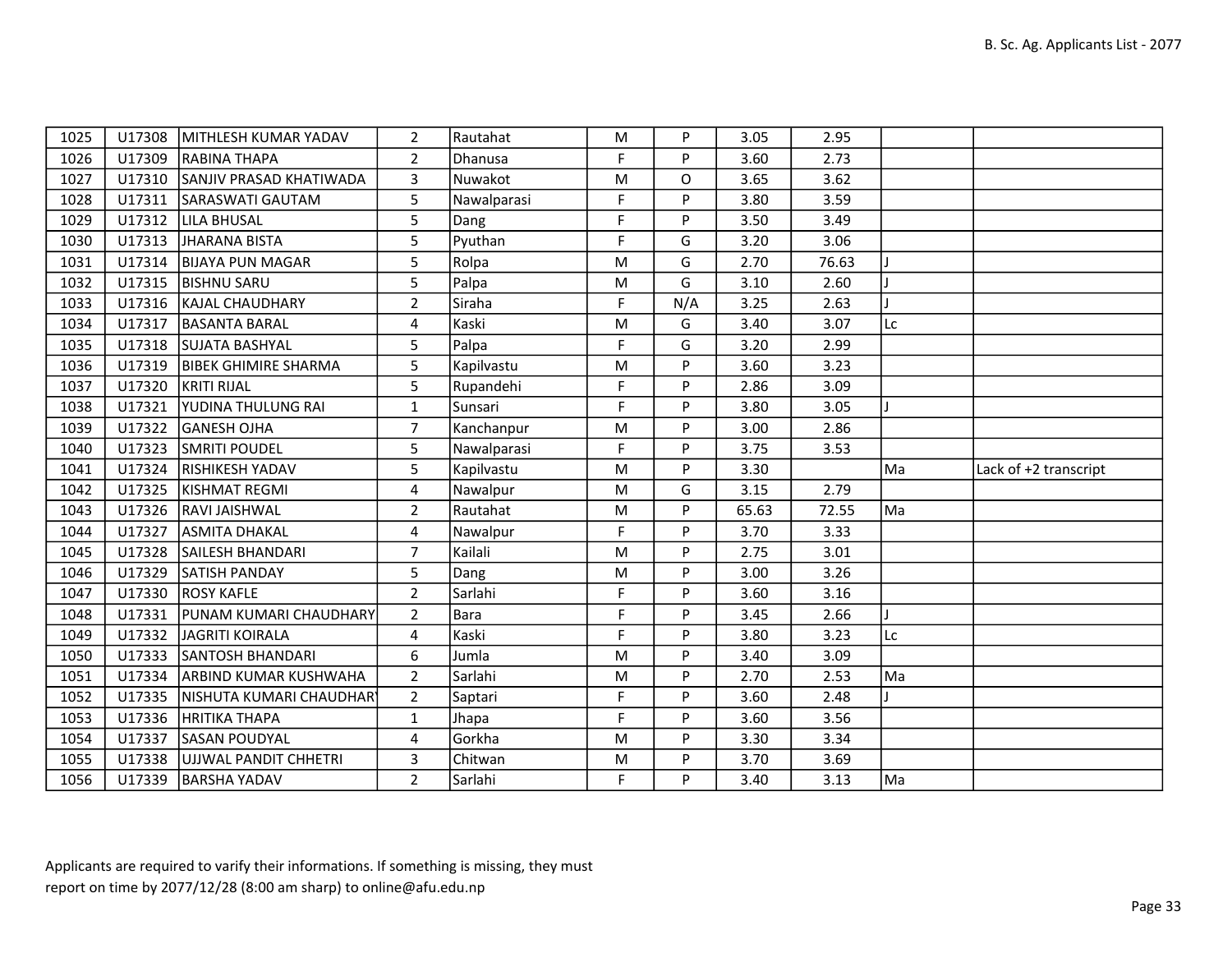| 1057 | U17340 | <b>PRASANSHA MAHATO</b> | $\overline{2}$ | Dhanusa       | F           | P | 3.30  | 2.93  |        |                                 |
|------|--------|-------------------------|----------------|---------------|-------------|---|-------|-------|--------|---------------------------------|
| 1058 | U17341 | <b>SHOVA KOIRALA</b>    | 5              | Palpa         | F           | G | 60.50 | 72.08 |        |                                 |
| 1059 | U17342 | <b>PRABIN THAPA</b>     | 4              | Tanahun       | M           | P | 2.90  | 3.34  |        |                                 |
| 1060 | U17343 | <b>PUJA SUBEDI</b>      | 3              | Chitwan       | F           | G | 3.75  | 3.46  | Lc     |                                 |
| 1061 | U17344 | PRIYANKA NEUPANE        | 4              | Nawalparasi   | F           | G | 3.60  | 3.16  |        |                                 |
| 1062 | U17345 | <b>PRABESH THAPA</b>    | $\mathbf 0$    | Lamjung       | M           | G | 3.15  | 2.79  |        |                                 |
| 1063 | U17346 | <b>ROJAN GURUNG</b>     | 3              | Chitwan       | M           | P | 3.45  | 2.69  | J, Lc  |                                 |
| 1064 | U17347 | <b>RASHMI CHAUDHARY</b> | $\overline{2}$ | Saptari       | F           | P | 3.25  | 3.07  |        |                                 |
| 1065 | U17348 | <b>DEEPEEKA BARAL</b>   | 3              | Chitwan       | F           | G | 3.30  | 2.79  | Lc     |                                 |
| 1066 | U17349 | <b>BISHWAS BASNET</b>   | $\overline{7}$ | Jajarkot      | M           | P | 3.55  | 3.13  |        |                                 |
| 1067 | U17350 | AANAND KUMAR YADAV      | $\overline{2}$ | Saptari       | M           | P | 2.65  | 75.10 | l Ma   |                                 |
| 1068 | U17351 | <b>ALISHA PAUDEL</b>    | 1              | Taplejung     | F           | P | 3.30  | 2.82  |        |                                 |
| 1069 | U17352 | <b>PAWAN BHUSAL</b>     | 5              | Bardiya       | M           | G | 3.35  | 2.91  |        |                                 |
| 1070 | U17353 | SAMJHANA SHARMA         | 4              | Nawalparasi   | F           | G | 3.50  | 3.06  |        |                                 |
| 1071 | U17354 | <b>ANISHA SHRESTHA</b>  | 3              | Chitwan       | F           | P | 3.50  | 3.26  |        |                                 |
| 1072 | U17355 | <b>ANISHA KARKI</b>     | 3              | Makwanpur     | $\mathsf F$ | P | 3.25  | 3.19  |        |                                 |
| 1073 | U17356 | <b>RIYA SHRESTHA</b>    | 3              | Chitwan       | F           | G | 3.65  | 2.97  | IJ, Lc |                                 |
| 1074 | U17357 | <b>BIPIN KHADKA</b>     | 3              | Makwanpur     | M           | P | 3.25  | 3.16  | Dp]    |                                 |
| 1075 | U17358 | MAHESH PARAJULI         | 5              | Palpa         | M           | G | 2.35  | 63.02 |        |                                 |
| 1076 | U17359 | SOPHIYA DHUNGANA        | 3              | Chitwan       | F           | P | 3.35  | 2.93  | lLc    |                                 |
| 1077 | U17360 | <b>GOKUL TIMILSINA</b>  | 3              | Chitwan       | M           | G | 3.25  | 2.52  |        |                                 |
| 1078 | U17361 | KALAWATI DHAMI          | $\overline{7}$ | Darchula      | F           | G | 3.15  | 2.83  |        |                                 |
| 1079 | U17362 | <b>ANISHA KOIRALA</b>   | 3              | Sindhupalchok | F           | P | 3.55  | 2.95  |        |                                 |
| 1080 | U17363 | <b>SABAL RAYAMAJHI</b>  | 1              | Sunsari       | M           | P | 3.25  | 2.49  |        |                                 |
| 1081 | U17364 | <b>APAR NEUPANE</b>     | 4              | Tanahun       | ${\sf M}$   | P | 3.85  | 3.15  |        |                                 |
| 1082 | U17365 | <b>SUSHMITA GHIMIRE</b> | 3              | Lalitpur      | F           | P | 3.20  |       |        | Lack of +2 transcript           |
| 1083 | U17366 | <b>OSHIKA KUNWAR</b>    | 3              | Chitwan       | F           | P | 3.40  | 3.03  | lLc    |                                 |
| 1084 | U17367 | SMARIKA KHADKA          | $\mathbf 1$    | Morang        | F           | P | 78.80 | 78.20 |        | Lack of equivalence certificate |
| 1085 | U17368 | MANOJ POUDEL            | 4              | Parbat        | M           | O | 3.75  | 3.26  |        |                                 |
| 1086 | U17369 | KANCHAN GAUTAM          | 1              | Morang        | F           | P | 3.55  | 2.88  |        |                                 |
| 1087 | U17370 | SHREESHA SUBEDI         | 5              | Rupandehi     | F           | P | 3.70  | 3.53  |        |                                 |
| 1088 | U17371 | <b>BINITA KARKI</b>     | 3              | Ramechhap     | F           | P | 80.00 | 83.80 |        |                                 |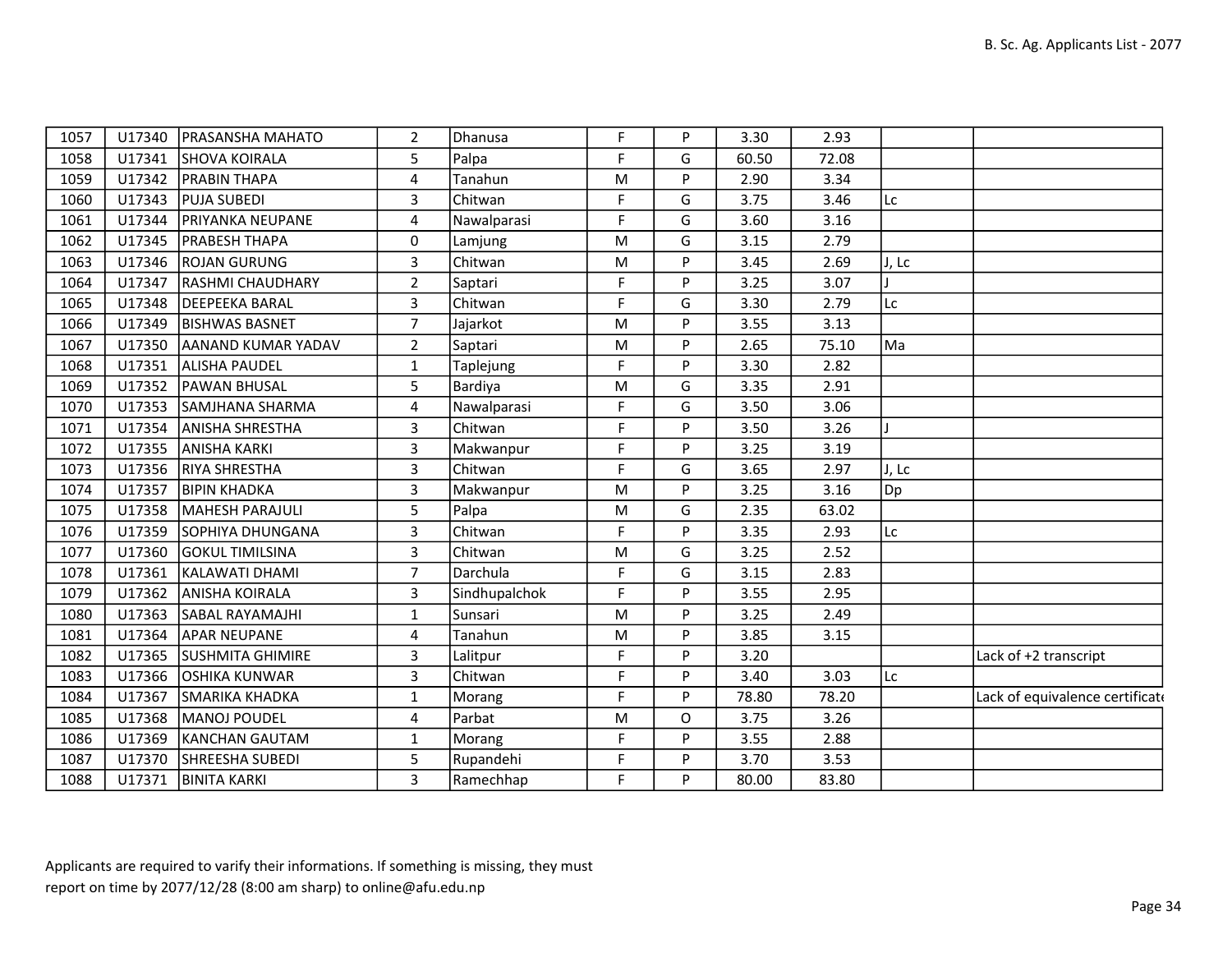| 1089 | U17372 | <b>IROSHANI KUMARI YADAV</b> | $\overline{2}$ | Siraha         | F.        | P   | 2.75  | 2.63  |     |  |
|------|--------|------------------------------|----------------|----------------|-----------|-----|-------|-------|-----|--|
| 1090 |        | U17373 SATYA LAL BUDHA       | 6              | Jajarkot       | ${\sf M}$ | P   | 75.13 | 69.79 | Dp] |  |
| 1091 | U17374 | KRITI BHATTARAI              | $\overline{4}$ | Tanahun        | F         | P   | 3.80  | 2.99  |     |  |
| 1093 |        | U17376   DIPAK KUMAR GANESH  | $\mathbf{1}$   | Jhapa          | ${\sf M}$ | P   | 3.65  | 3.01  |     |  |
| 1094 | U17377 | <b>ARJUN KUMAR SAH</b>       | $\overline{2}$ | Mahottari      | ${\sf M}$ | G   | 3.50  | 2.86  | Ma  |  |
| 1095 | U17378 | <b>ATUL BARAL</b>            | 3              | Chitwan        | M         | P   | 3.65  | 3.36  | Lc  |  |
| 1096 | U17379 | <b>ASHMITA KHADKA</b>        | $\overline{2}$ | Siraha         | F         | G   | 3.20  | 2.69  |     |  |
| 1097 | U17380 | <b>YAM BAHADUR OLI</b>       | 5              | Banke          | ${\sf M}$ | G   | 68.75 | 73.54 |     |  |
| 1098 | U17381 | AANU GURAU                   | 4              | Nawalpur       | F         | G   | 3.55  | 3.53  |     |  |
| 1099 | U17382 | YUNITA ARYAL                 | 3              | Chitwan        | F         | P   | 3.30  | 3.12  |     |  |
| 1100 | U17383 | TANNU BHATTA                 | $\overline{7}$ | Dadeldhura     | F         | P   | 3.30  | 3.55  |     |  |
| 1101 | U17384 | <b>AAKRITI THAPA MAGAR</b>   | $\overline{4}$ | Gorkha         | F         | P   | 3.40  | 3.19  |     |  |
| 1102 | U17385 | <b>SANDHYA KANDEL</b>        | 6              | Surkhet        | F         | P   | 3.50  | 2.99  |     |  |
| 1103 | U17386 | MANISHA PURI                 | 4              | Nawalparasi    | F         | P   | 3.30  | 2.79  |     |  |
| 1104 | U17387 | SANJITA BISHWAKARMA          | $\mathbf{1}$   | Sankhuwasabha  | F         | N/A | 3.50  | 3.49  | ldi |  |
| 1105 | U17388 | <b>BINITA PANDEY</b>         | 4              | Kaski          | F         | G   | 3.65  | 3.23  | Lc  |  |
| 1106 | U17389 | <b>JAARADHANA POKHREL</b>    | $\overline{4}$ | Tanahun        | F         | P   | 3.80  | 2.93  |     |  |
| 1107 | U17390 | <b>SIMRAN GIRI</b>           | 5              | Nawalparasi    | F         | P   | 3.45  | 3.04  |     |  |
| 1108 | U17391 | <b>BIBEK GAUTAM</b>          | $\mathbf{1}$   | Jhapa          | ${\sf M}$ | P   | 3.75  | 3.43  |     |  |
| 1109 | U17392 | JAMUNA BHANDARI              | $\mathbf{1}$   | Terhathum      | F         | P   | 2.93  | 3.16  |     |  |
| 1110 | U17393 | <b>EKATA POUDEL</b>          | 4              | Kaski          | F.        | P   | 3.90  | 3.06  | Lc  |  |
| 1111 | U17394 | <b>PREKSHA POKHREL</b>       | $\mathbf{1}$   | Ilam           | F         | N/A | 3.13  | 3.29  |     |  |
| 1112 | U17395 | INDRA BAHADUR CHHETRI        | 4              | Parbat         | ${\sf M}$ | P   | 3.75  | 3.59  |     |  |
| 1113 |        | U17396 ANJITA MANDAL         | $\overline{2}$ | Dhanusa        | F.        | N/A | 3.35  | 2.54  | Ma  |  |
| 1114 | U17397 | <b>SUMINA THAPA MAGAR</b>    | 3              | Dhading        | F         | P   | 3.90  | 3.59  |     |  |
| 1115 | U17398 | <b>RACHHYA THAPA</b>         | 4              | Syangja        | F         | P   | 2.85  | 2.39  |     |  |
| 1116 | U17399 | <b>RINA SAH</b>              | $\overline{2}$ | Siraha         | F.        | P   | 3.25  | 2.69  | Ma  |  |
| 1117 | U17400 | <b>BIBASH DHAKAL</b>         | 4              | Lamjung        | ${\sf M}$ | G   | 3.10  | 2.96  |     |  |
| 1118 | U17401 | ISABINA NEUPANE              | $\overline{4}$ | Parbat         | F         | P   | 3.20  | 3.13  |     |  |
| 1119 | U17402 | <b>PRANISHA SUBEDI</b>       | $\mathbf{1}$   | Jhapa          | F         | P   | 3.60  | 3.36  |     |  |
| 1120 |        | U17403   PURUSHOTTAM SAPKOTA | 3              | Kavrepalanchok | ${\sf M}$ | P   | 3.30  | 2.89  |     |  |
| 1121 | U17404 | <b>SABITA BUDTHAPA</b>       | 6              | Jumla          | F.        | N/A | 3.15  | 2.77  |     |  |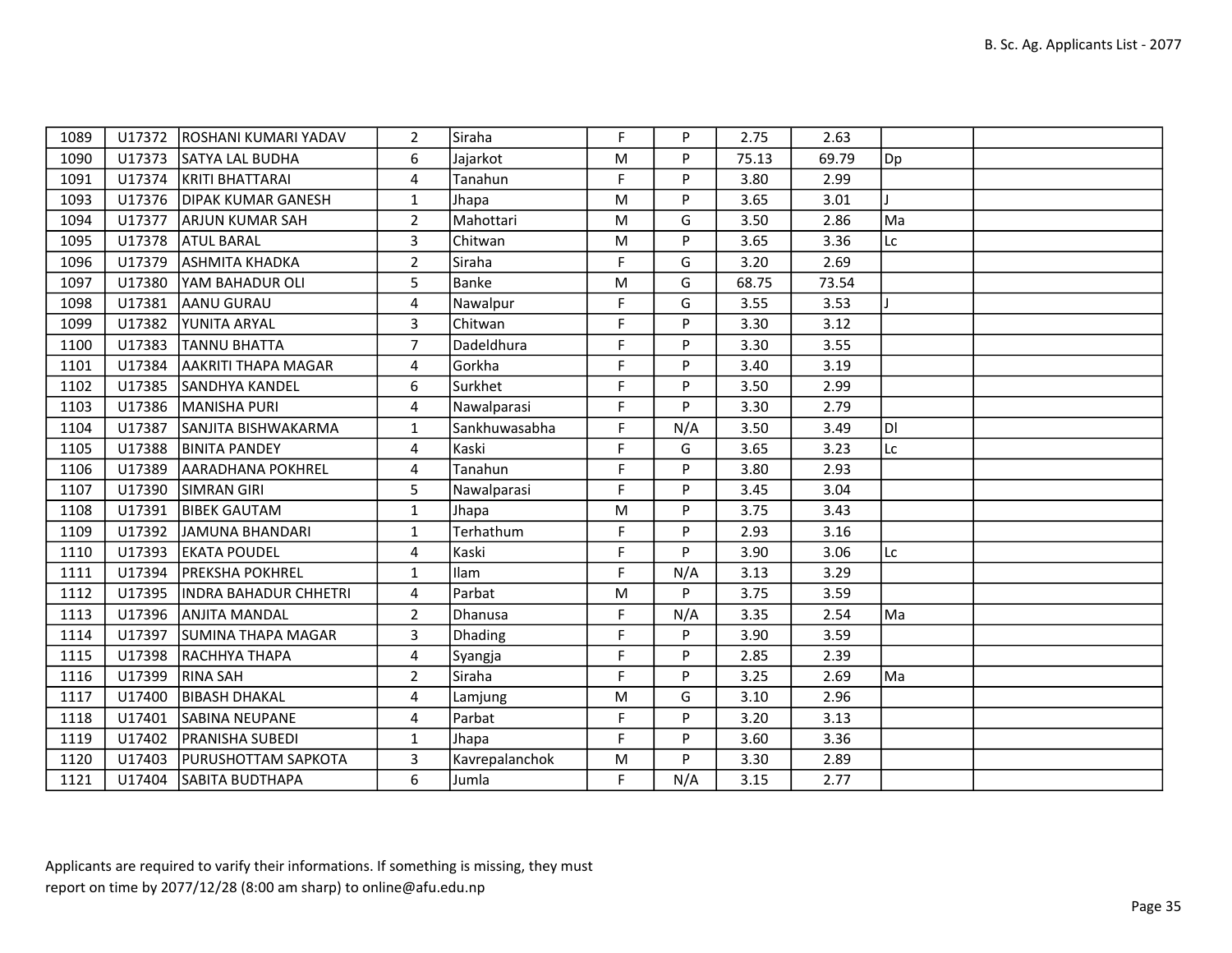| 1122 | U17405 | <b>SWASTIKA GURUNG</b>         | 4              | Tanahun    | F.        | P   | 3.60  | 3.26  |       |  |
|------|--------|--------------------------------|----------------|------------|-----------|-----|-------|-------|-------|--|
| 1123 |        | U17406   DEEPTI TIWARI         | $\overline{7}$ | Kanchanpur | F.        | P   | 3.50  | 3.29  |       |  |
| 1124 | U17407 | <b>PRAYASH PAUDEL</b>          | $\mathbf{1}$   | Sunsari    | M         | P   | 3.80  | 3.43  |       |  |
| 1125 | U17408 | MUKESH KUMAR MAHATO            | $\overline{2}$ | Siraha     | ${\sf M}$ | P   | 3.35  | 3.12  | Ma    |  |
| 1126 | U17409 | <b>SANDIP KANDEL</b>           | 3              | Chitwan    | M         | N/A | 3.70  | 3.59  | Lc    |  |
| 1127 | U17410 | <b>SOM KUMAR K.C</b>           | $\mathbf{1}$   | Udayapur   | M         | P   | 3.30  | 3.28  |       |  |
| 1128 | U17411 | <b>ASMITA DHAKAL</b>           | 4              | Lamjung    | F         | N/A | 2.90  | 75.49 |       |  |
| 1129 | U17412 | <b>ROJINA ACHARYA</b>          | 4              | Kaski      | F         | P   | 3.50  | 2.76  |       |  |
| 1130 | U17413 | SUCHANA THAPA                  | 4              | Tanahun    | F         | G   | 2.75  | 2.96  |       |  |
| 1131 |        | U17414 SUMITRA BHURTEL         | 5 <sup>5</sup> | Rupandehi  | F         | P   | 3.50  | 3.46  |       |  |
| 1132 | U17415 | <b>BIJAYA PAUDEL</b>           | 5              | Baglung    | ${\sf M}$ | N/A | 3.20  | 2.94  |       |  |
| 1133 | U17416 | JAYALAL BUDHA                  | 6              | Humla      | M         | G   | 55.50 | 66.57 |       |  |
| 1134 | U17417 | <b>SWOSTIKA NEUPANE</b>        | 6              | Dailekh    | F         | P   | 3.65  | 2.98  |       |  |
| 1135 | U17418 | RAKSHYA GIRI                   | 4              | Kaski      | F         | P   | 3.05  | 2.68  |       |  |
| 1136 | U17419 | <b>ANJALI NAYAK</b>            | $\overline{2}$ | Dhanusa    | F         | P   | 3.25  | 2.79  |       |  |
| 1137 | U17420 | <b>RANJANA RANABHAT</b>        | 3              | Chitwan    | F         | P   | 3.75  | 3.46  |       |  |
| 1138 | U17421 | <b>RENUKA CHAND</b>            | $\overline{7}$ | Kailali    | F.        | P   | 3.30  | 2.63  |       |  |
| 1139 | U17422 | <b>SHASHI JOSHI</b>            | $\overline{7}$ | Kanchanpur | F         | G   | 3.36  | 75.57 |       |  |
| 1140 | U17423 | NIKITA NEUPANE                 | 5              | Kapilvastu | F         | P   | 3.65  | 3.36  |       |  |
| 1141 | U17424 | <b>ASHOK KUMAR SHAH</b>        | $\overline{2}$ | Dhanusa    | ${\sf M}$ | P   | 3.00  | 2.58  | Ma    |  |
| 1142 | U17425 | <b>ABHISHEK KUMAR YADAV</b>    | $\overline{2}$ | Siraha     | M         | P   | 3.45  | 3.17  | Ma    |  |
| 1143 | U17426 | <b>AALOK KUMAR YADAV</b>       | $\overline{2}$ | Rautahat   | ${\sf M}$ | G   | 64.13 | 71.63 | Ma    |  |
| 1144 | U17427 | SHITAL RAJ SHARMA              | 4              | Parbat     | ${\sf M}$ | N/A | 3.60  | 3.63  |       |  |
| 1145 | U17428 | <b>SHISHIR DHAKAL</b>          | 6              | Surkhet    | M         | G   | 3.00  | 2.76  |       |  |
| 1146 | U17429 | MONIKA TAMANG                  | 4              | Lamjung    | F         | P   | 3.35  | 2.99  |       |  |
| 1147 | U17430 | <b>AMAR DEEP CHAUDHARY KUR</b> | 5              | Kapilvastu | ${\sf M}$ | P   | 3.35  | 2.63  | Ma    |  |
| 1148 | U17431 | KRITI ADHIKARI                 | $\overline{2}$ | Dhanusa    | F         | G   | 3.45  | 2.96  | Ma    |  |
| 1149 | U17432 | LAXMI BASEL                    | 5              | Dang       | F         | N/A | 3.40  | 2.93  |       |  |
| 1150 | U17433 | <b>ROHIT TIMILSENA</b>         | $\overline{7}$ | Bajura     | ${\sf M}$ | P   | 3.50  | 2.51  |       |  |
| 1151 | U17434 | <b>ARBIND YADAV</b>            | $\overline{2}$ | Sarlahi    | M         | P   | 3.40  | 2.96  | Ma    |  |
| 1152 | U17435 | KESHANG LAMA                   | $\overline{3}$ | Chitwan    | F         | P   | 3.45  | 3.33  | J, Lc |  |
| 1153 |        | U17436 AMEETA UPADHYAY         | 5              | Rupandehi  | F         | G   | 2.95  | 2.89  |       |  |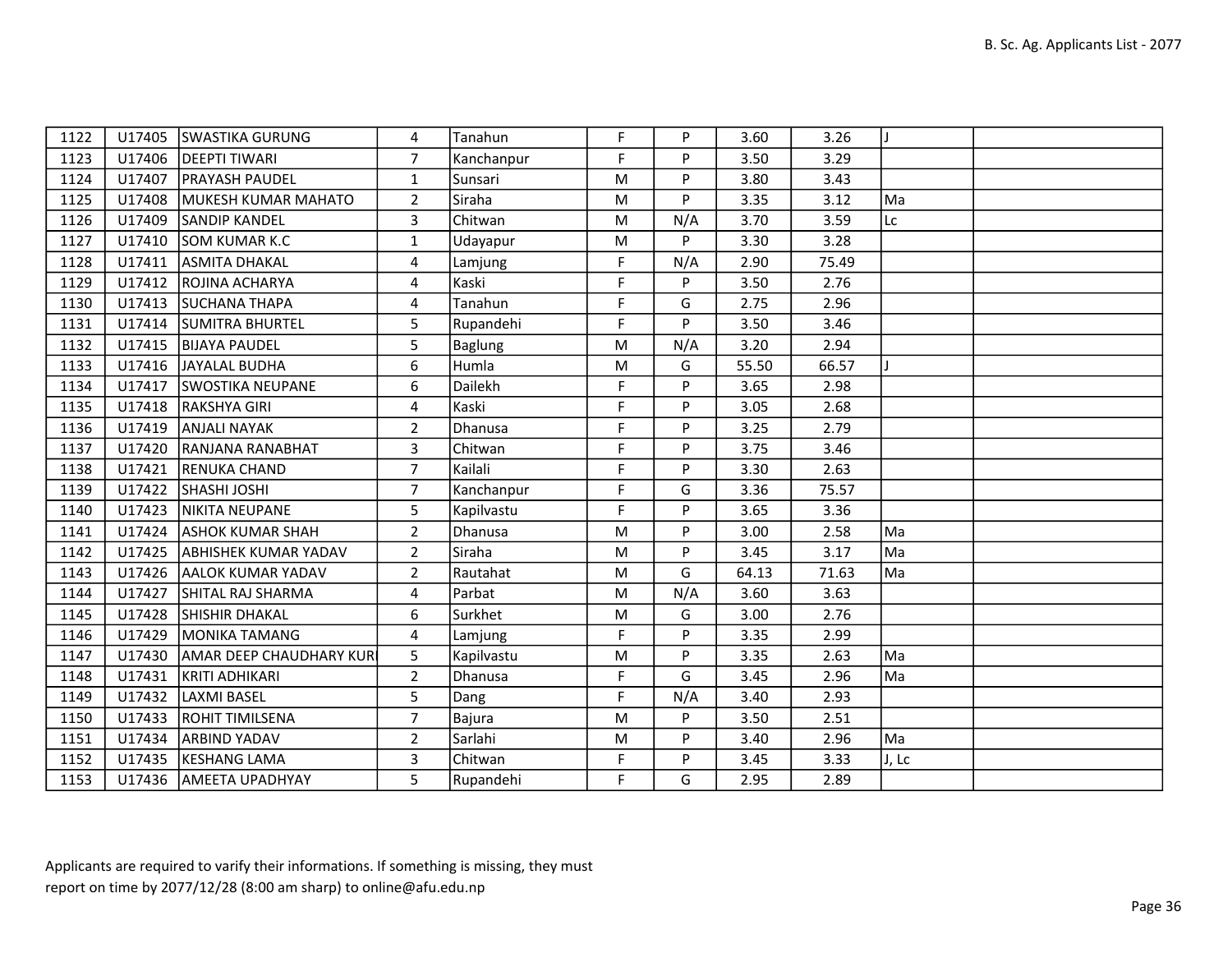| 1154 | U17437 | <b>BIBEK PANTHA</b>            | 4              | Tanahun     | M         | P | 3.85 | 3.69  |      |  |
|------|--------|--------------------------------|----------------|-------------|-----------|---|------|-------|------|--|
| 1155 | U17438 | <b>ARCHANA SHARMA</b>          | $\overline{2}$ | Mahottari   | F         | P | 3.65 | 3.53  | Ma   |  |
| 1156 | U17439 | <b>AKRITI AMGAIN</b>           | 4              | Lamjung     | F         | G | 3.25 | 3.06  | Ap-D |  |
| 1157 | U17440 | SMRITI ADHIKARI                | 3              | Chitwan     | F         | P | 3.70 | 3.16  | Lc   |  |
| 1158 | U17441 | <b>PRAMILA MAHAT</b>           | 6              | Jumla       | F         | P | 3.40 | 2.69  |      |  |
| 1159 | U17442 | <b>DHAN KUMARI GURUNG</b>      | 4              | Tanahun     | F         | P | 3.60 | 3.26  |      |  |
| 1160 | U17443 | <b>BHAWANA SAPKOTA</b>         | 3              | Bara        | F         | P | 3.40 | 3.03  |      |  |
| 1161 | U17444 | MANASVEE RIMAL                 | $\overline{4}$ | Tanahun     | F.        | G | 3.15 | 3.23  |      |  |
| 1162 | U17445 | <b>KARUNA CHAND</b>            | $\overline{7}$ | Kanchanpur  | F         | P | 3.05 | 71.65 |      |  |
| 1163 | U17446 | NIKITA HIRACHAN                | 4              | Mustang     | F         | G | 3.88 | 3.06  |      |  |
| 1164 | U17447 | NISCHAL POKHREL                | 3              | Chitwan     | M         | G | 3.35 | 3.13  | Lc   |  |
| 1165 | U17448 | <b>IKSHYA SHAHI</b>            | $\overline{4}$ | Syangja     | F         | P | 3.65 | 3.02  |      |  |
| 1166 | U17449 | <b>ABHINAV SHRESTHA</b>        | 6              | Salyan      | M         | P | 3.30 | 2.81  |      |  |
| 1167 | U17450 | <b>DIKSHA KHANAL</b>           | 3              | Chitwan     | F         | P | 3.75 | 3.66  |      |  |
| 1168 | U17451 | <b>ASMITA BARAL</b>            | 3              | Chitwan     | F         | G | 3.10 | 2.93  | Lc   |  |
| 1169 | U17452 | CHANDRA PRAKASH SHAHI          | 6              | Dailekh     | M         | P | 3.40 | 2.99  |      |  |
| 1170 | U17453 | <b>IPRERANA SHRESTHA</b>       | 4              | Tanahun     | F         | P | 3.80 | 3.61  |      |  |
| 1171 | U17454 | <b>SMRITI GHIMIRE</b>          | 4              | Tanahun     | F         | G | 3.90 | 3.48  |      |  |
| 1172 |        | U17455 RENU KUMARI SAH         | $\overline{2}$ | Saptari     | F         | P | 3.25 | 3.15  |      |  |
| 1173 |        | U17456 SURESH KUMAR PAL        | $\mathbf{1}$   | Sunsari     | ${\sf M}$ | G | 2.95 | 2.81  | Ma   |  |
| 1174 | U17457 | <b>PRASIDDHA POKHAREL</b>      | 4              | Parbat      | M         | G | 3.40 | 2.89  |      |  |
| 1175 | U17458 | <b>PRABESH POUDEL</b>          | 4              | Syangja     | M         | P | 3.25 | 2.69  |      |  |
| 1176 | U17459 | <b>AANCHAL KUMARI CHOUDHAR</b> | $\mathbf{1}$   | Morang      | F         | P | 3.65 | 3.15  |      |  |
| 1177 | U17460 | <b>SUSHMITA POUDEL</b>         | 4              | Nawalparasi | F.        | P | 3.65 | 3.18  |      |  |
| 1178 | U17461 | <b>PRAMOD SUBEDI</b>           | $\overline{3}$ | Makwanpur   | M         | P | 3.35 | 2.89  |      |  |
| 1179 | U17462 | <b>ISHA CHAUDHARY</b>          | 5              | Kapilvastu  | F         | P | 3.55 | 3.06  | Ma   |  |
| 1180 | U17463 | <b>DIPAK ROKKA</b>             | 3              | Nuwakot     | M         | P | 3.35 | 2.84  | IDI  |  |
| 1181 | U17464 | <b>BABITA KARKI</b>            | 4              | Nawalparasi | F         | P | 3.60 | 2.96  |      |  |
| 1182 | U17465 | BIBISHA ITANI                  | 3              | Dhading     | F         | P | 3.65 | 3.26  |      |  |
| 1183 | U17466 | <b>RAHUL DANGI</b>             | 5              | Rolpa       | M         | P | 3.60 | 3.11  |      |  |
| 1184 | U17467 | MAHESHWOR ADHIKARI             | 4              | Lamjung     | ${\sf M}$ | P | 3.05 | 2.87  |      |  |
| 1185 |        | U17468   DILIP MEHTA           | $\mathbf{1}$   | Sunsari     | M         | P | 3.45 | 3.16  |      |  |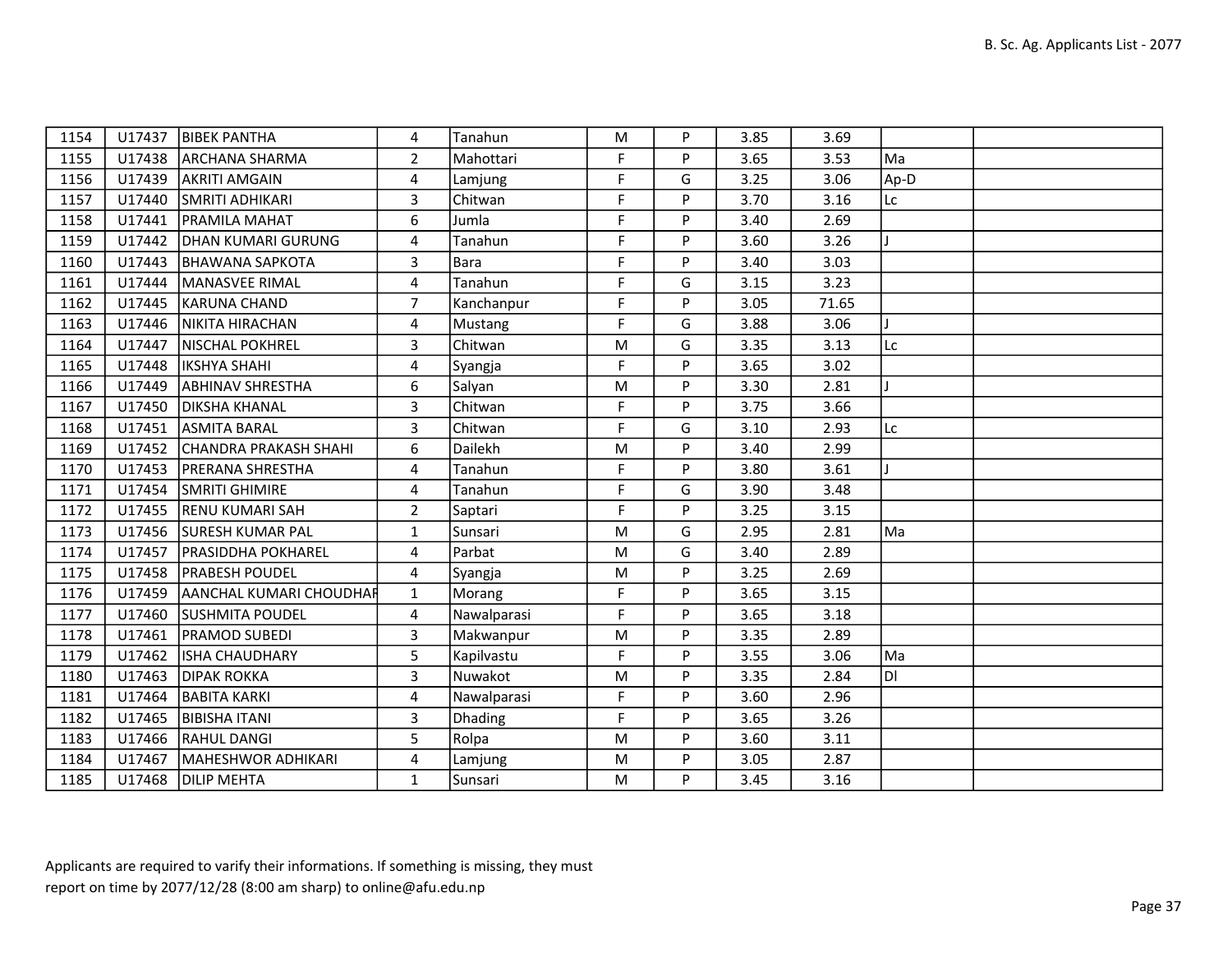| 1186 |        | U17469 SUBODH YADAV           | $\overline{2}$ | Saptari        | M           | G        | 3.35  | 2.92  | Ma |                       |
|------|--------|-------------------------------|----------------|----------------|-------------|----------|-------|-------|----|-----------------------|
| 1187 | U17470 | <b>ISHWORI POUDEL</b>         | 4              | Baglung        | F           | N/A      | 3.65  | 2.76  |    |                       |
| 1188 |        | U17471   BALZU BOHARA         | $\overline{7}$ | Mugu           | M           | P        | 3.25  | 2.94  |    |                       |
| 1189 | U17472 | <b>RIBI RIMAL</b>             | $\overline{3}$ | Nuwakot        | F           | O        | 3.25  | 3.24  |    |                       |
| 1190 | U17473 | NISHA GHIMIRE                 | 4              | Nawalparasi    | F           | P        | 3.55  | 2.99  |    |                       |
| 1191 | U17474 | <b>ANJILA MARASINI</b>        | 5              | Rupandehi      | $\mathsf F$ | G        | 3.50  | 3.03  |    |                       |
| 1193 |        | U17475 SUMINA THAPA           | $\mathbf{1}$   | Jhapa          | F           | P        | 3.55  | 3.08  |    |                       |
| 1194 | U17477 | KIRTEE KANDEL                 | 4              | Baglung        | F           | O        | 3.65  | 3.29  |    |                       |
| 1195 |        | U17478 SHRADDHA ARYAL         | 4              | Nawalpur       | F           | G        | 3.64  |       |    | Lack of +2 transcript |
| 1196 |        | U17479 SUMITRA RAI            | $\mathbf{1}$   | Solukhumbu     | F           | P        | 3.95  | 3.53  |    |                       |
| 1197 | U17480 | <b>SUKRITI KHANAL</b>         | 4              | Syangja        | F           | G        | 3.45  | 2.89  |    |                       |
| 1198 | U17481 | <b>SUDHIR PANDEY</b>          | 5              | Kapilvastu     | M           | P        | 3.30  | 3.02  | Ma |                       |
| 1199 |        | U17482   PUSHPA SAPKOTA       | $\overline{3}$ | Chitwan        | F           | G        | 3.05  | 2.57  | Lc |                       |
| 1200 | U17483 | <b>GANGA BASNET</b>           | 5              | Gulmi          | F           | P        | 3.50  | 3.13  |    |                       |
| 1201 | U17484 | ISHA BHATTARAI                | 4              | Nawalpur       | F           | G        |       | 3.23  |    | Lack of SLC marksheet |
| 1202 | U17485 | <b>RIYA SUNDAS</b>            | 0              | Dhankuta       | F           | P        | 3.40  | 2.73  | DI |                       |
| 1203 | U17486 | <b>ANISHA NEUPANE</b>         | 3              | Chitwan        | F           | P        | 3.60  | 3.13  |    |                       |
| 1204 | U17487 | <b>KESWORI GOSHAI</b>         | $\overline{3}$ | Bhaktapur      | F           | G        | 3.10  | 2.84  |    |                       |
| 1205 | U17488 | JEEWAN BHATT                  | $\overline{7}$ | Kanchanpur     | M           | P        | 3.60  |       |    | Lack of +2 transcript |
| 1206 | U17489 | <b>SAMJHANA GURUNG</b>        | 3              | <b>Dhading</b> | F           | P        | 3.30  | 2.69  |    |                       |
| 1207 | U17490 | <b>SUMIT BADAYAK</b>          | $\overline{7}$ | Kailali        | M           | <b>P</b> | 2.15  | 60.51 |    |                       |
| 1208 | U17491 | <b>ISHREYA PANDEY</b>         | 0              | Kapilvastu     | F           | P        | 3.85  | 3.56  |    |                       |
| 1209 | U17492 | MAMTA KUMARI JHA              | $\overline{2}$ | Saptari        | F           | P        | 2.80  | 2.47  | Ma |                       |
| 1210 | U17493 | NISCHAL ADHIKARI              | 5              | Rupandehi      | M           | P        | 3.60  | 3.29  |    |                       |
| 1211 | U17494 | MADAN RAJ RAWAT               | $\overline{7}$ | Kailali        | M           | P        | 2.90  | 2.67  |    |                       |
| 1212 | U17495 | <b>SAGAR BHATTARAI</b>        | $\overline{2}$ | Mahottari      | M           | G        | 71.88 | 2.69  | Lc |                       |
| 1213 |        | U17496   DURGESH YADAV        | 5              | Kapilvastu     | M           | P        | 2.95  | 2.53  | Ma |                       |
| 1214 | U17497 | <b>SHREYA GAUTAM</b>          | $\mathbf 0$    | Gulmi          | F           | <b>P</b> | 3.65  | 2.96  |    |                       |
| 1215 | U17498 | <b>PRAMESH CHAUDHARY</b>      | 5              | Dang           | M           | P        | 2.55  | 61.22 | Lc |                       |
| 1216 | U17499 | <b>DINESH CHAUDHARY</b>       | 5              | Dang           | M           | P        | 3.65  | 2.95  |    |                       |
| 1217 | U17500 | <b>AFJAL ANSARI</b>           | $\overline{2}$ | Siraha         | M           | P        | 3.10  | 3.01  | Ma |                       |
| 1218 |        | U17501 APEKSHYA KUMARI BHUJEL | 0              | Rautahat       | F           | P        | 3.45  | 3.18  |    |                       |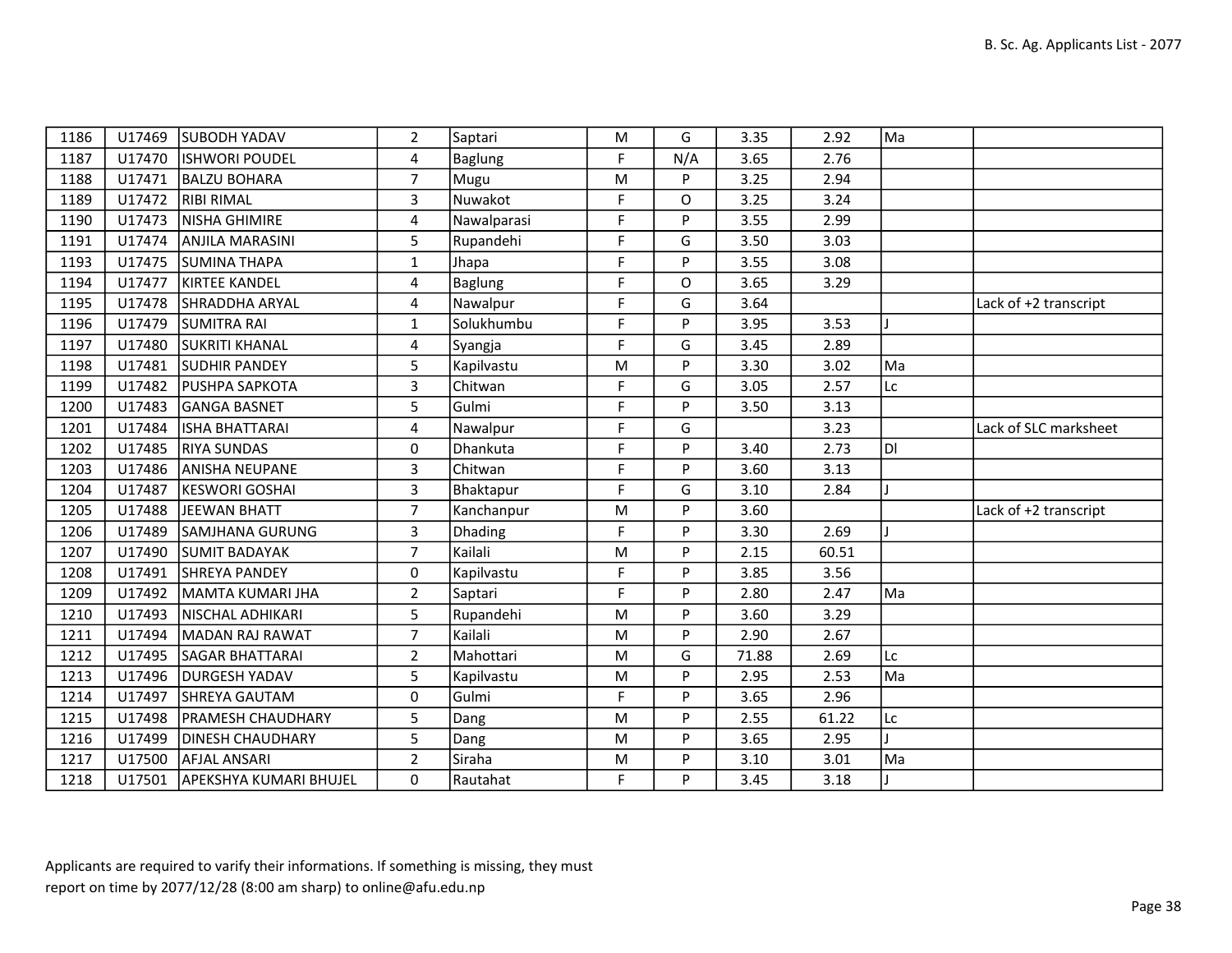| 1220 | U17503 | <b>PABITRA RAUT</b>         | 1              | Sunsari        | F | P   | 3.65  | 3.14  |       |                       |
|------|--------|-----------------------------|----------------|----------------|---|-----|-------|-------|-------|-----------------------|
| 1221 | U17504 | MIRA PANDEY                 | 5              | <b>Banke</b>   | F | P   | 3.40  | 3.15  |       |                       |
| 1223 | U17506 | <b>BISHESH SIGDEL</b>       | 0              | Rupandehi      | M | P   | 3.35  | 2.86  |       |                       |
| 1224 | U17507 | LAXMI PAUDEL                | 5              | Arghakhanchi   | F | G   | 3.35  | 3.16  |       |                       |
| 1225 | U17508 | <b>SARBIN KUMAR YADAV</b>   | $\overline{2}$ | Dhanusa        | M | P   | 3.55  | 2.73  | Ma    |                       |
| 1226 | U17509 | UTSAV BARAL                 | $\overline{2}$ | Dhanusa        | M | P   | 71.75 | 66.62 | Lc    |                       |
| 1227 | U17510 | <b>SUGAM POUDEL</b>         | $\overline{3}$ | Chitwan        | M | P   | 3.50  | 3.43  |       |                       |
| 1228 | U17511 | <b>RUPESH KUMAR YADAV</b>   | $\overline{2}$ | Dhanusa        | M | N/A | 3.10  | 2.89  | Ma    |                       |
| 1229 | U17512 | <b>SONA YOUNGHANG</b>       | $\mathbf{1}$   | Jhapa          | F | P   | 2.95  |       |       | Lack of +2 transcript |
| 1230 | U17513 | <b>AMAN BHANDARI</b>        | 5              | Rupandehi      | M | P   | 3.45  | 2.56  |       |                       |
| 1231 | U17514 | <b>DEEPAK THAPA</b>         | 4              | <b>Baglung</b> | M | P   | 3.30  | 3.33  |       |                       |
| 1232 | U17515 | ANJALI KUMARI THAKUR        | $\overline{2}$ | Mahottari      | F | P   | 3.55  | 3.02  | Ma    |                       |
| 1233 |        | U17516   PUSPA KAMAL DANGAL | $\mathbf{1}$   | Bhojpur        | M | P   | 3.35  |       |       | Lack of +2 transcript |
| 1234 | U17517 | <b>BIRJI CHAUDHARY</b>      | $\overline{7}$ | Kailali        | F | G   | 2.45  | 73.63 | J Lc  |                       |
| 1235 | U17518 | <b>ARUN PAUDEL</b>          | 5              | Kapilvastu     | M | P   | 3.55  | 3.19  |       |                       |
| 1236 | U17519 | <b>SUJIT SAH</b>            | $\overline{2}$ | Dhanusa        | M | P   | 3.45  | 2.39  | Ma    |                       |
| 1237 | U17520 | <b>DRISHTI RAYAMAJHI</b>    | 4              | <b>Baglung</b> | F | O   | 3.55  | 3.59  |       |                       |
| 1238 | U17521 | <b>SITASHMA LAMSAL</b>      | 3              | Chitwan        | F | P   | 3.55  | 3.09  | Lc    |                       |
| 1239 | U17522 | NISHAN THAPA                | $\mathbf{1}$   | Morang         | M | P   | 3.40  |       |       | Lack of +2 transcript |
| 1240 | U17523 | <b>SHUSHIL BASNET</b>       | 0              | Kalikot        | M | N/A | 3.25  | 2.95  |       |                       |
| 1241 | U17524 | AAYUSH GAUTAM               | 3              | Chitwan        | M | P   | 3.45  | 3.53  | Lc    |                       |
| 1242 | U17525 | KAJAL GC                    | 3              | Chitwan        | F | P   | 3.55  | 3.56  | Lc    |                       |
| 1243 | U17526 | <b>SIRJANA LAMICHHANE</b>   | 6              | Surkhet        | F | P   | 3.10  | 79.92 |       |                       |
| 1244 | U17527 | <b>ABINASH MISHRA</b>       | $\overline{4}$ | Tanahun        | M | N/A | 2.85  | 2.65  |       |                       |
| 1245 | U17528 | <b>ROHIT KUMAR MAJHI</b>    | $\overline{2}$ | Saptari        | M | G   | 3.70  | 3.23  | Ma    |                       |
| 1246 | U17529 | <b>SUSHIL CHAUDHARY</b>     | $\overline{7}$ | Kailali        | M | P   | 3.15  | 75.13 | J, Lc |                       |
| 1247 | U17530 | <b>ARCHANA KUMARI SAH</b>   | $\overline{2}$ | Siraha         | F | G   | 3.15  | 3.01  | Ma    |                       |
| 1248 | U17531 | AASHISH DHUNGANA            | 5              | Palpa          | M | G   | 3.70  | 3.41  |       |                       |
| 1249 | U17532 | <b>VIVASH DHUNGANA</b>      | $\overline{7}$ | Kailali        | M | P   | 3.30  | 3.33  | Lc    |                       |
| 1250 | U17533 | KHUSHBU KUMARI CHAUDHAR     | $2^{\circ}$    | Saptari        | F | P   | 3.20  | 2.65  |       |                       |
| 1251 | U17534 | <b>OSIKA SHRESTHA</b>       | 4              | Tanahun        | F | P   | 3.75  | 3.28  |       |                       |
| 1252 |        | U17535   BHAWANA RANABHAT   | 3              | Chitwan        | F | P   | 3.65  | 3.73  | Lc    |                       |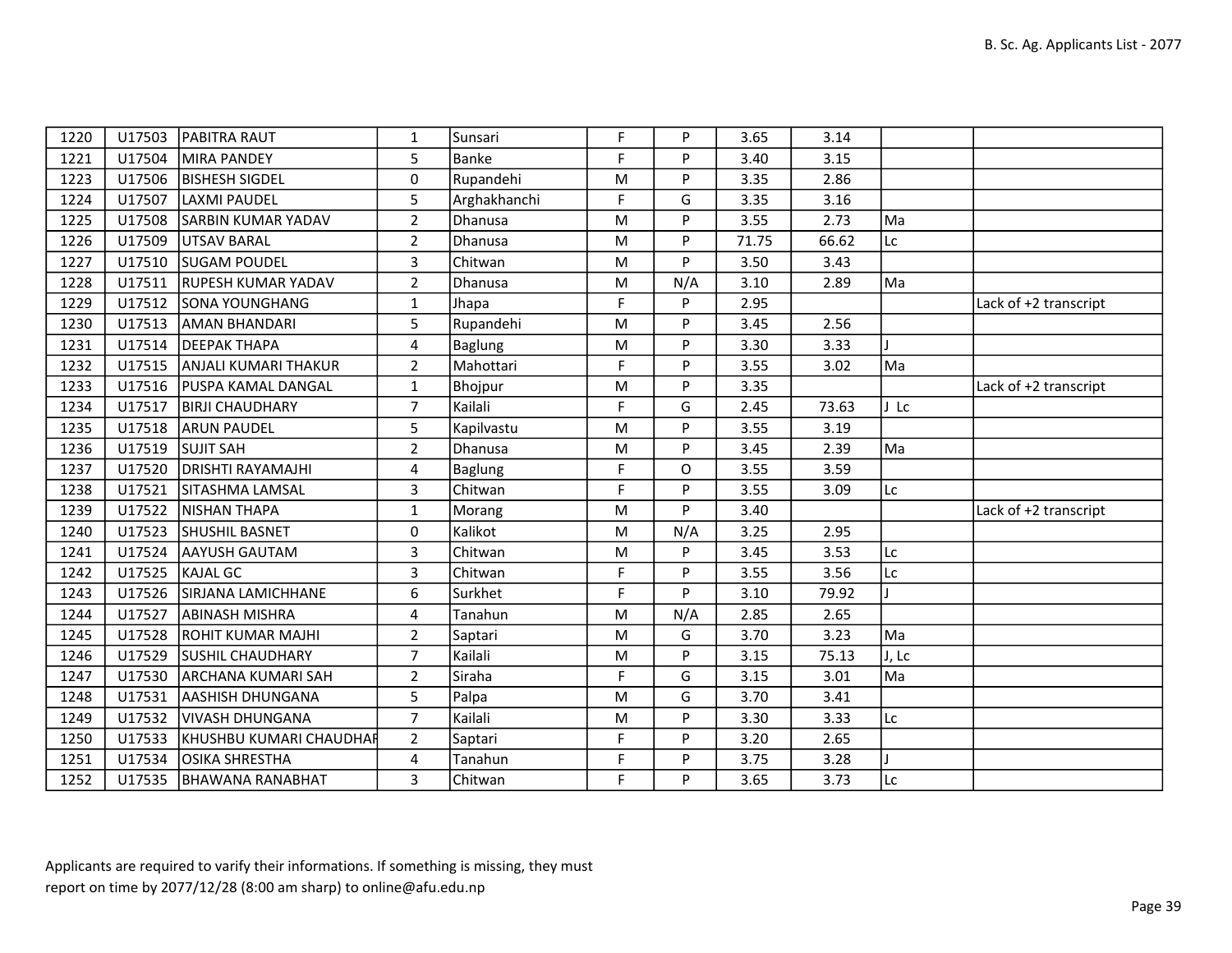| 1253 |        | U17536 SHRIJANA LAMA          | 3                   | Kathmandu      | F           | P   | 3.00 | 2.96  | lst.   |                          |
|------|--------|-------------------------------|---------------------|----------------|-------------|-----|------|-------|--------|--------------------------|
| 1254 | U17537 | <b>SUMAN KUMAR SAH</b>        | $\overline{2}$      | Mahottari      | M           | G   | 2.20 | 2.60  |        | Doc of Anil kumar Thakur |
| 1255 | U17538 | <b>AASTHA POUDEL</b>          | 5                   | Kapilvastu     | F           | P   | 3.80 | 2.99  |        |                          |
| 1256 | U17539 | SALISHA RANABHAT              | $\overline{3}$      | Chitwan        | $\mathsf F$ | P   | 3.65 | 3.49  | Lc     |                          |
| 1257 | U17540 | SAPANA GAUTAM                 | 5                   | Palpa          | F           | P   | 3.40 | 2.93  |        |                          |
| 1258 | U17541 | <b>SAHARA SAPKOTA</b>         | 3                   | Kavrepalanchok | F           | P   | 3.45 | 3.27  |        |                          |
| 1259 | U17542 | <b>SAJEETA CHAUDHARY</b>      | 5                   | Nawalparasi    | F           | P   | 3.65 | 2.96  |        |                          |
| 1260 | U17543 | <b>RABIN SIGDEL</b>           | $\overline{2}$      | Bara           | M           | G   | 3.65 | 3.06  |        |                          |
| 1261 | U17544 | SADIKSHYA PANTA               | $\overline{3}$      | Chitwan        | F           | P   | 3.35 | 3.13  |        |                          |
| 1262 | U17545 | <b>NISHA POKHAREL</b>         | $\mathsf{O}\xspace$ | Tanahun        | F           | P   | 3.90 | 3.53  |        |                          |
| 1263 | U17546 | JEEWAN BHATT                  | $\overline{7}$      | Kanchanpur     | M           | P   | 3.60 | 3.54  |        |                          |
| 1264 | U17547 | <b>ESHA RANA</b>              | 5                   | Nawalparasi    | F           | P   | 3.50 | 3.03  |        |                          |
| 1265 | U17548 | RANJANA CHAUDHARY THARU       | $\overline{2}$      | Parsa          | F           | P   | 3.20 | 2.66  |        |                          |
| 1266 | U17549 | NIRAJ ADHIKARI                | $\overline{2}$      | Dhanusa        | M           | P   | 3.05 | 2.93  |        |                          |
| 1267 | U17550 | <b>ANISHA SARDAR</b>          | 1                   | Morang         | F           | P   | 3.05 | 2.68  | ÌЫ     | Lack of Citizenship      |
| 1268 | U17551 | YAM KUMARI BHATTA             | $\mathbf{3}$        | Chitwan        | F           | P   | 3.60 | 3.56  |        |                          |
| 1269 | U17552 | <b>HEMRAJ TIMILSAINA</b>      | $\overline{7}$      | Achham         | M           | N/A | 3.35 | 3.33  |        |                          |
| 1270 | U17553 | <b>PRIYA PATHAK</b>           | 5                   | Kapilvastu     | F           | P   | 3.25 | 3.09  | Ma     |                          |
| 1271 | U17554 | MANIKA LAMICHHANE             | 3                   | Kathmandu      | F           | P   | 3.70 | 3.19  |        |                          |
| 1272 | U17555 | RADHIKA BIST                  | $\overline{7}$      | Kailali        | F           | P   | 3.35 | 2.57  |        |                          |
| 1273 | U17556 | RUJA KUMARI BISHWKARMA        | $\overline{2}$      | Mahottari      | F           | G   | 2.15 | 72.47 | DI, Lc |                          |
| 1274 | U17557 | <b>GEETA KUMARI CHAUDHARY</b> | $\mathbf{1}$        | Sunsari        | F           | P   | 3.10 | 3.14  |        |                          |
| 1275 | U17558 | <b>BISHAL CHAUDHARY</b>       | $\overline{2}$      | Saptari        | ${\sf M}$   | G   | 3.25 | 2.61  |        |                          |
| 1276 | U17559 | <b>JUNU SUBEDI</b>            | $\mathbf{1}$        | Jhapa          | F           | P   | 3.70 | 2.74  |        |                          |
| 1277 | U17560 | <b>SARBINDA PANDEY</b>        | $\mathbf{3}$        | Chitwan        | F           | P   | 3.45 | 2.99  | Lc     |                          |
| 1278 | U17561 | JEEVAN RAJ KARKI              | 0                   | Bajura         | M           | P   | 3.85 | 3.03  |        |                          |
| 1279 | U17562 | SARIKA JAMARKATEL             | 4                   | Kaski          | F           | P   | 3.90 |       |        | Lack of Citizenship      |
| 1280 | U17563 | <b>SUJITA ACHARYA</b>         | $\overline{3}$      | Sindhupalchok  | F           | P   |      | 3.01  |        | Lack of SLC marksheet    |
| 1281 | U17564 | <b>SACHIDA KHAREL</b>         | $\mathbf{1}$        | Jhapa          | F           | P   | 3.60 | 2.87  |        |                          |
| 1282 | U17565 | NITA DHUNGANA                 | $\mathbf{1}$        | Jhapa          | F           | P   | 3.25 | 3.15  |        |                          |
| 1283 | U17566 | <b>ADARSH NEUPANE</b>         | 5                   | Rupandehi      | M           | P   | 3.65 | 3.09  |        |                          |
| 1284 | U17567 | <b>ANUPAM DHAKAL</b>          | 0                   | Gulmi          | ${\sf M}$   | P   | 3.95 | 3.69  |        |                          |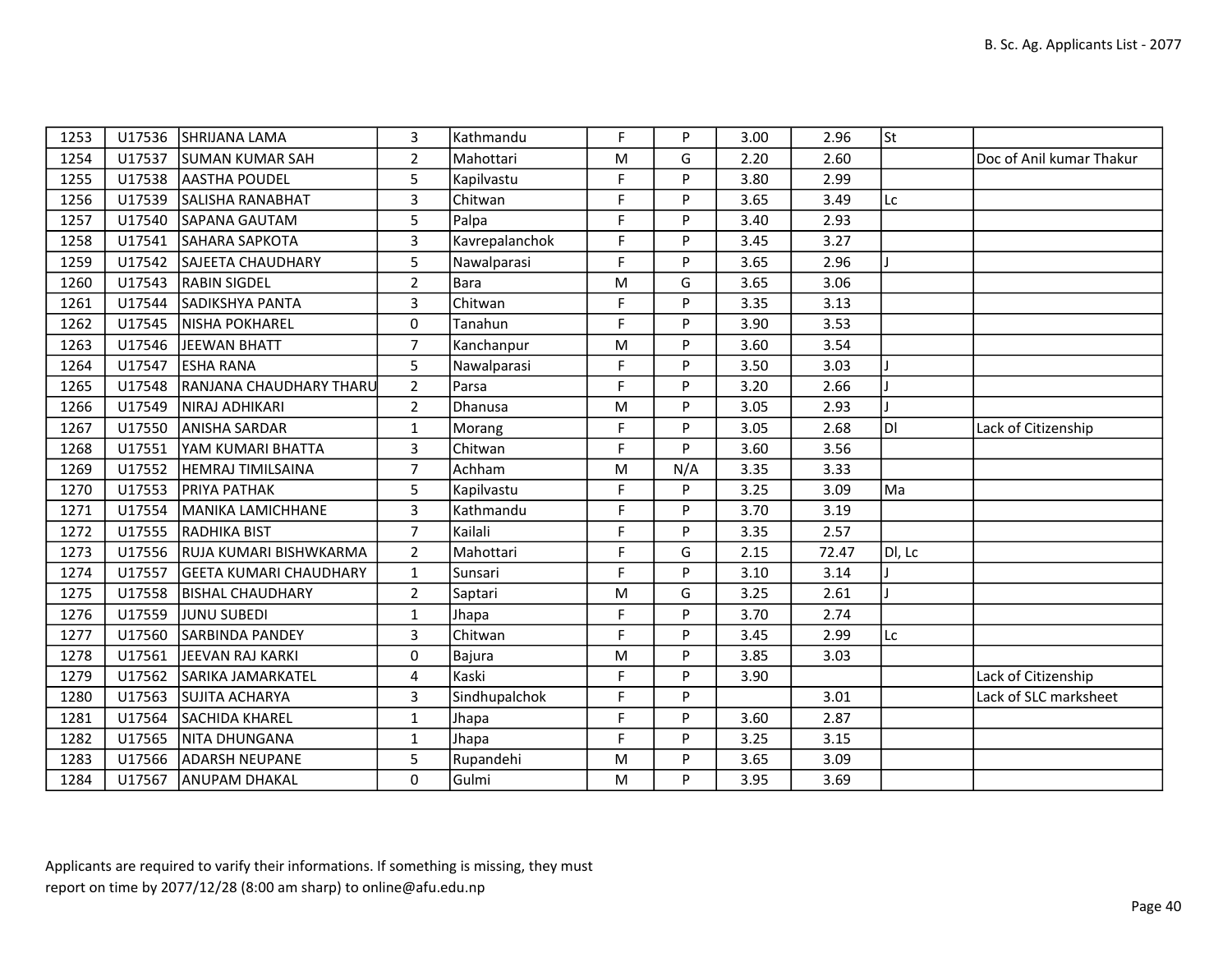| 1285 | U17568 | <b>IPARAS KUMAR YADAV</b>  | $\overline{2}$ | Saptari        | M           | P | 3.30 | 2.87  | Ma     |                       |
|------|--------|----------------------------|----------------|----------------|-------------|---|------|-------|--------|-----------------------|
| 1286 | U17569 | <b>BIBEK THAKURATHI</b>    | $\overline{7}$ | Dadeldhura     | ${\sf M}$   | P | 3.75 | 3.42  |        |                       |
| 1287 | U17570 | <b>SUDARSHAN POUDEL</b>    | $\overline{3}$ | Chitwan        | M           | G | 3.70 | 3.56  | Lc     |                       |
| 1288 | U17571 | KOSHILA GIRI               | $\overline{3}$ | Kavrepalanchok | F           | P | 3.20 | 3.08  |        |                       |
| 1289 | U17572 | <b>BISHAL NEUPANE</b>      | 5              | Nawalparasi    | M           | P | 3.65 | 3.49  |        |                       |
| 1290 | U17573 | <b>ANUKOOL KHANAL</b>      | 3              | Chitwan        | M           | P | 3.60 | 3.39  | Lc     |                       |
| 1291 | U17574 | <b>RUBEE RAI</b>           | $\overline{2}$ | Sunsari        | $\mathsf F$ | P | 3.70 | 3.19  |        |                       |
| 1292 | U17575 | <b>AKROSH THAPA MAGAR</b>  | 3              | Lalitpur       | M           | P | 3.75 | 3.49  |        |                       |
| 1293 | U17576 | NIRJALA PRAJAPATI          | $\overline{3}$ | Bhaktapur      | F           | P | 3.65 | 2.96  |        |                       |
| 1294 | U17577 | MANAMOHAN SALAMI           | 6              | Dailekh        | M           | P | 2.70 | 78.39 |        |                       |
| 1295 | U17578 | <b>BIBEK KUMAR JHA</b>     | $\overline{2}$ | Mahottari      | ${\sf M}$   | P | 3.30 | 3.03  |        |                       |
| 1296 | U17579 | <b>SUSHANT BARAL</b>       | 3              | Sindhuli       | M           | G | 3.40 | 71.43 |        |                       |
| 1297 | U17580 | <b>SABINA POUDEL</b>       | 5              | Rupandehi      | F           | P | 3.55 | 2.76  |        |                       |
| 1298 | U17581 | <b>AASHISH KANDEL</b>      | 4              | Baglung        | M           | P | 3.75 | 2.86  |        |                       |
| 1299 | U17582 | <b>YOGRAJ MEHTA</b>        | $\mathbf{1}$   | Sunsari        | M           | P | 3.30 | 3.16  | Ma     |                       |
| 1300 | U17583 | <b>ASTHA KAFLE</b>         | $\mathbf 0$    | Sarlahi        | F           | O | 3.75 | 3.33  |        |                       |
| 1301 | U17584 | MUNA PANERU                | $\overline{7}$ | Kanchanpur     | F           | P | 3.30 | 2.84  |        |                       |
| 1302 | U17585 | <b>ANJIL THAPA</b>         | 4              | Lamjung        | M           | P | 3.50 | 3.29  |        |                       |
| 1303 | U17586 | <b>AARATI SUBEDI</b>       | $\overline{7}$ | Kailali        | F           | P | 3.45 | 3.13  |        |                       |
| 1304 | U17587 | SUDIKSHYA LAMSAL           | 4              | Syangja        | F           | P | 3.90 | 3.52  |        |                       |
| 1305 | U17588 | KAMANA PANDEY              | $\overline{7}$ | Kanchanpur     | F           | P | 3.05 | 3.09  |        |                       |
| 1306 | U17589 | <b>ANJILA CHAUDHARY</b>    | 5              | Nawalparasi    | F           | P | 3.35 | 2.86  |        |                       |
| 1307 | U17590 | NIMA POUDEL                | $\mathbf{1}$   | Morang         | $\mathsf F$ | P |      | 3.23  |        | Lack of SLC marksheet |
| 1308 | U17591 | MADAN CHAUDHARY            | 5              | Kapilvastu     | M           | P | 3.65 | 3.16  |        |                       |
| 1309 | U17592 | <b>SACHIN KUSHWAHA</b>     | $\mathbf 0$    | Dhanusa        | M           | P | 3.55 | 3.07  | Ma     |                       |
| 1310 | U17593 | <b>KEBIN KHADKA</b>        | $\overline{2}$ | Sunsari        | M           | P | 3.20 | 2.95  |        |                       |
| 1311 | U17594 | <b>KAPIL KHADKA</b>        | $\Omega$       | Dailekh        | M           | P | 3.60 | 3.09  |        |                       |
| 1312 | U17595 | <b>BIBAS KHADKA</b>        | 5              | Banke          | M           | P | 3.40 | 2.66  |        |                       |
| 1313 | U17596 | <b>SANGHARSHA ADHIKARI</b> | 4              | Kaski          | M           | P | 3.40 | 2.87  |        |                       |
| 1314 | U17597 | RISHIKA LAMICHHANE         | 4              | Syangja        | F           | P | 3.35 | 2.82  |        |                       |
| 1315 | U17598 | <b>APSARA ADHIKARI</b>     | 4              | Tanahun        | F           | G | 3.40 | 2.76  |        |                       |
| 1316 |        | U17599 SANDIP KUMAR RAJAK  | 5              | Banke          | M           | P | 2.95 | 2.61  | DI, Ma |                       |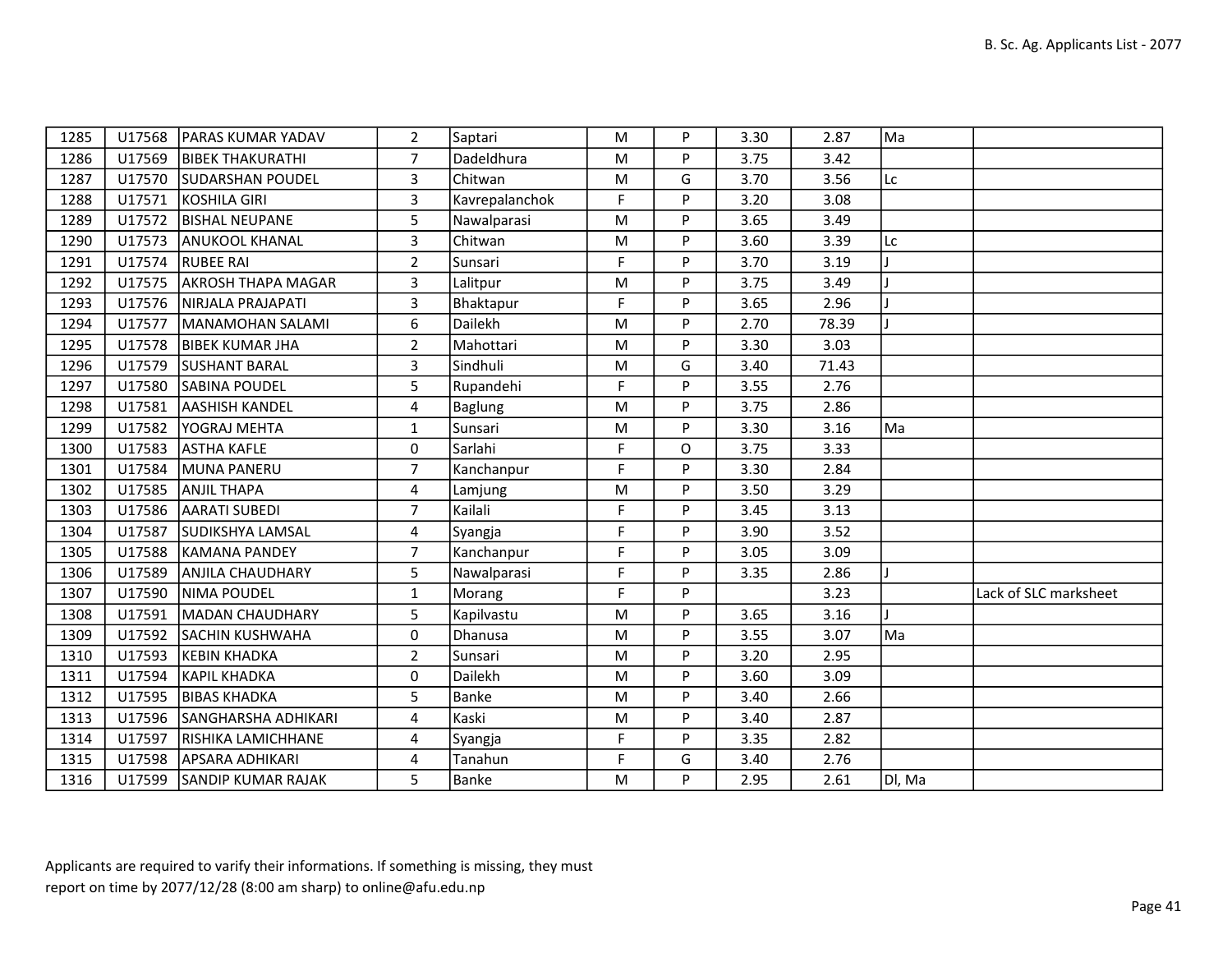| 1317 | U17600 | SAILESH RAI             | 1              | Ilam        | M           | P | 3.40 |      |     | Lack of +2 transcript |
|------|--------|-------------------------|----------------|-------------|-------------|---|------|------|-----|-----------------------|
| 1318 | U17601 | <b>PRADEEP GAUTAM</b>   | 3              | Chitwan     | M           | P | 3.40 | 2.86 | Lc  |                       |
| 1319 | U17602 | <b>DURGA POUDEL</b>     | 5              | Rupandehi   | F           | P | 3.10 | 2.88 |     |                       |
| 1320 | U17603 | AAYUSHMA ACHARYA        | $\overline{3}$ | Chitwan     | F           | P | 3.70 | 3.49 | Lc  |                       |
| 1321 | U17604 | NIYOG BHATTA            | 3              | Chitwan     | M           | P | 3.75 | 3.17 |     |                       |
| 1322 | U17605 | <b>ROMI RAWAL</b>       | $\overline{3}$ | Chitwan     | F           | P | 3.00 | 2.86 |     |                       |
| 1323 | U17606 | <b>KEWAL PANTA</b>      | 4              | Lamjung     | M           | P | 3.45 | 3.26 |     |                       |
| 1324 | U17607 | <b>ANUSHMA TRIPATHI</b> | 3              | Dhading     | F           | P | 3.35 | 2.86 |     |                       |
| 1325 | U17608 | <b>DIPESH SIGDEL</b>    | 5              | Bardiya     | M           | P | 3.65 | 2.75 |     |                       |
| 1326 | U17609 | <b>SUDIPTA SAPKOTA</b>  | 4              | Kaski       | F           | G | 3.90 | 3.21 |     |                       |
| 1327 | U17610 | AARATI OJHA             | 3              | Chitwan     | F           | P | 3.60 | 3.16 |     |                       |
| 1328 | U17611 | <b>BABITA BHATTARAI</b> | 5              | Rupandehi   | F           | G | 3.45 | 2.81 |     |                       |
| 1329 | U17612 | <b>DIKSHYA ROKA</b>     | $\overline{3}$ | Chitwan     | $\mathsf F$ | P | 3.75 | 3.33 | Lc  |                       |
| 1330 | U17613 | <b>SHRISTI THAPA</b>    | 4              | Baglung     | F           | P | 3.50 | 2.73 |     |                       |
| 1331 | U17614 | KUMAR BUDHA             | 6              | Kalikot     | M           | P | 3.65 | 3.36 |     |                       |
| 1332 | U17615 | <b>ANJU ADHIKARI</b>    | 3              | Chitwan     | F           | P | 3.85 | 3.53 | Lc  |                       |
| 1333 |        | U17616 SUBASH KARKI     | 6              | Kalikot     | M           | P | 3.65 | 3.45 |     |                       |
| 1334 | U17617 | <b>SWOYAM POUDEL</b>    | 4              | Nawalpur    | M           | G | 2.85 | 2.49 |     |                       |
| 1335 | U17618 | <b>ALOK SINGH</b>       | $\overline{2}$ | Sarlahi     | ${\sf M}$   | P | 3.30 | 2.74 | Ma  |                       |
| 1336 | U17619 | <b>KANCHAN GHIMIRE</b>  | 3              | Chitwan     | F           | G | 3.70 | 3.39 | Lc  |                       |
| 1337 | U17620 | <b>SABINA KAUSHAL</b>   | 5              | Rupandehi   | F           | P | 2.95 | 2.96 | DI. |                       |
| 1338 | U17621 | ASMITA RASAILI SUNAR    | 5              | Rupandehi   | F           | P | 3.75 | 3.29 | DI  |                       |
| 1339 | U17622 | <b>BIHANI DANGI</b>     | 5              | Dang        | F           | P | 3.85 | 2.96 |     |                       |
| 1340 | U17623 | <b>RASHMI GAIRHE</b>    | 4              | Tanahun     | F           | G | 3.55 | 2.96 |     |                       |
| 1341 | U17624 | <b>SAKUN LIMBU</b>      | $\mathbf{1}$   | Sunsari     | F           | P | 2.80 |      |     | Lack of +2 transcript |
| 1342 | U17625 | MUNA PATHAK             | 5              | Nawalparasi | F           | P | 3.40 | 3.12 |     |                       |
| 1343 | U17626 | <b>SUYOG POUDEL</b>     | 3              | Chitwan     | M           | P | 3.45 | 3.24 | Lc  |                       |
| 1344 | U17627 | <b>SHRADDHA BHUSAL</b>  | 5              | Nawalparasi | F           | P | 3.70 | 3.45 |     |                       |
| 1345 | U17628 | SHAKSHI BARBARIYA       | 0              | Parsa       | F           | P | 3.75 | 3.46 |     |                       |
| 1346 | U17629 | SAMIKSHYA KOIRALA       | 5              | Nawalparasi | F           | P | 3.65 | 3.37 |     |                       |
| 1347 | U17630 | <b>RELINA THARU</b>     | 5              | Bardiya     | F           | P | 3.70 | 2.83 |     |                       |
| 1348 |        | U17631 SUSMITA THAPA    | 6              | Surkhet     | F           | P | 3.50 | 3.19 |     |                       |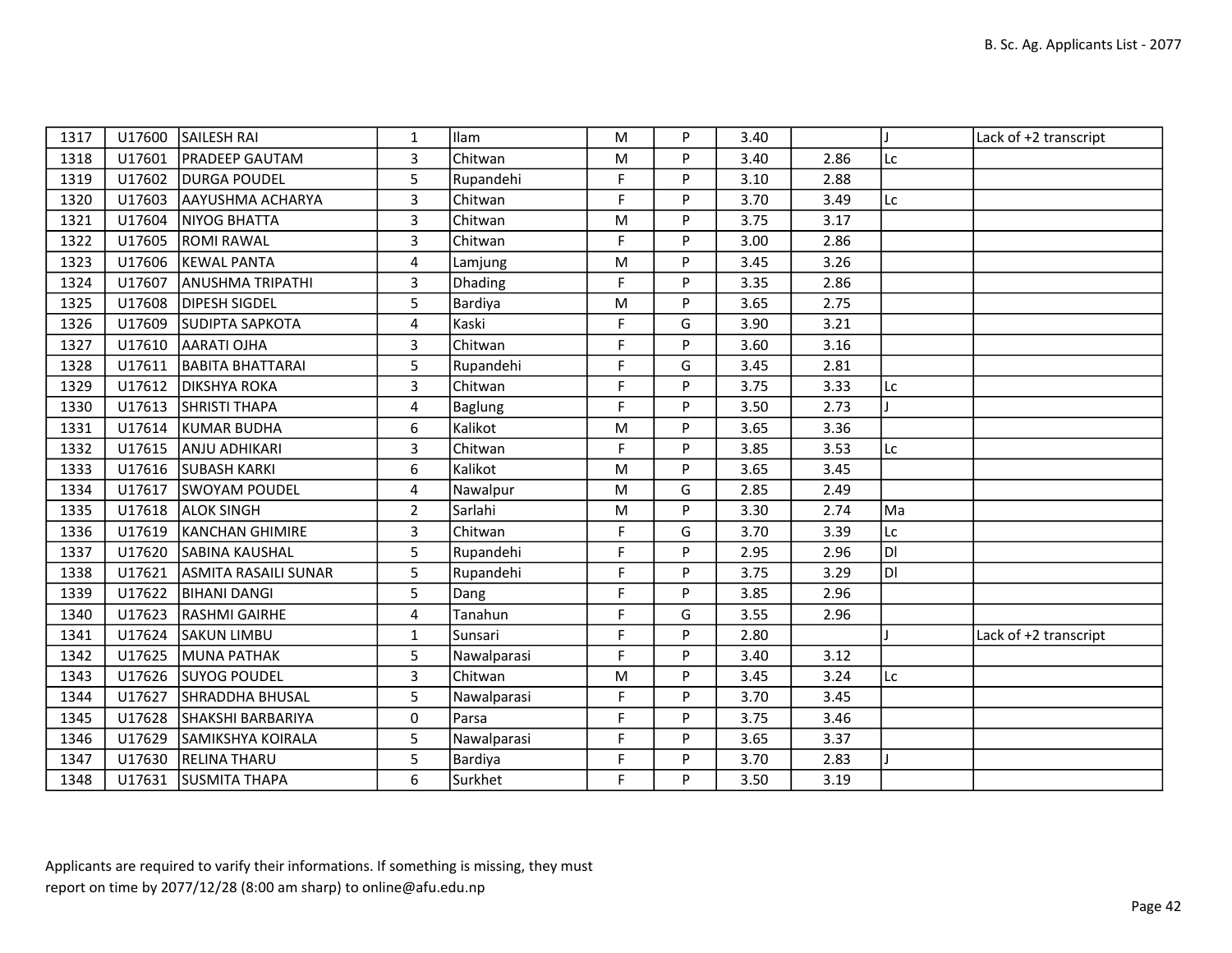| 1349 |        | U17632 ASMIN KANDEL           | 5              | Nawalparasi | F           | P   | 3.65 | 3.07  |        |  |
|------|--------|-------------------------------|----------------|-------------|-------------|-----|------|-------|--------|--|
| 1350 |        | U17633 AARATI KUMARI YADAV    | $\overline{2}$ | Dhanusa     | F           | P   | 3.40 | 3.13  | Ma     |  |
| 1351 |        | U17634   MENUKA ADHIKARI      | 3              | Chitwan     | F           | P   | 3.35 | 2.96  | Lc     |  |
| 1352 | U17635 | NITI SHARMA GHIMIRE           | $\mathbf 0$    | Tanahun     | F           | P   | 3.60 | 3.21  |        |  |
| 1353 | U17636 | KAJAL YADAV                   | 1              | Sunsari     | F           | P   | 3.30 | 2.89  | Ma     |  |
| 1354 | U17637 | <b>KISHOR SHRESTHA</b>        | $\mathbf{1}$   | Morang      | M           | G   | 3.20 | 3.29  |        |  |
| 1355 | U17638 | <b>BHUPAL BASNET</b>          | 5              | Gulmi       | M           | N/A | 3.20 | 3.23  |        |  |
| 1356 | U17639 | <b>SUJAN SOMAI</b>            | 5              | Gulmi       | M           | G   | 3.15 | 2.72  |        |  |
| 1357 | U17640 | <b>JANIMA ADHIKARI</b>        | 3              | Chitwan     | F           | P   | 3.70 | 2.99  | Lc:    |  |
| 1358 | U17641 | SAROJ BABAL MAGAR             | $\mathbf 0$    | Salyan      | M           | G   | 3.50 | 3.06  |        |  |
| 1359 | U17642 | SADHANA POUDEL                | 3              | Chitwan     | F           | G   | 3.65 | 3.06  | Lc     |  |
| 1360 | U17643 | <b>PRAKRITI TAMANG</b>        | $\mathbf{1}$   | Morang      | F           | N/A | 2.45 | 75.25 |        |  |
| 1361 | U17644 | <b>ASHOK KUMAR YADAV</b>      | $5\phantom{.}$ | Banke       | M           | G   | 2.65 | 3.03  | Ma, Lc |  |
| 1362 | U17645 | GARIMA BASNET                 | 3              | Chitwan     | $\mathsf F$ | P   | 3.75 | 3.43  | Lc     |  |
| 1363 | U17646 | MANISHA KOIRALA               | 3              | Chitwan     | F           | P   | 3.55 | 3.16  |        |  |
| 1364 | U17647 | <b>TEJISHA SHRESTHA</b>       | $\overline{3}$ | Chitwan     | F           | P   | 3.45 | 2.86  |        |  |
| 1365 | U17648 | <b>SANDHYA POUDEL</b>         | $\mathbf{1}$   | Morang      | F           | P   | 3.70 | 2.99  |        |  |
| 1366 | U17649 | <b>SMRITI KHATRI</b>          | 4              | Nawalpur    | F           | G   | 3.75 | 3.29  |        |  |
| 1367 | U17650 | NISHA GAIRE                   | 5              | Rupandehi   | F           | P   | 3.60 | 3.15  |        |  |
| 1368 | U17651 | <b>BISHOW RAJ DEVKOTA</b>     | 3              | Chitwan     | M           | P   | 3.75 | 2.86  | Lc     |  |
| 1369 | U17652 | <b>DIBASH SUBEDI</b>          | 3              | Chitwan     | M           | G   | 3.30 | 2.78  |        |  |
| 1370 | U17653 | <b>ROSHAN BK</b>              | 5              | Dang        | M           | G   | 2.65 | 2.65  | Id     |  |
| 1371 | U17654 | <b>BINUTA SUBEDI</b>          | 3              | Chitwan     | F           | P   | 3.45 | 3.53  | Lc:    |  |
| 1372 | U17655 | <b>SALON SHRESTHA</b>         | 3              | Chitwan     | M           | P   | 3.55 | 3.00  | J, Lc  |  |
| 1373 | U17656 | ASMITA BHUSAL                 | 3              | Chitwan     | F           | P   | 3.75 | 3.46  | Lc     |  |
| 1374 | U17657 | <b>BIPIN YADAV</b>            | $\overline{2}$ | Siraha      | ${\sf M}$   | P   | 3.10 | 2.61  | Ma     |  |
| 1375 | U17658 | SHASWAT KARAKHETI             | 4              | Gorkha      | M           | P   | 3.60 | 3.55  |        |  |
| 1376 | U17659 | MANISHA ADHIKARI              | 5              | Kapilvastu  | F           | G   | 3.85 | 3.48  |        |  |
| 1377 | U17660 | <b>BHUMIKA BANSHI THAKURI</b> | 3              | Chitwan     | F           | P   | 3.55 | 3.46  | Lc     |  |
| 1378 | U17661 | <b>GANESH KHADKA</b>          | $\overline{7}$ | Doti        | M           | P   | 3.30 | 2.71  |        |  |
| 1379 |        | U17662  HEMKANT YADAV         | $\mathbf 0$    | Saptari     | M           | P   | 3.65 | 2.99  | Ma     |  |
| 1380 | U17663 | ANUPA GHIMIRE                 | 3              | Chitwan     | F           | P   | 3.60 | 3.23  | Lc     |  |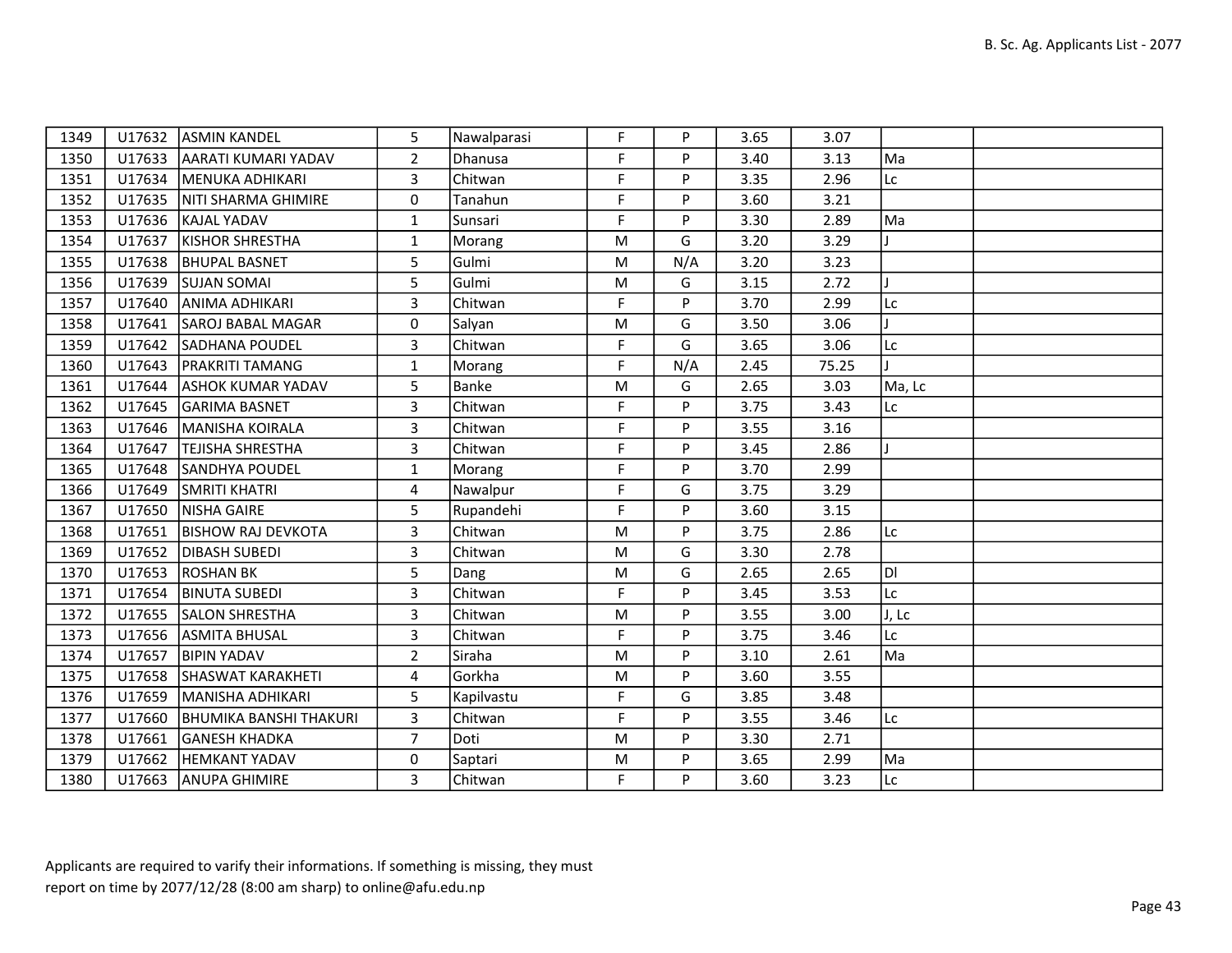| 1381 | U17664 | <b>LIZA RAMTEL</b>         | $\mathbf{1}$   | Morang       | F. | G        | 3.30  | 2.89  | ldl   |  |
|------|--------|----------------------------|----------------|--------------|----|----------|-------|-------|-------|--|
| 1382 | U17665 | <b>PRATIKSHYA PANTHI</b>   | 5              | Arghakhanchi | F  | P        | 3.70  | 3.49  |       |  |
| 1383 | U17666 | ROSHANI JOSHI              | $\overline{7}$ | Kanchanpur   | F  | P        | 3.15  | 2.99  |       |  |
| 1384 | U17667 | <b>APEKSHA BASNET</b>      | $\mathbf{1}$   | Morang       | F  | P        | 3.50  | 3.26  |       |  |
| 1385 | U17668 | <b>AAKRITI PYAKUREL</b>    | $\mathbf{1}$   | Morang       | F  | P        | 3.65  | 3.22  |       |  |
| 1386 | U17669 | <b>JUJWAL RAI</b>          | $\mathbf{1}$   | Udayapur     | M  | $\Omega$ | 3.30  | 2.65  |       |  |
| 1387 | U17670 | HRITHIK BISHWOKARMA        | 5              | Dang         | M  | P        | 3.75  | 3.17  | Ap-C  |  |
| 1388 | U17671 | <b>SUPRIYA PATHAK</b>      | 5              | Palpa        | F  | P        | 3.20  | 2.98  |       |  |
| 1389 | U17672 | <b>DIVIYA SUNAR</b>        | 5              | Nawalparasi  | F  | P        | 3.60  | 2.86  | ldı   |  |
| 1390 | U17673 | SAMIKSHYA BUDHATHOKI       | 5              | Nawalparasi  | F  | P        | 3.60  | 2.96  |       |  |
| 1391 | U17674 | MUNA PAHADI                | 6              | Salyan       | F  | G        | 50.88 | 53.90 | IDI   |  |
| 1392 | U17675 | SUJATA THAPA               | 4              | Lamjung      | F  | P        | 3.50  | 3.16  |       |  |
| 1393 |        | U17676 RANJITA GHIMIRE     | $\mathbf{1}$   | Sunsari      | F. | P        | 3.60  | 3.23  |       |  |
| 1394 | U17677 | <b>RANDIP CHAUDHARY</b>    | 0              | Saptari      | M  | $\Omega$ | 3.25  | 2.53  |       |  |
| 1395 | U17678 | MEGHA BHANDARI             | $\mathbf{1}$   | Jhapa        | F  | P        | 3.40  | 2.99  |       |  |
| 1396 | U17679 | KRISHNA WAGLE              | 3              | Chitwan      | M  | G        | 3.55  | 2.76  |       |  |
| 1397 | U17680 | <b>ELISHA GAUTAM</b>       | 3              | Chitwan      | F  | P        | 3.25  | 3.31  | Lc    |  |
| 1398 | U17681 | <b>RUPESH CHAUDHARY</b>    | 3              | Chitwan      | M  | P        | 3.60  | 2.83  | J, Lc |  |
| 1399 | U17682 | <b>SMRITI ADHIKARI</b>     | $\overline{4}$ | Kaski        | F. | G        | 3.40  | 2.72  | Lc    |  |
| 1400 | U17683 | <b>AISHWARYA BANIYA</b>    | 4              | Kaski        | F. | G        | 3.65  | 2.92  | Lc    |  |
| 1401 | U17684 | <b>PAWAN POKHREL</b>       | 4              | Nawalparasi  | M  | G        | 3.75  | 3.43  |       |  |
| 1402 | U17685 | MAMATA LAMICHHANE          | 4              | Gorkha       | F. | P        | 3.10  | 2.83  |       |  |
| 1403 | U17686 | <b>IMANJILA LAMICHHANE</b> | 3              | Chitwan      | F  | P        | 3.60  | 3.46  |       |  |
| 1404 | U17687 | <b>SANDIPA THAPA</b>       | 4              | Gorkha       | F  | N/A      | 3.60  | 3.46  |       |  |
| 1405 | U17688 | <b>SUSMA LAMICHHANE</b>    | 4              | Parbat       | F  | P        | 3.65  | 3.49  |       |  |
| 1406 | U17689 | SAMIKSHYA BHANDARI         | 5              | Kapilvastu   | F  | P        | 3.65  | 2.89  |       |  |
| 1407 | U17690 | <b>ASHIKA KHAKURAL</b>     | $\overline{3}$ | Chitwan      | F  | P        | 3.05  | 2.99  | Lc    |  |
| 1408 | U17691 | llaxmi devi sharma         | 3              | Chitwan      | F  | N/A      | 3.30  | 3.13  |       |  |
| 1409 | U17692 | <b>PRATIGYA GAUTAM</b>     | 3              | Chitwan      | F  | P        | 3.70  | 3.26  |       |  |
| 1410 | U17693 | <b>SULOCHANA ADHIKARI</b>  | 3              | Chitwan      | F  | P        | 3.55  | 3.07  | Lc    |  |
| 1411 | U17694 | <b>BIKASH BHUSAL</b>       | 3              | Chitwan      | M  | P        | 3.50  | 3.16  | Lc    |  |
| 1412 | U17695 | <b>SABNAM CHAUDHARY</b>    | 3              | Chitwan      | M  | N/A      | 3.70  | 3.49  |       |  |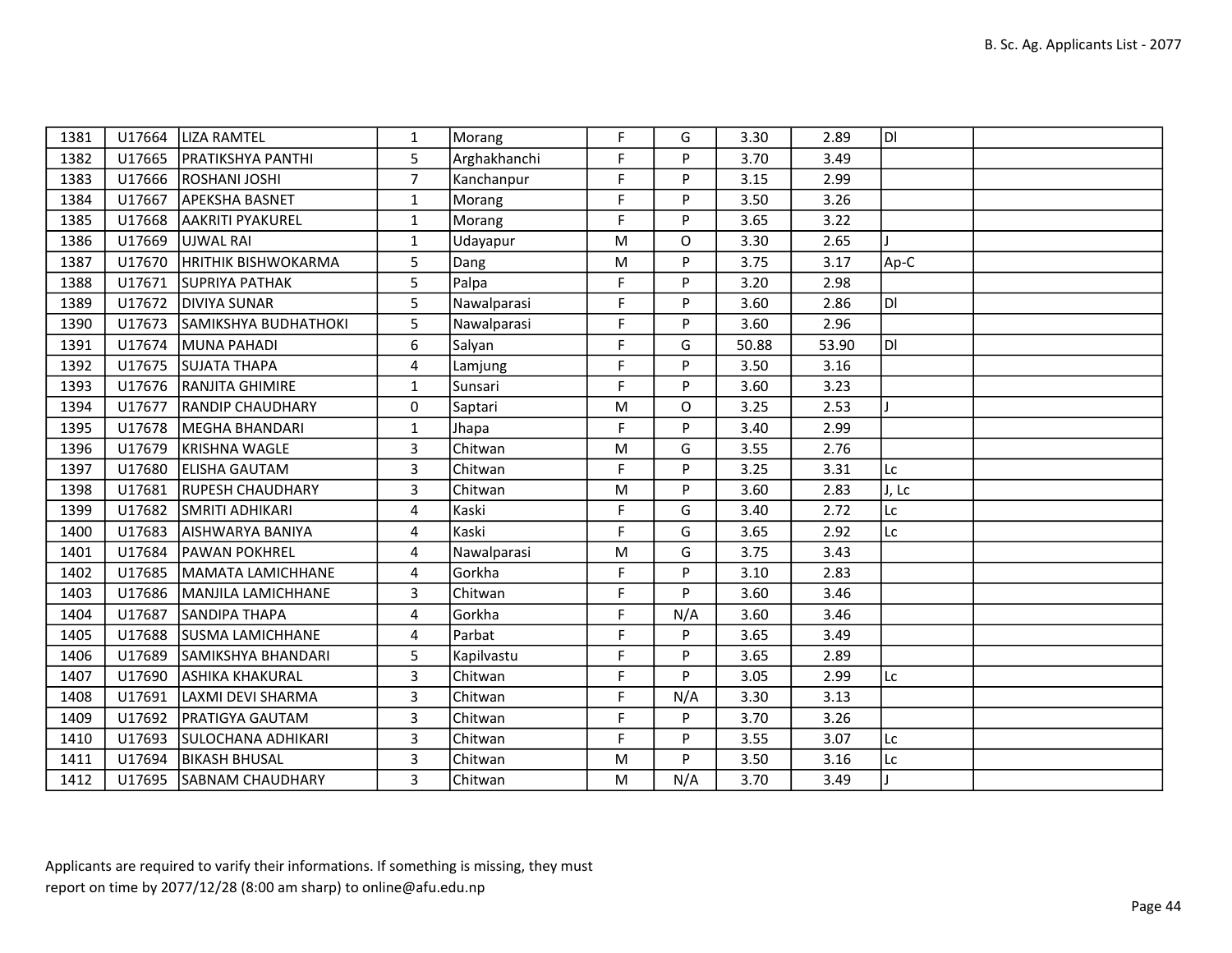| 1413 |        | U17696 ABISKAR ADHIKARI        | 4              | Kaski          | M           | P   | 3.30  | 2.95  | Lc    |                       |
|------|--------|--------------------------------|----------------|----------------|-------------|-----|-------|-------|-------|-----------------------|
| 1414 | U17697 | <b>ANIKA GURUNG</b>            | 3              | Chitwan        | F           | P   | 3.60  | 2.96  | J, Lc |                       |
| 1415 |        | U17698   PARASH MALLA          | $\mathbf{1}$   | Ilam           | M           | G   | 75.50 | 66.40 |       |                       |
| 1416 | U17699 | <b>INDIRA ARYAL</b>            | $\overline{3}$ | Chitwan        | F           | G   | 3.60  | 3.29  |       |                       |
| 1417 | U17700 | <b>SURAJ KUMAR BHATT</b>       | $\overline{7}$ | Kanchanpur     | M           | P   | 3.25  | 2.78  |       |                       |
| 1418 | U17701 | <b>PARVA LAMSAL</b>            | 4              | Nawalparasi    | M           | P   | 3.75  | 3.63  |       |                       |
| 1419 | U17702 | <b>DRISTI GHIMIRE</b>          | $\overline{3}$ | Chitwan        | F           | G   | 3.55  | 3.13  |       |                       |
| 1420 | U17703 | <b>ANKITA SUBEDI</b>           | 3              | Chitwan        | F           | P   | 3.85  | 3.06  | Lc    |                       |
| 1421 | U17704 | MANISHA CHAUDHARY              | $\overline{2}$ | Mahottari      | F           | P   | 3.15  | 2.69  |       |                       |
| 1422 | U17705 | SANJU GOTAME                   | $\overline{7}$ | Kailali        | F           | P   | 3.25  | 84.69 | ldi   |                       |
| 1423 |        | U17706 SARINA SHARMA TIMILSINA | 4              | Parbat         | F.          | P   | 3.30  | 3.06  |       |                       |
| 1424 | U17707 | <b>ALISHA PUN MAGAR</b>        | 4              | <b>Baglung</b> | F           | P   | 3.80  | 2.95  |       |                       |
| 1425 | U17708 | MANITA AALE MAGAR              | 3              | Sindhuli       | F           | Þ   | 3.20  | 72.53 |       |                       |
| 1426 |        | U17709 RACHANA KARKI           | $\overline{2}$ | Dhanusa        | F           | N/A | 3.35  | 2.83  |       |                       |
| 1427 |        | U17710   MAMATA GHARTI         | 4              | Tanahun        | F           | G   | 3.60  | 2.97  |       |                       |
| 1428 |        | U17711   PRADIP NEWAR          | 4              | Parbat         | M           | Þ   | 3.30  | 2.83  |       |                       |
| 1429 |        | U17712 SUGAM PAUDEL            | 4              | Nawalparasi    | F           | P   | 3.30  | 2.59  |       |                       |
| 1430 |        | U17713   BIBEK RAJ ADHIKARI    | 5              | Bardiya        | M           | P   | 3.40  | 3.03  |       |                       |
| 1431 |        | U17714 SADIKSHA PANTA          | $\overline{4}$ | Parbat         | F.          | P   | 3.90  | 3.09  |       |                       |
| 1432 |        | U17715 SHIV SINGH DHAMI        | $\overline{7}$ | Darchula       | M           | G   | 57.00 | 72.89 |       |                       |
| 1433 |        | U17716 PRITI ROY               | $\mathbf{1}$   | Sunsari        | F           | P   | 3.65  | 3.26  | Ma    |                       |
| 1434 | U17717 | SOYASHA DAWADI                 | 3              | Chitwan        | F           | Þ   | 3.45  | 3.31  |       |                       |
| 1435 |        | U17718   MAMATA BHATT          | $\overline{7}$ | Kanchanpur     | F           | P   | 3.35  | 2.87  |       |                       |
| 1436 |        | U17719   DEEVIKA POUDEL        | 4              | Kaski          | $\mathsf F$ | G   | 3.65  | 3.05  | Lc    |                       |
| 1437 |        | U17720 BARSHA RIMAL            | $\overline{2}$ | Parsa          | F           | P   | 3.90  | 3.73  |       |                       |
| 1438 | U17721 | <b>IDIYA ALE MAGAR</b>         | 3              | Sindhuli       | F           | P   | 64.13 | 75.92 |       |                       |
| 1439 |        | U17722 SEEMA BHATT             | $\overline{7}$ | Kanchanpur     | F           | N/A | 3.35  | 3.24  |       |                       |
| 1440 |        | U17723 SWETA RAY               | $\overline{2}$ | Dhanusa        | F           | N/A | 3.30  | 2.85  | Ma    |                       |
| 1441 | U17724 | <b>JANISHA BARAL</b>           | 4              | Kaski          | F           | G   | 3.90  | 3.33  | Lc    |                       |
| 1442 | U17725 | ASHMA CHAUHAN                  | 3              | Ramechhap      | $\mathsf F$ | P   | 3.20  | 2.75  |       |                       |
| 1443 |        | U17726   KISHOR GAUTAM         | 5              | Arghakhanchi   | M           | P   | 3.45  |       |       | Lack of +2 transcript |
| 1444 |        | U17727   PRATIMA THAKURI       | 3              | Sindhuli       | F           | P   | 3.65  | 75.25 |       |                       |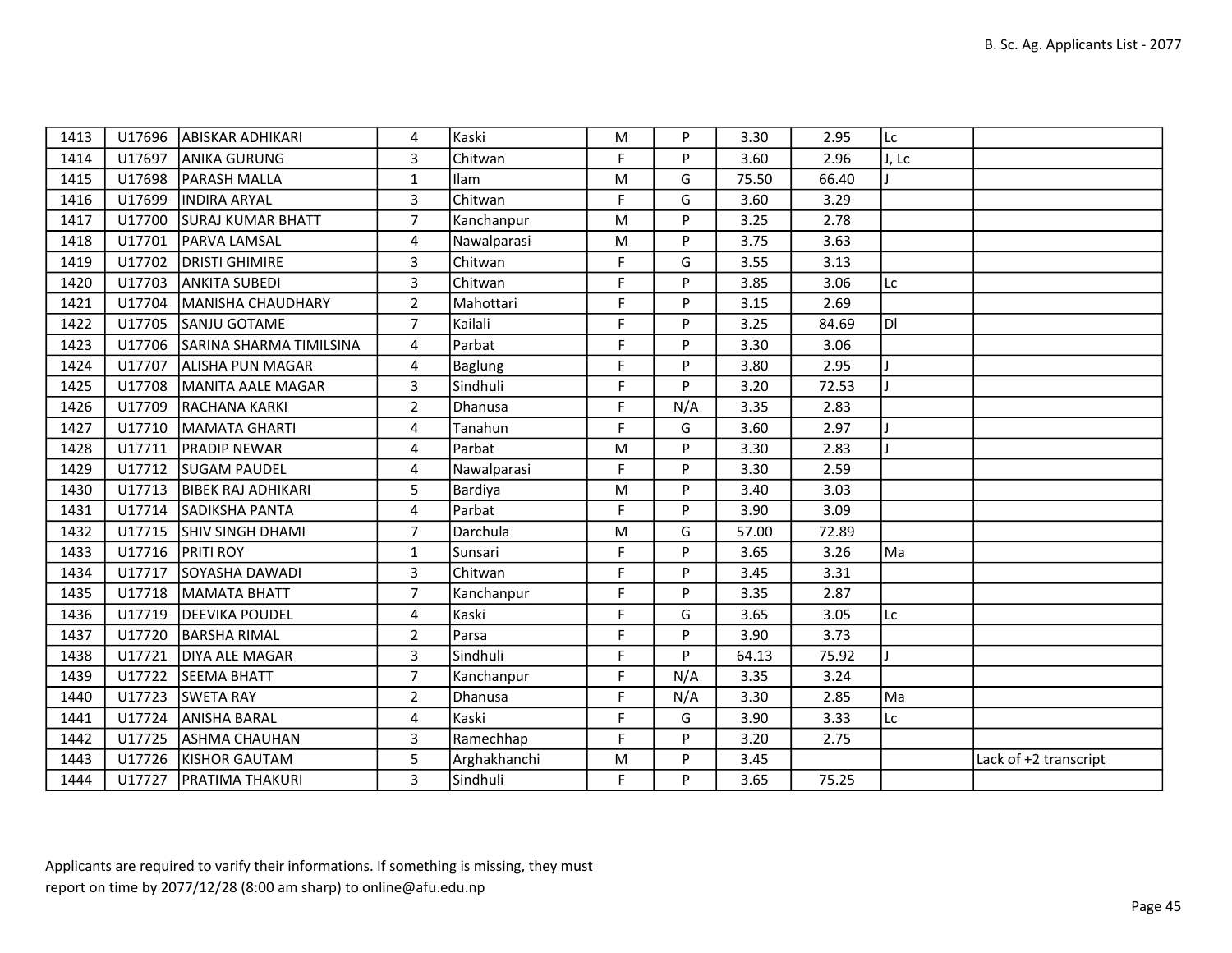| 1445 | U17728 | NRIPA GAUTAM               | 3              | Chitwan    | F. | G   | 3.85  | 3.59  | Lc |  |
|------|--------|----------------------------|----------------|------------|----|-----|-------|-------|----|--|
| 1446 |        | U17729 RIMA DANGI          | 5              | Dang       | F. | P   | 2.75  | 75.50 |    |  |
| 1447 | U17730 | <b>ASHISH KARKI</b>        | 4              | Parbat     | M  | P   | 3.60  | 2.76  |    |  |
| 1448 | U17731 | MANWEE GUPTA               | $\mathbf{1}$   | Sunsari    | F  | P   | 3.40  | 2.69  | Ma |  |
| 1449 | U17732 | JAYA BAHADUR REGAMI MAGA   | 6              | Dailekh    | M  | N/A | 2.45  | 72.75 |    |  |
| 1450 | U17733 | <b>BINITA LAMICHHANE</b>   | $\overline{4}$ | Syangja    | F  | G   | 3.35  | 3.02  |    |  |
| 1451 |        | U17734   BHASKAR DHAKAL    | 5              | Rupandehi  | M  | P   | 3.85  | 3.69  |    |  |
| 1452 | U17735 | <b>JANISHA PANDEY</b>      | 4              | Lamjung    | F  | G   | 3.05  | 2.49  |    |  |
| 1453 |        | U17736 RAM KRISHNA RAY     | $\overline{2}$ | Mahottari  | M  | P   | 3.40  | 2.66  |    |  |
| 1454 | U17737 | <b>PRATIKSHYA BARAL</b>    | $\overline{4}$ | Kaski      | F  | P   | 3.25  | 2.59  |    |  |
| 1455 | U17738 | JENISHA SHARMA             | 4              | Parbat     | F  | P   | 3.25  | 2.79  |    |  |
| 1456 | U17739 | <b>SEBIKA SHRESTHA</b>     | 3              | Dhading    | F  | P   | 3.80  | 3.29  | I. |  |
| 1457 | U17740 | <b>BINDU SHARMA</b>        | 4              | Syangja    | F  | P   | 3.75  | 3.19  |    |  |
| 1458 | U17741 | <b>PUJA YADAV</b>          | $\overline{2}$ | Mahottari  | F  | N/A | 3.35  | 2.67  | Ma |  |
| 1459 | U17742 | NARENDRA MEHTA             | $\mathbf{1}$   | Sunsari    | M  | P   | 61.00 | 67.65 | Ma |  |
| 1460 | U17743 | ICHANDRA BUDHA MAGAR       | 5              | Rukum East | F. | P   | 3.30  | 2.86  |    |  |
| 1461 | U17744 | <b>SUMAN PANDEY</b>        | 5 <sub>1</sub> | Gulmi      | M  | G   | 3.60  | 3.03  |    |  |
| 1462 | U17745 | <b>PRAKASH MISHRA</b>      | $\overline{2}$ | Mahottari  | M  | P   | 3.45  | 2.86  | Ma |  |
| 1464 | U17747 | <b>NEHA CHAUDHARY</b>      | 5              | Dang       | F. | P   | 3.45  | 2.68  |    |  |
| 1465 | U17748 | <b>SANDESH SHARMA</b>      | 4              | Baglung    | M  | P   | 3.35  | 2.81  |    |  |
| 1466 | U17749 | <b>ASMITA ARYAL</b>        | 4              | Syangja    | F. | G   | 3.10  | 2.67  |    |  |
| 1467 | U17750 | <b>ROSHAN KUMAR MAHARA</b> | $\overline{2}$ | Siraha     | M  | P   | 2.50  | 2.38  | ÌЫ |  |
| 1468 | U17751 | <b>PRINCE KUMAR</b>        | $\overline{2}$ | Dhanusa    | M  | P   | 3.20  | 2.99  |    |  |
| 1469 | U17752 | KARUNA BHAT                | $\overline{7}$ | Kailali    | F. | P   | 3.10  | 2.86  | Lc |  |
| 1470 | U17753 | <b>SHAMBHU RAI</b>         | $\mathbf{1}$   | Udayapur   | M  | P   | 3.05  | 3.19  |    |  |
| 1471 | U17754 | <b>SUBIDHA POKHREL</b>     | 5              | Rupandehi  | F  | G   | 3.05  | 2.93  |    |  |
| 1472 | U17755 | <b>SUSHILA BARAL</b>       | 4              | Kaski      | F  | G   | 3.70  | 3.06  | Lc |  |
| 1473 | U17756 | <b>PRASAMSHA BHOMJAN</b>   | 3              | Makwanpur  | F  | P   | 3.10  | 2.63  |    |  |
| 1474 | U17757 | <b>SANUMAYA SHAHI</b>      | 6              | Humla      | F  | N/A | 3.30  | 2.47  | Dp |  |
| 1475 | U17758 | <b>RATNA GUPTA</b>         | $\overline{2}$ | Bara       | F. | P   | 3.45  | 2.96  | Ma |  |
| 1476 |        | U17759   PRAGYA BHURTEL    | 3              | Chitwan    | F  | P   | 3.75  | 3.43  |    |  |
| 1477 |        | U17760   ABINA BUDHATHOKI  | $\mathbf{1}$   | Jhapa      | F  | P   | 3.35  | 2.68  |    |  |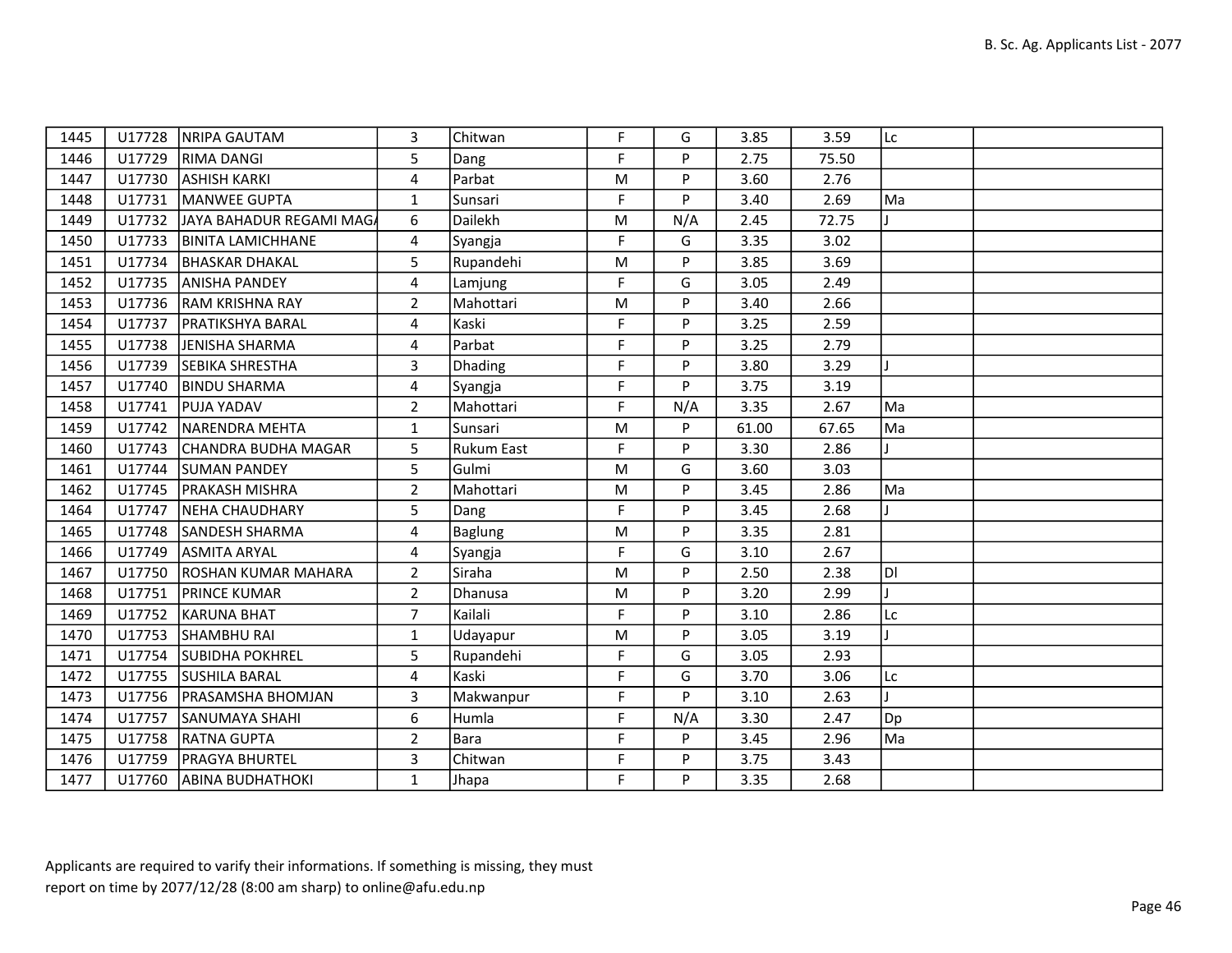| 1478 | U17761 | <b>IPRASHANT BIKRAM SHAH</b> | 3              | Kathmandu      | M         | P   | 3.50  | 3.09  |        |                       |
|------|--------|------------------------------|----------------|----------------|-----------|-----|-------|-------|--------|-----------------------|
| 1479 |        | U17762 SUPRIYA DANGI         | 5              | Dang           | F         | P   | 3.75  | 3.35  |        |                       |
| 1480 | U17763 | KARINA RAYAMAJHI             | 5              | Rupandehi      | F.        | P   | 3.50  |       |        | Lack of +2 transcript |
| 1481 | U17764 | ELISHA TIWARI                | 4              | Kaski          | F         | O   | 3.60  | 2.96  |        |                       |
| 1482 | U17765 | <b>AARATI KHATIWADA</b>      | 3              | Chitwan        | F         | P   | 3.55  | 3.29  |        |                       |
| 1483 | U17766 | <b>AAYUSHMA POUDEL</b>       | 4              | Parbat         | F         | P   | 3.70  | 2.86  |        |                       |
| 1484 | U17767 | <b>SWAPNIL RANABHAT</b>      | 4              | Tanahun        | M         | P   | 3.65  | 3.29  |        |                       |
| 1485 | U17768 | <b>PRATIBHA KHAKURAL</b>     | 3              | Dhading        | F.        | P   | 3.55  | 3.29  |        |                       |
| 1486 | U17769 | <b>SAMIKSHYA KOIRALA</b>     | 4              | Syangja        | F.        | N/A | 3.15  | 3.15  |        |                       |
| 1487 | U17770 | <b>RAHUL PANDEY</b>          | 5              | Kapilvastu     | M         | P   | 3.50  | 3.16  |        |                       |
| 1488 | U17771 | KURESH ACHARYA               | 5              | Dang           | M         | P   | 3.75  | 3.18  |        |                       |
| 1489 | U17772 | RIYA K.C.                    | 5              | Dang           | E         | P   | 3.35  | 3.03  |        |                       |
| 1490 | U17773 | <b>SUSMITA LAMICHHANE</b>    | 5              | Dang           | E         | P   | 3.15  | 3.02  |        |                       |
| 1491 | U17774 | <b>ASHMITA SHAHU</b>         | $\overline{7}$ | Dadeldhura     | F         | P   | 3.35  | 2.67  |        |                       |
| 1492 | U17775 | UPENDRA GAUTAM               | 5              | Rupandehi      | M         | P   | 3.80  | 3.33  |        |                       |
| 1493 | U17776 | PRIYANKA SHAH                | $\overline{2}$ | Parsa          | E         | P   | 3.70  | 3.05  | Ma     |                       |
| 1494 | U17777 | <b>AAKRITI GHIMIRE</b>       | 3              | Sindhupalchok  | F         | P   | 3.70  | 2.99  |        |                       |
| 1495 | U17778 | MISHRAN DADEL                | 6              | Rukum West     | ${\sf M}$ | G   | 3.25  | 3.36  | DI     |                       |
| 1496 | U17779 | SHYAM BAHADUR DHARALA        | 6              | Dolpa          | M         | N/A | 54.63 | 67.64 |        |                       |
| 1497 | U17780 | MAHESHWAR PRASAD KOIRI N     | 5              | Nawalparasi    | ${\sf M}$ | G   | 3.60  | 2.91  | Ma     |                       |
| 1498 | U17781 | PRIYANKA B.K.                | 5              | Banke          | F         | P   | 3.40  | 2.99  | DI, Lc |                       |
| 1499 | U17782 | NIRUTA PAHADI                | 6              | Dailekh        | M         | G   | 2.35  | 73.38 | DI     |                       |
| 1500 | U17783 | <b>SUBHASH PRASAD SAH</b>    | $\overline{2}$ | Dhanusa        | ${\sf M}$ | P   | 3.10  | 2.96  |        |                       |
| 1501 | U17784 | <b>AYUSHA KUMARI SAH</b>     | $\mathbf{1}$   | Sunsari        | F.        | P   | 3.55  | 3.12  | Ma     |                       |
| 1502 | U17785 | ALINA KUMARI KUNWAR          | 4              | Syangja        | F.        | P   | 3.65  | 3.29  |        |                       |
| 1503 | U17786 | <b>SRIJIT REGMI</b>          | 5              | Nawalparasi    | ${\sf M}$ | G   | 3.55  | 3.29  |        |                       |
| 1504 | U17787 | KAJAL SHAH                   | $\overline{2}$ | Bara           | F         | P   | 3.65  | 2.93  |        |                       |
| 1505 | U17788 | <b>GANESH KC</b>             | 4              | <b>Baglung</b> | M         | P   | 3.35  | 2.82  |        |                       |
| 1506 | U17789 | <b>SUMI ADHIKARI</b>         | 3              | Chitwan        | F         | G   | 3.45  | 2.93  | Lc     |                       |
| 1508 | U17791 | MANOJ DHAKAL                 | $\mathbf{1}$   | Morang         | M         | P   | 3.65  | 3.55  |        |                       |
| 1509 | U17792 | <b>SUYESHA PANDEY</b>        | $\overline{7}$ | Kanchanpur     | F         | P   | 3.75  | 3.23  |        |                       |
| 1510 |        | U17793 PUJA BIST             | $\overline{7}$ | Kailali        | F         | P   | 3.30  | 2.84  |        |                       |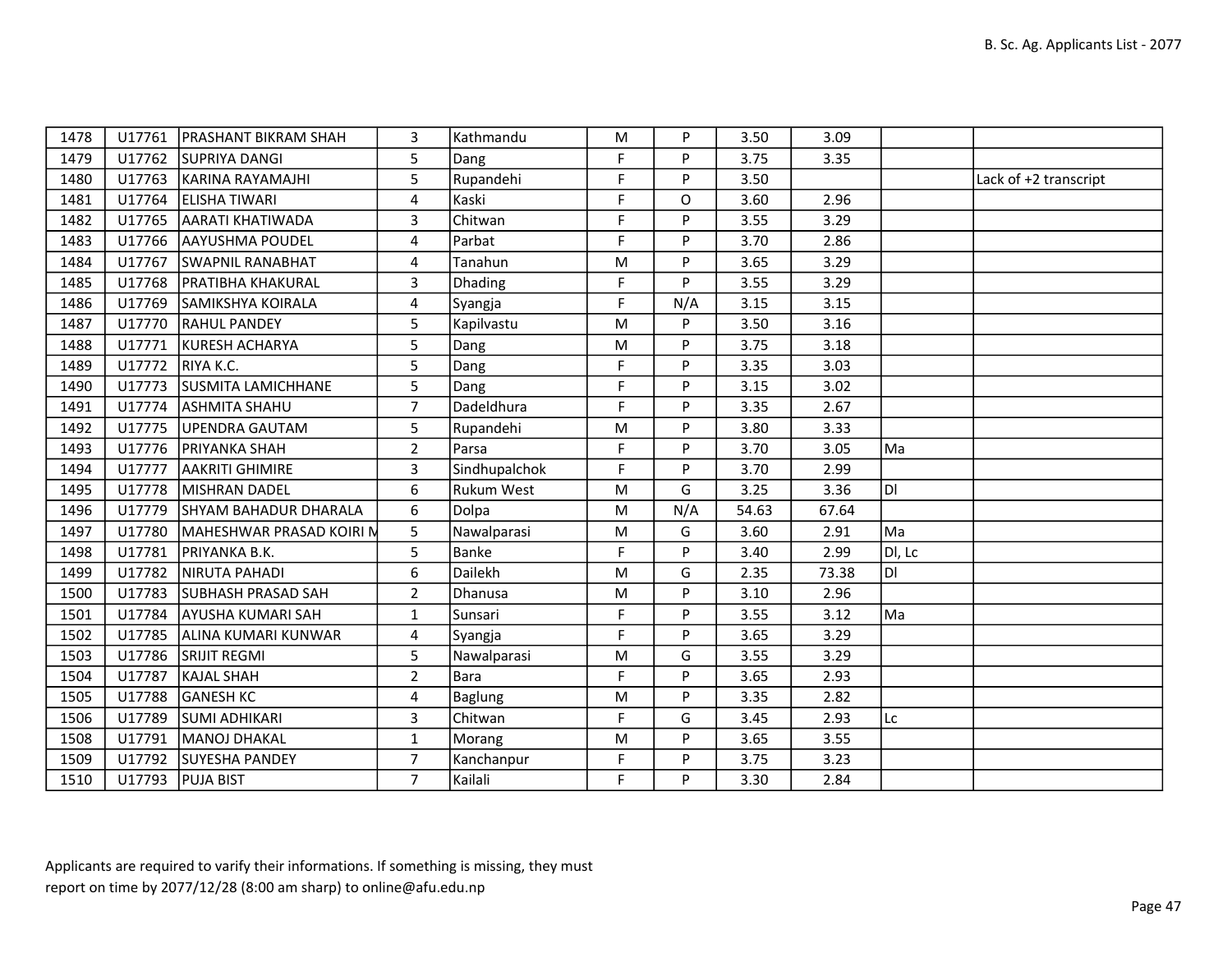| 1511 |        | U17794 SHISHIR ACHARYA         | 5              | Arghakhanchi  | M  | G            | 3.60  | 3.29  |              |  |
|------|--------|--------------------------------|----------------|---------------|----|--------------|-------|-------|--------------|--|
| 1512 |        | U17795 SUBODH KHATRI           | 5              | Banke         | M  | P            | 3.75  | 3.66  |              |  |
| 1513 |        | U17796 SAMIXA PARAJULI KSHETRI | 4              | Syangja       | F  | P            | 3.55  | 3.09  |              |  |
| 1514 |        | U17797 ADARSH SHRIVASTAV       | 5              | Rupandehi     | M  | P            | 3.55  | 2.89  |              |  |
| 1515 | U17798 | RABI RANJAN KUMAR KUSHWA       | $2^{\circ}$    | Sarlahi       | M  | P            | 3.85  | 3.66  | Ma           |  |
| 1516 | U17799 | <b>BIPISHA SHARMA</b>          | 4              | Parbat        | F  | N/A          | 3.20  | 2.93  |              |  |
| 1517 | U17800 | <b>SUDHA PAUDEL</b>            | 4              | Parbat        | F  | P            | 3.65  | 2.98  |              |  |
| 1518 | U17801 | <b>SABINA SHRESTHA</b>         | 4              | Nawalparasi   | F  | P            | 3.80  | 3.43  |              |  |
| 1519 | U17802 | <b>PRATIKSHA ANGDEMBE</b>      | $\mathbf{1}$   | Jhapa         | F  | P            | 3.45  | 3.08  |              |  |
| 1520 | U17803 | <b>SISAM SUBEDI</b>            | 4              | Parbat        | F  | P            | 3.55  | 3.23  |              |  |
| 1521 | U17804 | NIKAL GAUTAM                   | 3              | Chitwan       | M  | P            | 3.50  | 2.99  | Lc           |  |
| 1522 | U17805 | <b>SHALINI KUMARI JAISWAL</b>  | 5              | Nawalparasi   | F  | P            | 3.65  | 3.19  | Ma           |  |
| 1523 | U17806 | KRITI KUMARI SAPKOTA           | 4              | Syangja       | F  | P            | 3.85  | 3.32  |              |  |
| 1524 | U17807 | <b>GRISHMA KHANAL</b>          | $\mathbf{1}$   | Sankhuwasabha | F. | $\mathsf{O}$ | 2.75  | 2.86  |              |  |
| 1525 | U17808 | SHRISTI THAPA CHHETRI          | 5              | Rupandehi     | F  | P            | 3.35  | 2.78  |              |  |
| 1526 | U17809 | <b>BIBEK DEVKOTA</b>           | 6              | Surkhet       | M  | P            | 3.35  | 2.59  |              |  |
| 1527 | U17810 | NEHA SHRESTHA                  | 3              | Chitwan       | F  | P            | 3.30  | 3.12  | $\mathbf{I}$ |  |
| 1528 | U17811 | <b>DIVYA MALLA</b>             | $\overline{7}$ | Bajhang       | F  | P            | 3.65  | 2.95  |              |  |
| 1529 | U17812 | <b>DIPLAXMI NIRAULA</b>        | $\overline{7}$ | Kailali       | F  | P            | 3.50  | 3.26  |              |  |
| 1530 |        | U17813   DIKSHYA PAUDEL        | 4              | Parbat        | F  | G            | 3.75  | 3.16  |              |  |
| 1531 | U17814 | <b>ASHA JHENDI</b>             | 5              | Palpa         | F  | P            | 3.50  | 2.68  |              |  |
| 1532 |        | U17815   PURNA KUMARI ROKAHA   | 4              | Syangja       | F  | G            | 3.45  | 2.91  |              |  |
| 1533 |        | U17816 AAKRITI ADHIKARI        | 3              | Chitwan       | F  | P            | 3.80  | 3.36  |              |  |
| 1534 | U17817 | LAKSHMAN KUMAR YADAV           | $\overline{2}$ | Siraha        | M  | N/A          | 65.63 | 72.89 | Ma           |  |
| 1535 | U17818 | <b>AMARDIP YADAV</b>           | $\overline{2}$ | Sarlahi       | M  | P            | 3.45  | 2.33  |              |  |
| 1536 |        | U17819 SRIJANA MAHAT           | 6              | Humla         | F  | P            | 3.40  | 2.82  |              |  |
| 1537 | U17820 | SURAKSHYA BHATTA               | $\overline{7}$ | Dadeldhura    | F  | G            | 3.10  | 2.68  |              |  |
| 1538 | U17821 | <b>RUPKANT YADAV</b>           | $\overline{2}$ | Rautahat      | M  | P            | 3.45  | 2.94  | Ma           |  |
| 1539 |        | U17822 GUNARAJ LAMICHHANE      | 3              | Chitwan       | M  | G            | 3.45  | 3.23  | Lc           |  |
| 1540 |        | U17823 RHYTHEM POKHREL         | 3              | Chitwan       | M  | P            | 3.60  | 3.23  |              |  |
| 1541 |        | U17824 RATNA UPADHYAY          | $\overline{7}$ | Kanchanpur    | F  | G            | 3.00  | 67.67 |              |  |
| 1542 |        | U17825 KANCHAN KUMARI PASWAN   | $\overline{2}$ | Dhanusa       | F  | P            | 3.65  | 2.92  | Dl, Ma       |  |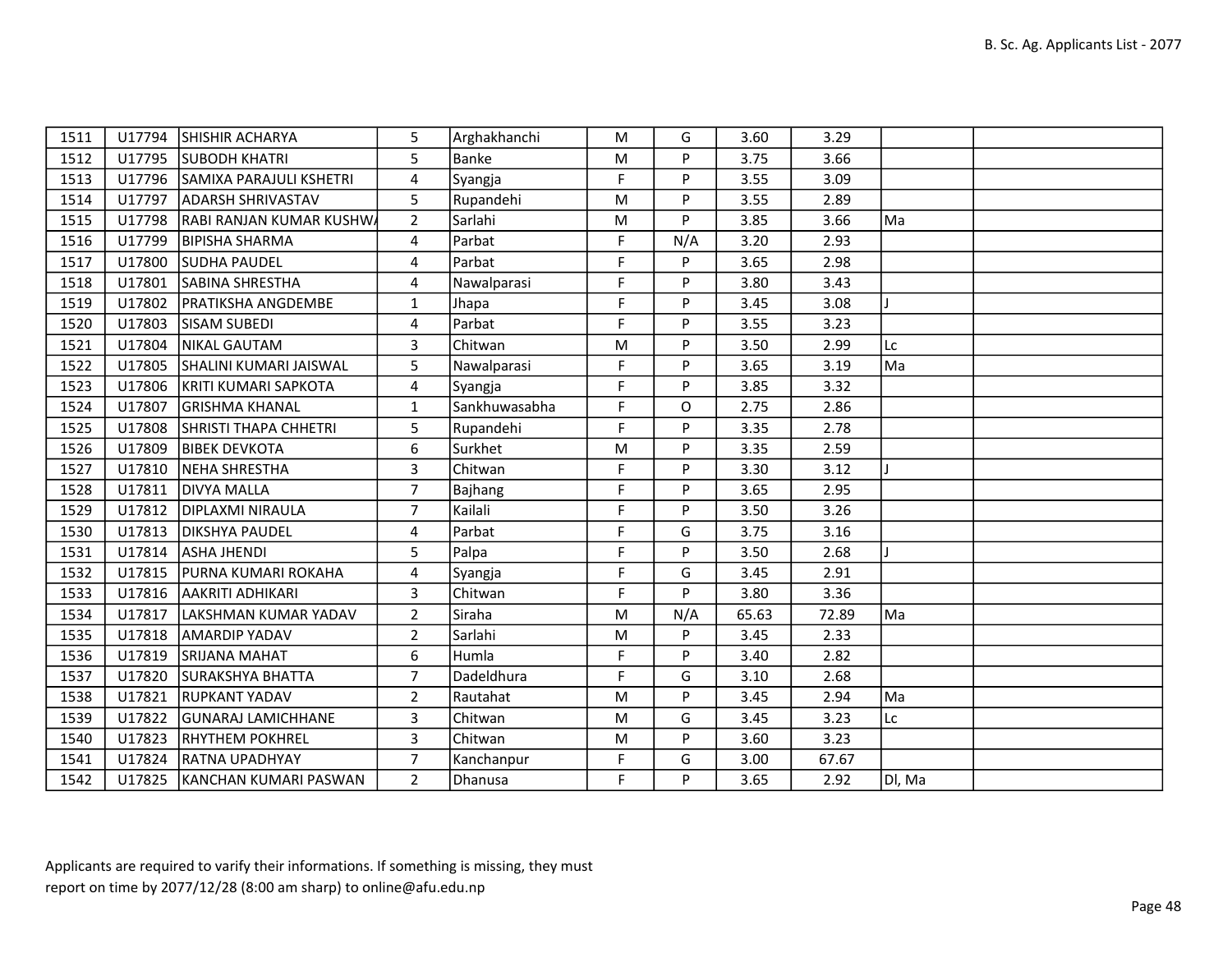| 1543 |        | U17826   PRATISTHA BHATTARAI | 4              | Kaski          | F  | P   | 3.45  | 2.82  |        |                       |
|------|--------|------------------------------|----------------|----------------|----|-----|-------|-------|--------|-----------------------|
| 1544 | U17827 | MANDIP CHAUDHARY             | 3              | Chitwan        | M  | P   | 3.30  | 2.86  |        |                       |
| 1545 |        | U17828 GANESH PAUDEL         | 4              | <b>Baglung</b> | M  | G   | 3.45  | 3.29  |        |                       |
| 1546 | U17829 | <b>PRATIK PANDIT</b>         | 4              | Tanahun        | M  | G   | 3.70  | 3.19  |        |                       |
| 1547 | U17830 | <b>AJITA POKHAREL</b>        | 3              | Chitwan        | F  | P   | 3.05  | 2.66  |        |                       |
| 1548 | U17831 | SMRITI SEDHAI                | 4              | Lamjung        | F  | P   | 3.90  | 3.33  |        |                       |
| 1549 |        | U17832 DEEPA ARYAL           | $\overline{3}$ | Chitwan        | F. | G   | 3.00  | 2.97  |        |                       |
| 1550 | U17833 | SAURAV DHUNGANA              | $\mathbf{1}$   | Jhapa          | M  | P   | 3.25  | 77.88 |        |                       |
| 1551 | U17834 | <b>SMRITI THAPA</b>          | 4              | Parbat         | F  | G   | 3.55  | 2.93  |        |                       |
| 1552 | U17835 | <b>JUNA SUBEDI</b>           | 3              | Chitwan        | F  | N/A | 3.65  | 3.09  |        |                       |
| 1553 | U17836 | <b>AAYUSH GURUNG</b>         | 4              | Gorkha         | M  | P   | 3.75  | 3.59  |        |                       |
| 1554 | U17837 | <b>SAGUN RAI</b>             | 1              | Udayapur       | F  | P   | 62.88 | 68.35 |        |                       |
| 1555 | U17838 | NABIN BOHARA                 | $\overline{7}$ | Bajhang        | M  | N/A | 2.90  | 2.88  |        |                       |
| 1556 | U17839 | <b>RUCHEE BIST</b>           | $\overline{7}$ | Kanchanpur     | F  | P   | 3.05  | 2.91  |        |                       |
| 1557 | U17840 | <b>DURGA MAYA ADHIKARI</b>   | 4              | Syangja        | F  | G   | 3.20  | 2.62  |        |                       |
| 1558 | U17841 | NISHA SAH                    | $\overline{2}$ | Dhanusa        | F. | P   | 3.45  | 2.83  |        |                       |
| 1559 | U17842 | <b>PRITHVI DEVI BARTAULA</b> | 3              | Chitwan        | F  | P   | 3.45  | 3.09  |        |                       |
| 1560 | U17843 | USHA K.C                     | 5              | Pyuthan        | F  | G   | 3.05  | 2.85  |        |                       |
| 1561 | U17844 | <b>RANJITA CHAUDHARY</b>     | $\overline{7}$ | Kailali        | F  | G   | 3.10  |       |        | Lack of +2 transcript |
| 1562 | U17845 | ADARSHA JIMEE                | $\mathbf{1}$   | Sankhuwasabha  | F  | G   | 62.25 | 69.33 |        |                       |
| 1563 | U17846 | <b>DEVAKI SHRESTHA</b>       | 3              | Ramechhap      | F  | G   | 3.20  | 2.59  |        |                       |
| 1564 | U17847 | <b>ANJELA BISHWAS</b>        | $\mathbf{1}$   | Morang         | F. | P   | 3.75  | 3.09  |        |                       |
| 1565 | U17848 | <b>ASHWANI KUMAR JHA</b>     | $\overline{2}$ | Siraha         | M  | N/A | 3.30  | 3.18  | Ma     |                       |
| 1566 | U17849 | <b>SAGAR ROKA</b>            | 4              | Tanahun        | M  | P   | 3.35  | 3.11  | Iы     |                       |
| 1567 | U17850 | KANHAIYA BARAI               | $5\phantom{.}$ | Rupandehi      | M  | P   | 3.00  | 2.76  | Dl, Ma |                       |
| 1568 | U17851 | NAMRATA KAPHLE               | 4              | Kaski          | F  | G   | 3.90  | 3.66  |        |                       |
| 1569 | U17852 | SISAM BHANDARI               | 5              | Rupandehi      | F  | G   | 3.60  | 3.14  |        |                       |
| 1570 | U17853 | <b>PRATIMA GAIHRE</b>        | 4              | Syangja        | F. | P   | 3.65  | 3.16  |        |                       |
| 1571 | U17854 | NIJA NEUPANE                 | 4              | Tanahun        | F  | P   | 3.70  | 3.21  |        |                       |
| 1572 | U17855 | <b>USHA SHARMA</b>           | 5              | Nawalparasi    | F  | P   | 3.80  | 3.49  |        |                       |
| 1573 |        | U17856 SAMIKSHA SAPKOTA      | 5              | Rupandehi      | F  | G   | 3.45  | 2.69  |        |                       |
| 1574 |        | U17857   PRASHUN ACHARYA     | 3              | Kathmandu      | M  | P   | 3.80  | 3.47  |        |                       |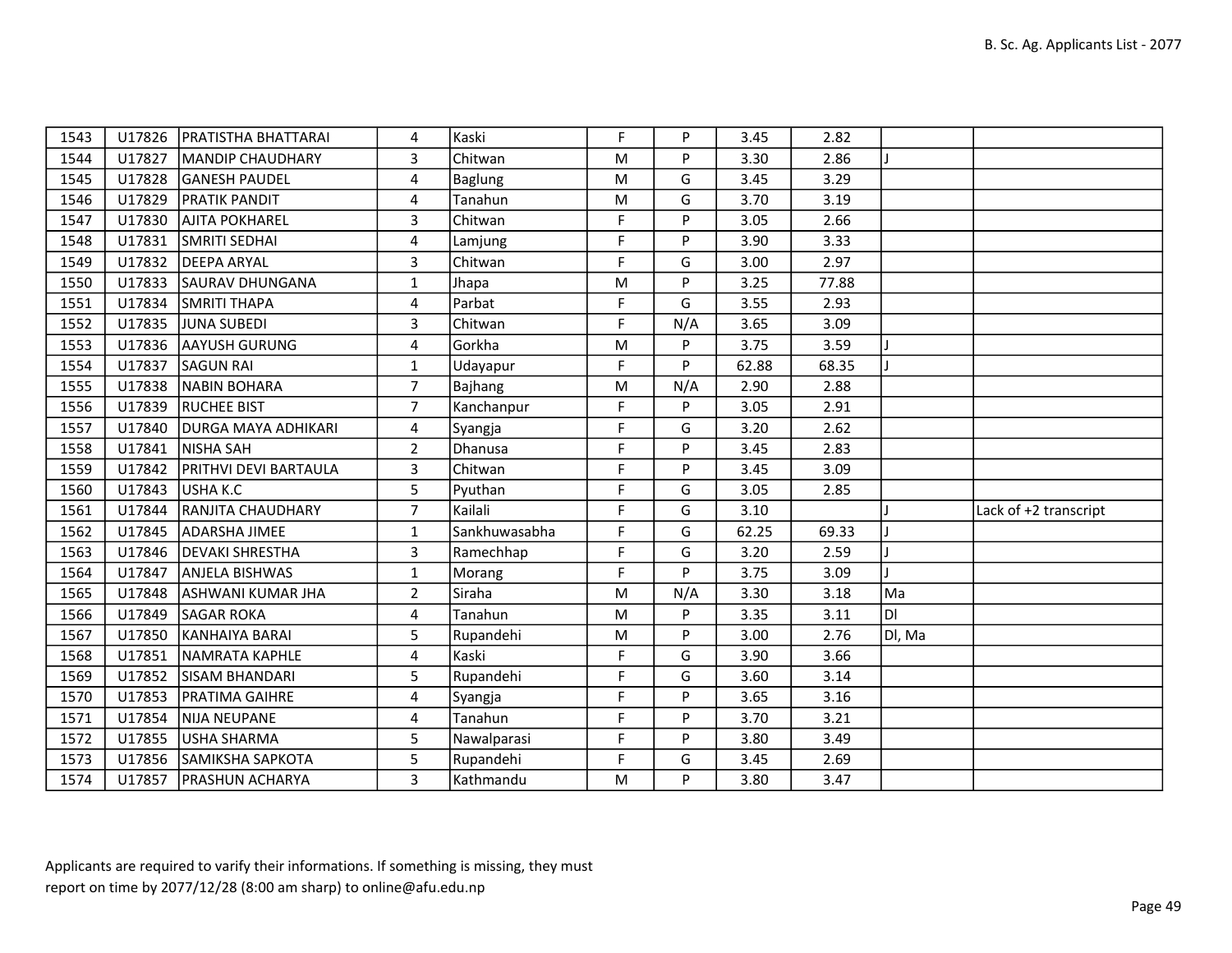| 1575 | U17858 | <b>ANUSHKA THAPA</b>       | 4                       | Kaski         | F           | P | 3.50  | 2.96  |        |                        |
|------|--------|----------------------------|-------------------------|---------------|-------------|---|-------|-------|--------|------------------------|
| 1576 | U17859 | LAXMI BHATTARAI            | 4                       | Syangja       | F           | P | 3.25  | 2.79  |        |                        |
| 1577 | U17860 | <b>PREM KUMAR SHAH</b>     | $\Omega$                | Siraha        | M           | P | 3.45  | 2.72  | Ma     |                        |
| 1578 | U17861 | MANJU ADHIKARI             | $\overline{3}$          | Dhading       | $\mathsf F$ | G | 3.90  | 3.79  |        |                        |
| 1579 | U17862 | IPRAMILA KHANAL            | $\overline{\mathbf{3}}$ | Chitwan       | F           | P | 3.25  | 2.79  |        |                        |
| 1580 | U17863 | <b>ANISHA RAI</b>          | $\mathbf{1}$            | Sankhuwasabha | F           | P | 3.50  | 3.03  |        |                        |
| 1581 | U17864 | BHABANA BHANDARI           | 5                       | Kapilvastu    | F           | P | 3.45  | 2.96  | Ap-B   |                        |
| 1582 | U17865 | <b>RAKSHA NEUPANE</b>      | 4                       | Lamjung       | F           | O | 3.25  | 2.39  |        |                        |
| 1583 | U17866 | MANICH KUMAR RAI           | $\mathbf{1}$            | Solukhumbu    | M           | G | 50.38 | 64.16 |        |                        |
| 1584 | U17867 | <b>DIPESH CHHETRI</b>      | 5                       | Palpa         | M           | G | 3.15  | 3.19  |        |                        |
| 1585 | U17868 | <b>PRATIUSHA DEO</b>       | 0                       | Saptari       | F           | P | 3.40  |       | Ma     | Lack of +2 transcript  |
| 1586 | U17869 | <b>PRIYANKA REGMI</b>      | 3                       | Chitwan       | F           | G | 3.80  | 3.49  |        |                        |
| 1587 | U17870 | KOPILA ACHARYA             | $\overline{4}$          | Kaski         | F           | P | 3.65  | 3.19  |        |                        |
| 1588 | U17871 | <b>ABHISHEK DHUNGANA</b>   | 4                       | Nawalpur      | M           | G | 3.90  | 3.73  |        |                        |
| 1589 | U17872 | <b>ANJALI NEUPANE</b>      | 4                       | Syangja       | F           | G | 3.60  | 3.03  |        |                        |
| 1590 | U17873 | <b>ROSHNI SUBEDI</b>       | 4                       | Kaski         | F           | P | 3.40  | 3.16  |        |                        |
| 1591 | U17874 | <b>SAMJHANA RAI</b>        | $\mathbf{1}$            | Solukhumbu    | F           | G | 3.20  | 3.11  |        | No mathematics on 10+2 |
|      |        |                            |                         |               |             |   |       |       |        |                        |
| 1592 | U17875 | <b>PRAKRITI KADEL</b>      | 3                       | Dhading       | F           | P | 3.60  | 3.14  |        |                        |
| 1593 | U17876 | <b>AAYUSH BHANDARI</b>     | 4                       | Tanahun       | M           | G | 3.35  | 3.33  |        |                        |
| 1594 | U17877 | AADITYA YADAV              | 0                       | Sarlahi       | M           | P | 3.30  | 3.13  | Ma     |                        |
| 1596 | U17879 | <b>AAISHA DEVKOTA</b>      | 0                       | Sarlahi       | F           | P | 3.80  | 3.29  |        |                        |
| 1597 | U17880 | <b>SHARIKA GIRI</b>        | 4                       | Tanahun       | $\mathsf F$ | G | 3.76  | 3.09  |        |                        |
| 1598 | U17881 | <b>RAJAN B.K</b>           | $\overline{7}$          | Dadeldhura    | M           | P | 3.20  | 3.02  | Iol    |                        |
| 1599 | U17882 | <b>PRAMILA SHARMA</b>      | 4                       | Parbat        | F           | G | 3.40  | 60.50 |        |                        |
| 1600 | U17883 | <b>RANJAN KUMAR MEHTA</b>  | $\mathbf{1}$            | Sunsari       | M           | G | 3.25  | 3.19  | Ma     |                        |
| 1601 | U17884 | SHILPA SHRESTHA            | $\mathbf{1}$            | Jhapa         | F           | G | 3.15  | 2.75  |        |                        |
| 1602 | U17885 | MELINA SHAHI               | 6                       | Mugu          | F           | G | 3.35  | 2.83  |        |                        |
| 1603 | U17886 | <b>ALISH BASNET</b>        | $\mathbf{1}$            | Sunsari       | M           | P | 3.30  | 3.09  |        |                        |
| 1604 | U17887 | DIPENDRA KUMAR MANDAL      | $\overline{2}$          | Saptari       | M           | P | 2.65  | 2.86  | DI, Ma |                        |
| 1605 | U17888 | <b>DIL BAHADUR KATUWAL</b> | $\overline{\mathbf{3}}$ | Sindhuli      | M           | P | 3.75  | 3.26  |        |                        |
| 1606 | U17889 | <b>RELINA CHAUDHARY</b>    | 5                       | Dang          | $\mathsf F$ | P | 3.60  | 2.69  |        |                        |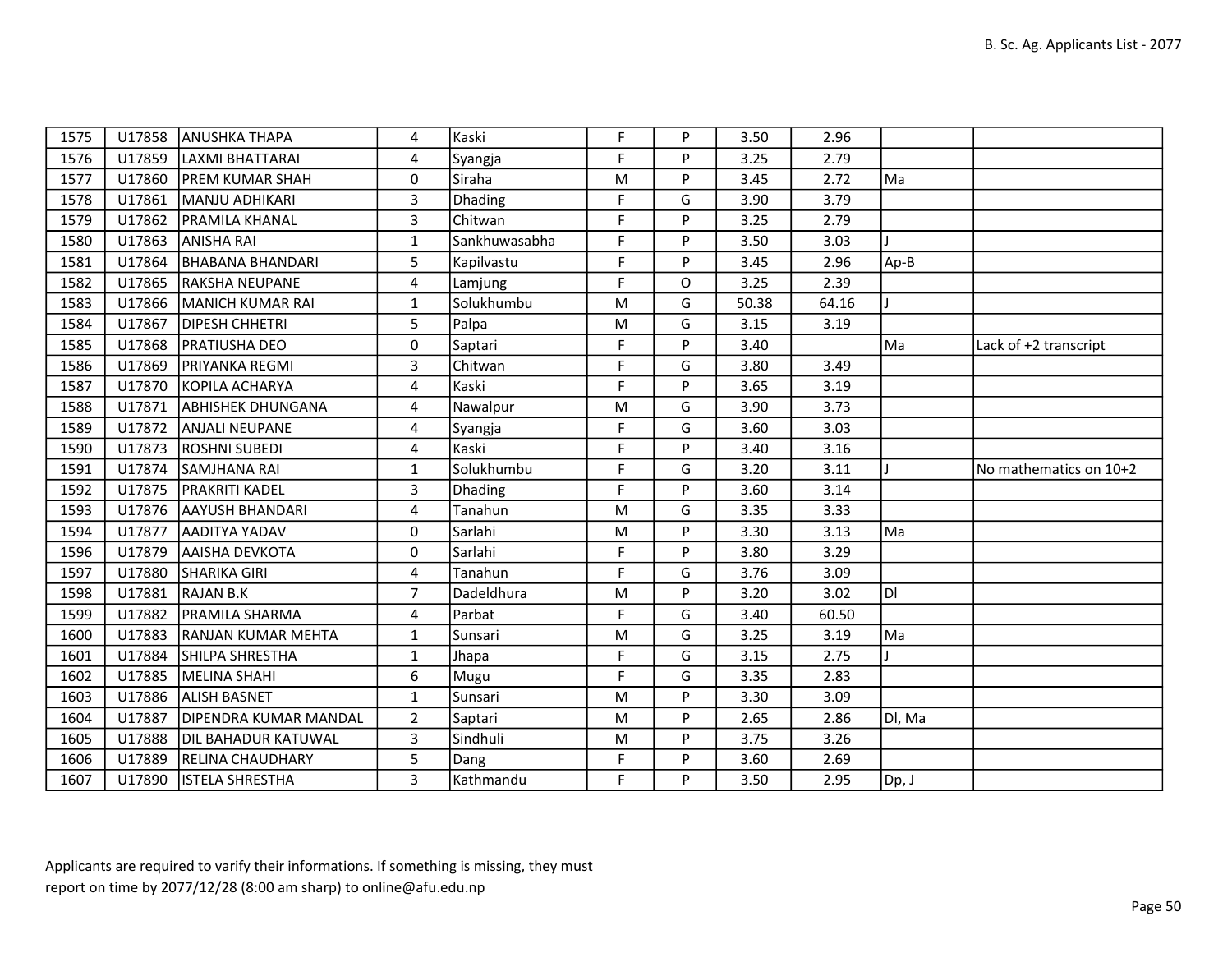| 1608 |        | U17891 JYOTI ADHIKAREE         | 3              | Chitwan     | F. | P        | 3.45  | 2.92  |       |                       |
|------|--------|--------------------------------|----------------|-------------|----|----------|-------|-------|-------|-----------------------|
| 1609 |        | U17892   POOJA SHARMA          | 4              | Baglung     | F. | G        | 3.25  | 2.49  |       |                       |
| 1610 | U17893 | <b>DIPESH LAMA</b>             | $\overline{3}$ | Nuwakot     | M  | P        | 3.30  | 3.26  |       |                       |
| 1611 | U17894 | <b>SWARNIMA BANIYA</b>         | 3              | Chitwan     | F  | P        | 3.10  | 3.26  | Lc    |                       |
| 1612 | U17895 | <b>SALON TAMANG</b>            | 3              | Chitwan     | M  | P        | 3.35  | 3.03  | J, Lc |                       |
| 1613 |        | U17896 SOBAN BOHORA            | 6              | Humla       | M  | N/A      | 2.45  | 74.27 |       |                       |
| 1614 | U17897 | NIMA SYANGDAN                  | $\overline{2}$ | Mahottari   | F  | P        | 3.35  | 2.71  |       |                       |
| 1615 | U17898 | <b>DIVYA KANDEL</b>            | 3              | Chitwan     | F  | P        | 3.35  | 2.89  | Lc    |                       |
| 1616 | U17899 | <b>DEV KUMAR MAHATO</b>        | $\overline{2}$ | Siraha      | M  | G        | 3.60  | 3.23  | Ma    |                       |
| 1617 | U17900 | SAMIKSHYA DEVKOTA              | 3              | Chitwan     | F  | P        | 3.75  | 2.96  | Lc    |                       |
| 1618 | U17901 | <b>ANUSHA RAJLWAT</b>          | 3              | Chitwan     | F  | P        | 3.70  | 3.49  | J, Lc |                       |
| 1619 | U17902 | <b>IPABINA NEUPANE</b>         | 0              | Chitwan     | F  | G        | 3.60  | 2.86  | Lc    |                       |
| 1620 | U17903 | <b>SUMINA ACHARYA</b>          | 4              | Nawalparasi | F  | P        | 3.35  | 2.76  |       |                       |
| 1621 | U17904 | <b>REGAN YADAV</b>             | $\overline{2}$ | Saptari     | F  | P        | 2.70  | 2.63  | Ma    |                       |
| 1622 | U17905 | <b>GEETA NEUPANE</b>           | 4              | Parbat      | F  | G        | 3.70  | 3.39  |       |                       |
| 1623 | U17906 | <b>SHRISTY YADAV</b>           | $\overline{2}$ | Saptari     | F  | P        | 2.90  |       | lMa   | Lack of +2 transcript |
| 1624 | U17907 | <b>GAURAB SUBEDI</b>           | 3              | Chitwan     | M  | G        |       | 3.12  | Lc    | Lack of SLC marksheet |
| 1625 |        | U17908   HRISHITA BHATTARAI    | 4              | Tanahun     | F  | P        | 3.40  | 2.99  |       |                       |
| 1626 | U17909 | <b>SAGAR GHIMIRE</b>           | 4              | Tanahun     | M  | G        | 3.25  | 3.06  |       |                       |
| 1627 | U17910 | <b>GAURAV KHADKA</b>           | 6              | Salyan      | M  | G        | 3.00  | 81.02 |       |                       |
| 1628 | U17911 | KRISHMA PANDEY                 | 4              | Lamjung     | F  | P        | 3.75  | 3.33  |       |                       |
| 1629 | U17912 | IISHA RAJBANSHI                | $\mathbf{1}$   | Jhapa       | F  | P        | 2.95  | 2.92  |       |                       |
| 1630 | U17913 | <b>PRATIKSHYA SAPKOTA</b>      | 5              | Nawalparasi | F  | P        | 3.45  | 2.74  |       |                       |
| 1631 |        | U17914 SHIV RAJ UPADHYAY       | $\overline{7}$ | Kailali     | M  | 0        | 2.95  | 3.08  |       |                       |
| 1632 | U17915 | <b>PRIYANSI KUMARI SAH</b>     | $\overline{2}$ | Siraha      | F  | P        | 3.60  | 2.97  | Ma    |                       |
| 1633 | U17916 | <b>DIKSHYA ACHARYA</b>         | 5              | Nawalparasi | F  | P        | 3.70  | 2.83  |       |                       |
| 1634 | U17917 | <b>BISHNU BAHADUR BHANDARI</b> | 6              | Dailekh     | M  | $\Omega$ | 57.38 | 74.96 |       |                       |
| 1635 | U17918 | <b>PRAKRITI GAUTAM</b>         | $\mathbf{1}$   | <b>Ilam</b> | F  | P        | 3.10  | 2.63  |       |                       |
| 1636 | U17919 | <b>RAKSHYA DHITAL</b>          | 4              | Lamjung     | F  | P        | 3.55  | 2.81  |       |                       |
| 1637 |        | U17920 KUSHUM CHILUWAL         | 4              | Lamjung     | F  | P        | 3.30  | 2.66  |       |                       |
| 1638 | U17921 | RAKESH JHA                     | $\overline{2}$ | Dhanusa     | M  | P        | 3.20  |       | Ma    | Lack of +2 transcript |
| 1639 |        | U17922 SANJIWANI BHUJEL        | 4              | Tanahun     | F  | G        | 2.90  | 2.56  |       |                       |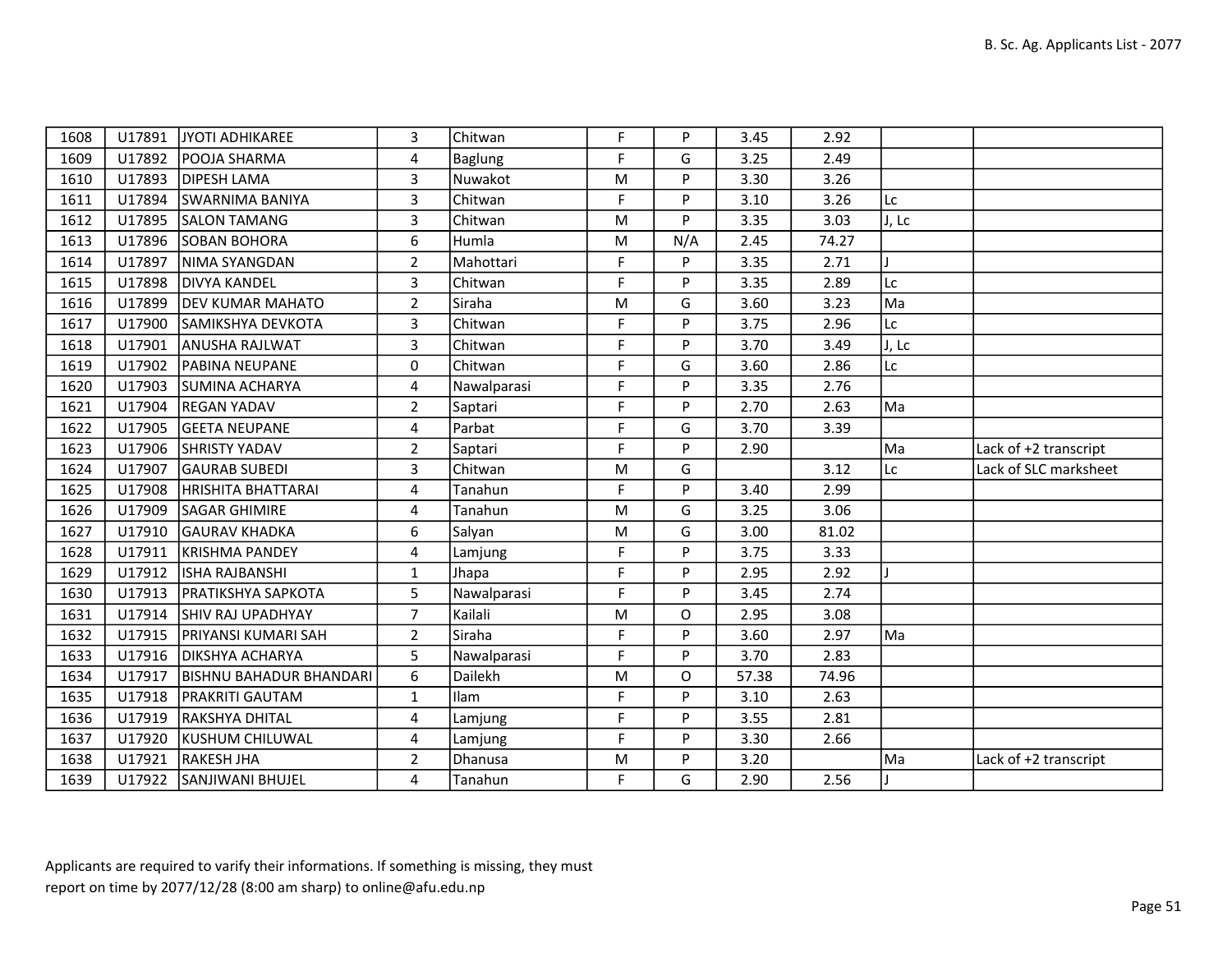| 1640 | U17923 | <b>AAKRITI THAPA CHHETRI</b> | 3              | Chitwan        | F.        | G   | 3.95  | 3.36  | Lc     |                       |
|------|--------|------------------------------|----------------|----------------|-----------|-----|-------|-------|--------|-----------------------|
| 1641 | U17924 | <b>SUBISTA MARAHATTA</b>     | 4              | Gorkha         | F         | P   | 3.25  | 2.93  |        |                       |
| 1642 | U17925 | <b>SUMIKSHA SHRESTHA</b>     | 3              | Chitwan        | F         | P   | 3.60  | 3.29  |        |                       |
| 1643 | U17926 | SABINA SHRESTHA              | 3              | Chitwan        | F         | P   | 3.45  | 2.89  |        |                       |
| 1644 | U17927 | LAXMI NEPALI                 | 5              | Bardiya        | F         | G   | 2.70  | 68.47 | ldi.   |                       |
| 1645 | U17928 | <b>PRAKRITI PAUDEL</b>       | 4              | Parbat         | F         | P   | 3.50  |       |        | Lack of +2 transcript |
| 1646 | U17929 | KRISHMA TIMALSINA            | 3              | Chitwan        | F.        | P   | 3.40  | 2.75  |        |                       |
| 1647 | U17930 | KAMALA CHAUDHARY             | 5              | Dang           | F.        | P   | 2.85  | 2.96  |        |                       |
| 1648 | U17931 | <b>ASHOK GHIMIRE</b>         | 5              | Gulmi          | M         | N/A | 3.15  | 77.88 |        |                       |
| 1649 | U17932 | <b>ANJALI CHAUDHARY</b>      | 5              | Dang           | F         | P   | 2.95  | 2.63  |        |                       |
| 1650 | U17933 | CHHABI RAJ BHATTA            | $\overline{7}$ | Kailali        | ${\sf M}$ | G   | 3.40  | 3.39  |        |                       |
| 1651 | U17934 | KUSUM B.K                    | 3              | Chitwan        | F         | P   | 3.35  |       | DI, Lc | Lack of +2 transcript |
| 1652 | U17935 | GHANASHYAM POKHAREL          | 5              | Arghakhanchi   | ${\sf M}$ | G   | 3.50  | 3.33  |        |                       |
| 1653 | U17936 | <b>ANAND KUMAR SINGH</b>     | $\overline{2}$ | Dhanusa        | ${\sf M}$ | G   | 52.38 | 76.98 | Ma     |                       |
| 1654 | U17937 | <b>RAJESH SINGH</b>          | 5              | Banke          | M         | P   | 3.45  | 3.16  | Ma     |                       |
| 1655 | U17938 | <b>PUNAM BUDHATHOKI</b>      | $\mathbf{1}$   | Jhapa          | F         | P   | 3.55  | 3.16  |        |                       |
| 1656 | U17939 | <b>PRIYANKA DHAKAL</b>       | $\mathbf{1}$   | Jhapa          | F.        | P   | 3.55  | 3.53  |        |                       |
| 1657 | U17940 | <b>DEEPA BHANDARI</b>        | 1              | Terhathum      | F         | G   | 3.60  | 3.39  |        |                       |
| 1658 | U17941 | <b>SANDHYA POKHAREL</b>      | 5              | Palpa          | F         | G   | 2.95  | 2.96  |        |                       |
| 1659 | U17942 | <b>ABINA PANDEY</b>          | 4              | <b>Baglung</b> | F         | N/A | 3.30  | 2.89  |        |                       |
| 1660 | U17943 | <b>RUBI GHIMIRE</b>          | 3              | Chitwan        | F         | P   | 3.55  |       |        | Lack of +2 transcript |
| 1661 | U17944 | AAYUSHA POUDEL               | $\mathbf{1}$   | Jhapa          | F         | P   | 3.65  | 3.59  |        |                       |
| 1662 | U17945 | <b>CHARCHIL B.K</b>          | $\overline{4}$ | <b>Baglung</b> | ${\sf M}$ | N/A | 3.40  | 3.49  | ldi    |                       |
| 1663 | U17946 | <b>DIKSHIT BISTA</b>         | 5              | Banke          | M         | P   | 3.70  | 3.19  |        |                       |
| 1664 | U17947 | <b>SAROJ KUMAR YADAV</b>     | $\overline{2}$ | Saptari        | ${\sf M}$ | P   | 2.95  | 65.49 | Ma     |                       |
| 1665 | U17948 | <b>KSHITIZ PAUDEL</b>        | 4              | <b>Baglung</b> | ${\sf M}$ | P   | 3.85  | 2.99  |        |                       |
| 1666 | U17949 | PRIYANKA KUMARI SAH          | $\overline{2}$ | Parsa          | F         | P   | 3.65  | 3.13  | Ma     |                       |
| 1667 | U17950 | MAMATA PANTA                 | 3              | Chitwan        | F         | G   | 3.75  | 3.63  | Lc     |                       |
| 1668 | U17951 | KUSHAL JAMARKATTEL           | 3              | Chitwan        | ${\sf M}$ | P   | 3.35  | 2.79  | Lc     |                       |
| 1669 | U17952 | <b>ABILASH KHADKA</b>        | 4              | Lamjung        | M         | P   | 2.95  | 2.99  |        |                       |
| 1670 | U17953 | NAMINA RUWALI                | 3              | Dhading        | F         | G   | 3.50  | 2.86  |        |                       |
| 1671 |        | U17954   NIRUTA SHARMA       | $\overline{2}$ | Sarlahi        | F         | P   | 3.65  | 3.49  |        |                       |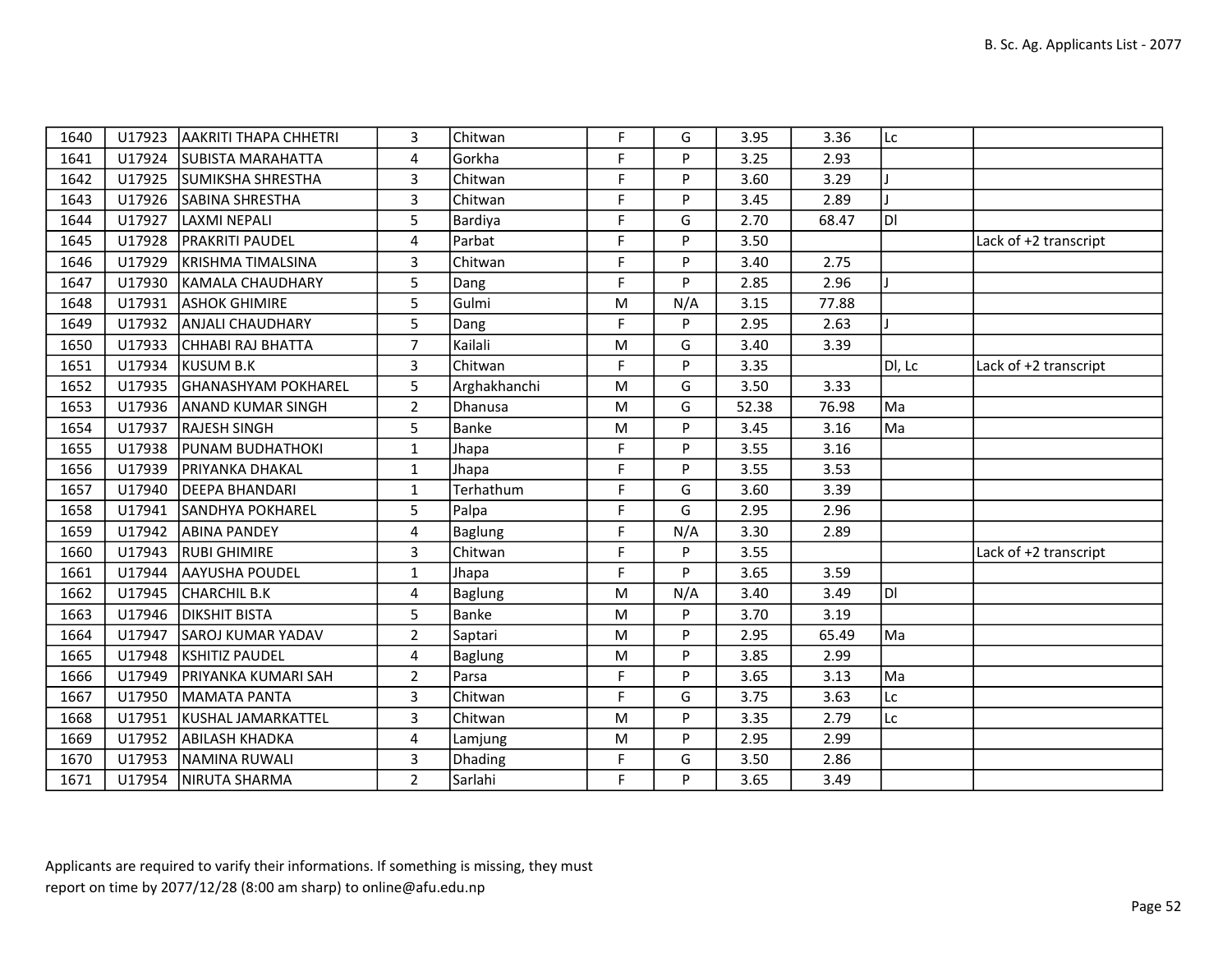| 1672 | U17955 | <b>BHOJRAJ GYAWALI</b>       | 3                       | Chitwan      | M           | P   | 3.40  | 3.09  | Lc     |                       |
|------|--------|------------------------------|-------------------------|--------------|-------------|-----|-------|-------|--------|-----------------------|
| 1673 |        | U17956 RAJAT KAPAR           | $\overline{2}$          | Dhanusa      | M           | G   | 3.00  |       |        | Lack of +2 transcript |
| 1674 | U17957 | <b>SUSMITA SAPKOTA</b>       | $\overline{4}$          | Nawalparasi  | F           | G   | 3.20  | 2.72  |        |                       |
| 1675 | U17958 | <b>ROSHAN LAMICHHANE</b>     | $\overline{\mathbf{4}}$ | Baglung      | ${\sf M}$   | P   | 3.85  | 2.98  |        |                       |
| 1676 | U17959 | LALISHA DAHAL                | 1                       | Jhapa        | F           | G   | 2.90  | 2.92  |        |                       |
| 1677 | U17960 | KHAGENDRA PRASAD BHATTA      | $\overline{7}$          | Kailali      | M           | N/A | 2.85  | 2.56  |        |                       |
| 1678 | U17961 | RABINDRA UPADHAYAYA          | 5                       | Bardiya      | M           | P   | 3.40  | 71.45 |        |                       |
| 1679 | U17962 | <b>PRERANA OJHA</b>          | $\mathbf{1}$            | Morang       | F           | P   | 3.40  | 3.03  |        |                       |
| 1680 | U17963 | <b>SANTOSH PANTHA</b>        | 5                       | Gulmi        | M           | G   | 3.45  | 3.25  |        |                       |
| 1681 |        | U17964 SUSMA PANTA           | $\mathbf 0$             | Lamjung      | F           | G   | 3.45  | 2.93  | Dp     |                       |
| 1682 | U17965 | MAN BAHADUR MALLA            | 3                       | Chitwan      | ${\sf M}$   | P   | 3.55  | 3.19  |        |                       |
| 1683 | U17966 | JANAKI PATHAK                | 4                       | Syangja      | F           | G   | 3.75  | 3.29  |        |                       |
| 1684 | U17967 | <b>BINOD ADHIKARI</b>        | 5                       | Pyuthan      | M           | G   | 2.65  | 70.82 |        |                       |
| 1685 | U17968 | <b>DEEPA BHANDARI</b>        | 4                       | Gorkha       | F           | P   | 3.40  | 3.23  |        |                       |
| 1686 | U17969 | <b>ATI RAM CHAUDHARY</b>     | 5                       | Dang         | M           | P   | 3.05  | 77.18 |        |                       |
| 1687 | U17970 | SANGITA PAUDEL               | 4                       | Baglung      | $\mathsf F$ | G   | 3.10  | 2.87  |        |                       |
| 1688 | U17971 | MILAN KHADKA                 | 6                       | Jajarkot     | M           | G   | 57.13 | 74.80 |        |                       |
| 1689 | U17972 | <b>PRATIK BHATTARAI</b>      | 5                       | Arghakhanchi | M           | G   | 3.55  | 3.43  |        |                       |
| 1690 | U17973 | <b>SANDIP KHATI</b>          | 4                       | Tanahun      | M           | G   | 3.60  | 2.71  | DI     |                       |
| 1691 | U17974 | <b>RAJESH SAPKOTA</b>        | 4                       | Lamjung      | M           | P   | 3.35  |       |        | Lack of +2 transcript |
| 1692 | U17975 | <b>ABHIYAN KUNWAR</b>        | 5                       | Bardiya      | M           | P   | 3.70  | 3.26  |        |                       |
| 1693 |        | U17976 PRAKRITI ARYAL        | 4                       | Syangja      | $\mathsf F$ | G   | 2.60  | 65.53 |        |                       |
| 1694 | U17977 | <b>BIKALPA BHATTA</b>        | $\overline{7}$          | Kailali      | M           | G   | 2.65  | 2.50  | Lc     |                       |
| 1695 |        | U17978 SMRITI PAUDEL         | $\overline{7}$          | Kanchanpur   | $\mathsf F$ | P   | 3.75  | 2.96  |        |                       |
| 1696 | U17979 | KUSHAL DHAKAL                | 4                       | Nawalpur     | M           | G   | 3.60  | 3.08  |        |                       |
| 1697 | U17980 | <b>SANDHYA KIRAN KHATRI</b>  | 5                       | Rupandehi    | F           | P   | 3.30  | 2.85  |        |                       |
| 1698 | U17981 | <b>KAPIL RIMAL</b>           | $\overline{7}$          | Achham       | M           | G   | 3.05  | 2.89  |        |                       |
| 1699 | U17982 | ARCHANA AMATYA               | $\overline{2}$          | Saptari      | F           | P   | 3.40  | 2.95  | Ma     |                       |
| 1700 | U17983 | ABHISEK KUMAR SAH            | $\overline{2}$          | Dhanusa      | M           | G   | 3.20  | 3.07  | Ap, Ma |                       |
| 1701 | U17984 | LINA THAPA                   | 5                       | Rupandehi    | F           | P   | 3.50  | 3.16  |        |                       |
| 1702 | U17985 | SAKSHAM KAFLE                | 4                       | Nawalparasi  | ${\sf M}$   | P   | 3.70  | 3.53  |        |                       |
| 1703 |        | U17986 CHANDAN KUMAR SUNRAIT | $\overline{2}$          | Saptari      | ${\sf M}$   | P   | 60.13 | 74.75 | Ma     |                       |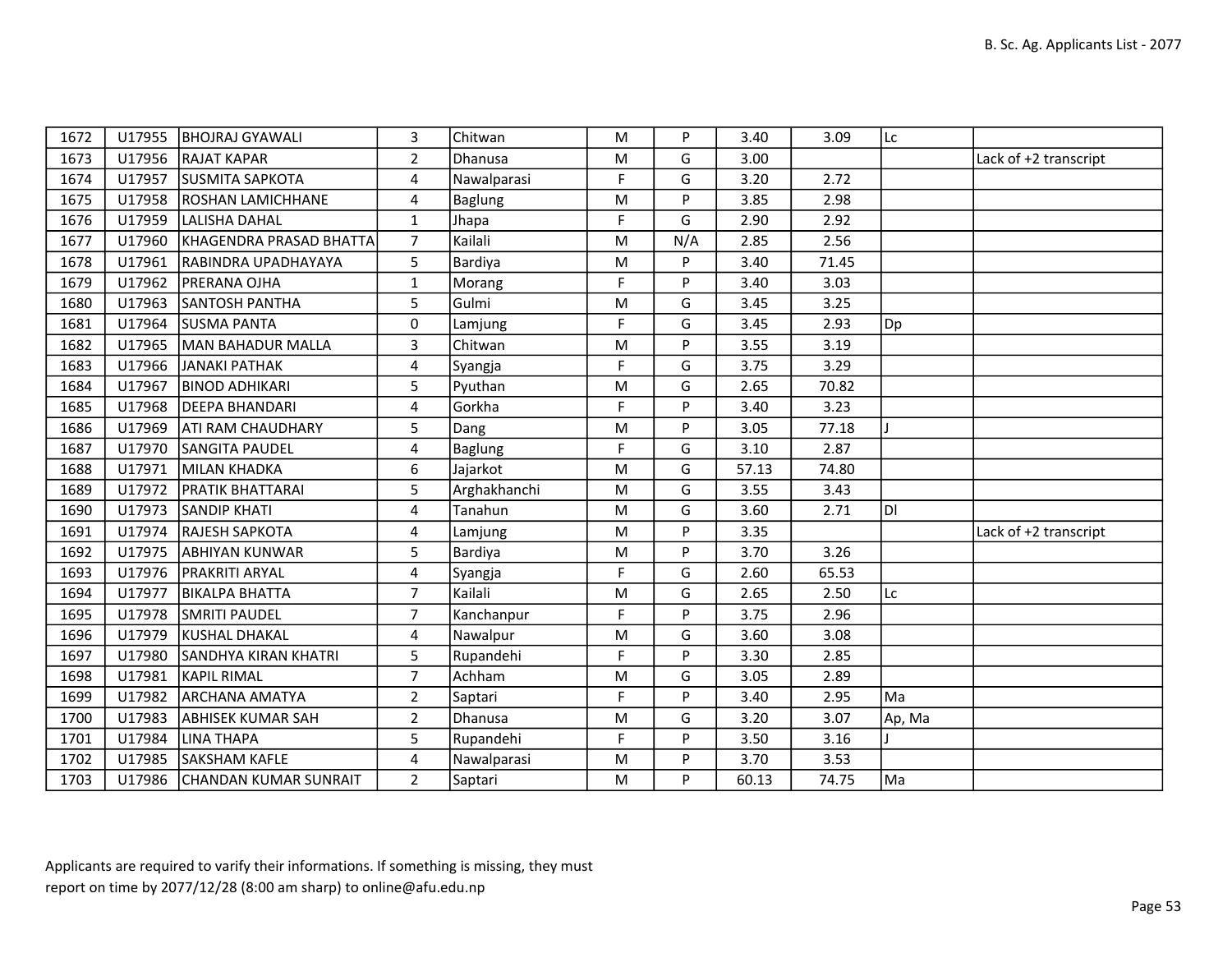| 1704 | U17987 | <b>DEEPA THAPA</b>           | 5              | Rupandehi      | F.        | P        | 3.50  | 2.93  |      |  |
|------|--------|------------------------------|----------------|----------------|-----------|----------|-------|-------|------|--|
| 1705 | U17988 | CHANDANI KHADKA              | $\mathbf{1}$   | Ilam           | F         | P        | 3.70  | 3.53  |      |  |
| 1706 | U17989 | <b>PARBATI THARU</b>         | 5              | Bardiya        | F         | G        | 58.75 | 84.94 |      |  |
| 1707 | U17990 | JENISHA POUDEL               | $\mathbf{1}$   | Dhankuta       | F         | G        | 2.95  | 2.99  | Dp   |  |
| 1709 | U17992 | <b>RITU ARYAL</b>            | 5              | Pyuthan        | F         | N/A      | 3.20  | 2.98  |      |  |
| 1711 | U17994 | <b>ASHOK BHATTARAI</b>       | 4              | Kaski          | M         | G        | 3.45  | 2.91  | Lc   |  |
| 1712 | U17995 | <b>ANISH BILASH PANTA</b>    | 3              | Chitwan        | M         | P        | 3.45  | 3.07  |      |  |
| 1713 | U17996 | NISHANT PRASAD YADAV         | $\overline{2}$ | Sarlahi        | ${\sf M}$ | P        | 3.05  | 2.67  | Ma   |  |
| 1714 | U17997 | MANISHA SHAHI                | 6              | Mugu           | F         | N/A      | 2.55  | 68.51 | Ap-C |  |
| 1715 | U17998 | <b>SANTOSH SAPKOTA</b>       | 4              | <b>Baglung</b> | ${\sf M}$ | P        | 3.40  | 3.43  |      |  |
| 1716 | U17999 | <b>YOGITA SARKI</b>          | 4              | Nawalparasi    | F         | G        | 3.80  | 3.36  | loı  |  |
| 1717 | U18000 | JANAKI SAPKOTA               | 5              | Gulmi          | F         | P        | 3.45  | 3.07  |      |  |
| 1718 | U18001 | <b>RAJESH BABU BASNET</b>    | $\mathbf{1}$   | Solukhumbu     | M         | G        | 3.60  | 2.95  |      |  |
| 1719 | U18002 | KABITA GURUNG                | 0              | Lamjung        | F         | G        | 3.05  | 2.96  |      |  |
| 1720 | U18003 | <b>BHARATI ADHIKARI</b>      | 5              | Rupandehi      | F         | P        | 3.35  | 2.76  |      |  |
| 1721 | U18004 | <b>ANISHA GIRI</b>           | 5              | Kapilvastu     | F         | P        | 3.20  | 2.87  |      |  |
| 1722 | U18005 | AASMA BHATTARAI              | $\mathbf{1}$   | Morang         | F.        | G        | 3.64  | 3.16  |      |  |
| 1723 | U18006 | EUREKA JOSHI                 | $\overline{3}$ | Lalitpur       | F         | P        | 3.35  | 3.08  |      |  |
| 1724 | U18007 | <b>PURNIMA TAMANG</b>        | $\overline{3}$ | Nuwakot        | F         | O        | 81.00 | 85.37 |      |  |
| 1725 | U18008 | <b>SARITA POUDEL</b>         | 4              | Parbat         | F         | G        | 3.80  | 3.55  |      |  |
| 1726 | U18009 | MONIKA SHRESTHA              | 4              | Nawalparasi    | F         | G        | 3.65  | 3.29  |      |  |
| 1727 | U18010 | DHANA BHUSAL                 | 4              | Nawalparasi    | F         | G        | 3.65  | 2.83  |      |  |
| 1728 | U18011 | <b>DIBYA RANABHAT</b>        | 0              | Kaski          | F         | P        | 3.20  | 3.16  |      |  |
| 1729 | U18012 | <b>SWAPNIL KAFLE</b>         | 0              | Palpa          | M         | P        | 3.45  | 2.69  |      |  |
| 1730 | U18013 | <b>RABIN KUMAR CHAUDHARY</b> | 5              | Nawalparasi    | ${\sf M}$ | P        | 3.60  | 3.13  |      |  |
| 1731 | U18014 | <b>PUNAM BHUSAL</b>          | 5              | Nawalparasi    | F         | P        | 3.35  | 3.16  |      |  |
| 1732 | U18015 | MAHESH BHANDARI              | 3              | Sindhupalchok  | ${\sf M}$ | $\Omega$ | 3.46  | 3.05  |      |  |
| 1733 | U18016 | <b>NABINA ARYAL</b>          | $\overline{4}$ | Gorkha         | F         | P        | 3.25  | 2.73  |      |  |
| 1734 | U18017 | <b>SUJATA KHANAL</b>         | 0              | Arghakhanchi   | F         | G        | 3.30  | 3.13  |      |  |
| 1735 | U18018 | <b>SURICHA ADHIKARI</b>      | 4              | Kaski          | F         | P        | 3.60  | 3.36  | Lc   |  |
| 1736 | U18019 | <b>MD SHARIQUE KHAN</b>      | $\overline{2}$ | Siraha         | ${\sf M}$ | P        | 3.80  | 3.31  |      |  |
| 1737 | U18020 | AARTI KUMARI                 | $\overline{2}$ | Dhanusa        | F.        | N/A      | 3.00  |       | Ma   |  |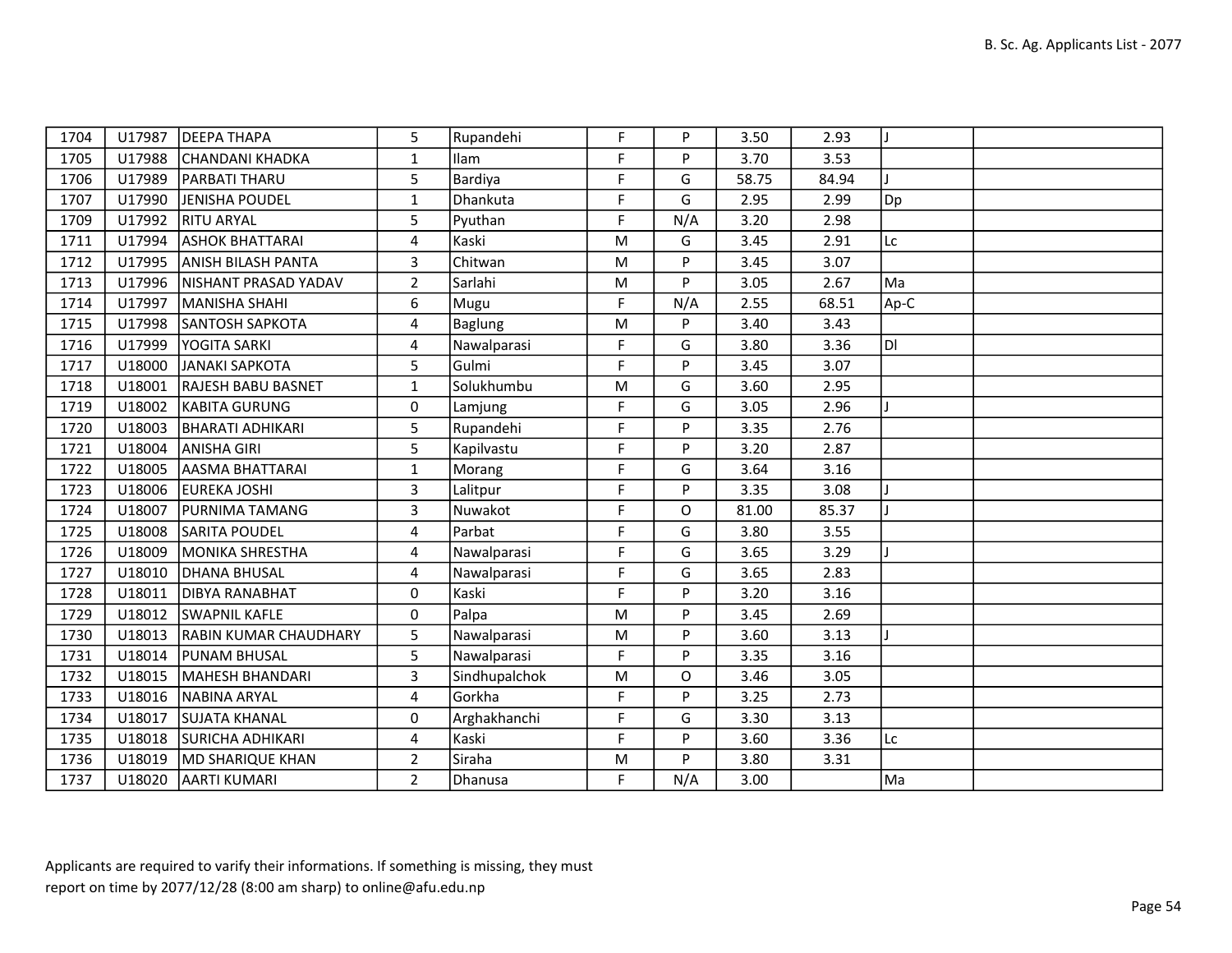| 1738 | U18021 | SMITH BHATTARAI              | 5              | Nawalparasi       | M  | G        | 3.60  | 2.93  |       |                       |
|------|--------|------------------------------|----------------|-------------------|----|----------|-------|-------|-------|-----------------------|
| 1739 | U18022 | <b>SARMISTHA KHANAL</b>      | 3              | Chitwan           | F. | P        | 3.40  | 2.73  |       |                       |
| 1740 | U18023 | <b>BIBASH BHATTA CHHETRI</b> | 0              | Gorkha            | M  | P        | 3.60  | 3.16  |       |                       |
| 1741 | U18024 | SIMANA PANTA                 | 3              | Chitwan           | F  | P        | 3.70  | 3.36  |       |                       |
| 1742 | U18025 | <b>SIJAN GHIMIRE</b>         | 3              | Chitwan           | M  | P        | 3.75  | 3.23  |       |                       |
| 1743 |        | U18026 BINITA KARKI          | $\overline{3}$ | Ramechhap         | F  | P        | 3.50  | 3.05  |       |                       |
| 1744 | U18027 | SABINA CHHETRY               | 5              | Rupandehi         | F  | P        | 3.10  | 2.88  |       |                       |
| 1745 | U18028 | <b>ASMITA SHRESTHA</b>       | $\overline{2}$ | Sarlahi           | F  | $\Omega$ | 3.35  | 3.23  |       |                       |
| 1746 | U18029 | <b>SUMAN SIGDEL</b>          | 0              | Tanahun           | M  | O        | 3.15  | 3.03  |       |                       |
| 1747 | U18030 | <b>PRAKRITI G.C.</b>         | 3              | Nuwakot           | F  | P        | 3.40  | 2.86  |       |                       |
| 1748 | U18031 | LOKENDRA KHADKA              | 6              | <b>Rukum West</b> | M  | G        | 3.30  | 77.25 |       |                       |
| 1749 | U18032 | <b>BHUPESH NEUPANE</b>       | $\overline{7}$ | Kailali           | M  | P        | 3.05  | 2.89  |       |                       |
| 1750 | U18033 | <b>DEVAKI BUDTHAPA</b>       | 6              | Jumla             | F. | P        | 51.75 | 66.75 |       |                       |
| 1751 | U18034 | <b>SHANKAR DHAKAL</b>        | 3              | Chitwan           | M  | G        | 2.85  | 3.03  |       |                       |
| 1752 | U18035 | <b>BIDISHA GC</b>            | 5              | Palpa             | F  | P        | 3.20  |       |       | Lack of +2 transcript |
| 1753 | U18036 | MANOJ KUMAR CHAUDHARY        | $\mathbf{1}$   | Morang            | M  | G        | 3.20  | 2.85  |       |                       |
| 1754 | U18037 | <b>KHUSHI PHOKHAREL</b>      | 0              | Jhapa             | F  | G        | 3.85  | 3.49  |       |                       |
| 1755 | U18038 | <b>DHIRAJ DATTA DAHAL</b>    | $\overline{7}$ | Kailali           | M  | P        | 3.70  | 3.38  |       |                       |
| 1756 | U18039 | <b>PRASHAMSA DHAKAL</b>      | 5              | Bardiya           | F  | G        | 3.05  | 3.06  |       |                       |
| 1757 | U18040 | <b>BIBHUT POKHREL</b>        | $\mathbf{1}$   | Morang            | M  | G        | 3.84  | 3.43  |       |                       |
| 1758 | U18041 | RASHMI SHRESTHA              | 4              | Lamjung           | F. | G        | 3.15  | 2.99  |       |                       |
| 1759 | U18042 | <b>SWIKRITI GIRI</b>         | $\mathbf 0$    | Chitwan           | F  | G        | 3.75  | 3.29  | Lc    |                       |
| 1760 | U18043 | <b>AARTI KUMARI</b>          | $\overline{2}$ | Dhanusa           | F  | G        | 3.05  | 3.36  | Ma    |                       |
| 1761 | U18044 | AAYAM BARAL                  | 0              | Lamjung           | M  | P.       | 3.60  | 3.39  |       |                       |
| 1762 | U18045 | <b>SUMINA TIWARI</b>         | $\overline{4}$ | Kaski             | F  | P        | 3.55  | 3.17  | Lc    |                       |
| 1763 | U18046 | <b>SHRISTI PAUDEL</b>        | 4              | Tanahun           | F  | G        | 3.40  | 3.03  |       |                       |
| 1764 | U18047 | GARIMA SHRESTHA              | $\overline{3}$ | Chitwan           | F  | N/A      | 3.35  | 3.13  | J, Lc |                       |
| 1765 | U18048 | SNEHA SHRESTHA               | 0              | Tanahun           | F  | P        | 3.40  | 2.86  |       |                       |
| 1766 | U18049 | <b>DIPA ADHIKARI</b>         | $\mathbf{1}$   | Morang            | F  | G        | 3.30  | 3.03  |       |                       |
| 1767 | U18050 | CHIRANJIVI CHAPAIN           | 6              | Surkhet           | M  | P        | 3.25  | 2.88  |       |                       |
| 1768 | U18051 | KABITA SHARMA                | 4              | Nawalparasi       | F  | G        | 3.50  | 2.83  |       |                       |
| 1769 |        | U18052 UPAMA BINAYEE         | 3              | Chitwan           | F. | G        | 2.90  | 2.99  |       |                       |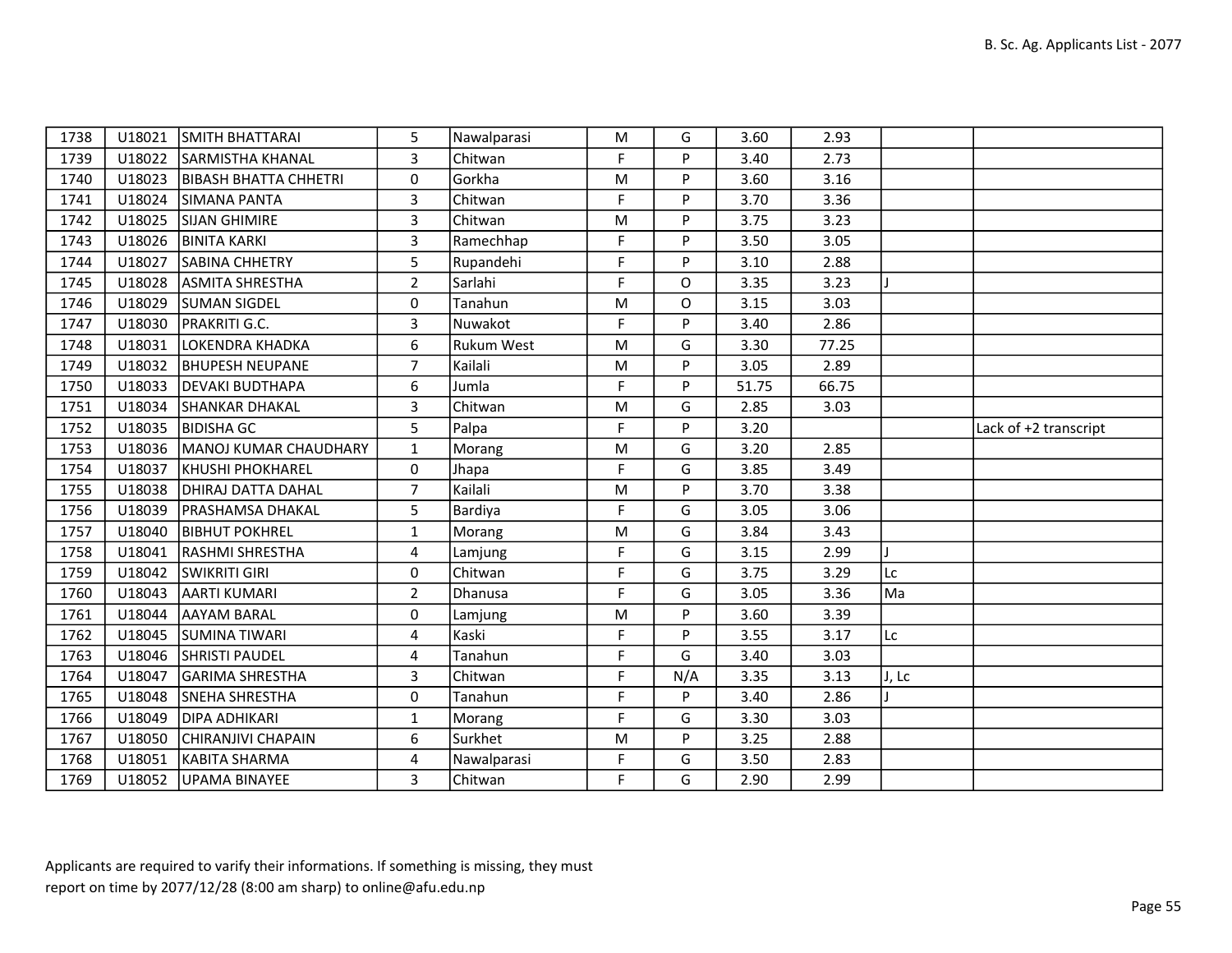| 1770 | U18053 | <b>SHAKTI POUDEL</b>    | 3              | Chitwan     | F           | P   | 3.50 | 3.09 |        |                       |
|------|--------|-------------------------|----------------|-------------|-------------|-----|------|------|--------|-----------------------|
| 1771 | U18054 | <b>NISCHAL ADHIKARI</b> | $\Omega$       | Lamjung     | M           | P   | 3.50 | 3.19 |        |                       |
| 1772 | U18055 | MANISHA SUBEDI          | 4              | Baglung     | F           | G   | 3.60 | 3.36 |        |                       |
| 1773 | U18056 | KRISHALA OLI            | $\overline{3}$ | Chitwan     | F           | P   | 3.50 | 2.96 |        |                       |
| 1774 | U18057 | <b>SURAJ SAPKOTA</b>    | 3              | Chitwan     | M           | G   | 3.65 | 3.36 |        |                       |
| 1775 | U18058 | SANTOSIKA TAMANG        | $\overline{3}$ | Chitwan     | F           | N/A | 3.20 | 2.93 |        |                       |
| 1776 | U18059 | SOPHIYA ACHARYA         | 3              | Chitwan     | F           | G   | 3.55 | 2.99 | Lc     |                       |
| 1777 | U18060 | SHUBARSHA LAMICHHANE    | 0              | Gorkha      | F           | P   | 3.65 | 3.16 |        |                       |
| 1778 | U18061 | <b>SACHIN POUDEL</b>    | $\overline{3}$ | Chitwan     | M           | P   | 3.55 | 3.26 | Lc     |                       |
| 1779 | U18062 | DHAN KUMARI PULAMI MAGA | $\mathbf{1}$   | Udayapur    | F           | N/A | 3.30 | 2.79 |        |                       |
| 1780 | U18063 | AARUSA K.C.             | 5              | Dang        | $\mathsf F$ | P   | 3.20 | 3.23 |        |                       |
| 1781 | U18064 | <b>SEELA GYAWALI</b>    | 5              | Palpa       | F           | G   | 3.45 | 3.16 |        |                       |
| 1782 | U18065 | MITRALALA BHANDARI      | 5              | Nawalparasi | M           | G   | 3.30 | 2.76 |        |                       |
| 1783 | U18066 | MAHESH THARU            | 5              | Bardiya     | M           | P   | 3.00 | 2.68 |        |                       |
| 1784 | U18067 | <b>PRASHANT K.C.</b>    | $\Omega$       | Nawalparasi | M           | P   | 3.05 | 2.77 |        |                       |
| 1785 | U18068 | MANISHA THAPA MAGAR     | 4              | Syangja     | F           | G   | 3.64 | 2.92 |        |                       |
| 1786 | U18069 | <b>ARPAN BHANDARI</b>   | 4              | Baglung     | M           | P   | 3.55 | 3.29 |        |                       |
| 1787 | U18070 | KAMANA MALLA            | 3              | Chitwan     | F           | P   | 2.95 | 2.91 | Lc     |                       |
| 1788 | U18071 | <b>ANUSKA TIMSINA</b>   | $\mathbf{1}$   | Jhapa       | F           | P   | 3.20 | 2.81 |        |                       |
| 1789 | U18072 | <b>ALISHA KARKI</b>     | 4              | Lamjung     | F           | G   | 3.45 | 2.97 |        |                       |
| 1790 | U18073 | <b>YUANJALI PRADHAN</b> | 0              | Mahottari   | F           | P   | 2.95 |      |        | Lack of +2 transcript |
| 1791 | U18074 | ATITHI SHRESTHA         | 4              | Kaski       | F           | P   | 3.60 | 2.81 |        |                       |
| 1792 | U18075 | <b>ASHMITA GHALE</b>    | 3              | Chitwan     | F           | P   | 3.20 |      | J, Lc  | Lack of +2 transcript |
| 1793 | U18076 | NITA CHAUDHARY          | 5              | Dang        | F           | P   | 3.20 | 3.15 |        |                       |
| 1794 | U18077 | ANJALI KUMARI SAH       | $\overline{2}$ | Dhanusa     | F           | P   | 3.25 | 3.23 | Ma     |                       |
| 1795 | U18078 | <b>RIA PANDIT</b>       | 4              | Nawalpur    | F           | P   | 3.55 | 3.10 |        |                       |
| 1796 | U18079 | <b>SRISHTI POKHREL</b>  | 5              | Pyuthan     | F           | P   | 3.55 | 2.96 |        |                       |
| 1797 | U18080 | ASIKA GIRI              | 5              | Dang        | F           | P   | 3.45 | 2.96 |        |                       |
| 1798 | U18081 | NITA KUMARI PANDIT      | $\overline{2}$ | Saptari     | F           | P   | 3.20 | 2.93 | Ma     |                       |
| 1799 | U18082 | NARAYAN RAJ POKHREL     | $\mathbf{1}$   | Udayapur    | ${\sf M}$   | P   | 3.15 | 3.13 |        |                       |
| 1800 | U18083 | <b>ROJAN NARAL</b>      | 0              | Gorkha      | M           | P   | 3.55 | 3.43 |        |                       |
| 1801 | U18084 | SUJESHNA B.K            | 3              | Chitwan     | F           | P   | 3.55 |      | DI, Lc | Lack of +2 transcript |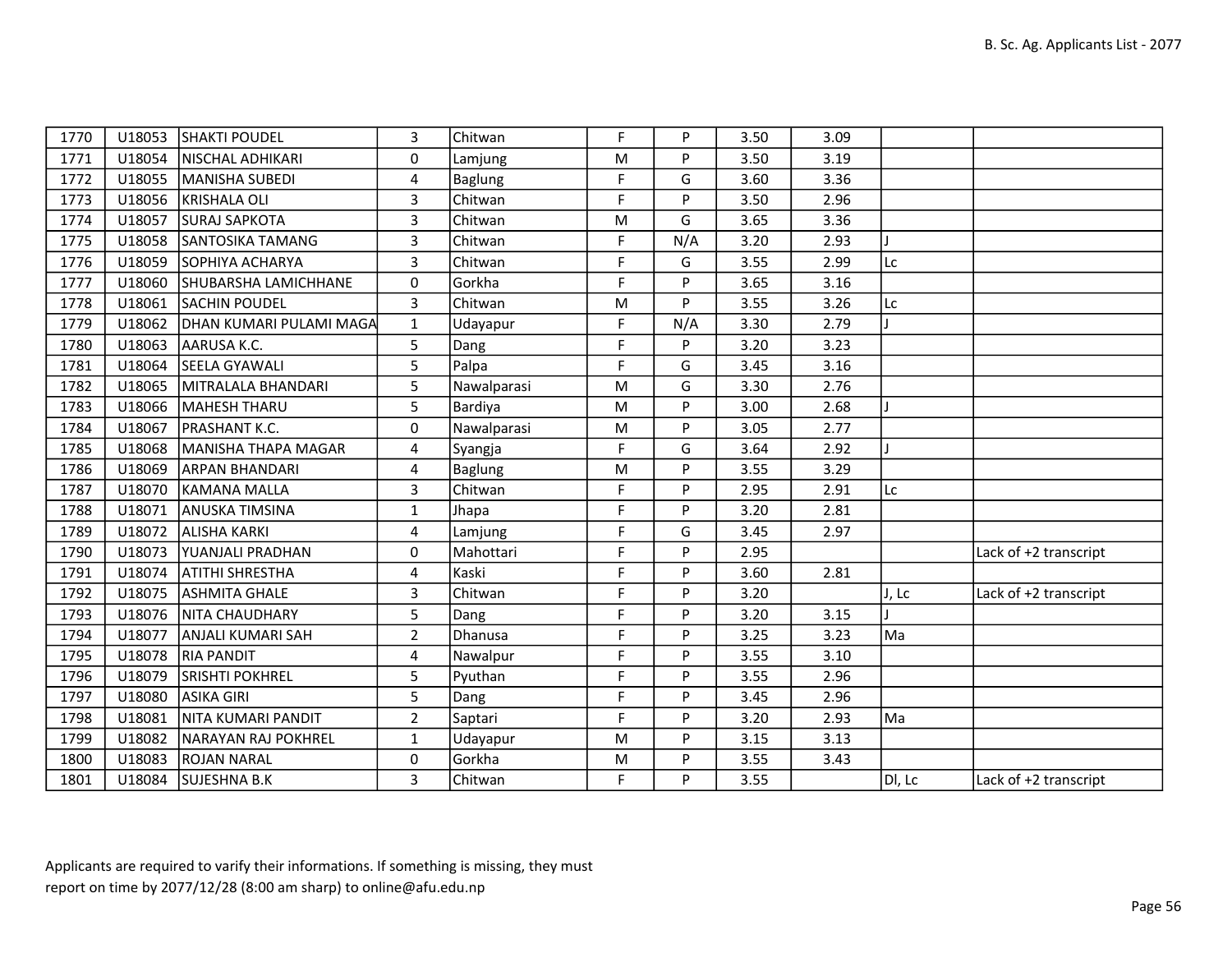| 1802 | U18085 | KIRAN RANA                  | 6              | Salyan            | M | O        | 2.30  | 67.51 |    |                       |
|------|--------|-----------------------------|----------------|-------------------|---|----------|-------|-------|----|-----------------------|
| 1803 | U18086 | KUSUM BISTA                 | $\mathbf{1}$   | Jhapa             | M | P        | 3.20  | 75.32 |    |                       |
| 1804 | U18087 | <b>AASHIS SHARMA</b>        | 5              | Dang              | M | $\Omega$ | 2.55  | 2.48  |    |                       |
| 1805 | U18088 | ALBINA KARKI                | $\overline{3}$ | Ramechhap         | F | P        | 3.90  | 3.36  |    |                       |
| 1806 | U18089 | <b>CHETAN PUN</b>           | 5              | Bardiya           | M | G        | 3.40  | 2.93  |    |                       |
| 1807 | U18090 | <b>ARJUN POUDEL</b>         | 3              | Chitwan           | M | P        | 3.40  | 3.15  |    |                       |
| 1808 | U18091 | <b>SULAV BANSTOLA</b>       | 4              | Kaski             | M | P        | 3.75  | 3.41  |    |                       |
| 1809 | U18092 | <b>AKASH ADHIKARI</b>       | $\overline{2}$ | Sarlahi           | M | P        | 3.75  | 2.94  |    |                       |
| 1810 | U18093 | <b>SUPRIYA TIMSINA</b>      | $\mathbf{1}$   | Jhapa             | F | P        | 3.75  | 3.31  |    |                       |
| 1811 | U18094 | <b>SAUGAT BHATTARAI</b>     | 4              | Kaski             | M | G        | 3.75  | 3.19  |    |                       |
| 1812 | U18095 | <b>SUNIL THARU</b>          | 5              | Bardiya           | M | G        | 3.20  | 3.06  |    |                       |
| 1813 | U18096 | SAMJHANA PARAJULI           | 4              | Kaski             | F | P        | 3.50  | 3.19  | Lc |                       |
| 1814 | U18097 | <b>SAMIP PARAJULI</b>       | 3              | Sindhupalchok     | M | P        | 3.75  | 2.88  |    |                       |
| 1815 | U18098 | <b>AVISHEK GACHHADAR</b>    | $\mathbf{1}$   | Sunsari           | M | P        | 3.40  | 3.09  |    |                       |
| 1816 | U18099 | SADIKSHYA KARKI             | 4              | Syangja           | F | G        | 3.45  | 2.83  |    |                       |
| 1817 | U18100 | <b>DINESH BHAT</b>          | $\overline{7}$ | Kanchanpur        | M | P        | 3.70  | 3.19  |    |                       |
| 1818 | U18101 | <b>BIDUR ACHARYA</b>        | 4              | Syangja           | M | G        | 3.50  | 3.09  |    |                       |
| 1819 | U18102 | <b>SAROJ POKHREL</b>        | 5              | Dang              | M | P        | 3.35  | 2.54  |    |                       |
| 1820 | U18103 | KARUNA CHAUDHARY            | $\overline{2}$ | Mahottari         | F | G        | 3.40  | 2.76  | Ma |                       |
| 1821 | U18104 | <b>ANUP KUMAR KURMI</b>     | 5              | Kapilvastu        | M | N/A      | 3.30  | 3.26  | Ma |                       |
| 1822 | U18105 | <b>ROSHAN BHUSAL</b>        | 5              | Arghakhanchi      | M | P        | 3.05  | 2.68  |    |                       |
| 1823 | U18106 | AJEET KUMAR KALWAR (JAISW   | 5              | Nawalparasi       | M | P        | 3.30  | 2.83  | Ma |                       |
| 1824 | U18107 | CHANDRA MOHAN YADAV         | $\overline{2}$ | Dhanusa           | M | P        | 3.30  | 2.94  | Ma |                       |
| 1825 | U18108 | <b>AAKRITI SHRESTHA</b>     | 5              | Palpa             | F | P        | 2.85  | 74.63 |    |                       |
| 1826 | U18109 | <b>KUSUM SAPKOTA</b>        | 4              | Syangja           | F | N/A      | 3.30  | 2.93  |    |                       |
| 1827 | U18110 | <b>DIBASH POKHAREL</b>      | 6              | <b>Rukum West</b> | M | G        |       | 2.83  |    | Lack of SLC marksheet |
| 1829 | U18112 | <b>REJINA KARKI</b>         | $\mathbf{1}$   | Udayapur          | F | P        | 3.60  | 3.43  |    |                       |
| 1830 | U18113 | <b>AMAR KUMAR CHAUDHARY</b> | 5              | Dang              | M | O        | 65.13 |       |    | Lack of +2 transcript |
| 1831 | U18114 | MONILA GAUTAM               | 4              | Nawalpur          | F | P        | 3.85  | 3.63  |    |                       |
| 1832 | U18115 | RIMA K.C.                   | 4              | Syangja           | F | G        | 3.50  | 3.18  |    |                       |
| 1833 | U18116 | SHIVRAJ MANDAL              | $\mathbf{1}$   | Morang            | M | P        | 3.35  | 2.77  | Ma |                       |
| 1834 | U18117 | <b>RUBI PAJIYAR</b>         | $\overline{2}$ | Mahottari         | F | P        | 3.20  | 2.49  | Ma |                       |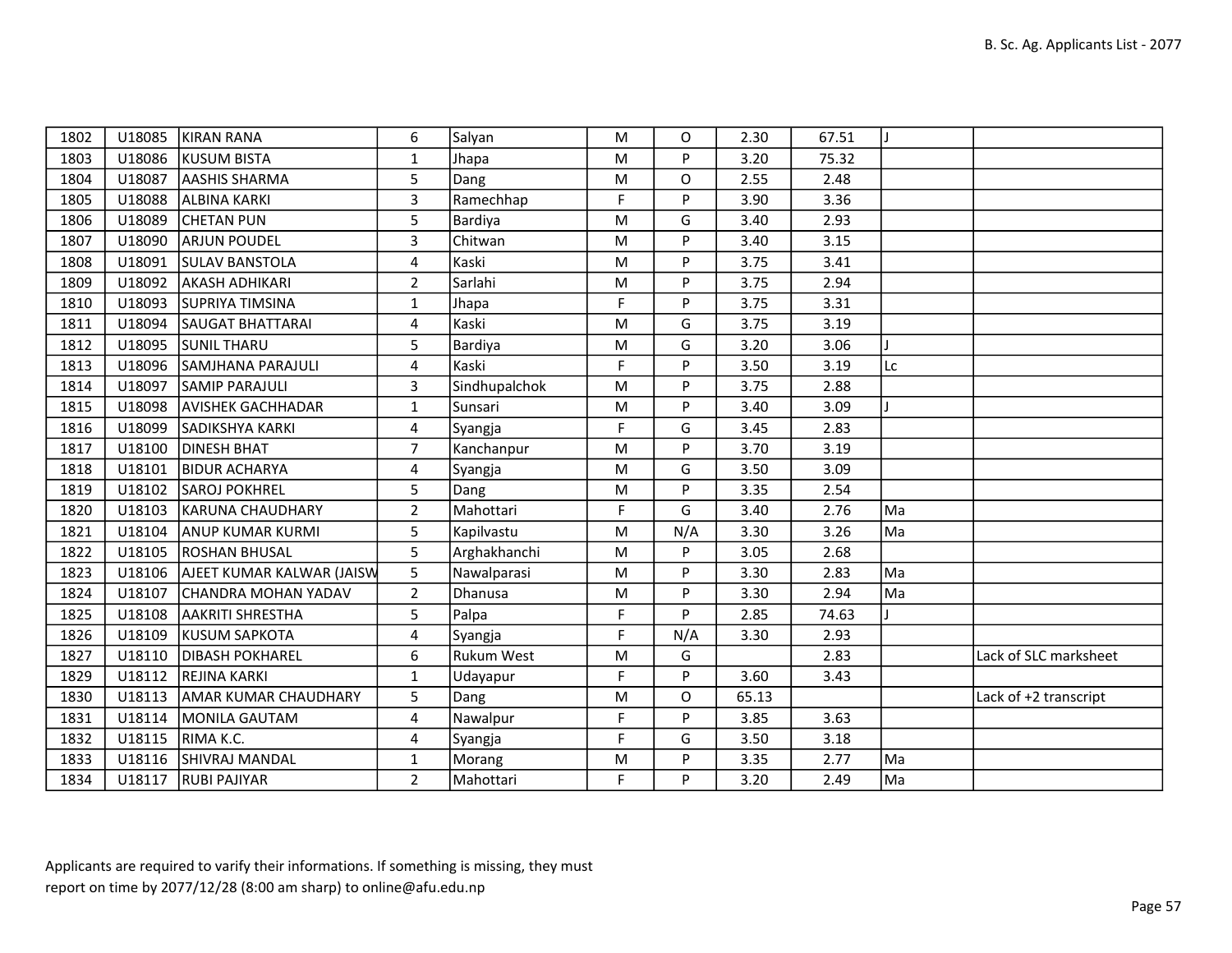| 1835 |        | U18118 SHRISTI SEN               | 5              | Dang              | F  | P            | 3.05 | 3.19  |      |                       |
|------|--------|----------------------------------|----------------|-------------------|----|--------------|------|-------|------|-----------------------|
| 1836 |        | U18119   ABHISHEK SAPKOTA        | 4              | Syangja           | M  | P            | 3.75 | 2.91  |      |                       |
| 1837 | U18120 | <b>SUMAN PAUDEL</b>              | 5              | Gulmi             | M  | G            | 3.50 | 3.26  |      |                       |
| 1838 | U18121 | <b>SRIJANA SUBEDI</b>            | 4              | Nawalparasi       | F  | G            | 3.60 | 3.39  |      |                       |
| 1839 | U18122 | NIRMALA DANGI                    | 5              | Dang              | F  | P            | 3.30 | 3.05  |      |                       |
| 1840 |        | U18123   NISAN PAUDEL            | 5              | Gulmi             | M  | G            | 3.20 | 3.16  |      |                       |
| 1841 |        | U18124   DIL KUMARI BUDHA        | 5              | <b>Rukum East</b> | F  | P            | 2.85 | 2.76  |      |                       |
| 1842 |        | U18125 ASHISH POUDEL             | 4              | Tanahun           | M  | G            | 3.50 | 2.93  |      |                       |
| 1843 |        | U18126 GOMA KUMARI CHAUDHARY     | 5              | Dang              | F  | $\Omega$     | 3.35 | 83.04 |      |                       |
| 1844 | U18127 | <b>POOJA PANDEY</b>              | 4              | Nawalparasi       | F  | G            | 3.50 | 3.09  |      |                       |
| 1845 | U18128 | <b>KRITI SAPKOTA</b>             | 3              | Chitwan           | F  | P            | 3.30 |       | Lc   | Lack of +2 transcript |
| 1846 | U18129 | SAROJ NEPALI                     | 5              | Arghakhanchi      | M  | G            | 3.25 | 2.67  | ldı  |                       |
| 1847 | U18130 | <b>RAJANI SHAHI</b>              | 4              | Kaski             | F  | P            | 4.00 | 3.63  |      |                       |
| 1848 | U18131 | <b>DIKSHYA KANDEL</b>            | 5              | Rupandehi         | F  | P            | 3.65 | 2.62  |      |                       |
| 1849 |        | U18132 SUMINA BHATTARAI          | $\mathbf{1}$   | Sunsari           | F  | P            | 3.20 | 2.99  |      |                       |
| 1850 | U18133 | <b>ANISHA HAMAL</b>              | 4              | Syangja           | F  | P            | 3.55 | 3.36  |      |                       |
| 1851 | U18134 | MAHADEV TIWARI                   | 4              | Parbat            | M  | N/A          | 3.36 | 2.81  | Dp   |                       |
| 1852 |        | U18135   MANISHA PANTHA          | 5              | Gulmi             | F  | P            | 3.00 | 2.57  |      |                       |
| 1853 |        | U18136 ANISHA ACHARYA            | 4              | Kaski             | F  | P            | 3.80 | 3.46  |      |                       |
| 1854 | U18137 | <b>SHRABYA RAI</b>               | $\mathbf{1}$   | Khotang           | F  | G            | 3.46 | 76.55 |      |                       |
| 1855 | U18138 | NAVIN CHAUDHARY                  | 0              | Bara              | M  | G            | 3.55 | 2.93  |      |                       |
| 1856 | U18139 | <b>KRIPA PANGENI</b>             | 0              | Syangja           | F  | G            | 3.75 | 2.57  |      |                       |
| 1857 | U18140 | NAYAN ACHARYA                    | $\mathbf{1}$   | Sunsari           | F  | P            | 3.10 | 2.74  |      |                       |
| 1858 | U18141 | <b>THAKUR PRASAD KHANAL</b>      | 5              | Arghakhanchi      | M  | G            | 3.70 | 3.43  |      |                       |
| 1859 |        | U18142 SISHAM ADHIKARI           | 4              | Syangja           | F  | P            | 3.50 | 3.13  |      |                       |
| 1860 | U18143 | RAMBHA KUMARI CHAUDHAR           | 5              | Dang              | F  | P            | 3.00 | 66.96 |      |                       |
| 1861 | U18144 | JYOTI KHATIWADA                  | $\mathbf{1}$   | Morang            | F. | P            | 3.75 | 3.04  | Ap-D |                       |
| 1862 | U18145 | <b>SAHIL MANDAL</b>              | $\overline{2}$ | Saptari           | M  | P            | 3.25 | 2.87  |      |                       |
| 1863 | U18146 | <b>IMANISH MARASINI</b>          | 5              | Arghakhanchi      | M  | P            | 3.20 | 3.27  |      |                       |
| 1864 | U18147 | SADHANA KHANAL                   | 5              | Palpa             | F  | G            | 3.40 | 3.43  |      |                       |
| 1865 |        | U18148   NABITA KUMARI CHAUDHARY | 5              | Dang              | F  | $\mathsf{O}$ | 3.15 | 80.25 |      |                       |
| 1866 |        | U18149   AARTI KUMARI MANDAL     | $\overline{2}$ | Saptari           | F  | P            | 3.25 | 2.62  |      |                       |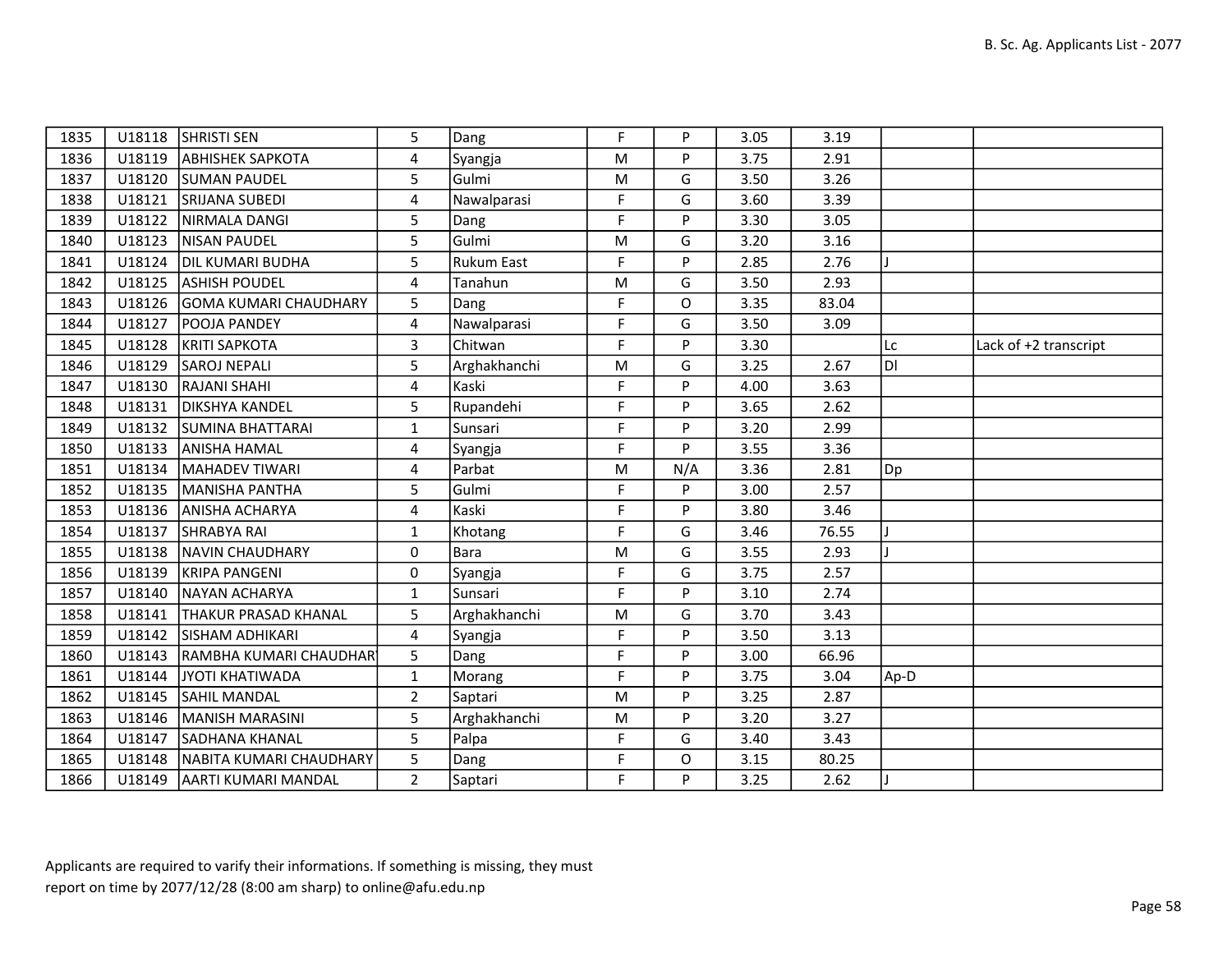| 1867 |        | U18150   YASHMIN SHRESTHA    | $\mathbf{1}$            | Jhapa        | F         | P   | 3.65  | 3.66  |    |                       |
|------|--------|------------------------------|-------------------------|--------------|-----------|-----|-------|-------|----|-----------------------|
| 1868 | U18151 | <b>SANJAY KUMAR KARAK</b>    | $\overline{2}$          | Siraha       | ${\sf M}$ | P   | 3.40  | 2.64  | Ma |                       |
| 1869 | U18152 | KASISH KARKI                 | 1                       | Sunsari      | F         | P   | 3.65  | 3.15  |    |                       |
| 1870 | U18153 | <b>BINISH UDAS</b>           | $\overline{3}$          | Chitwan      | M         | P   | 3.15  | 3.06  |    |                       |
| 1871 | U18154 | <b>RABINA CHAUDHARY</b>      | $\overline{7}$          | Kailali      | F         | P   | 63.50 | 73.74 |    |                       |
| 1872 | U18155 | <b>SUDARSAN PANTA</b>        | 4                       | Lamjung      | M         | G   | 3.50  | 3.46  |    |                       |
| 1873 |        | U18156 SUNIL SURYABAMSHI     | 5                       | Arghakhanchi | M         | G   | 3.45  | 2.82  |    |                       |
| 1874 | U18157 | JYOTSHNYA POKHAREL           | $\mathbf{1}$            | Morang       | F         | P   | 3.10  | 3.13  |    |                       |
| 1875 | U18158 | <b>PREETI YADAV</b>          | $\overline{2}$          | Mahottari    | F         | P   | 3.45  | 2.89  | Ma |                       |
| 1876 | U18159 | <b>SABINA SHARMA POUDEL</b>  | $\mathbf{3}$            | Chitwan      | F         | P   | 3.80  | 3.29  | Lc |                       |
| 1877 | U18160 | LAXMAN PAPANE                | 3                       | Gorkha       | M         | P   | 3.68  | 3.53  |    |                       |
| 1878 | U18161 | <b>WAGISHA KARNA</b>         | $2^{\circ}$             | Sarlahi      | F         | P   | 3.75  | 3.46  |    |                       |
| 1879 | U18162 | <b>ANUSHA KATUWAL</b>        | $\mathbf{1}$            | Sunsari      | F         | P   | 2.60  |       |    | Lack of +2 transcript |
| 1880 | U18163 | ANUJA POUDEL                 | $\mathbf{1}$            | Jhapa        | F         | G   | 3.00  | 2.88  |    |                       |
| 1881 | U18164 | <b>DHIRENDRA KUMAR YADAV</b> | $\overline{2}$          | Saptari      | ${\sf M}$ | P   | 3.15  | 2.95  | Ma |                       |
| 1882 | U18165 | <b>ICHCHHA SUBEDI</b>        | 5                       | Pyuthan      | F         | P   | 3.45  | 2.76  |    |                       |
| 1883 | U18166 | IAPARNA MAHAT                | 3                       | Makwanpur    | F         | G   | 3.10  | 2.97  |    |                       |
| 1884 | U18167 | NEEHAN SHAHI                 | 6                       | Kalikot      | ${\sf M}$ | P   | 3.75  | 3.56  |    |                       |
| 1885 | U18168 | <b>SHRISTI SUBEDI</b>        | 4                       | Syangja      | F         | G   | 2.95  | 3.13  |    |                       |
| 1886 | U18169 | JANAMAYA RAWAT               | 6                       | Jumla        | F         | G   | 2.55  | 73.78 |    |                       |
| 1887 | U18170 | <b>AARTI RAUT</b>            | $\overline{2}$          | Mahottari    | F         | P   | 3.25  | 2.89  | Ma |                       |
| 1888 | U18171 | ASPA CHAUDHARY               | 5                       | Kapilvastu   | F         | P   | 3.35  | 3.31  | Ma |                       |
| 1889 | U18172 | <b>RAM KUNWAR</b>            | $\overline{7}$          | Kanchanpur   | M         | P   | 3.05  | 2.95  |    |                       |
| 1890 | U18173 | YADUNANDHAN POUDEL           | $\overline{\mathbf{3}}$ | Chitwan      | M         | G   | 3.40  | 2.94  |    |                       |
| 1891 | U18174 | <b>PRADIP DANGI CHHETRI</b>  | 5                       | Bardiya      | M         | N/A | 2.40  | 58.51 |    |                       |
| 1892 | U18175 | <b>SANDIP DHAKAL</b>         | 3                       | Chitwan      | M         | G   | 3.30  | 2.96  | Lc |                       |
| 1893 |        | U18176 SUNIL NEPALI          | 4                       | Lamjung      | ${\sf M}$ | N/A | 3.25  |       | Ы  |                       |
| 1894 | U18177 | <b>SANDEEP KUMAR KHATRI</b>  | 4                       | Kaski        | ${\sf M}$ | G   | 3.20  | 2.78  | Lc |                       |
| 1895 | U18178 | <b>AASHISH LUITEL</b>        | 3                       | Makwanpur    | M         | P   | 3.40  | 2.73  |    |                       |
| 1896 | U18179 | <b>SAMJHANA BHATT</b>        | $\overline{7}$          | Kanchanpur   | F         | P   | 3.15  | 2.89  |    |                       |
| 1897 |        | U18180 SURAJ AGRAHARI        | 5                       | Kapilvastu   | M         | P   | 3.25  | 3.09  | Ma |                       |
| 1898 | U18181 | SABISHA SHRESTHA             | 5                       | Banke        | F         | P   | 3.20  | 2.77  |    |                       |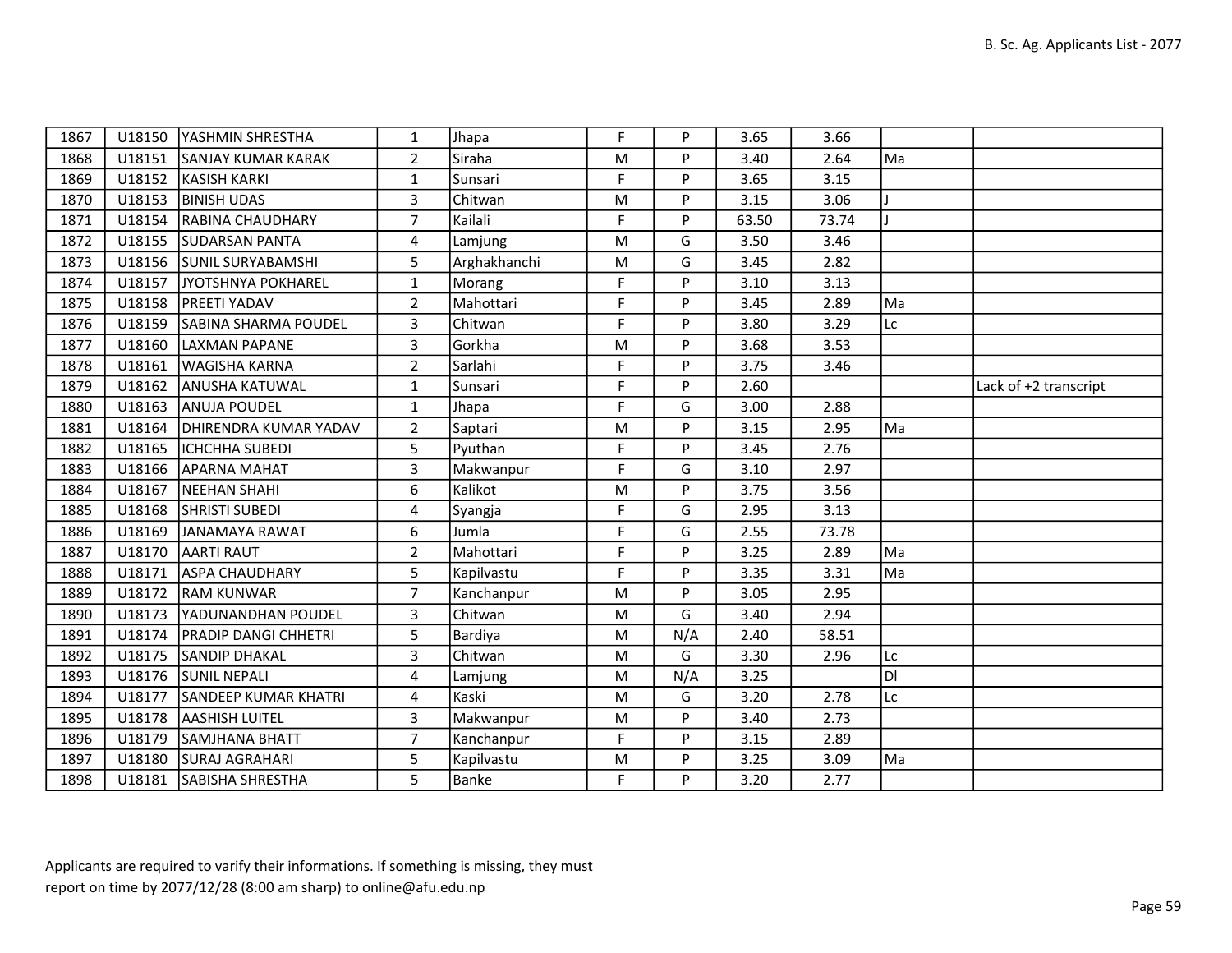| 1899 |        | U18182   ANJALI SHRESTHA   | 4              | Lamjung     | F.        | P   | 3.50  | 2.76  |              |  |
|------|--------|----------------------------|----------------|-------------|-----------|-----|-------|-------|--------------|--|
| 1900 |        | U18183 ABHIPSA BATAJU      | 4              | Kaski       | F         | P   | 3.55  | 3.07  |              |  |
| 1901 |        | U18184 SULAV SHRESTHA      | 4              | Tanahun     | M         | G   | 3.75  | 2.89  |              |  |
| 1902 |        | U18185 SIMRAN TRIPATHI     | 4              | Kaski       | F         | G   | 3.75  | 3.01  | Lc           |  |
| 1903 |        | U18186 ROJINA SHRESTHA     | 3              | Chitwan     | F         | P   | 3.45  | 2.89  | $\mathbf{I}$ |  |
| 1904 | U18187 | <b>ASTHA DHAKAL</b>        | $\mathbf{1}$   | Sunsari     | F         | P   | 3.80  | 3.69  |              |  |
| 1905 | U18188 | <b>ADHISH THALANG</b>      | $\mathbf{1}$   | Taplejung   | M         | P   | 3.55  | 2.95  |              |  |
| 1906 | U18189 | <b>BISHAL SHRESTHA</b>     | 4              | Gorkha      | M         | N/A | 3.60  | 2.94  | T            |  |
| 1907 |        | U18190 SUREKHA PANDEY      | $\overline{7}$ | Kanchanpur  | F         | P   | 2.90  | 2.65  |              |  |
| 1908 | U18191 | SHRIYA SAPKOTA             | 3              | Chitwan     | F         | P   | 3.20  | 2.77  | Lc           |  |
| 1909 | U18192 | KISHAN DAGAURA             | $\overline{7}$ | Kailali     | M         | P   | 3.20  | 3.16  | $\mathbf{I}$ |  |
| 1910 |        | U18193   DEEPAK RAJ SINGH  | $\overline{2}$ | Saptari     | M         | P   | 3.30  | 2.81  | Ma           |  |
| 1911 |        | U18194 JAY KISHOR YADAV    | $\overline{2}$ | Siraha      | M         | P   | 2.80  | 2.47  |              |  |
| 1912 |        | U18195 ANUSHA SUBEDI       | 4              | Nawalparasi | F.        | G   | 3.75  | 3.23  |              |  |
| 1913 |        | U18196  LEKHNATH SHARMA    | 7              | Kailali     | ${\sf M}$ | P   | 3.00  | 2.67  | Lc           |  |
| 1914 | U18197 | <b>SAGAR ADHIKARI</b>      | 3              | Dhading     | M         | P   | 3.85  | 3.59  |              |  |
| 1915 |        | U18198 SAFAL TAMANG        | $\mathbf{1}$   | Ilam        | M         | G   | 2.90  | 2.62  |              |  |
| 1916 | U18199 | LOKENDRA SHARKI            | 6              | Jumla       | M         | G   | 2.45  | 68.80 | DI           |  |
| 1917 | U18200 | KAMAL MANI ARYAL           | 4              | Kaski       | M         | P   | 3.60  | 2.68  | Lc           |  |
| 1918 | U18201 | <b>BHAWANA KOIRALA</b>     | $\mathbf{1}$   | Sunsari     | F.        | P   | 3.60  | 3.31  | Dp, Sa       |  |
| 1919 | U18202 | MANISHA KHANAL             | 5              | Kapilvastu  | F.        | G   | 3.75  | 2.64  |              |  |
| 1920 | U18203 | <b>SONIKA THAPA</b>        | 4              | Lamjung     | F         | G   | 3.20  | 3.28  |              |  |
| 1921 | U18204 | <b>RABINDRA TIWARI</b>     | 4              | Parbat      | M         | P   | 3.35  | 2.99  |              |  |
| 1922 |        | U18205 SUPRIYA KOIRALA     | $\overline{2}$ | <b>Bara</b> | F.        | P   | 3.85  | 2.74  |              |  |
| 1923 |        | U18206 MAMATA KHADKA       | $\mathbf{1}$   | Sunsari     | F         | P   | 3.15  | 2.86  |              |  |
| 1924 | U18207 | HINA YADAV                 | 5              | Kapilvastu  | F         | P   | 2.80  | 3.06  | Ma           |  |
| 1925 | U18208 | KRISHNA BASHYAL            | 5              | Palpa       | M         | G   | 3.25  | 3.03  |              |  |
| 1926 | U18209 | <b>ALISHA PACHHAI</b>      | 5              | Palpa       | F         | P   | 3.55  | 2.85  |              |  |
| 1927 | U18210 | RASMI ADHIKARI             | 0              | Tanahun     | F         | N/A | 3.50  | 3.06  |              |  |
| 1928 |        | U18211 RUPA THOKAR         | 3              | Sindhuli    | F.        | P   | 74.13 | 79.35 |              |  |
| 1929 |        | U18212   RAJAN KUMAR GUPTA | 5              | Nawalparasi | M         | P   | 3.60  | 3.30  |              |  |
| 1930 |        | U18213  RUPA ARYAL         | 5.             | Kapilvastu  | F         | G   | 3.65  | 2.99  |              |  |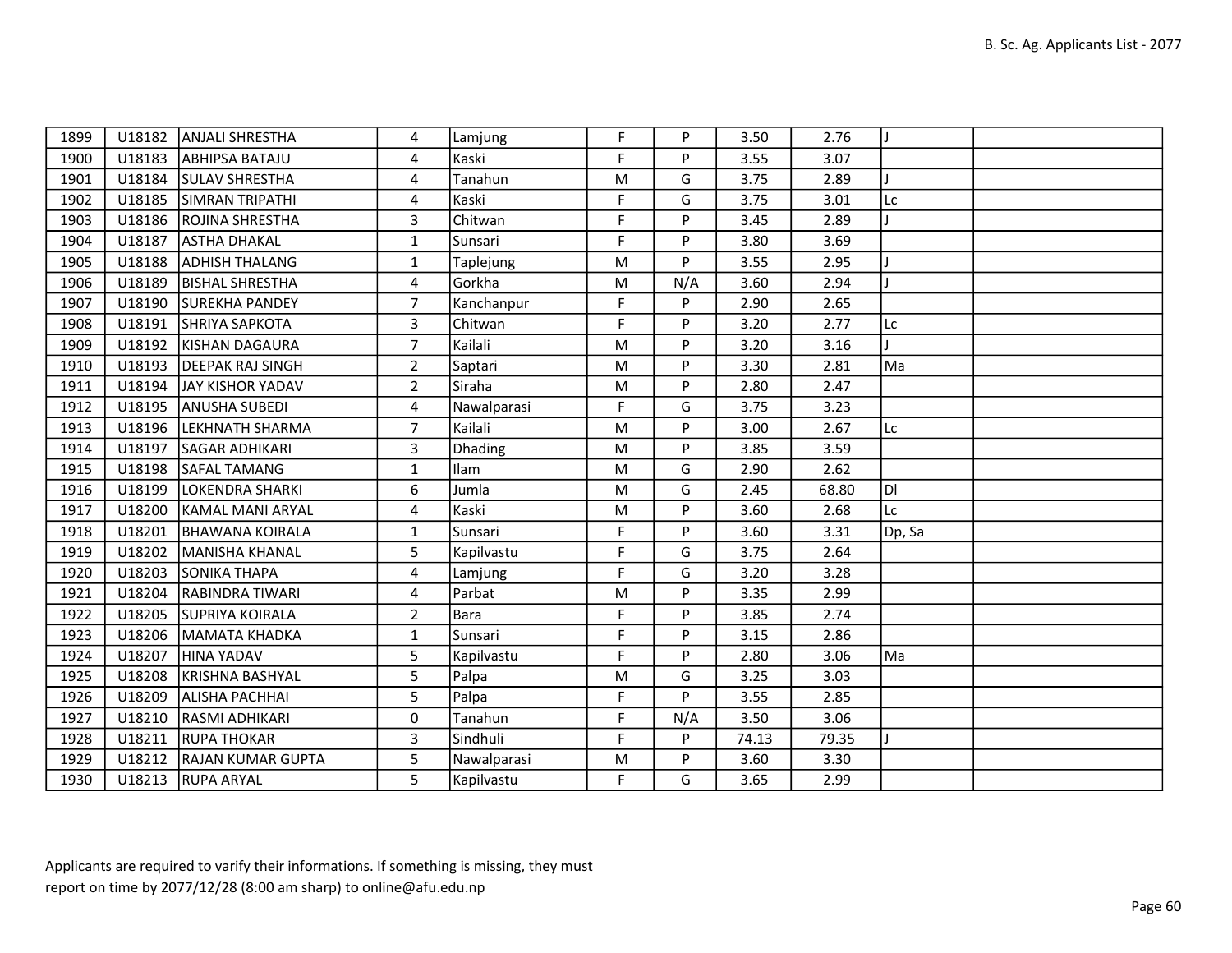| 1931 |        | U18214 ISUSMITA RAI            | $\mathbf{1}$   | Khotang    | F         | P   | 3.50  | 3.28  | H.        |                       |
|------|--------|--------------------------------|----------------|------------|-----------|-----|-------|-------|-----------|-----------------------|
| 1932 |        | U18215 RAMLAGAN KUMAR MANDAL   | $\overline{2}$ | Bara       | ${\sf M}$ | G   | 2.60  | 2.59  | J, Ma     |                       |
| 1933 |        | U18216   PRASHANSHA UPADHYAY   | $\overline{7}$ | Kanchanpur | F         | P   | 2.95  | 2.45  |           |                       |
| 1934 | U18217 | <b>BISHLESHAN ARYAL</b>        | 3              | Chitwan    | ${\sf M}$ | P   | 76.88 | 57.90 |           |                       |
| 1935 | U18218 | <b>BINITA SHRESTHA</b>         | 3              | Sindhuli   | F.        | N/A | 3.75  | 3.33  |           |                       |
| 1936 |        | U18219   TANJIRA FARHEEN       | $\overline{2}$ | Mahottari  | F         | N/A | 3.80  |       | Ma        |                       |
| 1937 | U18220 | DHAN PRASAD KAFLE              | 6              | Jumla      | ${\sf M}$ | P   | 2.85  | 75.71 |           |                       |
| 1938 | U18221 | <b>ANJANA TIMSINA</b>          | 4              | Tanahun    | F         | P   | 3.60  | 3.39  |           |                       |
| 1939 |        | U18222 ABHYANSHU BHATTARAI     | $\overline{2}$ | Rautahat   | M         | P   | 3.70  | 3.36  |           |                       |
| 1941 |        | U18224 SMRITI SUBEDI           | 3              | Chitwan    | F         | P   | 3.80  | 3.33  | Lc        |                       |
| 1942 | U18225 | <b>NEHA GURUNG</b>             | 3              | Chitwan    | F         | P   | 3.35  | 2.88  | J, Lc, St |                       |
| 1943 |        | U18226 AAYUSHMA SAPKOTA        | 3              | Chitwan    | F         | N/A | 3.00  | 2.53  | Lc        |                       |
| 1944 | U18227 | <b>ANURAG GHIMIRE</b>          | 4              | Kaski      | ${\sf M}$ | P   | 2.70  | 2.41  | Ap-B      |                       |
| 1945 | U18228 | <b>INGILA SIMKHADA</b>         | 3              | Kathmandu  | F.        | G   | 3.55  | 2.99  |           |                       |
| 1946 | U18229 | <b>BHAWANA DHAKAL</b>          | $\overline{4}$ | Kaski      | F         | G   | 3.35  | 2.85  | Lc        |                       |
| 1947 | U18230 | <b>ANU KUMARI DAS</b>          | $\overline{2}$ | Siraha     | F         | P   | 3.55  | 2.73  | Ma        |                       |
| 1948 | U18231 | <b>SATYA BISTA</b>             | 6              | Kalikot    | ${\sf M}$ | O   | 55.13 | 72.59 |           |                       |
| 1949 |        | U18232 CHANDRA MAYA GHARTI MAG | 5              | Rolpa      | F         | P   | 3.30  | 2.96  |           |                       |
| 1950 | U18233 | <b>ABHISHEK PANDEY</b>         | $\overline{4}$ | Syangja    | M         | P   | 3.45  |       |           | Lack of +2 transcript |
| 1951 | U18234 | <b>PRATIKSHYA SHARMA</b>       | 4              | Parbat     | F         | P   | 3.90  |       |           | Lack of +2 transcript |
| 1952 |        | U18235 ROSHAN RAJ PRASAILA     | $\overline{2}$ | Saptari    | ${\sf M}$ | P   | 3.50  | 3.12  | Ma        |                       |
| 1953 | U18236 | LOKESH NIROULA                 | $\mathbf{1}$   | Jhapa      | M         | P   | 3.80  | 3.43  |           |                       |
| 1954 | U18237 | <b>SAMBHUJEET DEUJA</b>        | $\mathbf{1}$   | Dhankuta   | M         | P   | 3.50  | 2.93  | Lc        |                       |
| 1955 |        | U18238 DIPIKA OJHA             | $\overline{7}$ | Doti       | F         | G   | 2.90  | 2.93  |           |                       |
| 1956 |        | U18239 SUPATH ADHIKARI         | $\overline{2}$ | Bara       | ${\sf M}$ | P   | 3.65  | 3.16  |           |                       |
| 1957 | U18240 | <b>BIBITA ARYAL</b>            | 5              | Gulmi      | F         | P   | 3.70  | 3.56  |           |                       |
| 1958 | U18241 | <b>KAMAL CHALISE</b>           | 6              | Surkhet    | M         | G   | 3.40  | 2.73  |           |                       |
| 1959 | U18242 | <b>BIBEK DAS</b>               | $\overline{2}$ | Siraha     | M         | P   | 3.75  | 3.59  | ldi       |                       |
| 1960 | U18243 | <b>SAROJ LAMSAL</b>            | 4              | Tanahun    | M         | P   | 76.00 | 2.69  |           |                       |
| 1961 | U18244 | <b>PRAJAWAL TIMALSINA</b>      | 3              | Sindhuli   | ${\sf M}$ | P   | 61.75 | 66.55 |           |                       |
| 1962 |        | U18245   BHIMADEVI SHRESTHA    | 3              | Sindhuli   | F         | G   | 3.05  | 82.20 | IJ,       |                       |
| 1963 |        | U18246 SUNILA KHANAL           | 3              | Makwanpur  | F.        | G   | 3.48  | 2.81  |           |                       |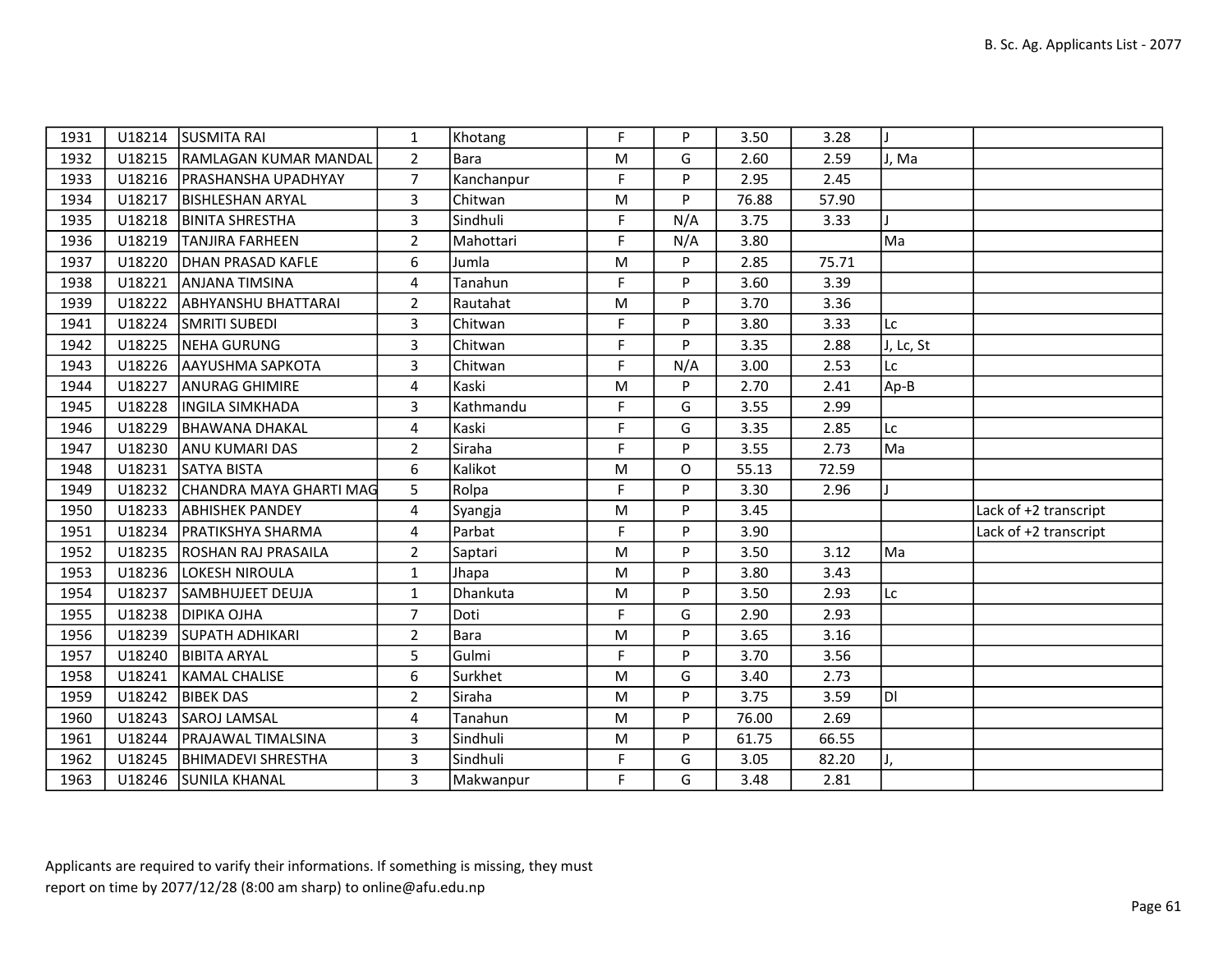| 1964 |        | U18247   BHALA BAHADUR GURMACHH | 3              | Sindhuli          | M         | G        | 3.25  | 2.99  | J, Lc |                       |
|------|--------|---------------------------------|----------------|-------------------|-----------|----------|-------|-------|-------|-----------------------|
| 1965 |        | U18248   PRATIMA KHANAL         | 5              | Arghakhanchi      | F         | G        | 3.55  | 3.36  |       |                       |
| 1966 | U18249 | <b>DHURBA LAMSAL</b>            | 6              | Surkhet           | M         | <b>P</b> |       | 2.93  |       | Lack of SLC marksheet |
| 1967 | U18250 | ADITI ADHIKARI                  | 4              | Lamjung           | F         | P        | 3.75  | 2.72  |       |                       |
| 1968 | U18251 | ANJALI PARIYAR                  | $\overline{2}$ | Siraha            | F         | P        | 3.35  | 78.31 | DI    |                       |
| 1969 | U18252 | NIRAJ KUMAR MANDAL              | $\overline{2}$ | Saptari           | M         | <b>P</b> | 3.70  | 3.29  | Ma    |                       |
| 1970 | U18253 | <b>PRAKRITI SHRESTHA</b>        | 4              | Tanahun           | F         | G        | 3.40  | 2.64  |       |                       |
| 1971 | U18254 | ANJANI KUMARI                   | $\overline{2}$ | Mahottari         | F         | N/A      | 3.00  | 2.89  | Ma    |                       |
| 1972 | U18255 | <b>AANANDA POUDEL</b>           | 4              | Parbat            | M         | G        | 3.30  | 3.13  |       |                       |
| 1973 | U18256 | ALISHA BISHWOKARMA              | 5              | Rolpa             | F         | P        | 3.05  | 3.25  | DI    |                       |
| 1974 | U18257 | RABIN KUWAR                     | $\mathbf{1}$   | Jhapa             | M         | P        | 3.80  | 3.22  |       |                       |
| 1975 | U18258 | <b>RANJANA MIJAR</b>            | 3              | Nuwakot           | F         | <b>D</b> | 3.05  |       | DI    | Lack of +2 transcript |
| 1976 |        | U18259 SHAILESH PRASAD BARAI    | 5              | Kapilvastu        | M         | P        | 2.95  | 2.66  | Ma    |                       |
| 1977 | U18260 | <b>ANUJA PARIYAR</b>            | 5              | Dang              | F         | N/A      | 2.70  | 73.58 |       |                       |
| 1978 |        | U18261   DEVENDRA SHAHI         | 6              | Dailekh           | M         | G        | 3.12  |       |       | Lack of +2 transcript |
| 1979 | U18262 | ANUPAMA SHARMA                  | $\overline{2}$ | Mahottari         | F         | P        | 65.88 | 75.80 | Ma    |                       |
| 1980 | U18263 | <b>BHUPENDRA KUMAR PRAJAPA</b>  | $2^{\circ}$    | Bara              | ${\sf M}$ | G        | 2.75  | 3.02  | Ma    |                       |
| 1981 | U18264 | SACHIN K.C.                     | 5              | Bardiya           | M         | <b>P</b> | 3.50  | 2.89  |       |                       |
| 1982 | U18265 | MOHAN PRASAD GHIMIRE            | $\mathbf{1}$   | Morang            | M         | P        | 3.45  |       |       | Lack of +2 transcript |
| 1983 | U18266 | <b>ROJU KARKI</b>               | $\overline{7}$ | Kanchanpur        | F         | P        | 3.50  | 3.07  |       |                       |
| 1984 | U18267 | <b>DIYA KUMARI RAWAL</b>        | $\overline{7}$ | Baitadi           | F         | <b>D</b> | 3.15  | 3.03  |       |                       |
| 1985 | U18268 | AAYUSH ACHARYA                  | $\mathbf{1}$   | Morang            | M         | P        | 3.50  | 2.94  |       |                       |
| 1986 | U18269 | <b>CHUNU MAGAR</b>              | $\mathbf{1}$   | Sankhuwasabha     | F         | G        | 2.85  | 2.66  |       |                       |
| 1987 | U18270 | <b>PUJA KANDEL</b>              | $\overline{7}$ | Kailali           | F         | P        | 2.80  | 3.29  |       |                       |
| 1988 | U18271 | SHAILENDRA KUMAR YADAV          | $\overline{2}$ | Siraha            | M         | N/A      | 3.65  | 3.63  | Ma    |                       |
| 1989 |        | U18272 SUDIP KHANAL             | 4              | Nawalparasi       | M         | P        | 3.75  | 3.23  | Dp    |                       |
| 1990 | U18273 | <b>SUBEKSHYA PARAJULI</b>       | 5              | Rupandehi         | F         | <b>D</b> | 3.90  | 3.53  |       |                       |
| 1991 | U18274 | <b>PRAMOD POUDEL</b>            | 5              | Pyuthan           | M         | P        | 3.80  | 3.46  |       |                       |
| 1992 | U18275 | <b>AKRITI KHANIYA</b>           | 4              | Lamjung           | F         | N/A      | 3.45  | 3.01  |       |                       |
| 1993 |        | U18276   AMBIKA SUBEDI          | 6              | Surkhet           | F         | P        | 3.15  | 2.71  |       |                       |
| 1994 | U18277 | <b>BIBEK GAUTAM</b>             | 6              | <b>Rukum West</b> | M         | P        | 3.05  | 69.88 |       |                       |
| 1995 |        | U18278 PRITEE RANABHAT          | 4              | Tanahun           | F         | P        | 3.60  | 3.06  |       |                       |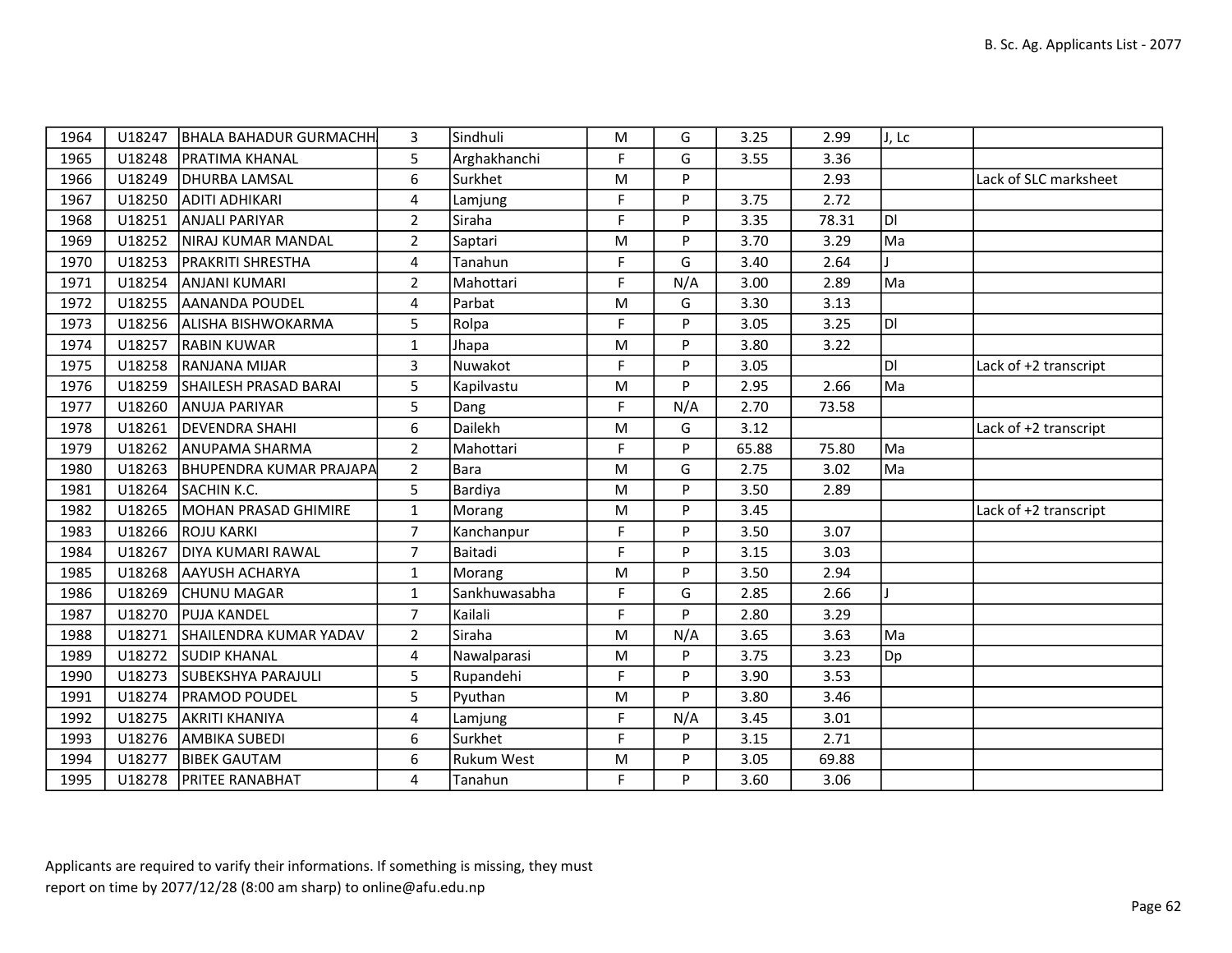| 1996 | U18279 | <b>RESMALIN KHADKA</b>      | 1              | Udayapur       | F.        | P   | 3.35  | 3.07  |    |                       |
|------|--------|-----------------------------|----------------|----------------|-----------|-----|-------|-------|----|-----------------------|
| 1997 | U18280 | <b>AAKRITI ARYAL</b>        | 5              | Dang           | F         | P   | 3.55  | 2.99  |    |                       |
| 1998 | U18281 | <b>PUJA SHRESTHA</b>        | 3              | Dhading        | F         | P   | 68.88 | 86.75 |    |                       |
| 1999 | U18282 | <b>SANJISH CHAUDHARY</b>    | 3              | Chitwan        | M         | P   | 66.50 |       |    | Lack of +2 transcript |
| 2000 | U18283 | <b>BISHNU BAHADUR RAWAT</b> | $\overline{7}$ | Bajura         | ${\sf M}$ | P   | 3.50  | 3.36  |    |                       |
| 2001 | U18284 | <b>SUDHIRA KUMARI YADAV</b> | $\overline{2}$ | Saptari        | F         | N/A | 3.00  | 2.69  | Ma |                       |
| 2002 | U18285 | <b>RANJITA SHRESTHA</b>     | 3              | Dhading        | F         | N/A | 3.25  | 2.97  |    |                       |
| 2003 | U18286 | NIKITA CHALISE              | 3              | Chitwan        | F         | G   | 3.30  | 3.23  |    |                       |
| 2004 | U18287 | VISANT NEUPANE              | $\overline{2}$ | Rautahat       | M         | P   | 3.50  | 3.53  |    |                       |
| 2005 | U18288 | <b>ARUN KHANAL</b>          | 3              | Chitwan        | ${\sf M}$ | P   | 3.45  | 3.03  |    |                       |
| 2006 | U18289 | KHEMRAJ KHANAL              | 6              | Dailekh        | M         | G   | 3.00  | 2.61  | Lc |                       |
| 2007 | U18290 | <b>SNEHA BHATTARAI</b>      | 5              | Palpa          | F         | P   | 3.05  | 3.46  |    |                       |
| 2008 | U18291 | <b>SIMA GODAR</b>           | $\overline{4}$ | Tanahun        | F         | P   | 3.20  | 3.12  |    |                       |
| 2009 | U18292 | AARJU ACHARYA               | 5              | Kapilvastu     | F         | N/A | 3.55  | 2.93  |    |                       |
| 2010 | U18293 | NABIN SAUD                  | $\overline{7}$ | Kanchanpur     | M         | P   | 3.15  | 2.87  |    |                       |
| 2011 | U18294 | NIKEE ADHIKARI              | $\overline{2}$ | Sarlahi        | F         | P   | 3.75  |       | Ma | Lack of +2 transcript |
| 2012 | U18295 | AMRIT DEVKOTA               | $\overline{2}$ | Sarlahi        | M         | P   | 3.65  | 2.95  |    |                       |
| 2014 | U18297 | <b>DURGA BHATTA</b>         | 5              | Pyuthan        | M         | P   | 3.25  | 3.16  |    |                       |
| 2015 | U18298 | ASHIK KUMAR THANDAR, THAI   | $\mathbf{1}$   | Morang         | M         | P   | 3.35  |       |    | Lack of +2 transcript |
| 2016 | U18299 | <b>PRAJWAL NEUPANE</b>      | 4              | Lamjung        | ${\sf M}$ | P   | 3.80  | 3.33  |    |                       |
| 2017 | U18300 | SHOVA NEUPANE               | 5              | Palpa          | F         | P   | 3.65  | 3.63  |    |                       |
| 2018 | U18301 | SAMIKSHYA DHAKAL            | 3              | <b>Dhading</b> | F         | O   | 3.55  | 2.93  |    |                       |
| 2019 | U18302 | SAILENDRA KADEL             | 3              | Dhading        | ${\sf M}$ | G   | 3.96  | 3.66  |    |                       |
| 2020 | U18303 | THARKA RAJ PRADHAN          | 3              | Chitwan        | M         | G   | 3.50  | 3.16  |    |                       |
| 2021 | U18304 | <b>CHIRAN KHANAL</b>        | 5              | Arghakhanchi   | ${\sf M}$ | G   | 2.65  | 2.89  |    |                       |
| 2022 | U18305 | <b>SABINA RAUT</b>          | $\mathbf{1}$   | Udayapur       | F         | G   | 3.40  | 3.04  |    |                       |
| 2023 | U18306 | <b>SIMRAN BARGHARE</b>      | 5              | Palpa          | F         | G   | 3.40  |       |    | Lack of +2 transcript |
| 2025 | U18308 | <b>SONAM TAMANG</b>         | $\mathbf{1}$   | Dhankuta       | ${\sf M}$ | P   | 3.25  | 2.77  | Lc |                       |
| 2026 | U18309 | <b>SONIKA YADAV</b>         | 5              | Dang           | F         | G   | 71.88 | 78.55 | Ma |                       |
| 2027 | U18310 | UJJWAL SIMKHADA             | 4              | Gorkha         | M         | P   | 3.25  | 3.33  |    |                       |
| 2028 | U18312 | <b>PRAGIG BHARATI</b>       | 5              | Banke          | ${\sf M}$ | P   | 3.60  |       |    | Lack of +2 transcript |
| 2029 | U18311 | <b>ANKITA GHIMIRE</b>       | 5              | Dang           | F         | P   | 3.25  |       |    | Lack of +2 transcript |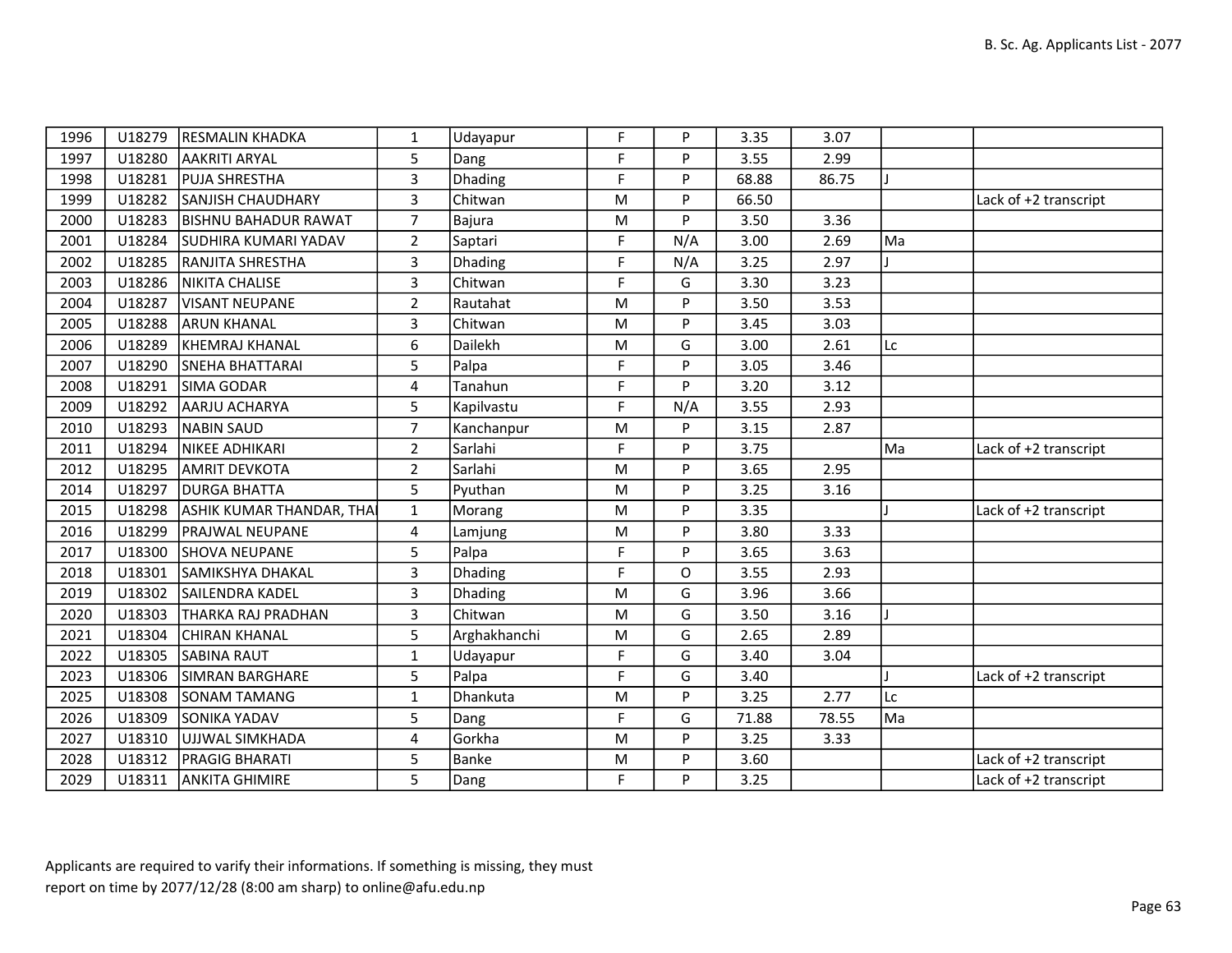| 2030 | U18313 | <b>ANIKET BHUSAL</b>     | 3              | Chitwan           | M         | P        | 2.90 | 2.97  |       |                       |
|------|--------|--------------------------|----------------|-------------------|-----------|----------|------|-------|-------|-----------------------|
| 2031 | U18314 | BASHANTA ACHARYA         | 4              | <b>Baglung</b>    | M         | P        | 3.25 | 2.88  |       |                       |
| 2032 | U18315 | <b>ANKIT BUDHA MAGAR</b> | 5              | Rolpa             | M         | P        | 2.95 | 75.49 | J, Lc |                       |
| 2033 | U18316 | <b>BHUWAN PANDEY</b>     | 5              | Palpa             | ${\sf M}$ | G        | 2.15 | 65.52 |       |                       |
| 2034 | U18317 | PRAVIN KHATTRI           | 4              | Syangja           | M         | P        | 3.30 | 3.08  |       |                       |
| 2035 | U18318 | <b>SUDHA SHARMA</b>      | 4              | Parbat            | F         | N/A      | 3.40 | 2.74  |       |                       |
| 2036 | U18319 | <b>BIVEK PAUDEL</b>      | $\overline{7}$ | Kanchanpur        | M         | G        | 2.90 | 3.14  |       |                       |
| 2037 | U18320 | <b>AAYUSA POUDEL</b>     | $\mathbf{1}$   | Morang            | F         | P        |      | 3.39  |       | Lack of SLC marksheet |
| 2038 | U18321 | <b>ARCHANA TRIPATHI</b>  | 3              | Chitwan           | F         | <b>P</b> | 3.45 | 2.99  |       |                       |
| 2039 | U18322 | MIN BAHADUR KARKI        | 4              | Syangja           | M         | P        | 3.50 | 2.96  |       |                       |
| 2040 | U18323 | <b>SHREYA PUN</b>        | 4              | Nawalparasi       | F         | G        | 3.55 | 3.29  | J, Lc |                       |
| 2041 |        | U18324   BIPASA SHARMA   | 6              | <b>Rukum West</b> | F         | D        | 3.45 | 2.86  |       |                       |
| 2042 | U18325 | JASMINE LAMA             | $\overline{3}$ | Chitwan           | F         | P        | 3.00 | 2.91  |       |                       |
| 2043 | U18326 | <b>AYUSMA BHANDARI</b>   | 5              | Rupandehi         | F         | G        | 3.60 | 3.33  |       |                       |
| 2044 | U18327 | <b>RACHANA POUDEL</b>    | 5              | Palpa             | F         | P        | 3.55 |       |       | Lack of +2 transcript |
| 2045 | U18328 | DIVYA LAXMI YADAV        | $\overline{2}$ | Saptari           | F         | N/A      | 3.45 | 2.79  | Ma    |                       |
| 2046 | U18329 | <b>BISHAL POUDEL</b>     | 5              | Bardiya           | M         | P        | 3.85 | 3.59  |       |                       |
| 2047 | U18330 | MANISHA KUMARI YADAV     | $\overline{2}$ | Saptari           | F         | P        | 3.70 | 3.26  | Ma    |                       |
| 2048 | U18331 | <b>APSANA CHAUDHARY</b>  | $\overline{7}$ | Kanchanpur        | F         | N/A      | 3.05 | 2.75  |       |                       |
| 2049 | U18332 | SHRISHTI DHAKAL          | 5              | Bardiya           | F         | G        | 3.25 | 2.96  |       |                       |
| 2050 | U18333 | MONALISHA NEPALI         | 5              | Rupandehi         | F         | P        | 3.25 | 3.06  | DI.   |                       |
| 2051 | U18334 | SARU SHARMA              | 4              | Syangja           | F         | G        | 3.84 | 3.13  |       |                       |
| 2052 | U18335 | <b>RITA THARU</b>        | 5              | Bardiya           | F         | G        | 3.05 | 3.09  | J, Lc |                       |
| 2053 | U18336 | MILAN SHARMA             | 5              | Rupandehi         | M         | P        | 3.75 | 3.43  |       |                       |
| 2054 | U18337 | <b>RITIKA THARU</b>      | 5              | Bardiya           | F         | G        | 2.75 |       |       | Lack of +2 transcript |
| 2055 | U18338 | <b>PRATIKSHA TIMSINA</b> | 4              | Kaski             | F         | P        | 3.65 | 3.19  | Lc    |                       |
| 2056 | U18339 | YUBRAJ KHANAL            | 5              | Rupandehi         | M         | G        | 3.10 | 3.16  |       |                       |
| 2057 | U18340 | PRADIP CHAUDHARY THARU   | 5              | Rupandehi         | M         | P        | 3.10 | 3.03  |       |                       |
| 2058 | U18341 | NEESHA RANA              | 4              | Tanahun           | F         | P        | 3.35 | 3.19  |       |                       |
| 2059 | U18342 | <b>ANSHU KUMAR YADAV</b> | $\overline{2}$ | Mahottari         | M         | P        | 3.65 | 2.69  |       |                       |
| 2060 | U18343 | JITENDRA KUMAR YADAV     | $\mathbf{1}$   | Morang            | M         | P        | 3.70 | 2.88  | Ma    |                       |
| 2061 |        | U18344 SAMYOG ARYAL      | 4              | Syangja           | M         | N/A      | 3.65 | 2.73  |       |                       |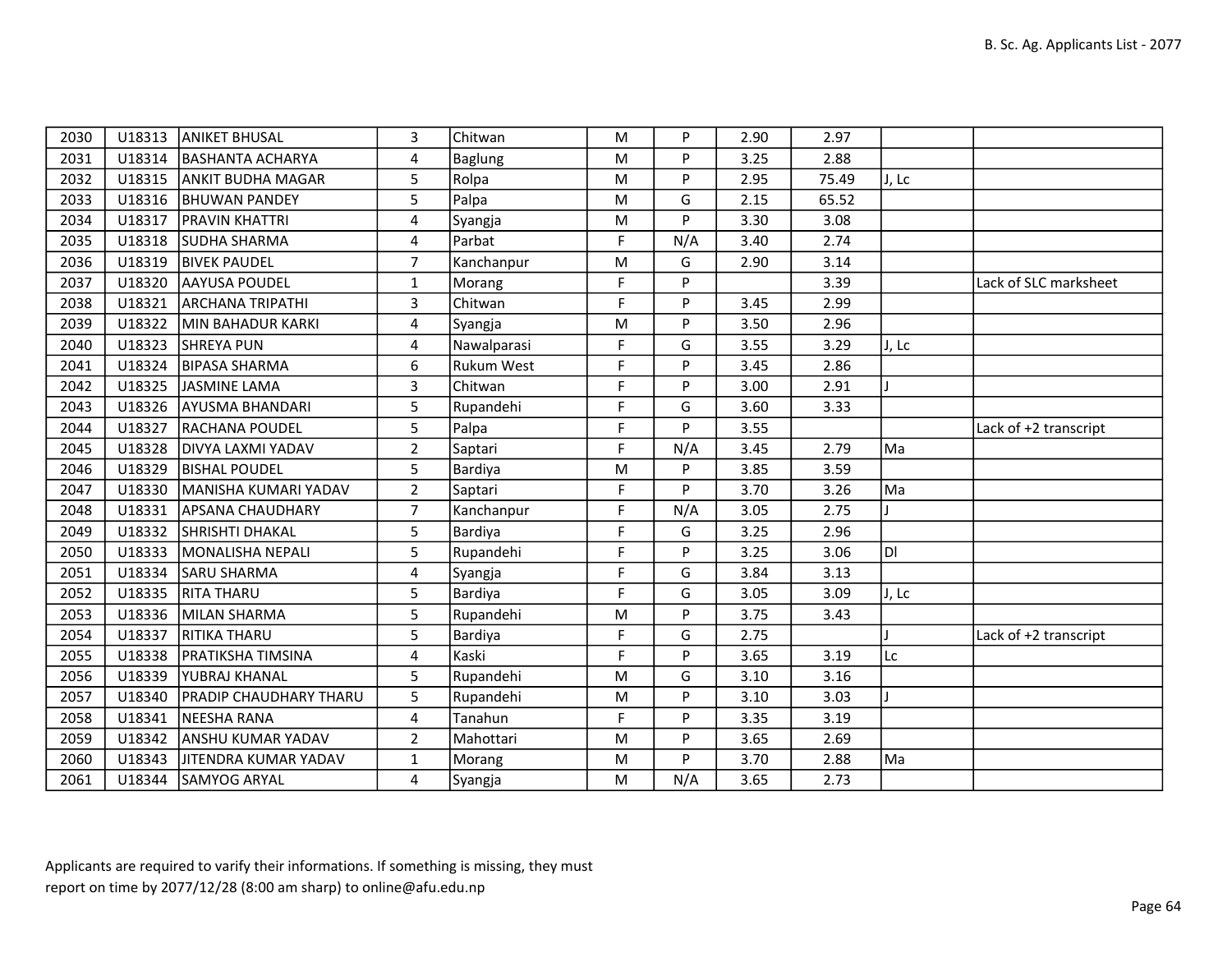| 2062 |        | U18345 SATKAR PANDIT     | 5               | Pyuthan   | M           | P   | 3.60  | 3.25  |              |  |
|------|--------|--------------------------|-----------------|-----------|-------------|-----|-------|-------|--------------|--|
| 2063 | U18346 | DILLI CHANDRA RANA       | 6               | Surkhet   | ${\sf M}$   | N/A | 2.20  | 67.37 |              |  |
| 2064 | U18347 | <b>RITA SHAHI</b>        | 6               | Humla     | F           | N/A | 2.90  | 2.83  |              |  |
| 2065 | U18348 | <b>BISHAL SHARMA</b>     | $5\overline{)}$ | Rupandehi | M           | P   | 3.40  | 3.19  |              |  |
| 2066 | U18349 | <b>ANJALI SHA</b>        | $2^{\circ}$     | Sarlahi   | F           | P   | 3.75  | 3.59  | Ma           |  |
| 2067 |        | U18350 SADIKSHYA CHHETRI | 4               | Lamjung   | F           | G   | 3.70  | 3.53  |              |  |
| 2068 | U18351 | <b>ASHMA THARU</b>       | 5               | Bardiya   | $\mathsf F$ | P   | 2.70  | 66.45 |              |  |
| 2069 | U18352 | <b>ASTHA GAUTAM</b>      | 6               | Salyan    | F           | P   | 3.55  | 3.39  |              |  |
| 2070 | U18353 | YUWAHANG LIMBU           | $\mathbf{1}$    | Dhankuta  | M           | G   | 3.05  | 3.29  |              |  |
| 2071 | U18354 | SABALA BHATTA            | 4               | Lamjung   | F           | P   | 3.40  | 3.06  |              |  |
| 2073 | U18356 | <b>RITIKA THARU</b>      | 5               | Bardiya   | F           | G   | 2.75  | 2.75  | J, Lc        |  |
| 2074 | U18357 | <b>BISHWASH CHHETRI</b>  | 4               | Gorkha    | M           | P   | 69.00 | 60.50 |              |  |
| 2075 | U18358 | SANJEELA ACHARYA         | $\mathbf{3}$    | Chitwan   | F           | P   | 2.95  | 3.06  | Lc           |  |
| 2076 | U18359 | <b>DIVYA BHANDARI</b>    | 5               | Dang      | F           | P   | 3.45  | 3.26  |              |  |
| 2077 | U18360 | <b>ANUSHA BUDHATHOKI</b> | 4               | Gorkha    | F           | P   | 3.55  | 3.19  |              |  |
| 2078 | U18361 | <b>SUJATA SHRESTHA</b>   | 3               | Sindhuli  | F           | P   | 3.70  | 80.24 |              |  |
| 2079 | U18362 | <b>SUNIL YADAV</b>       | $\overline{2}$  | Rautahat  | M           | G   | 3.15  | 2.95  | Ma           |  |
| 2080 | U18363 | <b>SWARNIM ADHIKARI</b>  | $\mathbf{1}$    | Jhapa     | M           | P   | 3.40  | 3.22  |              |  |
| 2081 | U18364 | JENISH CHAPAGAIN         | 3               | Chitwan   | ${\sf M}$   | P   | 3.60  | 2.23  |              |  |
| 2082 | U18365 | <b>MONIKA SHRESTHA</b>   | $\overline{2}$  | Mahottari | F           | P   | 3.15  | 3.06  |              |  |
| 2083 | U18366 | SAMIKSHYA DHUNGANA       | 4               | Syangja   | F           | P   | 3.80  | 3.23  |              |  |
| 2084 | U18367 | <b>ANKIT DEVKOTA</b>     | 3               | Chitwan   | M           | G   | 3.65  | 2.89  | Lc           |  |
| 2085 | U18368 | <b>BISHNU NEPALI</b>     | $\overline{7}$  | Bajura    | M           | N/A | 3.30  | 2.99  | ldi          |  |
| 2086 | U18369 | <b>BASANTA GIRI</b>      | 6               | Surkhet   | M           | P   | 2.60  | 69.18 |              |  |
| 2087 | U18370 | MANASI POUDEL            | $\mathbf{3}$    | Chitwan   | F           | P   | 3.60  | 2.96  |              |  |
| 2088 | U18371 | SANAM K.C                | 3               | Chitwan   | F           | P   | 3.50  | 2.96  | Lc           |  |
| 2089 | U18372 | MOHAMMAD SAMIR KHAN      | 5               | Banke     | M           | P   | 3.40  | 3.28  | Ma           |  |
| 2090 | U18373 | <b>DIPA RIJAL</b>        | 4               | Parbat    | F           | G   | 3.80  | 3.36  |              |  |
| 2091 | U18374 | <b>RUSTAM TACHAMO</b>    | 3               | Bhaktapur | ${\sf M}$   | G   | 3.60  | 3.05  | $\mathbf{I}$ |  |
| 2092 | U18375 | <b>ANKIT ADHIKARI</b>    | $\overline{7}$  | Kailali   | M           | P   | 3.30  | 2.86  | Lc           |  |
| 2093 |        | U18376 ABINASH MANDAL    | $\mathbf{1}$    | Sunsari   | M           | P   | 3.40  | 2.75  |              |  |
| 2094 |        | U18377 SAROJA K.C.       | 5               | Dang      | F           | P   | 3.60  | 3.03  |              |  |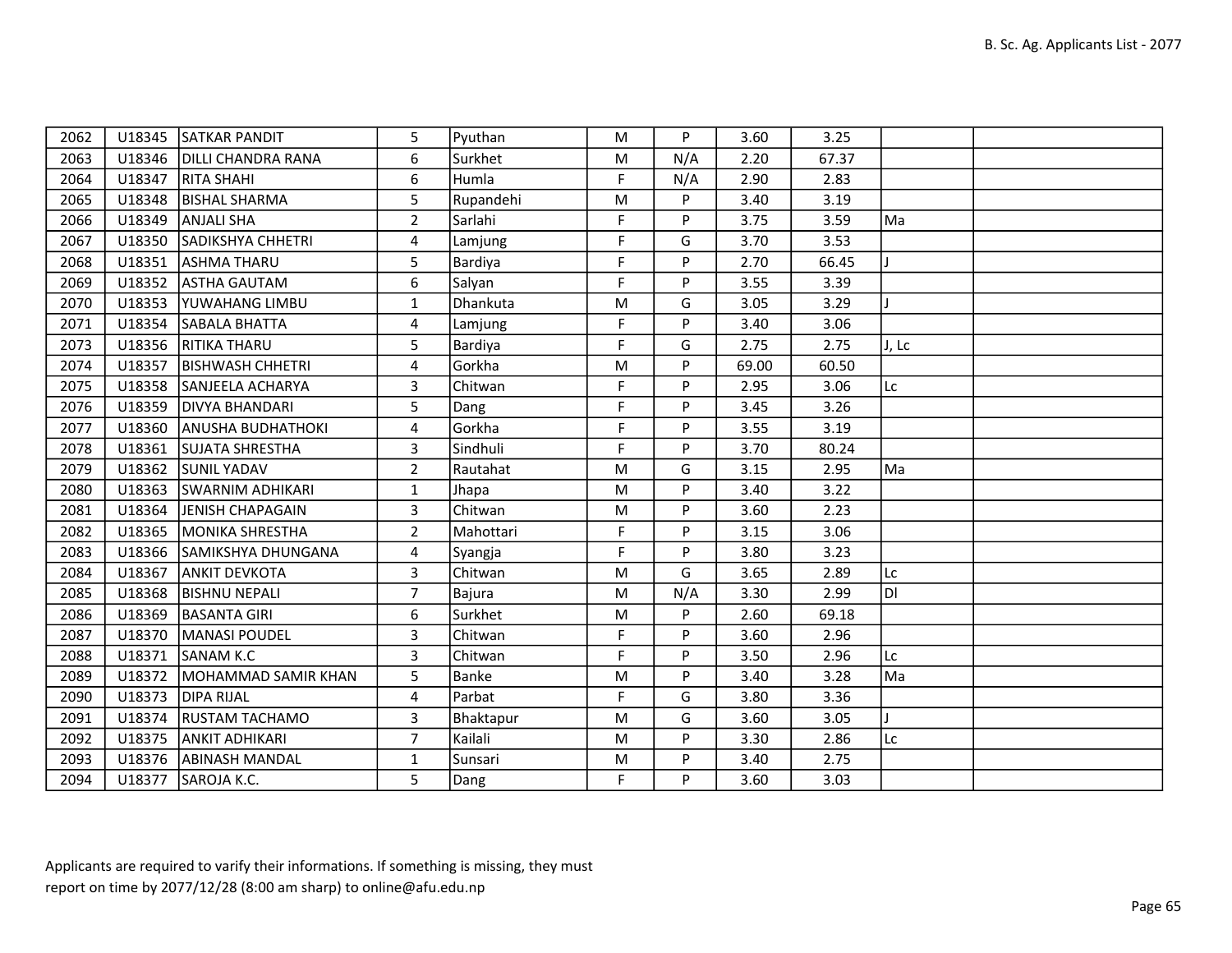| 2095 | U18378 | <b>BISHAL THAPA</b>       | 5              | Gulmi             | M           | P   | 3.00 |       |    | Lack of +2 transcript |
|------|--------|---------------------------|----------------|-------------------|-------------|-----|------|-------|----|-----------------------|
| 2096 | U18379 | <b>BIJAYA KUNWAR</b>      | $\overline{3}$ | Chitwan           | M           | P   | 3.65 | 2.98  |    |                       |
| 2097 | U18380 | CHITRA PRAKASH UPADHYAYA  | $\overline{7}$ | Bajhang           | M           | P   | 3.35 | 2.99  |    |                       |
| 2098 | U18381 | <b>AAKASH RAY</b>         | 5              | Nawalparasi       | M           | P   | 3.10 | 2.47  |    |                       |
| 2099 | U18382 | NANDITA POKHREL           | 5              | Bardiya           | $\mathsf F$ | P   | 3.55 | 3.29  |    |                       |
| 2100 | U18383 | <b>SUBER YADAV</b>        | $\overline{2}$ | Saptari           | M           | P   | 3.25 | 2.81  | Ma |                       |
| 2101 | U18384 | <b>SARINA ARYAL</b>       | 3              | Chitwan           | F           | P   | 3.20 | 2.99  | Lc |                       |
| 2102 | U18385 | <b>SAMIKSHYA BHUSAL</b>   | 5              | Palpa             | F           | P   | 3.65 | 3.33  |    |                       |
| 2103 | U18386 | <b>SUNIL THARU</b>        | 5              | Banke             | M           | P   | 3.40 | 2.92  |    |                       |
| 2104 | U18387 | <b>SHRISTI PANDEY</b>     | 4              | Nawalparasi       | F           | P   | 3.25 | 2.76  |    |                       |
| 2105 | U18388 | <b>AASBIN BAM</b>         | 0              | Kailali           | M           | P   | 3.60 | 2.92  | Dp |                       |
| 2106 | U18389 | <b>ASHMA PARAJULI</b>     | 3              | Chitwan           | F           | P   | 3.55 | 3.16  |    |                       |
| 2107 | U18390 | NISHA GAUTAM              | 5              | <b>Rukum East</b> | $\mathsf F$ | G   | 3.25 | 2.82  |    |                       |
| 2108 | U18391 | SAMIKSHYA GAUTAM          | 3              | Chitwan           | F           | P   | 3.45 | 2.93  | Lc |                       |
| 2109 | U18392 | LAXMI SHAH                | 0              | Dhanusa           | F           | P   | 3.50 | 3.33  | Ma |                       |
| 2110 | U18393 | LAXMI THARU               | 5              | <b>Banke</b>      | $\mathsf F$ | G   | 3.25 |       |    | Lack of +2 transcript |
| 2111 | U18394 | <b>SABINA YADAV</b>       | $\overline{2}$ | Rautahat          | F           | P   | 3.45 | 2.53  | Ma |                       |
| 2112 | U18395 | <b>DIPESH KUMAR HAJAM</b> | $\overline{2}$ | Dhanusa           | M           | P   | 3.05 | 3.09  | Ma |                       |
| 2113 | U18396 | NISHA BHATTA              | $\overline{7}$ | Baitadi           | $\mathsf F$ | P   | 3.60 | 3.26  |    |                       |
| 2114 | U18397 | <b>BABITA POUDEL</b>      | 4              | Nawalparasi       | F           | N/A | 3.45 | 2.69  |    |                       |
| 2115 | U18398 | <b>AAYUSH DHUNGANA</b>    | 1              | Terhathum         | ${\sf M}$   | P   | 3.15 | 2.86  |    |                       |
| 2116 | U18399 | <b>NUMI RAI</b>           | $\mathbf 0$    | Panchthar         | $\mathsf F$ | P   | 3.50 | 3.16  |    |                       |
| 2117 | U18400 | <b>ASHNA URAW</b>         | $\mathbf{1}$   | Sunsari           | F           | P   | 3.35 | 2.89  |    |                       |
| 2118 | U18401 | <b>SABINA KUMAL</b>       | 4              | Nawalparasi       | F           | G   | 3.15 | 2.83  |    |                       |
| 2119 | U18402 | <b>ASHOK KUMAR PANDIT</b> | $\overline{2}$ | Bara              | M           | P   | 3.05 | 2.67  | Ma |                       |
| 2120 | U18403 | <b>BISHAL ARYAL</b>       | 5              | Gulmi             | M           | O   | 3.65 | 3.69  |    |                       |
| 2121 | U18404 | <b>BIPANA NEUPANE</b>     | 4              | Kaski             | F           | P   | 3.60 | 2.99  |    |                       |
| 2122 | U18405 | UPENDRA DC                | $\mathbf 0$    | Bardiya           | M           | P   | 2.70 | 68.09 |    |                       |
| 2123 | U18406 | <b>BIJAYA GYAWALI</b>     | 5              | Palpa             | F           | O   | 3.00 | 2.95  |    |                       |
| 2124 | U18407 | KAPIL BOGATI              | $\overline{7}$ | Doti              | M           | P   | 3.15 | 3.28  |    |                       |
| 2125 | U18408 | <b>SARITA BISTA</b>       | $\overline{7}$ | Kailali           | $\mathsf F$ | P   | 3.10 | 2.75  | Lc |                       |
| 2126 |        | U18409 ARUNA BHANDARI     | 5              | Dang              | F           | P   |      | 3.13  |    | Lack of SLC marksheet |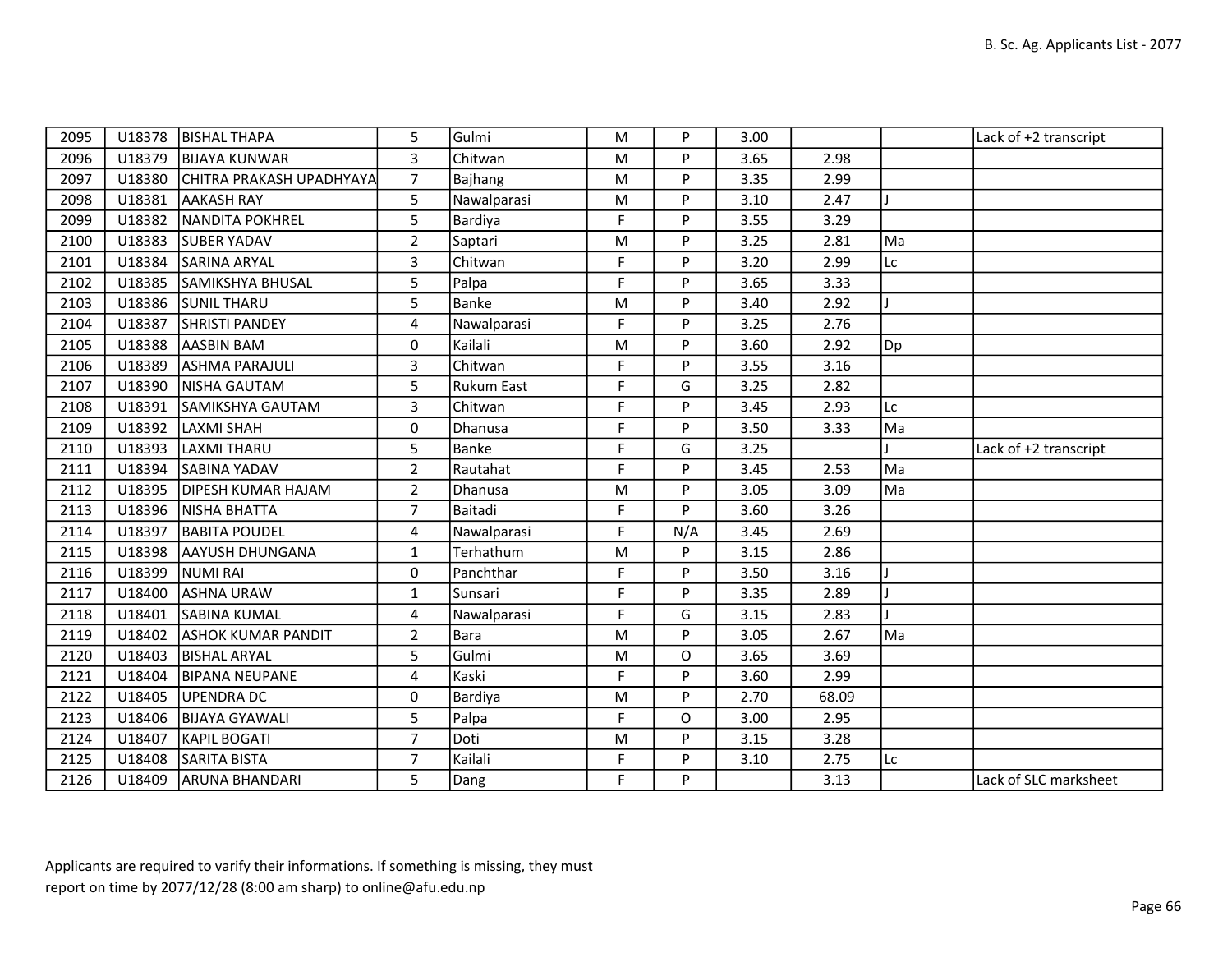| 2127 | U18410 | <b>ASMITA CHAUDHARY</b>      | 5              | Dang           | F           | G   | 3.15 | 3.32  |     |  |
|------|--------|------------------------------|----------------|----------------|-------------|-----|------|-------|-----|--|
| 2128 | U18411 | <b>BIPIN PAUDEL</b>          | 4              | Nawalpur       | M           | G   | 3.35 | 2.55  |     |  |
| 2129 | U18412 | <b>PREETI KARKI</b>          | 4              | Tanahun        | F           | G   | 3.50 | 2.69  |     |  |
| 2130 | U18413 | SHREYA TIMILSENA             | 4              | Kaski          | F           | P   | 3.45 | 2.62C | Lc  |  |
| 2131 | U18414 | <b>SUMAN POUDEL</b>          | 5              | Kapilvastu     | F           | G   | 3.05 | 2.99  |     |  |
| 2132 | U18415 | <b>PRADIP UPADHYAYA</b>      | $\overline{7}$ | Achham         | M           | P   | 2.95 | 2.58  |     |  |
| 2133 | U18416 | <b>SMRITI MAHATO</b>         | 3              | Chitwan        | $\mathsf F$ | G   | 3.85 | 3.09  |     |  |
| 2134 | U18417 | <b>RAJU PRIYADARSHI</b>      | $\overline{2}$ | Rautahat       | M           | P   | 2.65 | 2.72  |     |  |
| 2135 | U18418 | <b>RUBEE BHATTARAI</b>       | $\overline{7}$ | Kailali        | F           | P   | 3.55 | 2.99  |     |  |
| 2136 | U18419 | <b>PRATIKSHYA PANDEY</b>     | 4              | Myagdi         | F           | P   | 3.65 | 3.07  |     |  |
| 2137 | U18420 | <b>CHRISTINA BHUSAL</b>      | 5              | Arghakhanchi   | F           | G   | 3.45 | 3.06  |     |  |
| 2138 | U18421 | KHEM RAJ PAUDEL              | 6              | Surkhet        | M           | G   | 2.50 | 70.27 |     |  |
| 2139 | U18422 | <b>BINITA BHATTARAI</b>      | 5              | Rupandehi      | $\mathsf F$ | G   | 3.05 | 3.04  |     |  |
| 2140 | U18423 | <b>SURYA NARAYAN MANDAL</b>  | $\overline{2}$ | Siraha         | ${\sf M}$   | P   | 3.15 | 2.95  |     |  |
| 2141 | U18424 | <b>BHESH PRASAD SHRESTHA</b> | 5              | Gulmi          | M           | G   | 3.55 | 3.16  |     |  |
| 2142 | U18425 | JYOTI BHATTA                 | $\overline{7}$ | Kanchanpur     | F           | P   | 3.40 | 3.09  |     |  |
| 2143 | U18426 | <b>PARASH BHATTARAI</b>      | $\mathbf{1}$   | Khotang        | M           | G   | 3.00 | 2.73  | Dp  |  |
| 2144 | U18427 | <b>TIKA GIRI</b>             | $\Omega$       | <b>Baglung</b> | F           | P   | 3.60 | 2.94  |     |  |
| 2145 | U18428 | SANTOSH YADAV                | 0              | Sarlahi        | M           | P   | 3.15 | 2.95  | Ma  |  |
| 2146 | U18429 | NIRU LAMSAL                  | 5              | Rupandehi      | $\mathsf F$ | G   | 3.72 | 2.88  |     |  |
| 2147 | U18430 | <b>SUSHIL BHUSAL</b>         | 4              | Parbat         | M           | P   | 3.88 | 2.99  |     |  |
| 2148 | U18431 | <b>BIRENDRA MAHAR</b>        | $\overline{7}$ | Kanchanpur     | M           | P   | 3.40 | 3.05  |     |  |
| 2149 | U18432 | <b>PRABASH RAJ SINGH</b>     | $\overline{2}$ | Dhanusa        | ${\sf M}$   | P   | 3.45 | 2.82  |     |  |
| 2150 | U18433 | <b>PRATIMA PAUDEL</b>        | 6              | Surkhet        | F           | N/A | 2.60 | 73.33 | Dp] |  |
| 2151 | U18434 | <b>SHRISTI PANDIT</b>        | $\overline{2}$ | Rautahat       | F           | P   | 3.65 | 3.06  | Ma  |  |
| 2152 | U18435 | <b>BINOD KUMAR BISTA</b>     | 6              | Kalikot        | ${\sf M}$   | G   | 2.95 | 2.84  |     |  |
| 2153 | U18436 | NIKESH SHARMA                | 4              | Parbat         | M           | G   | 3.55 | 3.39  |     |  |
| 2154 | U18437 | ANJALI YADAV                 | $\overline{2}$ | <b>Dhanusa</b> | F           | P   | 3.70 | 3.43  | Ma  |  |
| 2155 | U18438 | SADIKSHYA BISTA              | 5              | Banke          | F           | G   | 3.75 | 3.06  |     |  |
| 2156 | U18439 | NIBESH YADAV                 | $\overline{2}$ | Saptari        | M           | G   | 2.80 | 3.24  | Ma  |  |
| 2157 | U18440 | AASHA K.C.                   | $\overline{4}$ | Nawalparasi    | F           | P   | 3.35 | 2.59  |     |  |
| 2158 | U18441 | SRISHTI SAPKOTA              | 4              | Nawalparasi    | F           | P   | 3.35 | 2.76  |     |  |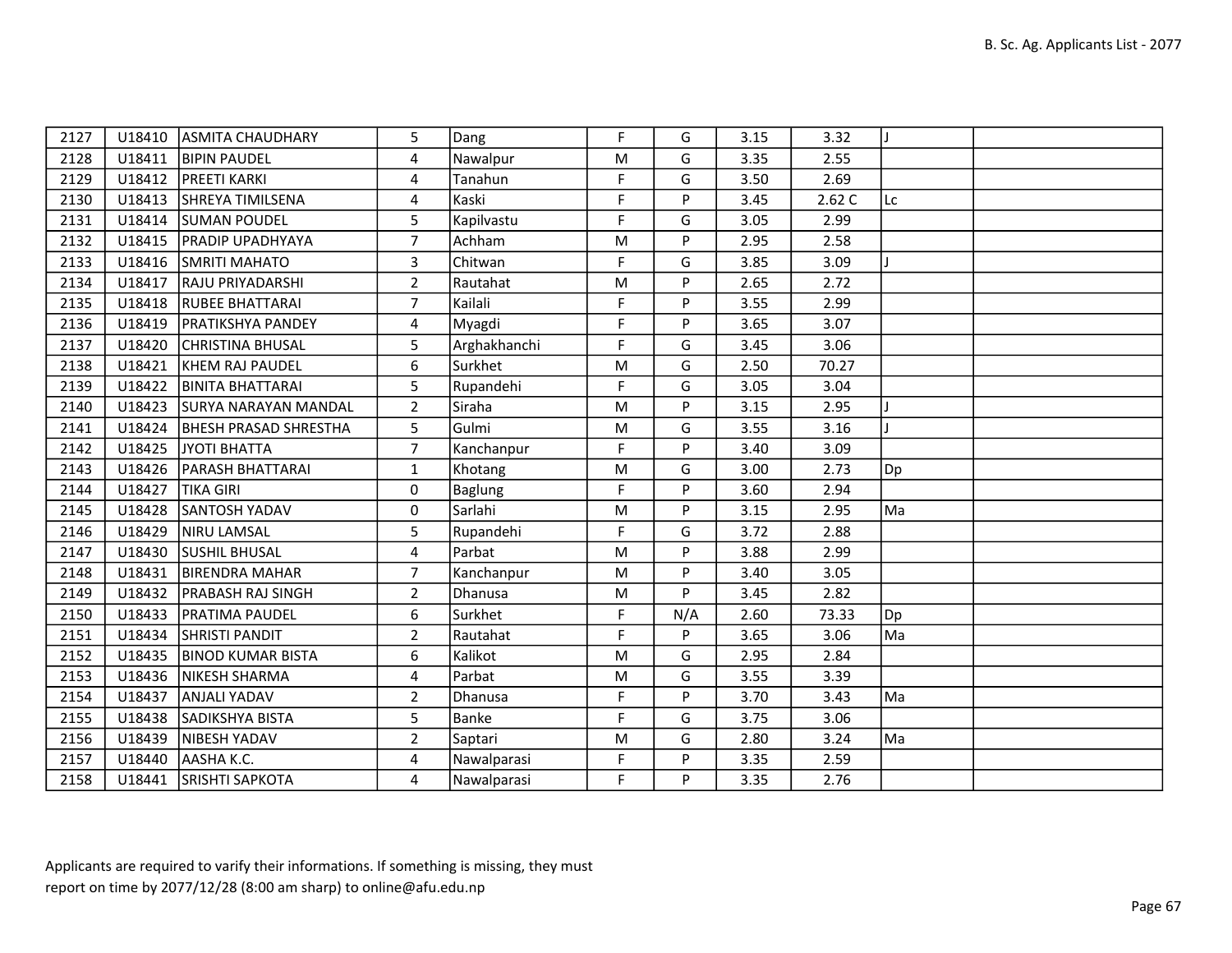| 2159 | U18442 | NAVRAJ B.C.                    | 6                       | Dailekh        | M         | N/A | 3.20  |       |       |  |
|------|--------|--------------------------------|-------------------------|----------------|-----------|-----|-------|-------|-------|--|
| 2160 | U18443 | <b>SARITA POKHREL</b>          | $\overline{4}$          | Nawalparasi    | F         | P   | 3.70  | 3.13  |       |  |
| 2161 | U18444 | <b>PRASHANT NEUPANE</b>        | 5                       | Pyuthan        | M         | P   | 3.30  | 3.06  |       |  |
| 2162 | U18445 | LEENA ADHIKARI                 | 3                       | Kathmandu      | F         | P   | 3.65  | 2.94  |       |  |
| 2163 | U18446 | <b>PRADEEP ROKAYA</b>          | $\overline{7}$          | Bajura         | ${\sf M}$ | P   | 3.30  | 3.59  |       |  |
| 2164 | U18447 | KUSMITA CHAPKOTA KUMAL         | $\overline{4}$          | Nawalparasi    | F         | G   | 3.76  | 3.19  |       |  |
| 2165 | U18448 | <b>GARIMA SUBEDI</b>           | 0                       | Kaski          | F         | P   | 3.30  | 3.07  |       |  |
| 2166 | U18449 | <b>DIKSHA SUBEDI</b>           | 4                       | Nawalparasi    | F         | G   | 3.80  | 3.09  |       |  |
| 2167 | U18450 | <b>AKENDRA CHAND</b>           | $\overline{7}$          | Kanchanpur     | M         | P   | 61.50 | 74.27 |       |  |
| 2168 | U18451 | <b>ABHIRENDRA KUMAR KUSHWA</b> | $\overline{2}$          | Sarlahi        | ${\sf M}$ | G   | 53.63 | 55.00 | Ma    |  |
| 2169 | U18452 | <b>ELISHA NEUPANE</b>          | 0                       | Rolpa          | F.        | P   | 3.20  | 3.06  |       |  |
| 2170 | U18453 | SACHITA SHRESTHA               | 4                       | Nawalparasi    | F         | P   | 3.50  | 2.96  |       |  |
| 2171 | U18454 | SANKALPA SHRESTHA              | 4                       | Lamjung        | F         | G   | 3.50  | 2.84  |       |  |
| 2172 | U18455 | KHUMANANDA KANDEL              | 0                       | <b>Baglung</b> | ${\sf M}$ | P   | 3.60  | 3.59  |       |  |
| 2173 | U18456 | SANDHYA KUMARI KC              | 3                       | Chitwan        | F.        | P   | 3.55  | 3.09  |       |  |
| 2174 | U18457 | <b>BARSHA KANDEL</b>           | 0                       | Rupandehi      | F         | O   | 85.80 | 2.96  |       |  |
| 2175 | U18458 | <b>SIDDANT CHHETRI</b>         | 4                       | Gorkha         | ${\sf M}$ | P   | 3.05  | 3.13  |       |  |
| 2176 | U18459 | KABITA KUMARI MANDAL           | $2^{\circ}$             | Saptari        | F.        | P   | 3.25  | 3.25  |       |  |
| 2177 | U18460 | <b>SWASTIKA KHARAL</b>         | 5                       | Bardiya        | F         | P   | 3.65  | 3.26  |       |  |
| 2178 | U18461 | <b>AASTHA PAUDEL</b>           | 4                       | Myagdi         | F         | P   | 3.60  | 2.76  |       |  |
| 2179 | U18462 | <b>TOSHAL BHATTARAI</b>        | $\mathbf{1}$            | Khotang        | ${\sf M}$ | G   | 55.75 | 56.80 | Sa    |  |
| 2180 | U18463 | <b>SANCHEET GAUTAM</b>         | 4                       | Kaski          | ${\sf M}$ | G   | 3.50  | 2.92  |       |  |
| 2181 | U18464 | LRICHA PUN MAGAR               | $\overline{\mathbf{3}}$ | Chitwan        | F         | P   | 3.15  | 2.79  | J, Lc |  |
| 2182 | U18465 | <b>POOJA KUMARI BARAI</b>      | 5                       | Rupandehi      | F.        | P   | 3.05  | 2.84  | Ma    |  |
| 2183 | U18466 | SAMEER RANA                    | $\overline{7}$          | Kanchanpur     | ${\sf M}$ | P   | 52.63 | 66.59 |       |  |
| 2184 | U18467 | <b>PUSHP BIKRAM SHAH</b>       | $\overline{7}$          | Kailali        | F         | G   | 2.90  | 2.56  |       |  |
| 2185 | U18468 | <b>NABIN RIMAL</b>             | 6                       | Dailekh        | M         | G   | 2.60  | 3.10  | Dp]   |  |
| 2186 | U18469 | <b>AARATI PAUDEL</b>           | 4                       | <b>Baglung</b> | F         | P   | 3.75  | 3.66  |       |  |
| 2187 | U18470 | <b>ISANTOSH SINGH</b>          | $\overline{7}$          | <b>Bajhang</b> | ${\sf M}$ | G   | 2.85  | 2.75  |       |  |
| 2188 | U18471 | <b>PARAS MANI SAMAL</b>        | $\overline{2}$          | Mahottari      | M         | P   | 81.13 | 57.20 | J, Lc |  |
| 2189 |        | U18472 JAGAT SHRESTHA          | $\mathbf{1}$            | Sankhuwasabha  | ${\sf M}$ | G   | 3.45  | 2.85  |       |  |
| 2190 | U18473 | <b>PANKAJ KUMAR YADAV</b>      | 0                       | Siraha         | M         | P   | 3.75  | 3.66  |       |  |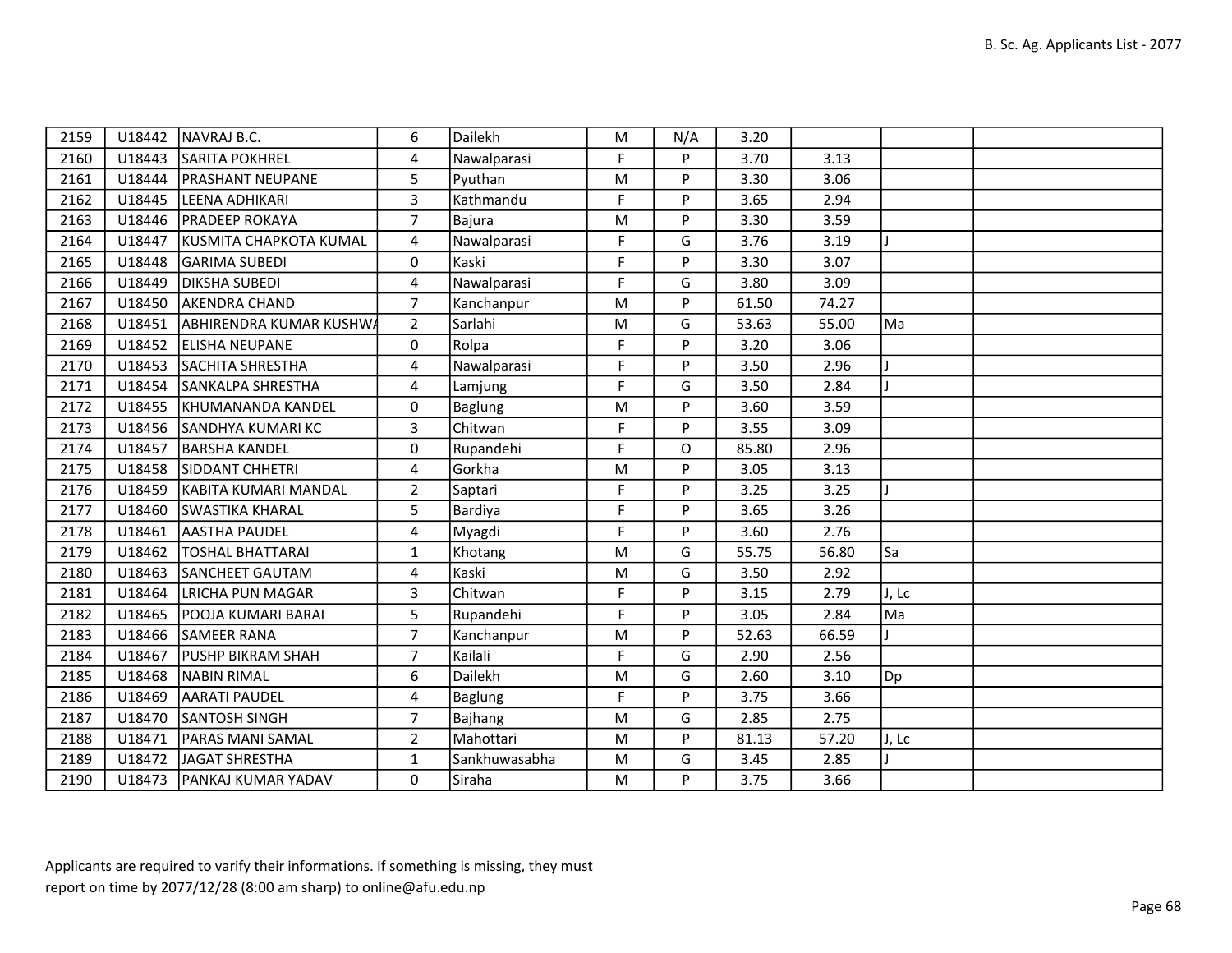| 2192 | U18475 | <b>DIPAK KATTEL</b>        | 1              | Sankhuwasabha  | M         | G | 3.30  | 2.93  |    |                       |
|------|--------|----------------------------|----------------|----------------|-----------|---|-------|-------|----|-----------------------|
| 2193 | U18476 | RACHANA KADARIYA           | 3              | Chitwan        | F         | P | 3.10  |       |    | Lack of +2 transcript |
| 2194 | U18477 | <b>ASMITA CHAUDHARY</b>    | 5              | Dang           | F         | G | 2.60  |       |    | Lack of +2 transcript |
| 2195 | U18478 | <b>APSARA ADHIKARI</b>     | $\overline{4}$ | Syangja        | F         | Þ | 3.05  | 2.65  |    |                       |
| 2196 | U18479 | NANDA THAPA                | 6              | Surkhet        | F         | P | 2.85  | 79.73 |    |                       |
| 2197 | U18480 | <b>PRAMILA POUDEL</b>      | 3              | Kavrepalanchok | F         | G | 3.55  | 3.06  |    |                       |
| 2198 | U18481 | SANTOSH THARU              | 5              | Bardiya        | ${\sf M}$ | P | 3.25  | 2.82  |    |                       |
| 2199 | U18482 | NABINA RIMAL               | 4              | Parbat         | F         | P | 3.15  | 2.96  |    |                       |
| 2200 | U18483 | <b>SURESH THAPA</b>        | 4              | Tanahun        | M         | D | 3.25  | 2.59  |    |                       |
| 2201 | U18484 | <b>DIYA RANA</b>           | 5              | Kapilvastu     | F         | G | 3.70  | 3.46  |    |                       |
| 2202 | U18485 | APEKSHYA GYAWALI           | $\mathbf{3}$   | Chitwan        | F         | P | 3.70  | 3.29  | Lc |                       |
| 2203 | U18486 | JONNY ADHIKARI             | $\overline{3}$ | Nuwakot        | F         | G | 3.35  | 2.96  |    |                       |
| 2204 | U18487 | NIRJALA CHAPAGAIN          | 3              | Chitwan        | F         | P | 3.45  |       |    | Lack of +2 transcript |
| 2205 | U18488 | <b>TIRTHA RAM THARU</b>    | 5              | Bardiya        | M         | G | 3.25  | 2.54  |    |                       |
| 2206 | U18489 | AARADHANA SHARMA           | $\overline{4}$ | Baglung        | F         | P | 3.90  | 3.66  |    |                       |
| 2207 | U18490 | <b>PRATIKSHYA BHUSAL</b>   | 5              | Rupandehi      | F         | P | 3.70  | 3.16  |    |                       |
| 2208 | U18491 | SHREENIKA K.C.             | 5              | Bardiya        | F         | P | 73.38 | 76.35 |    |                       |
| 2209 | U18492 | <b>ARCHANA CHAUDHARY</b>   | $\mathbf{1}$   | Udayapur       | F         | P | 52.63 | 78.94 |    |                       |
| 2210 | U18493 | <b>RESHAM YOGI</b>         | 5              | Pyuthan        | M         | G | 53.13 | 76.55 |    |                       |
| 2211 | U18494 | <b>SUSAN POUDEL</b>        | $\overline{2}$ | Rupandehi      | M         | P | 3.25  | 2.86  |    |                       |
| 2212 | U18495 | MANISH YADAV               | $\overline{2}$ | Dhanusa        | M         | P | 3.65  | 3.12  |    |                       |
| 2213 | U18496 | <b>SAKSHAM PAUDEL</b>      | 5              | Rupandehi      | ${\sf M}$ | G | 3.55  | 3.23  |    |                       |
| 2214 | U18497 | ANIL KUMAR YADAV           | $\overline{2}$ | Rautahat       | ${\sf M}$ | P | 3.55  | 2.89  | Ma |                       |
| 2215 | U18498 | MERISHA BHANDARI           | $\mathbf{3}$   | Makwanpur      | F         | D | 3.15  | 2.55  |    |                       |
| 2216 | U18499 | <b>PURNIKA POUDEL</b>      | 5              | Nawalparasi    | F         | P | 3.35  | 3.09  |    |                       |
| 2217 | U18500 | <b>ANOJ KUMAR THAPA</b>    | $\mathbf{1}$   | Jhapa          | ${\sf M}$ | G | 3.15  | 82.04 |    |                       |
| 2218 | U18501 | <b>BHUWAN YADAV</b>        | $\overline{2}$ | Saptari        | M         | G | 2.55  | 2.46  | Ma |                       |
| 2219 | U18502 | <b>SUPRIYA THAPA</b>       | 5              | Rupandehi      | F         | P | 3.20  | 2.93  |    |                       |
| 2220 | U18503 | MONITA SHAH                | $\mathbf{1}$   | Sunsari        | F         | P | 3.70  | 3.49  | Ma |                       |
| 2221 | U18504 | <b>ADITI SHRESTHA</b>      | 4              | Nawalparasi    | F         | Þ | 3.55  | 2.73  |    |                       |
| 2222 | U18505 | BIBEK PRASAD KUSHWAHA      | $\overline{2}$ | Parsa          | M         | P | 2.85  | 2.71  | Ma |                       |
| 2223 |        | U18506 SUPRIYA BUDHA MAGAR | 5              | Rolpa          | F         | P | 3.80  | 3.24  |    |                       |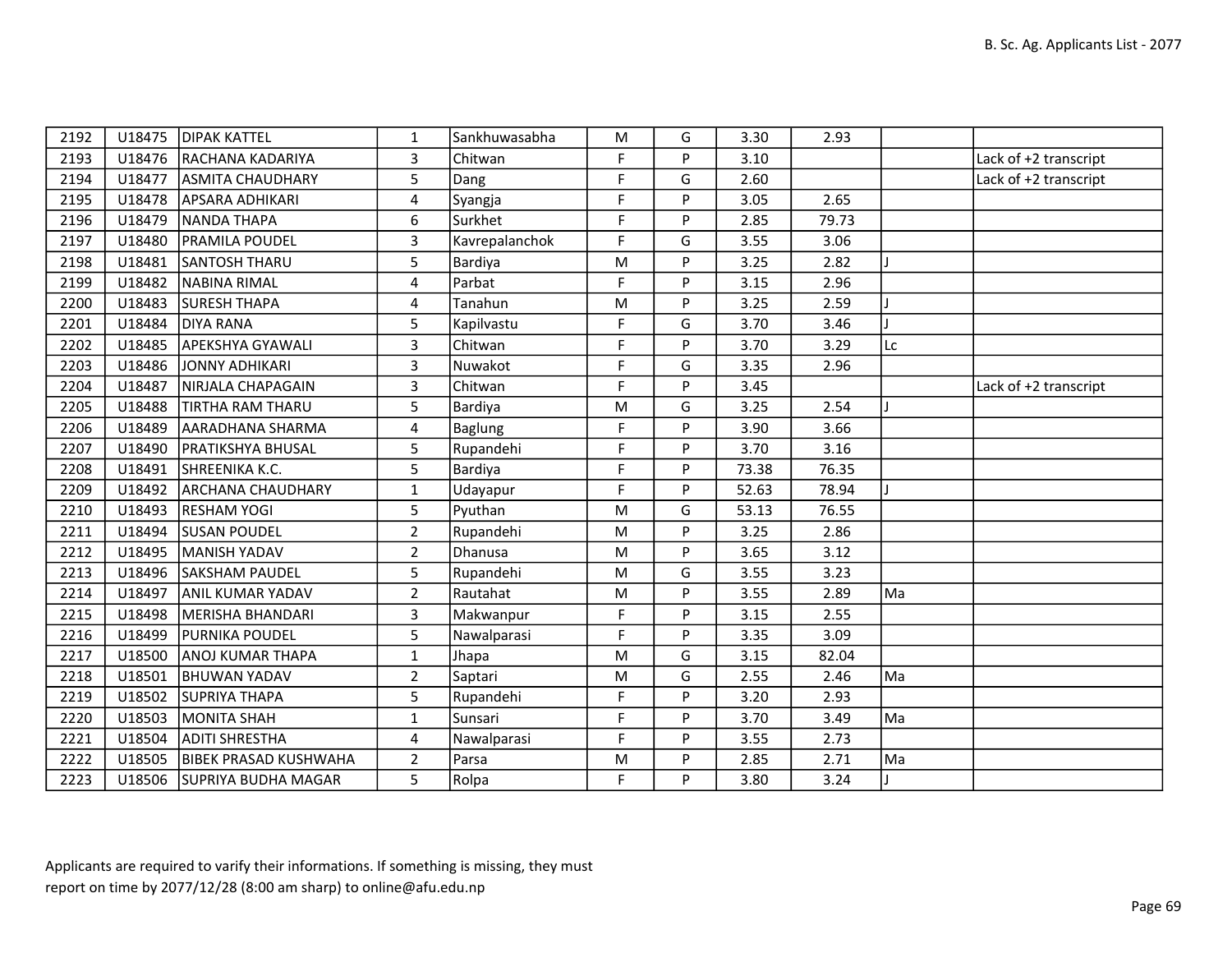| 2224 | U18507 | <b>SANDESH SAPKOTA</b>         | 4              | Kaski          | ${\sf M}$ | G   | 3.35  | 2.83  |    |                       |
|------|--------|--------------------------------|----------------|----------------|-----------|-----|-------|-------|----|-----------------------|
| 2225 | U18508 | <b>KABITA BHUSAL</b>           | 5              | Nawalparasi    | F.        | P   | 2.90  | 2.99  |    |                       |
| 2226 | U18509 | NAMRATA PAUDEL                 | 4              | Kaski          | F         | G   |       | 2.98  |    | Lack of SLC marksheet |
| 2227 | U18510 | KABITA KUMARI SHARMA           | 5              | Rupandehi      | F         | P   | 3.10  | 2.86  |    |                       |
| 2228 | U18511 | <b>RAKSHA SHRESTHA</b>         | 3              | <b>Dhading</b> | F         | G   | 3.60  | 3.06  |    |                       |
| 2229 | U18512 | <b>BINAYA BUDHATHOKI</b>       | $\mathbf{1}$   | Ilam           | M         | P   | 3.68  | 2.91  |    |                       |
| 2230 | U18513 | <b>SAMIP POUDEL</b>            | $\overline{3}$ | Chitwan        | ${\sf M}$ | P   | 3.75  | 3.16  | Lc |                       |
| 2231 | U18514 | <b>SWETA RAY</b>               | $\overline{2}$ | Mahottari      | F.        | G   | 2.90  | 2.66  | Ma |                       |
| 2232 | U18515 | <b>SUNIL KAFLE</b>             | 3              | Chitwan        | M         | G   | 3.75  | 3.53  | Lc |                       |
| 2233 | U18516 | VENESSA SHAH                   | $\overline{2}$ | Dhanusa        | F         | G   | 3.70  | 3.32  | Ma |                       |
| 2234 | U18517 | <b>HEMANT PAL</b>              | $\overline{7}$ | Dadeldhura     | ${\sf M}$ | P   | 3.10  | 2.77  |    |                       |
| 2235 | U18518 | <b>BISHNU LAMSAL</b>           | 5              | Gulmi          | M         | G   | 3.10  | 2.68  |    |                       |
| 2236 | U18519 | <b>BIJAY SAPKOTA</b>           | 5              | Kapilvastu     | ${\sf M}$ | P   | 3.15  | 2.76  |    |                       |
| 2237 | U18520 | <b>SUDIKSHA SHARMA</b>         | 5              | Bardiya        | F         | G   | 2.75  | 2.84  |    |                       |
| 2238 | U18521 | <b>TINA LIMBU</b>              | $\mathbf{1}$   | Terhathum      | F         | P.  | 3.65  | 3.23  |    |                       |
| 2239 | U18522 | <b>SURAKSHYA NEUPANE</b>       | 4              | Tanahun        | F         | G   | 3.25  | 2.75  |    |                       |
| 2240 | U18523 | <b>SURABHI CHAPAI</b>          | 3              | Chitwan        | F         | P   | 3.90  | 3.33  |    |                       |
| 2241 | U18524 | CHANDRA BAHADUR KARKI          | 5              | Banke          | M         | P   | 3.75  | 3.09  |    |                       |
| 2242 | U18525 | <b>SUSHMA GHIMIRE</b>          | 5              | Gulmi          | F.        | G   | 3.05  | 2.64  |    |                       |
| 2243 | U18526 | <b>AADARSH MISHRA</b>          | $\overline{2}$ | Rautahat       | ${\sf M}$ | N/A | 2.85  |       |    | Lack of +2 transcript |
| 2244 | U18527 | <b>SADHANA PANDEY</b>          | 5              | Palpa          | F         | P   | 3.25  | 2.96  |    |                       |
| 2245 | U18528 | SAMJHANA SHRESTHA              | 4              | Tanahun        | F.        | P   | 3.45  | 2.46  |    |                       |
| 2246 | U18529 | <b>SAPANA CHAULAGAIN DAHAL</b> | 3              | Dolakha        | F         | G   | 2.75  | 71.22 |    |                       |
| 2247 | U18530 | <b>SAMEER NEPAL</b>            | 5              | Rupandehi      | M         | P.  | 3.30  | 3.01  |    |                       |
| 2248 | U18531 | KRITI KAFLE                    | $\mathbf{3}$   | Chitwan        | F         | P   | 3.35  | 2.96  | Lc |                       |
| 2249 | U18532 | <b>PRIYANKA SHRESTHA</b>       | $\overline{2}$ | Saptari        | F         | P   | 3.25  | 2.93  |    |                       |
| 2250 | U18533 | <b>BIBIKA ACHARYA</b>          | 4              | Nawalpur       | F.        | G   | 2.85  | 2.57  |    |                       |
| 2251 | U18534 | <b>SABITA ACHARYA</b>          | 4              | Nawalpur       | F         | G   | 3.15  | 2.86  |    |                       |
| 2252 | U18535 | <b>SUJIT KUMAR MANDAL</b>      | $\overline{2}$ | Dhanusa        | ${\sf M}$ | P   | 2.85  | 2.93  | Ma |                       |
| 2254 | U18537 | MIN BAHADUR MALLA              | 6              | Dailekh        | ${\sf M}$ | N/A | 48.75 | 67.10 |    |                       |
| 2255 | U18538 | <b>PREETY KUMARI SAHA</b>      | $\overline{2}$ | Dhanusa        | F         | P   | 3.75  | 3.33  | Ma |                       |
| 2256 |        | U18539   PAWAN KUMAR SAH       | $2^{\circ}$    | Saptari        | ${\sf M}$ | G   | 2.50  | 80.55 | Ma |                       |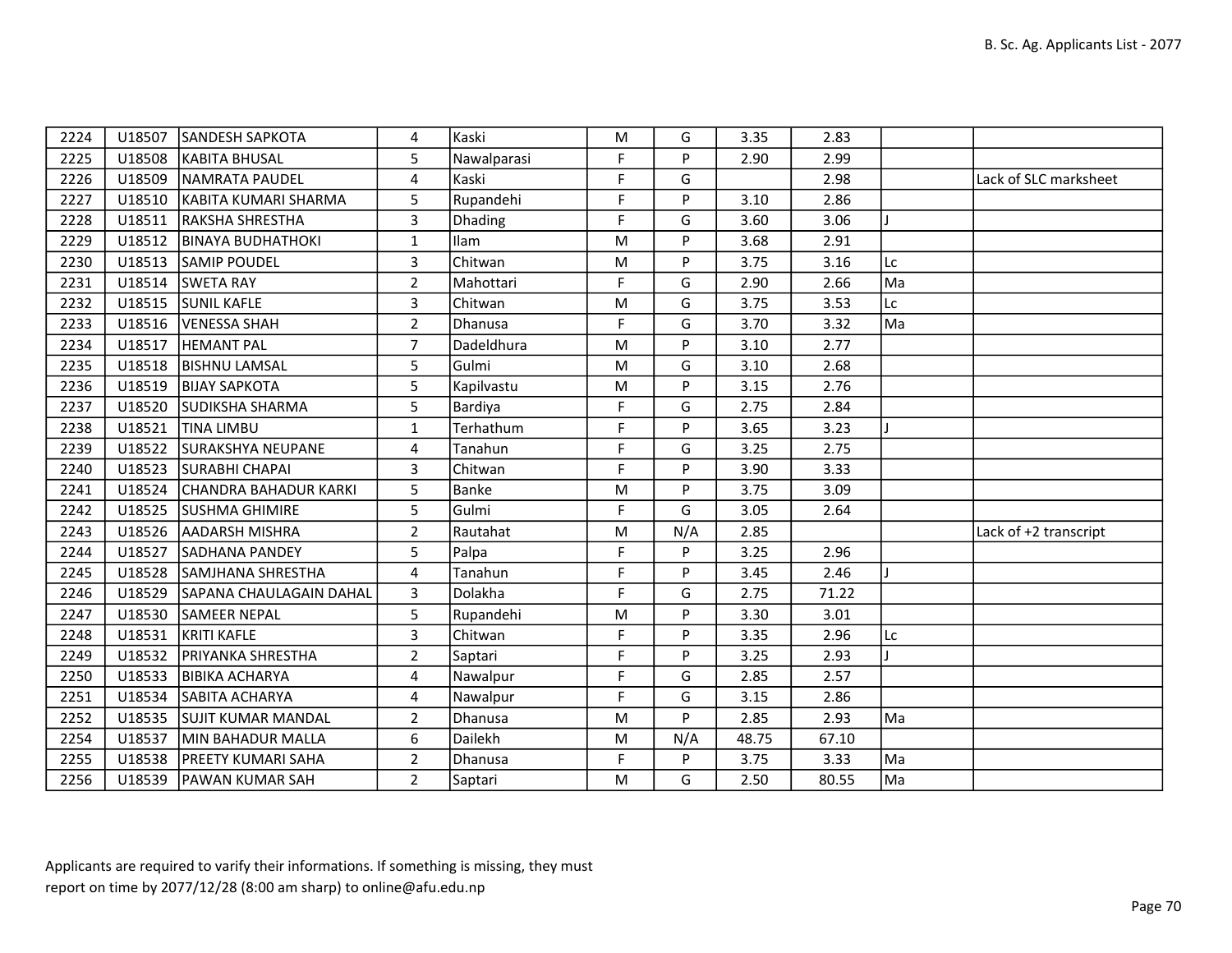| 2257 | U18540 | AARUSHI GHARTI MAGAR          | 5              | Rolpa          | F         | P   | 3.25  | 3.29  |        |                       |
|------|--------|-------------------------------|----------------|----------------|-----------|-----|-------|-------|--------|-----------------------|
| 2258 | U18541 | <b>REKHA KHANAL</b>           | 5              | Arghakhanchi   | F         | G   | 3.50  |       |        | Lack of +2 transcript |
| 2259 | U18542 | <b>SONISHA GAUTAM</b>         | $\overline{3}$ | Chitwan        | F         | Þ   | 3.60  | 3.13  | Lc     |                       |
| 2260 | U18543 | JONASH BADU                   | $\overline{7}$ | Kanchanpur     | M         | P   | 3.30  | 3.05  |        |                       |
| 2261 | U18544 | SANJAY YADAV                  | $\overline{2}$ | Dhanusa        | M         | G   | 2.55  | 2.69  | Ma     |                       |
| 2262 | U18545 | RAJYALAXMI KHATRI             | 6              | Jumla          | F         | G   | 55.38 | 65.56 |        |                       |
| 2263 | U18546 | AMIT B.K                      | $\overline{4}$ | Lamjung        | M         | Þ   | 3.60  | 3.63  | DI.    |                       |
| 2264 | U18547 | <b>BIKASH KANDEL</b>          | 5              | Banke          | M         | P   | 3.60  | 3.46  |        |                       |
| 2265 | U18548 | <b>SUSHMA KHANAL</b>          | 5              | Arghakhanchi   | F         | N/A | 3.80  | 3.62  |        |                       |
| 2266 | U18549 | YOJANA BHATTARAI              | $\mathbf{1}$   | Jhapa          | F         | P   | 3.55  | 3.08  |        |                       |
| 2267 | U18550 | <b>SUSMITA YADAV</b>          | $\overline{2}$ | Siraha         | F         | N/A | 2.90  | 2.67  | Ma     |                       |
| 2268 | U18551 | <b>RIYA GHALE</b>             | 3              | Chitwan        | F         | Þ   | 3.60  | 2.89  | J, Lc  |                       |
| 2269 | U18552 | <b>BALKRISHNA SINGH</b>       | 6              | Surkhet        | M         | P   | 3.60  | 3.15  |        |                       |
| 2270 | U18553 | MITHALESH YADAV               | $\mathbf{1}$   | Morang         | M         | P   | 3.50  | 3.15  | Ma     |                       |
| 2271 | U18554 | KHEM BAHADUR BOHORA           | $\overline{7}$ | Kailali        | M         | Þ   | 3.25  |       |        | Lack of +2 transcript |
| 2272 | U18555 | NEJAMUL HAQUE ANSARI          | $\overline{2}$ | Parsa          | M         | P   | 3.10  | 2.92  | Ma     |                       |
| 2273 | U18556 | KANCHAN BASHYAL               | 5              | Rupandehi      | F         | P   | 3.50  | 3.13  |        |                       |
| 2274 | U18557 | MENUKA KHATRI                 | $\overline{7}$ | Baitadi        | F         | P   | 3.25  | 2.89  |        |                       |
| 2275 | U18558 | RAMAN LAMICHHANE              | 3              | Chitwan        | M         | P   | 3.65  | 3.29  | ApC    |                       |
| 2276 | U18559 | <b>KARAN PAUDEL</b>           | 4              | <b>Baglung</b> | M         | G   | 3.80  | 2.83  |        |                       |
| 2277 | U18560 | <b>PURNIMA CHAUDHARY</b>      | $\overline{7}$ | Kailali        | F         | G   | 3.25  | 2.99  |        |                       |
| 2278 | U18561 | RANJESH B.K.                  | 4              | Gorkha         | ${\sf M}$ | G   | 2.85  | 63.57 | DI, Dp |                       |
| 2279 | U18562 | SANSKRITI BHATTARAI           | $\mathbf{1}$   | Sunsari        | F         | P   | 3.70  | 3.36  |        |                       |
| 2280 | U18563 | BANDANA B.K.                  | 5              | Dang           | F         | P   | 2.95  | 3.09  | ldl    | Lack of Citizenship   |
| 2281 | U18564 | SANJITA CHAUDHARY             | $\overline{7}$ | Kailali        | F         | N/A | 3.15  | 2.54  |        |                       |
| 2282 | U18565 | ANJALI THAPA                  | 5              | Nawalparasi    | F         | P   | 3.45  | 3.13  |        |                       |
| 2283 | U18566 | DIVYA K.C.                    | 5              | Rupandehi      | F         | Þ   | 3.50  | 3.13  |        | Lack of +2 transcript |
| 2284 | U18567 | BISHAL K.C.                   | 5              | Dang           | ${\sf M}$ | P   | 3.40  | 2.77  |        |                       |
| 2285 | U18568 | <b>SUSHMA NANU BISHWAKARM</b> | 4              | <b>Baglung</b> | F         | G   | 3.30  | 2.76  | IDI    |                       |
| 2286 | U18569 | <b>KAMAL CHAUDHARY</b>        | $\mathbf{1}$   | Udayapur       | ${\sf M}$ | Þ   | 3.05  | 2.42  |        |                       |
| 2287 | U18570 | <b>AMRIT CHAUDHARY</b>        | 5              | Dang           | M         | P   | 3.15  | 3.11  |        |                       |
| 2288 | U18571 | <b>ANIL ARYAL</b>             | 5              | Rupandehi      | M         | G   | 3.10  | 3.03  |        |                       |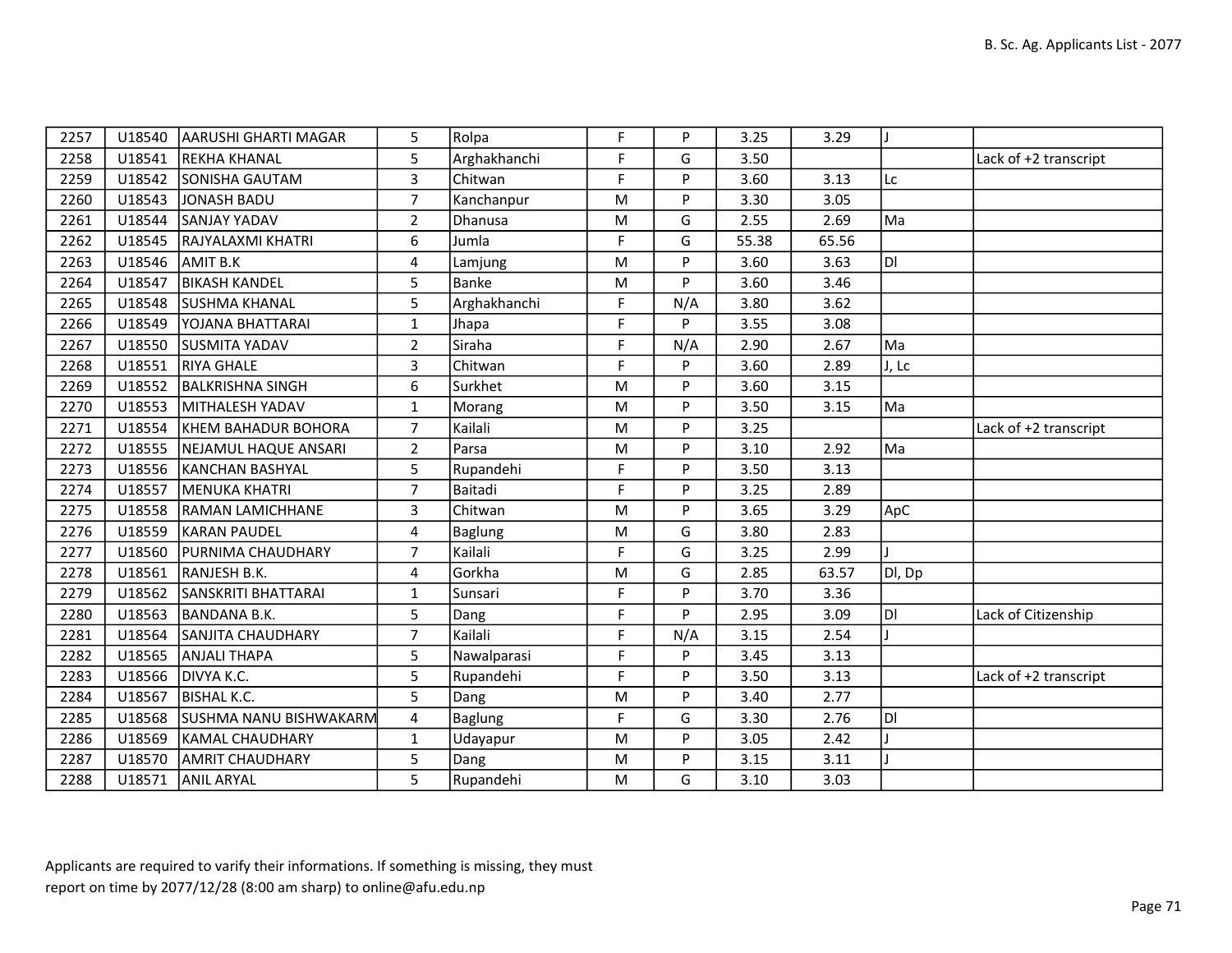| 2289 | U18572 | <b>BIMALA NEPALI</b>        | 4              | Tanahun        | F | P        | 3.25  | 2.63  | DI     |                       |
|------|--------|-----------------------------|----------------|----------------|---|----------|-------|-------|--------|-----------------------|
| 2290 | U18573 | <b>BISHAL SHRESTHA</b>      | 4              | Tanahun        | M | G        | 3.40  | 3.53  |        |                       |
| 2291 | U18574 | <b>SAPANA KANDEL</b>        | 5              | Gulmi          | F | G        | 3.20  | 2.95  |        |                       |
| 2292 | U18575 | <b>PRAHALAD YADAV</b>       | $\overline{2}$ | Saptari        | M | O        | 3.40  | 2.53  | Ma     |                       |
| 2293 | U18576 | <b>BISHNU BIRKATTA</b>      | 5              | Palpa          | F | P        | 3.40  | 2.83  |        |                       |
| 2294 | U18577 | <b>SANAM PUN MAGAR</b>      | $\overline{4}$ | <b>Baglung</b> | F | G        | 2.85  | 2.88  |        |                       |
| 2295 | U18578 | DHARMENDRA KUMAR MAHA       | $\overline{2}$ | Mahottari      | M | P        | 2.65  | 75.02 | Ma     |                       |
| 2296 | U18579 | RAM PRASAD DHOBI            | 5              | Banke          | M | G        | 3.00  | 2.74  | Dl, Ma |                       |
| 2297 | U18580 | <b>SANJOG POKHREL</b>       | 5              | Kapilvastu     | M | G        | 3.90  | 3.56  |        |                       |
| 2298 | U18581 | <b>GAURAV KUMAR YADAV</b>   | $\overline{2}$ | Saptari        | M | P        | 3.35  | 2.91  | Ma     |                       |
| 2299 | U18582 | PRAKRITI BHATTARAI          | $\mathbf{1}$   | Sunsari        | F | P        | 3.45  | 3.76  |        | Lack of Citizenship   |
| 2300 | U18583 | <b>ROSHANI SINGH</b>        | $\overline{2}$ | Rautahat       | F | <b>P</b> | 3.60  | 2.93  |        |                       |
| 2301 | U18584 | <b>DIPAK PRASAD THARU</b>   | $\overline{2}$ | Parsa          | M | G        | 3.30  | 3.43  |        |                       |
| 2302 | U18585 | ANISH ADHIKARI              | 4              | Gorkha         | M | P        | 3.30  | 3.12  |        |                       |
| 2303 | U18586 | <b>TILAK SHAHI</b>          | 6              | Dailekh        | M | N/A      | 2.90  | 73.67 |        |                       |
| 2304 | U18587 | MANDILA TAMANG              | $\mathbf{3}$   | Chitwan        | F | P        | 3.40  | 2.39  | J, Lc  |                       |
| 2305 | U18588 | LOK RAJ BHATT               | $\overline{7}$ | Baitadi        | M | G        | 2.25  | 70.13 |        |                       |
| 2306 | U18589 | <b>SUMAN GHISING TAMANG</b> | $\mathbf{3}$   | Dolakha        | M | P        | 77.38 | 70.49 |        |                       |
| 2307 | U18590 | SIMA KUMARI NAYAK           | $\overline{2}$ | Mahottari      | F | P        | 3.55  |       | Ma     | Lack of +2 transcript |
| 2308 | U18591 | PRIYANKA YADAV              | $\overline{2}$ | Sarlahi        | F | P        | 3.00  | 2.83  | Ma     |                       |
| 2309 | U18592 | <b>ANUPA SINGH</b>          | 5              | Rupandehi      | F | P        | 3.55  | 3.29  | Ma     |                       |
| 2310 | U18593 | NITISH KUMAR YADAV          | $\overline{2}$ | Mahottari      | M | N/A      | 3.08  | 2.93  | Ma     |                       |
| 2311 | U18594 | JYOTI CHAUDHARY             | 7              | Kailali        | M | P        | 3.15  | 2.87  |        |                       |
| 2312 | U18595 | <b>RUMA RAI</b>             | $\mathbf{1}$   | Ilam           | F | P        | 2.90  |       |        | Lack of +2 transcript |
| 2313 | U18596 | JIGYANSA KAFLE              | 5              | Kapilvastu     | F | G        | 3.45  | 3.03  |        |                       |
| 2314 | U18597 | <b>SHRUTI SINGH</b>         | 7              | Darchula       | F | P        | 3.05  | 3.13  |        |                       |
| 2315 | U18598 | <b>BENJU BARAL</b>          | $\overline{4}$ | Kaski          | F | P        | 3.90  | 3.83  |        |                       |
| 2316 | U18599 | <b>RABINA NEUPANE</b>       | 5              | Rupandehi      | F | P        | 3.25  | 2.96  |        |                       |
| 2317 | U18600 | <b>HANOK CHAUDHARY</b>      | $\overline{7}$ | Kailali        | M | P        | 2.80  | 2.72  |        |                       |
| 2318 | U18601 | SANAM G.C                   | $5\phantom{.}$ | Palpa          | F | G        | 3.20  | 2.69  |        |                       |
| 2319 | U18602 | <b>BISHAL CHALISE</b>       | $\overline{4}$ | <b>Baglung</b> | M | G        | 2.95  | 2.68  |        |                       |
| 2320 | U18603 | <b>BIKRANTA SUBEDI</b>      | $\mathbf{1}$   | Okhaldhunga    | M | $\Omega$ | 3.52  | 3.33  |        |                       |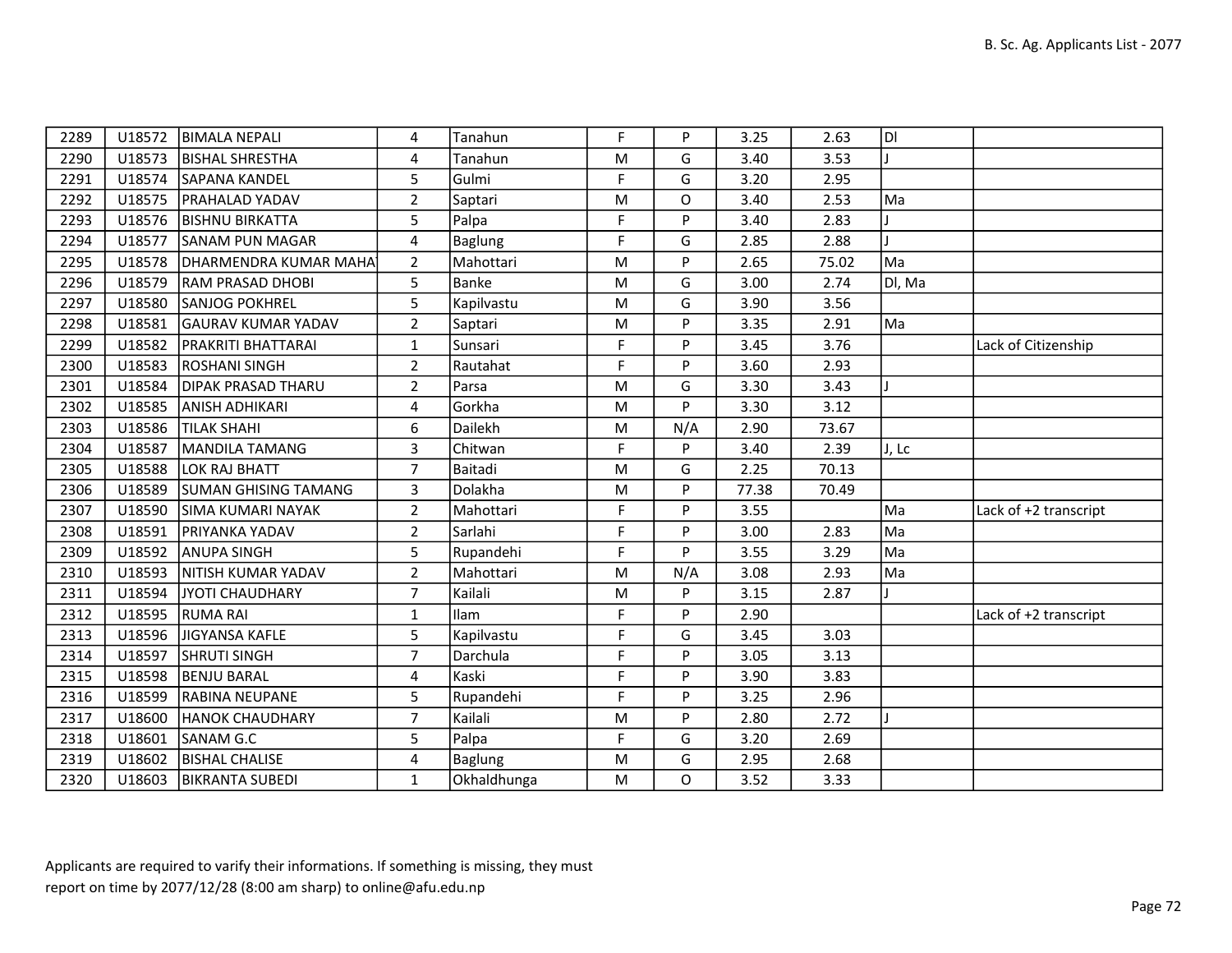| 2321 |        | U18604   MANISHA PANDEY       | 5              | Gulmi          | F | G   | 3.25  | 2.93  |            |                       |
|------|--------|-------------------------------|----------------|----------------|---|-----|-------|-------|------------|-----------------------|
| 2322 | U18605 | KIRAN MANDAL                  | $\mathbf{1}$   | Morang         | F | P   | 72.75 | 68.51 |            |                       |
| 2323 | U18606 | <b>TUWINKAL KUMARI GUPTA</b>  | $\mathbf{1}$   | Sunsari        | F | G   | 2.95  | 2.79  | Ma         |                       |
| 2324 | U18607 | <b>SHRISTI CHAUDHARY</b>      | $\overline{2}$ | Siraha         | F | G   | 3.50  | 2.59  |            |                       |
| 2325 | U18608 | MANISH G.C                    | 5              | Rupandehi      | M | N/A | 3.25  | 2.96  |            | Lack of +2 transcript |
| 2326 | U18609 | RACHANA ADHIKARI              | 4              | Tanahun        | F | P   | 3.65  | 3.06  |            |                       |
| 2327 | U18610 | NITESH RAJ PURI               | 6              | Surkhet        | M | P   | 3.05  | 72.31 |            |                       |
| 2328 | U18611 | <b>PRABIN BISTA</b>           | 6              | Dailekh        | M | P   | 3.55  |       |            | Lack of +2 transcript |
| 2329 | U18612 | <b>SUSHMA RANA</b>            | 4              | Syangja        | F | G   | 3.35  | 3.29  |            |                       |
| 2330 | U18613 | <b>RANAJEET SHAH</b>          | $\mathbf{1}$   | Morang         | M | P   | 3.35  | 2.97  | Ma         |                       |
| 2331 | U18614 | MADHAV CHANDRA ACHARYA        | 4              | Nawalpur       | M | G   | 3.85  | 3.63  |            |                       |
| 2332 | U18615 | KRITA K.C.                    | 4              | Kaski          | F | P   | 3.30  | 3.12  |            |                       |
| 2333 | U18616 | <b>DIKSHA KUMARI SHRESTHA</b> | $\overline{2}$ | Dhanusa        | F | P   | 3.50  | 2.86  |            |                       |
| 2334 | U18617 | NAWARAJ JAISHI                | $\overline{7}$ | <b>Bajura</b>  | M | G   | 3.15  | 3.49  |            |                       |
| 2335 | U18618 | BISHOW RAJ THAPA              | 6              | Dailekh        | M | P   | 3.20  | 2.75  |            |                       |
| 2336 | U18619 | <b>BISHAL NEUPANE</b>         | $\mathsf{3}$   | Chitwan        | M | P   | 3.55  |       | Lc         | Lack of +2 transcript |
| 2337 | U18620 | ANITA RAI                     | $\mathbf{1}$   | Morang         | F | P   | 3.05  | 81.06 |            |                       |
| 2338 | U18621 | JHARANA DHAKAL                | 1              | Morang         | F | P   | 3.70  | 3.49  |            |                       |
| 2339 | U18622 | DIKSHYA BASNET                | $\mathsf{3}$   | Kathmandu      | F | P   | 3.40  | 2.70  |            |                       |
| 2340 | U18623 | HIKESH GURAGAIN               | $\mathbf{1}$   | Dhankuta       | M | P   | 62.38 | 68.00 |            |                       |
| 2341 | U18624 | <b>DILIP GHARTI</b>           | 5              | Palpa          | M | P   | 3.00  | 2.59  |            |                       |
| 2342 | U18625 | <b>BISHNU PANDEY</b>          | 5              | Arghakhanchi   | M | P   | 3.45  | 3.06  |            |                       |
| 2343 | U18626 | SUDIKSHYA CHAUDHARY           | $\overline{2}$ | Saptari        | F | P   | 3.50  | 3.16  |            |                       |
| 2344 | U18627 | <b>SAURAV SIGDEL</b>          | 3              | Kavrepalanchok | M | P   | 3.40  | 2.99  |            |                       |
| 2345 | U18628 | <b>SUNITA DHAMALA</b>         | $\mathbf{1}$   | Okhaldhunga    | F | P   | 3.55  | 2.62  |            |                       |
| 2346 | U18629 | KRISCHALA CHAULAGAI           | 3              | Sindhuli       | F | G   | 3.04  | 2.92  |            |                       |
| 2347 | U18630 | <b>DEVIKA BHANTANA</b>        | 4              | Gorkha         | F | G   | 3.20  | 2.79  |            |                       |
| 2348 | U18631 | SOJIT BISHWOKARMA             | $\overline{3}$ | Chitwan        | M | G   | 3.25  | 2.59  | Dl, Lc, St |                       |
| 2349 | U18632 | <b>SAFAL PANDEY</b>           | 5              | Nawalparasi    | M | G   | 3.68  | 2.77  |            |                       |
| 2350 | U18633 | <b>RIYA THAPA</b>             | 5              | Palpa          | F | P   | 3.70  | 2.99  |            |                       |
| 2351 | U18634 | <b>DHIRAJ SARKI</b>           | 4              | Syangja        | M | G   | 3.05  | 2.43  | Ap-D, Dl   |                       |
| 2352 |        | U18635 RAJ KUMAR BUDHA        | 6              | Jumla          | M | G   | 3.25  | 3.03  | Ap-B       |                       |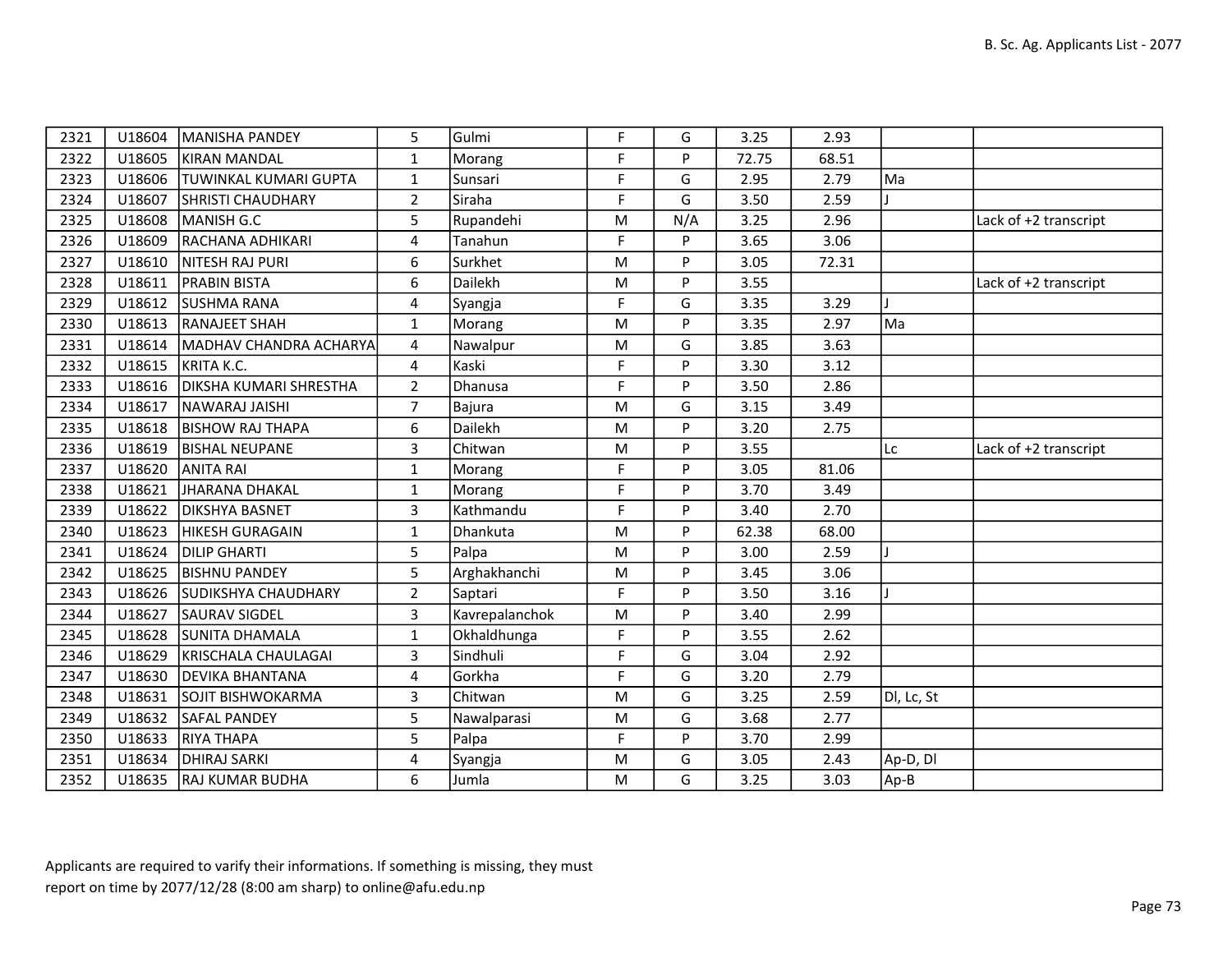| 2353 | U18636 | <b>BINOD BHANDARI</b>      | $\overline{7}$ | Jumla          | M           | G   | 3.70  | 2.99  |     |                       |
|------|--------|----------------------------|----------------|----------------|-------------|-----|-------|-------|-----|-----------------------|
| 2354 | U18637 | <b>SUMAN KHANAL</b>        | 4              | Tanahun        | F           | P   | 3.70  | 2.96  | Dp] |                       |
| 2355 | U18638 | <b>DEEPA KHATIWADA</b>     | $\mathbf{1}$   | Panchthar      | F           | P   | 3.35  | 2.88  |     |                       |
| 2356 | U18639 | SHIRISHA HADKHALE          | 4              | Tanahun        | F           | G   | 3.45  | 2.82  |     |                       |
| 2357 | U18640 | NIRANJAN KUMAR SAHANI      | $\overline{2}$ | Rautahat       | ${\sf M}$   | G   | 2.65  | 72.71 | Ma  |                       |
| 2358 | U18641 | ANU CHHETRI                | 5              | Nawalparasi    | F           | P   | 3.65  | 2.94  |     |                       |
| 2359 | U18642 | <b>SUSHMITA DULAL</b>      | $\overline{3}$ | Makwanpur      | F           | P   | 3.35  | 2.88  |     |                       |
| 2360 | U18643 | NISHA KULUNG RAI           | $\mathbf{1}$   | Solukhumbu     | F           | P   | 3.65  | 3.04  |     |                       |
| 2361 | U18644 | ABHINAB GURAGAIN           | $\mathbf{1}$   | Dhankuta       | M           | P   | 3.40  | 3.48  | Dp] |                       |
| 2362 | U18645 | ONGMU LAMA                 | $\mathbf{1}$   | Sunsari        | $\mathsf F$ | P   | 73.50 |       |     | Lack of +2 transcript |
| 2363 | U18646 | CHANDRA SINGH DANGI        | 6              | Dolpa          | M           | N/A | 3.25  | 3.26  |     |                       |
| 2364 | U18647 | <b>RAJESH KUMAR PANDIT</b> | $\overline{2}$ | Sarlahi        | M           | P   | 3.10  | 3.09  |     |                       |
| 2365 | U18648 | <b>TULSI SARU</b>          | 5              | Palpa          | $\mathsf F$ | P   | 3.40  | 3.19  |     |                       |
| 2366 | U18649 | ANISH ARYAL                | 4              | Syangja        | M           | P   | 3.30  | 2.39  |     |                       |
| 2367 | U18650 | <b>SUBHA PANGENI</b>       | 4              | Syangja        | M           | G   | 3.30  | 2.53  |     |                       |
| 2368 | U18651 | MANISH JAMARKATTEL         | 4              | Nawalparasi    | ${\sf M}$   | G   | 3.55  | 2.79  |     |                       |
| 2369 | U18652 | ABDHESH KUMAR KUSHWAHA     | $\overline{2}$ | Sarlahi        | M           | P   | 3.35  | 2.75  | Ma  |                       |
| 2370 | U18653 | <b>ASMITA SATYAL</b>       | 3              | Kavrepalanchok | F           | P   | 3.70  | 3.29  |     |                       |
| 2371 | U18654 | <b>BINITA THAPA</b>        | $\overline{4}$ | Kaski          | $\mathsf F$ | P   | 3.90  | 3.83  |     |                       |
| 2372 | U18655 | <b>SHISHIR LAMICHHANE</b>  | 4              | Nawalparasi    | ${\sf M}$   | G   | 3.08  | 3.04  |     |                       |
| 2374 | U18657 | <b>SURESH RANA</b>         | 5              | Nawalparasi    | M           | P   | 3.85  | 3.53  |     |                       |
| 2375 | U18658 | AFRINA BEGAM               | $\overline{2}$ | Dhanusa        | F           | P   | 3.30  |       | Ma  | Lack of +2 transcript |
| 2377 | U18660 | <b>SUSMITA SUBEDI</b>      | 3              | Nawalparasi    | F           | P   | 3.35  | 3.16  |     |                       |
| 2378 | U18661 | YOJANA RIMAL               | $\mathbf{1}$   | Jhapa          | F           | P   | 3.75  | 3.08  |     |                       |
| 2379 | U18662 | JHARANA BHARTI             | 5              | Arghakhanchi   | F           | G   | 3.25  | 2.93  |     |                       |
| 2380 | U18663 | <b>PUJA RANA</b>           | 5              | Palpa          | F           | P   | 3.84  | 2.83  |     |                       |
| 2381 | U18664 | ASMITA KHADKA              | 4              | <b>Baglung</b> | F           | P   | 3.90  | 3.55  |     |                       |
| 2382 | U18665 | SUMI SHRESTHA              | $\overline{4}$ | Tanahun        | F           | P   | 3.30  | 2.69  |     |                       |
| 2383 | U18666 | PREETIKA YADAV             | $\overline{2}$ | Mahottari      | F           | P   | 3.55  | 3.02  |     |                       |
| 2384 | U18667 | NILISHA DHUNGEL            | 3              | Makwanpur      | F           | N/A | 3.00  | 2.95  |     |                       |
| 2385 | U18668 | <b>SUSHMITA GURUNG</b>     | 4              | Tanahun        | F           | P   | 3.85  | 3.27  |     |                       |
| 2386 | U18669 | <b>PARAS THAPA MAGAR</b>   | 5              | Rupandehi      | ${\sf M}$   | P   | 3.40  |       |     | Lack of +2 transcript |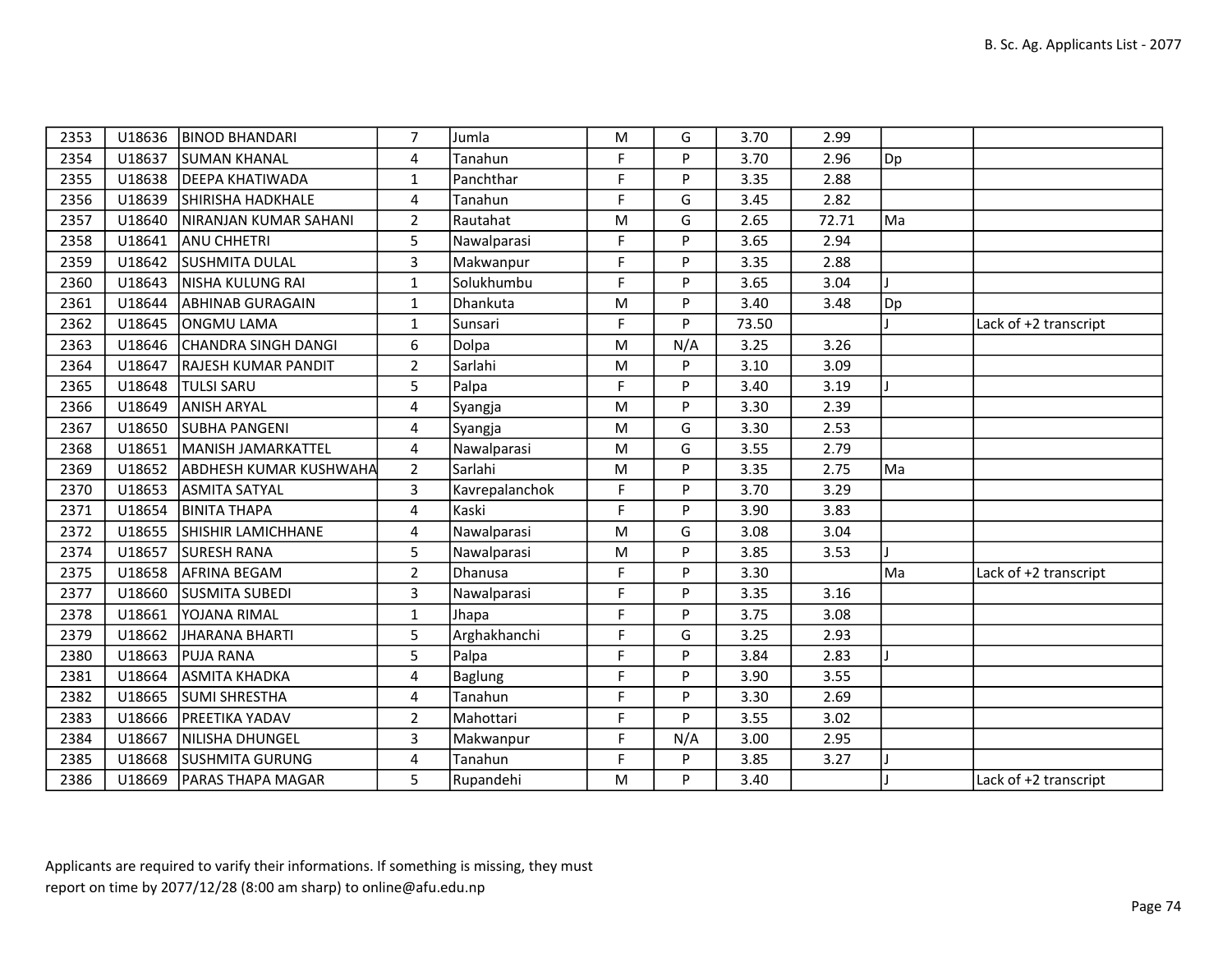| 2387 |        | U18670 ASMITA PUN MAGAR            | 5              | Banke        | F         | G   | 3.05  | 3.03  |     |                       |
|------|--------|------------------------------------|----------------|--------------|-----------|-----|-------|-------|-----|-----------------------|
| 2388 |        | U18671 SHUWAS GYAWALI              | 5              | Gulmi        | ${\sf M}$ | N/A | 3.35  | 3.13  |     |                       |
| 2389 |        | U18672 SAMUNNAT PANDEYA            | 4              | Parbat       | M         | P   | 3.25  | 3.07  | ApC |                       |
| 2390 | U18673 | MANISHA BHUSAL                     | 5              | Arghakhanchi | F         | P   | 3.20  | 2.96  |     |                       |
| 2392 |        | U18675   DENISH MALLA THAKURI      | $\mathbf{1}$   | Udayapur     | ${\sf M}$ | P   | 2.90  | 2.41  |     | Doc not found         |
| 2393 |        | U18676 URMILA BOHORA               | 6              | Kalikot      | F         | P   | 3.25  | 2.97  |     |                       |
| 2394 | U18677 | <b>ABINASH AWASTHI</b>             | $\overline{7}$ | Kanchanpur   | ${\sf M}$ | P   | 3.05  |       |     | Lack of +2 transcript |
| 2395 |        | U18678   MAHESH MAHATARA           | 5              | Gulmi        | M         | P   | 3.50  | 3.13  |     |                       |
| 2396 | U18679 | SANDESH KALU                       | $\overline{3}$ | Bhaktapur    | M         | P   | 3.65  | 2.92  |     |                       |
| 2397 | U18680 | <b>BIMAN ARYAL</b>                 | 4              | Syangja      | ${\sf M}$ | P   | 3.40  | 3.53  |     |                       |
| 2398 | U18681 | KRISHA BASNET                      | $\mathbf{1}$   | Okhaldhunga  | F         | P   | 3.35  | 3.29  |     |                       |
| 2399 | U18682 | <b>SANGITA KUMARI PANDIT</b>       | $\overline{2}$ | Siraha       | F         | G   | 48.38 | 66.43 |     |                       |
| 2400 | U18683 | <b>PUJA BHUSAL</b>                 | 5              | Kapilvastu   | F         | P   | 3.15  | 2.75  |     |                       |
| 2401 | U18684 | <b>AASHIKA SHRESTHA</b>            | 4              | Gorkha       | F         | P   | 3.40  | 3.07  |     |                       |
| 2402 | U18685 | <b>DURGA CHAPAGAIN</b>             | 0              | Syangja      | M         | P   | 3.75  | 3.63  |     |                       |
| 2403 | U18686 | <b>ARJUN KUMAR YADAV</b>           | $\overline{2}$ | Dhanusa      | ${\sf M}$ | G   | 2.70  | 2.69  | Ma  |                       |
| 2404 | U18687 | KUSHMA SUBEDI                      | 5              | Bardiya      | F.        | P   | 3.45  | 2.63  |     |                       |
| 2405 | U18688 | <b>PRAGATI DAWADI</b>              | $\overline{3}$ | Chitwan      | F         | G   | 3.50  | 3.46  | Lc  |                       |
| 2406 | U18689 | <b>SANTOSH KHANAL</b>              | 5              | Rupandehi    | M         | P   | 3.35  | 3.23  |     |                       |
| 2407 | U18690 | <b>BINAYA PRAKASH KOIRALA</b>      | $\mathbf{1}$   | Ilam         | ${\sf M}$ | P   | 3.15  | 2.88  |     |                       |
| 2408 | U18691 | RIHANA OLI                         | 5              | Dang         | F         | P   | 3.60  | 3.22  |     |                       |
| 2409 | U18692 | SUJITA CHAUDHARY                   | $\overline{2}$ | Saptari      | F         | P   | 3.50  | 2.86  | ApC |                       |
| 2410 | U18693 | <b>IRISHAV BABU PHAINJU SHREST</b> | 3              | Bhaktapur    | ${\sf M}$ | P   | 3.50  | 2.71  |     |                       |
| 2411 |        | U18694   PADAM BHUSAL              | $\mathsf{O}$   | Parbat       | ${\sf M}$ | P   | 3.00  | 3.09  |     |                       |
| 2412 |        | U18695 NITESH KUMAR SAINI          | 5              | Nawalparasi  | ${\sf M}$ | P   | 3.35  | 2.96  | Ma  |                       |
| 2413 | U18696 | <b>AAYUSHMA SHAHI</b>              | $\overline{7}$ | Dadeldhura   | F         | G   | 3.35  | 2.99  |     |                       |
| 2414 | U18697 | <b>GEEBAN GIRI</b>                 | 6              | Kalikot      | ${\sf M}$ | G   | 53.25 | 65.18 | Dp] |                       |
| 2415 | U18698 | NIRAJAN UPRETI                     | $\mathbf{1}$   | Morang       | M         | G   | 3.30  | 2.83  |     |                       |
| 2416 | U18699 | NIRAJ YADAV                        | $\overline{2}$ | Saptari      | M         | P   | 3.35  | 2.65  |     |                       |
| 2417 | U18700 | NITISMA ARYAL                      | $\overline{2}$ | Rautahat     | F.        | G   | 3.40  | 2.95  |     |                       |
| 2418 |        | U18701   BIDHAN HAMAL THAKURI      | 4              | Parbat       | M         | G   | 3.00  | 2.64  |     |                       |
| 2419 |        | U18702 RAJDIP BASNET               | $\mathbf{1}$   | Jhapa        | M         | P   | 3.25  | 2.94  |     |                       |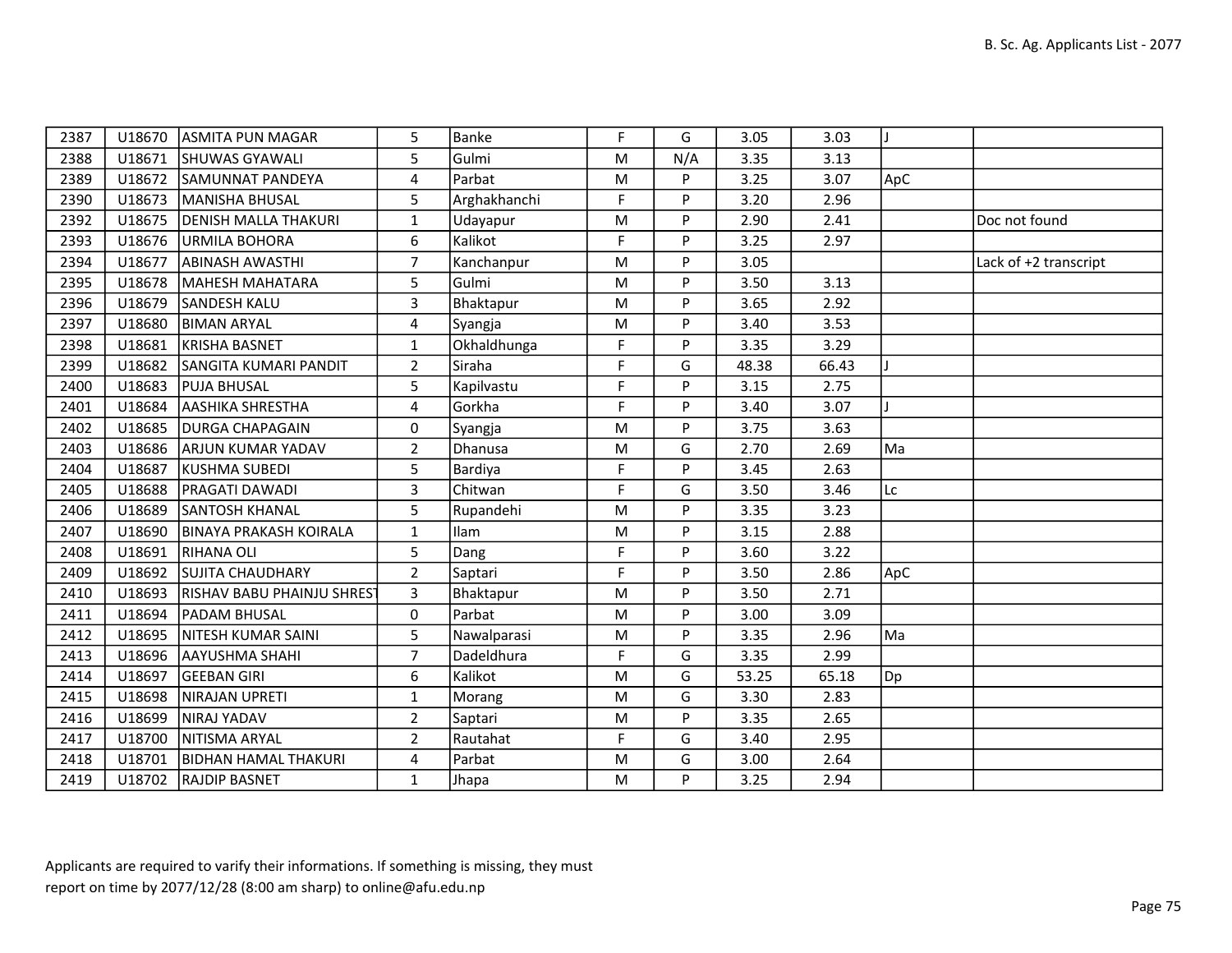| 2420 | U18703 | <b>SANDESH ADHIKARI</b>    | 5              | Rupandehi      | M         | P   | 3.65  | 2.96  |     |                       |
|------|--------|----------------------------|----------------|----------------|-----------|-----|-------|-------|-----|-----------------------|
| 2421 | U18704 | LAJJA SIGDEL               | 3              | Chitwan        | F         | P   | 3.60  | 3.43  | Lc  |                       |
| 2422 | U18705 | <b>DIPENDRA DHAKAL</b>     | 5              | Gulmi          | M         | G   | 3.20  |       |     | Lack of +2 transcript |
| 2423 | U18706 | <b>BIMALA ROKA</b>         | 5              | Dang           | F         | G   | 3.05  | 3.16  | Dp  |                       |
| 2424 | U18707 | <b>RAJ KUMAR CHAUDHARY</b> | 5              | Bardiya        | ${\sf M}$ | G   | 2.85  |       |     | Lack of +2 transcript |
| 2425 | U18708 | <b>GOPAL KUMAR YADAV</b>   | $\overline{2}$ | Dhanusa        | M         | G   | 2.75  | 3.16  | Ma  |                       |
| 2426 | U18709 | <b>PRESHNA ADHIKARI</b>    | $\overline{3}$ | Dhading        | F         | P   | 3.15  | 2.86  |     |                       |
| 2427 | U18710 | <b>SANAM HEMRAM</b>        | $\mathbf{1}$   | Jhapa          | ${\sf M}$ | P   | 3.65  |       |     | Lack of +2 transcript |
| 2428 | U18711 | <b>DEEPENDRA SUBEDI</b>    | 4              | Kaski          | M         | G   | 3.15  | 2.77  | Lc  |                       |
| 2429 | U18712 | JAYRAM YADAV               | $\overline{2}$ | Siraha         | ${\sf M}$ | G   | 3.20  | 2.73  | Ma  |                       |
| 2430 | U18713 | <b>ROHAN SAH</b>           | $\overline{2}$ | Dhanusa        | ${\sf M}$ | P   | 3.10  | 2.83  |     |                       |
| 2431 |        | U18714   AAKRITI BHUSAL    | 4              | Nawalparasi    | F         | G   | 3.05  | 2.66  |     |                       |
| 2432 | U18715 | <b>RITESH ADHIKARI</b>     | $\overline{3}$ | Sindhuli       | ${\sf M}$ | G   | 3.10  | 2.79  |     |                       |
| 2433 | U18716 | JIVAN GHIMIRE              | 5              | Rupandehi      | ${\sf M}$ | N/A | 3.40  | 3.16  |     |                       |
| 2434 | U18717 | <b>AARATI BHATTA</b>       | $\overline{3}$ | Nuwakot        | F         | N/A | 73.50 | 82.00 |     |                       |
| 2435 | U18718 | <b>SATISH REGMI</b>        | $\mathbf{1}$   | Morang         | M         | G   | 3.50  | 2.89  |     |                       |
| 2436 | U18719 | MANISHA BHATTARAI          | 5              | Gulmi          | F         | P   | 2.90  | 2.96  |     |                       |
| 2437 | U18720 | <b>APEKSHYA BARAL</b>      | 1              | Jhapa          | F         | G   | 3.35  | 3.05  |     |                       |
| 2438 | U18721 | <b>ARJUN SIGDEL</b>        | 5              | Bardiya        | ${\sf M}$ | P   | 3.40  | 2.93  | ApD |                       |
| 2439 | U18722 | <b>PRAVIN PANDEY</b>       | 5              | Rupandehi      | M         | P   | 3.60  | 2.86  |     |                       |
| 2440 | U18723 | <b>PUJA PANDEY</b>         | 3              | Chitwan        | F         | Þ.  | 3.35  | 2.69  | Lc  |                       |
| 2441 | U18724 | <b>PRAKRITI KARKI</b>      | 3              | Kathmandu      | F         | P   | 2.90  | 2.85  |     |                       |
| 2442 | U18725 | <b>TENZING TAMANG</b>      | 3              | Kavrepalanchok | M         | P   | 3.60  | 2.60  |     |                       |
| 2443 | U18726 | <b>PRIYANKA BHANDARI</b>   | $\overline{2}$ | Siraha         | F         | P   | 3.20  | 2.73  |     |                       |
| 2444 | U18727 | <b>FAISAL ANSARI</b>       | $\overline{2}$ | Parsa          | ${\sf M}$ | G   | 2.70  | 2.82  | Ma  |                       |
| 2445 | U18728 | <b>ASHMITA POKHAREL</b>    | $\mathbf{1}$   | Morang         | F.        | P   | 76.75 | 67.70 |     |                       |
| 2446 | U18729 | <b>ANJALI OAD</b>          | $\overline{7}$ | Kanchanpur     | F         | P   | 2.90  |       | ldı | Lack of +2 transcript |
| 2447 | U18730 | <b>DILISHA THAPALIYA</b>   | 3              | Dolakha        | F         | G   | 3.30  | 2.91  |     |                       |
| 2448 | U18731 | RAM CHANDRA CHAUDHARY      | 5              | Bardiya        | ${\sf M}$ | G   | 2.85  | 2.67  |     |                       |
| 2449 | U18732 | MANISHA TIMSINA            | 4              | Kaski          | F         | P   | 3.60  | 2.96  | Lc  |                       |
| 2450 | U18733 | JENISHA LAMICHHANE         | 5              | Bardiya        | F         | P   | 3.75  | 3.16  |     |                       |
| 2451 | U18734 | SARASWOTI RIJAL            | $\overline{3}$ | Dhading        | F.        | P   | 3.20  | 3.19  |     |                       |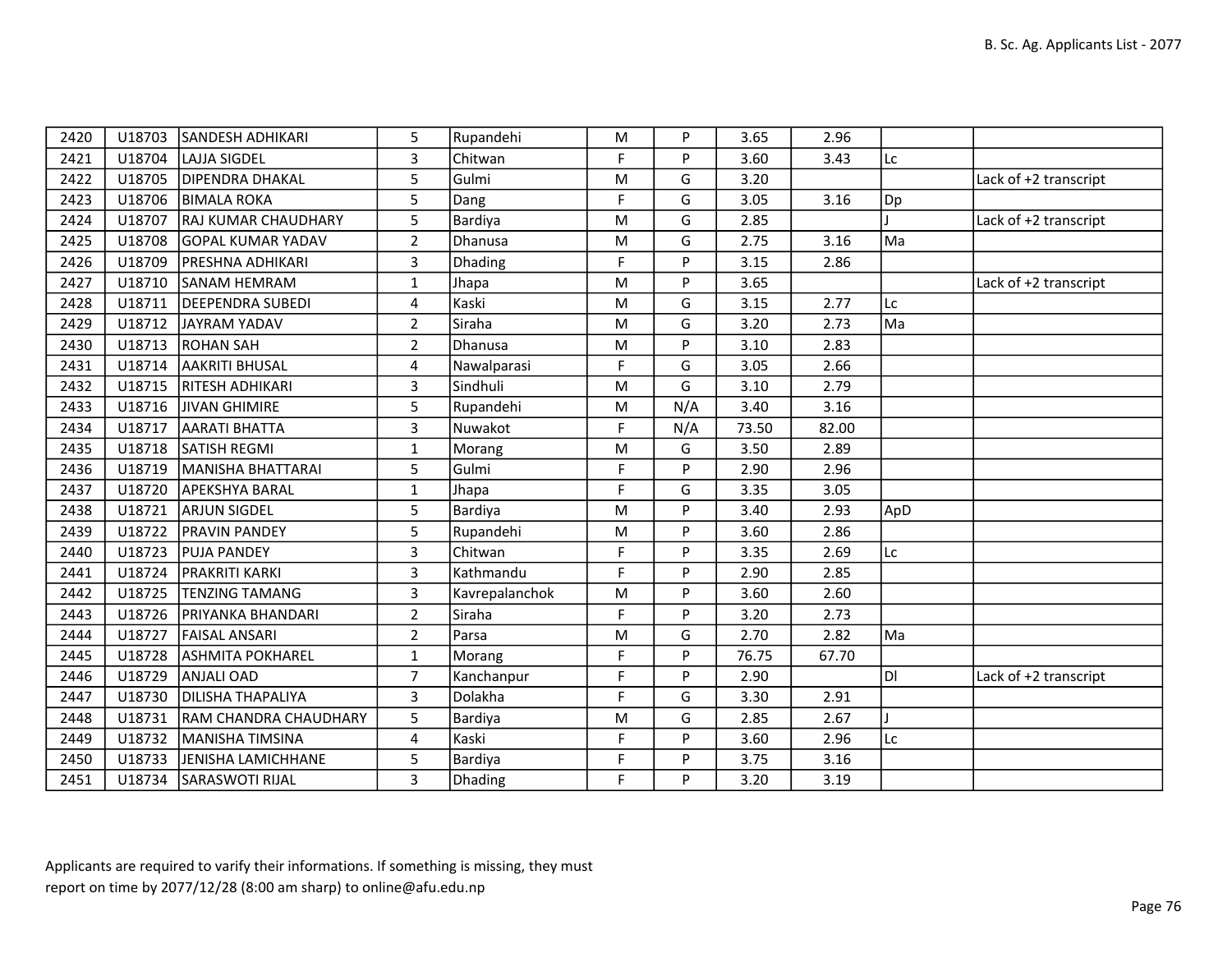| 2452 |        | U18735 SUDIKSHA PATHAK      | 5              | Nawalparasi       | F         | P | 3.25   | 2.86    |    |                       |
|------|--------|-----------------------------|----------------|-------------------|-----------|---|--------|---------|----|-----------------------|
| 2453 |        | U18736 SANJAYA REGMI        | $\overline{4}$ | Myagdi            | M         | G | 3.00   | 2.69    |    |                       |
| 2454 | U18737 | USHA GAUTAM                 | 5              | Gulmi             | F         | G | 3.25   | 3.08    |    |                       |
| 2456 | U18739 | <b>ARUN KUMAR SHAH</b>      | $\mathbf 0$    | Sarlahi           | ${\sf M}$ | G | 3.50   | 3.29    | Ma |                       |
| 2457 |        | U18740 SRIJANA TANDAN       | 5              | Arghakhanchi      | F         | P | 2.85   | 82.47   |    |                       |
| 2458 | U18741 | <b>GAJENDRA KUMAR MEHTA</b> | $\mathbf{1}$   | Sunsari           | M         | P | 3.15   | 2.93    |    | No Photo              |
| 2461 |        | U18744   DEVRAJ JOSHI       | $\overline{7}$ | <b>Bajhang</b>    | ${\sf M}$ | G | 2.40   | 71.14   |    |                       |
| 2462 | U18745 | <b>ANIL KUMAR SAH</b>       | $\mathbf{1}$   | Sarlahi           | M         | G | 2.75   | 2.51    | Ma |                       |
| 2463 |        | U18746 PAPPU KUMAR YADAV    | 0              | Saptari           | M         | P | 3.40   | 3.03    |    |                       |
| 2464 |        | U18747 NAMUNA SHARMA        | 5              | Rupandehi         | F         | P | 3.75   | 3.43    |    |                       |
| 2465 | U18748 | <b>PUSHKAL ALE MAGAR</b>    | $\mathbf{1}$   | Khotang           | M         | P | 3.65   |         |    | Lack of +2 transcript |
| 2466 | U18749 | <b>PRAJWAL KC</b>           | $\overline{3}$ | Chitwan           | M         | P | 3.60   | 2.86    |    |                       |
| 2467 |        | U18750 SONIYA SHRESTHA      | 3              | Chitwan           | F.        | P | 3.50   | 3.19    |    |                       |
| 2468 |        | U18751 AVISHEK KUMAR YADAV  | $\overline{2}$ | Sarlahi           | ${\sf M}$ | P | 2.85   | 2.53    | Ma |                       |
| 2469 |        | U18752 BIJAY LONIYA         | 5              | Rupandehi         | M         | P | 71.88  | 58.50   | Ma | Lack of +2 transcript |
| 2470 | U18753 | <b>BHAWANA BHUSAL</b>       | 5              | Rupandehi         | F         | P | 3.80   | 3.33    |    |                       |
| 2471 | U18754 | TIRTHA RAJ BHATTA           | $\overline{7}$ | Kailali           | M         | P | 3.35() | 2.79(C) |    |                       |
| 2472 |        | U18755 RUSIKA KUNWAR        | 3              | Chitwan           | F.        | P | 3.45   | 2.96    | Lc |                       |
| 2473 |        | U18756   DUL KUMARI MAHATO  | 4              | Nawalparasi       | F         | G | 3.35   | 2.96    |    |                       |
| 2474 | U18757 | AARATI RANA MAGAR           | $\overline{2}$ | Rautahat          | F         | G | 69.75  | 85.33   |    |                       |
| 2475 |        | U18758   MAUSAM RAUT        | $\mathbf{1}$   | Udayapur          | ${\sf M}$ | P | 3.40   | 2.54    |    |                       |
| 2476 | U18759 | ISHWARI KUMARI BHATT        | 7              | Dadeldhura        | F         | G | 3.24   | 2.87    |    |                       |
| 2477 | U18760 | <b>NABIN BASEL</b>          | 4              | Parbat            | M         | P | 3.65   | 2.81    |    |                       |
| 2478 |        | U18761 MANISHA SAH          | $\overline{2}$ | Dhanusa           | F         | P | 3.40   | 2.89    | Ma |                       |
| 2479 |        | U18762   PYARI PHADERA      | 6              | Humla             | ${\sf M}$ | G | 2.25   | 64.39   |    |                       |
| 2480 | U18763 | <b>ASHISH K.C</b>           | 5              | Rupandehi         | ${\sf M}$ | G | 3.70   | 3.08    |    |                       |
| 2481 | U18764 | <b>AYUSHA SEN</b>           | 4              | Nawalparasi       | F.        | P | 3.75   | 3.23    |    |                       |
| 2482 |        | U18765 RANJITA SHRESTHA     | 5              | Dang              | F         | G | 2.65   | 2.63    |    |                       |
| 2483 | U18766 | <b>YUBARAJ TIMILSINA</b>    | 4              | Kaski             | ${\sf M}$ | G | 3.75   | 3.45    |    |                       |
| 2484 | U18767 | SARASWATI THAKURATHI        | $\overline{7}$ | Dadeldhura        | F         | G | 3.36   | 2.91    |    |                       |
| 2485 |        | U18768   BULANDA BELBASE    | 5              | Arghakhanchi      | ${\sf M}$ | G | 3.55   | 3.09    |    |                       |
| 2486 |        | U18769   BARSHA DEVKOTA     | 6              | <b>Rukum West</b> | F.        | P | 3.15   | 2.96    |    |                       |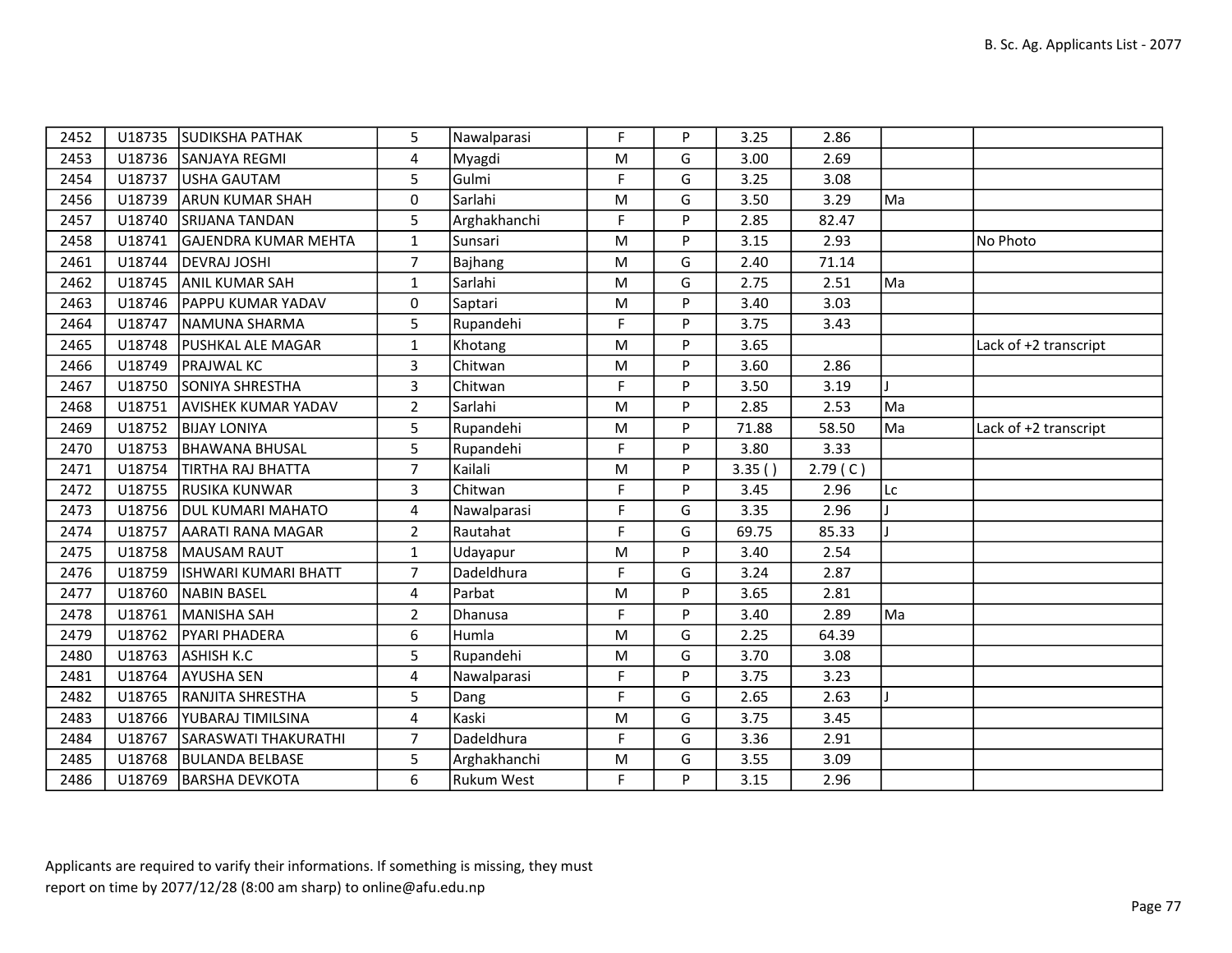| 2487 | U18770 | <b>PRADEEP JUNG KUNWAR</b> | 5              | Banke             | ${\sf M}$ | P   | 3.60  | 3.05  |    |                       |
|------|--------|----------------------------|----------------|-------------------|-----------|-----|-------|-------|----|-----------------------|
| 2488 | U18771 | <b>PRAPTI POUDEL</b>       | 3              | Chitwan           | F.        | P   | 3.50  | 2.78  |    |                       |
| 2489 | U18772 | <b>LALIT POKHREL</b>       | $\mathbf 0$    | Banke             | M         | G   | 3.75  | 3.36  |    |                       |
| 2490 | U18773 | GAREEMA RESMI MAGAR        | 4              | Nawalpur          | F         | P   | 3.10  | 2.63  |    |                       |
| 2491 | U18774 | <b>NABIN BOHORA</b>        | 6              | <b>Rukum West</b> | ${\sf M}$ | G   | 3.10  | 2.95  |    |                       |
| 2492 | U18775 | <b>SHIRISTI PAUDEL</b>     | 4              | Baglung           | F         | G   | 3.35  | 3.11  |    |                       |
| 2493 | U18776 | <b>BIDUR PANGENI</b>       | $\overline{4}$ | Syangja           | M         | G   | 3.20  | 2.83  |    |                       |
| 2494 | U18777 | <b>SARAD BIKRAM SHAH</b>   | 6              | Dailekh           | ${\sf M}$ | N/A | 70.75 | 66.60 |    |                       |
| 2495 | U18778 | <b>SRIJU UPADHAYAY</b>     | 3              | Kathmandu         | F         | P   | 3.50  | 3.13  |    |                       |
| 2496 | U18779 | POOJA MAHATO THARU         | $\overline{2}$ | Parsa             | F         | P   | 3.05  |       |    | Lack of +2 transcript |
| 2497 | U18780 | <b>AMRITA BUDHATHOKI</b>   | 4              | Myagdi            | F.        | G   | 2.30  | 70.41 |    |                       |
| 2498 | U18781 | <b>ROSHNI SHARMA</b>       | $\mathbf 0$    | Nawalparasi       | F         | P   | 2.95  | 3.06  |    | Lack of Citizenship   |
| 2499 | U18782 | RESHMA K.C                 | 5              | Gulmi             | F         | P   | 3.60  | 2.96  |    |                       |
| 2500 | U18783 | MAMATA THAPA               | $\overline{4}$ | Myagdi            | F         | P   | 3.00  | 2.53  |    |                       |
| 2501 | U18784 | <b>PITAMBAR BHATT</b>      | $\overline{7}$ | Darchula          | M         | G   | 2.45  | 2.57  |    |                       |
| 2502 | U18785 | KUMARI GIRI                | 5              | Rolpa             | F         | G   | 2.35  | 69.53 |    |                       |
| 2503 | U18786 | HEMA BHANDARI              | $\overline{4}$ | <b>Baglung</b>    | F         | P   | 3.45  | 2.67  |    |                       |
| 2504 | U18787 | <b>PRANSU KC</b>           | 5              | Dang              | M         | P   | 3.70  | 3.23  |    |                       |
| 2505 | U18788 | <b>SMRITI GHIMIRE</b>      | 4              | Tanahun           | F.        | P   | 3.50  | 2.73  |    |                       |
| 2506 | U18789 | HIMANI SHRESTHA            | 4              | Nawalparasi       | F.        | N/A | 3.10  | 3.13  |    |                       |
| 2507 | U18790 | <b>RUPA KUMARI YADAV</b>   | $\overline{2}$ | Saptari           | F         | P   | 2.80  | 2.67  | Ma |                       |
| 2508 | U18791 | <b>BISHAL BASNET</b>       | 6              | Salyan            | ${\sf M}$ | N/A | 3.16  |       |    | Lack of +2 transcript |
| 2509 | U18792 | B.P. SHAHI                 | 6              | Humla             | ${\sf M}$ | N/A | 3.05  | 2.29  |    |                       |
| 2510 | U18793 | <b>BIBEK SHARMA</b>        | 4              | Parbat            | M         | N/A | 3.40  | 2.70  |    |                       |
| 2511 | U18794 | SAHITYA BHANDARI           | 5              | Kapilvastu        | ${\sf M}$ | P   | 3.50  | 3.29  |    |                       |
| 2512 | U18795 | <b>SANGITA BUDHA</b>       | 6              | Jumla             | F         | G   | 3.15  | 3.08  |    |                       |
| 2513 | U18796 | <b>ASMITA SHRESTHA</b>     | 3              | Ramechhap         | F         | G   | 3.35  | 2.92  |    |                       |
| 2514 | U18797 | <b>SANTOSH BOHARA</b>      | 6              | <b>Rukum West</b> | ${\sf M}$ | G   | 52.13 | 68.86 |    |                       |
| 2515 | U18798 | AAYUSHI KUMARI MAINALI     | $2^{\circ}$    | Sarlahi           | F         | P   | 3.50  | 2.97  |    |                       |
| 2516 | U18799 | <b>SULAV GYAWALI</b>       | 5              | Rupandehi         | ${\sf M}$ | P   | 3.55  | 3.53  |    |                       |
| 2517 | U18800 | JEEWAN KUMAR KHATRI        | 0              | Jajarkot          | ${\sf M}$ | G   | 2.90  |       |    | Lack of +2 transcript |
| 2518 | U18801 | <b>ATIT ADHIKARI</b>       | 3              | Nuwakot           | M         | G   | 3.05  |       |    | Lack of +2 transcript |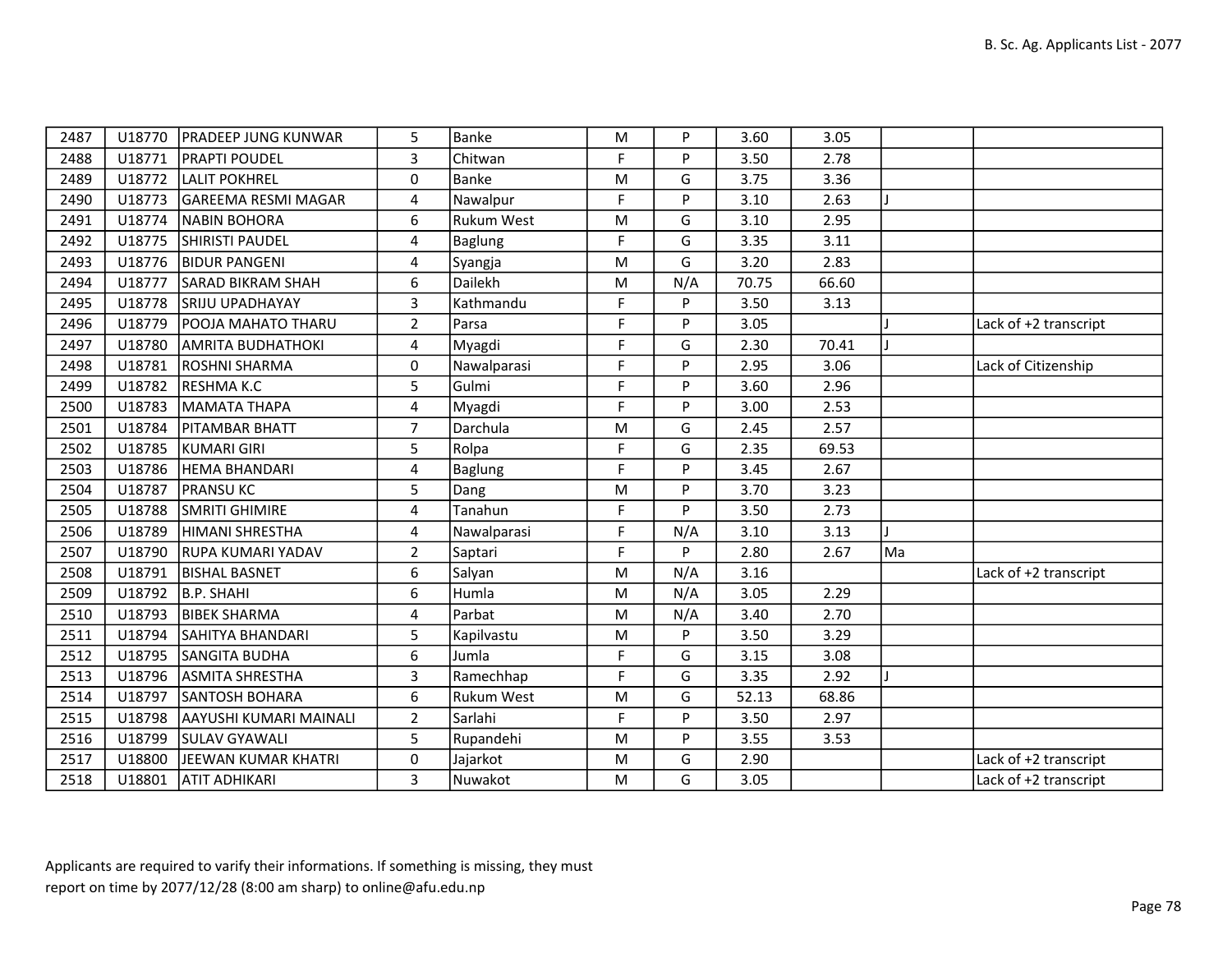| 2519 | U18802 | <b>AMBIKA MANDAL</b>       | $\overline{2}$ | Saptari       | F | P        | 3.15  |       | Ma | Lack of +2 transcript |
|------|--------|----------------------------|----------------|---------------|---|----------|-------|-------|----|-----------------------|
| 2520 | U18803 | <b>PUJA THAMI</b>          | 6              | Jumla         | F | G        | 3.20  | 2.39  |    |                       |
| 2521 | U18804 | SAVYATA KANDEL             | 3              | Chitwan       | F | G        | 3.40  | 2.66  | Lc |                       |
| 2522 | U18805 | LOKENDRA PRASAD BADU       | $\overline{7}$ | Darchula      | M | O        | 2.95  | 2.67  |    |                       |
| 2523 | U18806 | PREM NARAYAN CHAUDHARY     | 5              | Rupandehi     | M | P        | 3.10  |       |    | Lack of +2 transcript |
| 2524 | U18807 | <b>SUSHMA CHAUDHARY</b>    | $\overline{2}$ | Siraha        | F | P        | 3.10  | 2.68  |    |                       |
| 2525 | U18808 | KRITIKA GAIRE              | 5              | Banke         | F | N/A      | 3.15  | 3.04  |    |                       |
| 2526 | U18809 | <b>ASMITA NEUPANE</b>      | 4              | Nawalparasi   | F | G        | 3.60  | 3.16  |    |                       |
| 2527 | U18810 | <b>ALISHA YADAV</b>        | $\overline{2}$ | Saptari       | F | <b>P</b> | 3.50  | 2.83  |    |                       |
| 2528 | U18811 | <b>SUDIP NEPAL</b>         | $\overline{3}$ | Sindhupalchok | M | G        | 3.28  | 2.69  |    |                       |
| 2529 | U18812 | <b>AASTHA KARKI</b>        | 5              | Rupandehi     | F | P        | 3.60  | 2.96  |    |                       |
| 2530 | U18813 | TILAK BAHADUR BUDHA CHHE'  | 5              | Banke         | M | P        | 3.10  | 2.85  | Lc |                       |
| 2531 |        | U18814 SAMIKSHYA B.K.      | $\overline{3}$ | Chitwan       | F | O        | 3.10  | 2.69  | DI |                       |
| 2532 | U18815 | LAMU SHERPA                | $\mathbf{1}$   | Ilam          | F | P        | 3.35  |       |    | Lack of +2 transcript |
| 2533 |        | U18816 BIPIN NEUPANE       | 5              | Palpa         | M | G        | 3.65  | 3.56  |    |                       |
| 2534 | U18817 | <b>AMRIT BHUSAL</b>        | 5              | Arghakhanchi  | M | P        | 3.65  | 2.68  |    |                       |
| 2535 |        | U18818   DIKSHYA RANABHAT  | 3              | Chitwan       | F | G        | 3.55  | 3.03  |    |                       |
| 2536 |        | U18819 SUSHMA KUMARI YADAV | $\mathbf{1}$   | Sunsari       | F | P        | 3.50  | 3.01  | Ma |                       |
| 2537 | U18820 | <b>ROHIT BANTHA</b>        | $\overline{2}$ | Rautahat      | M | P        | 3.05  |       |    | Lack of +2 transcript |
| 2538 | U18821 | <b>ABHISHEK KUMAR SAH</b>  | $\overline{2}$ | Saptari       | M | P        | 75.00 | 62.50 | Ma |                       |
| 2539 | U18822 | ANJU RANA                  | 5              | Palpa         | F | P        | 59.00 | 78.59 |    |                       |
| 2540 | U18823 | <b>SHRISTY ADHIKARI</b>    | 5              | Kapilvastu    | F | P        | 3.80  | 2.83  |    |                       |
| 2541 | U18824 | <b>ALISHA KAMAR</b>        | 1              | Morang        | F | P        | 3.55  | 2.89  |    |                       |
| 2542 | U18825 | <b>AAKRITI CHAUDHARY</b>   | $\overline{2}$ | Bara          | F | P        | 3.35  |       |    | Lack of +2 transcript |
| 2543 | U18826 | <b>PREETI SAH</b>          | $\overline{2}$ | Dhanusa       | F | P        | 2.80  | 3.03  | Ma |                       |
| 2544 | U18827 | <b>SWOSTIKA SAPKOTA</b>    | 3              | Sindhupalchok | F | N/A      | 3.28  | 2.77  | Dp |                       |
| 2545 | U18828 | SACHINA GHIMIRE            | $\overline{3}$ | Chitwan       | F | P        | 3.35  | 3.16  | Lc |                       |
| 2546 | U18829 | INDU PANTHI                | 5              | Gulmi         | F | P        | 3.45  | 2.99  |    |                       |
| 2547 | U18830 | ROHIT RAJ BHATT            | $\overline{7}$ | Kanchanpur    | M | P        | 3.60  | 3.35  |    |                       |
| 2548 | U18831 | <b>AMRIT RAWAL</b>         | 5              | Palpa         | M | N/A      | 3.60  | 2.81  |    |                       |
| 2549 | U18832 | <b>BRINDA POKHREL</b>      | 5              | Rupandehi     | F | P        | 3.25  | 3.18  |    |                       |
| 2550 |        | U18833 ROSHAN PANT         | $\overline{7}$ | Baitadi       | M | P        | 3.65  | 3.18  |    |                       |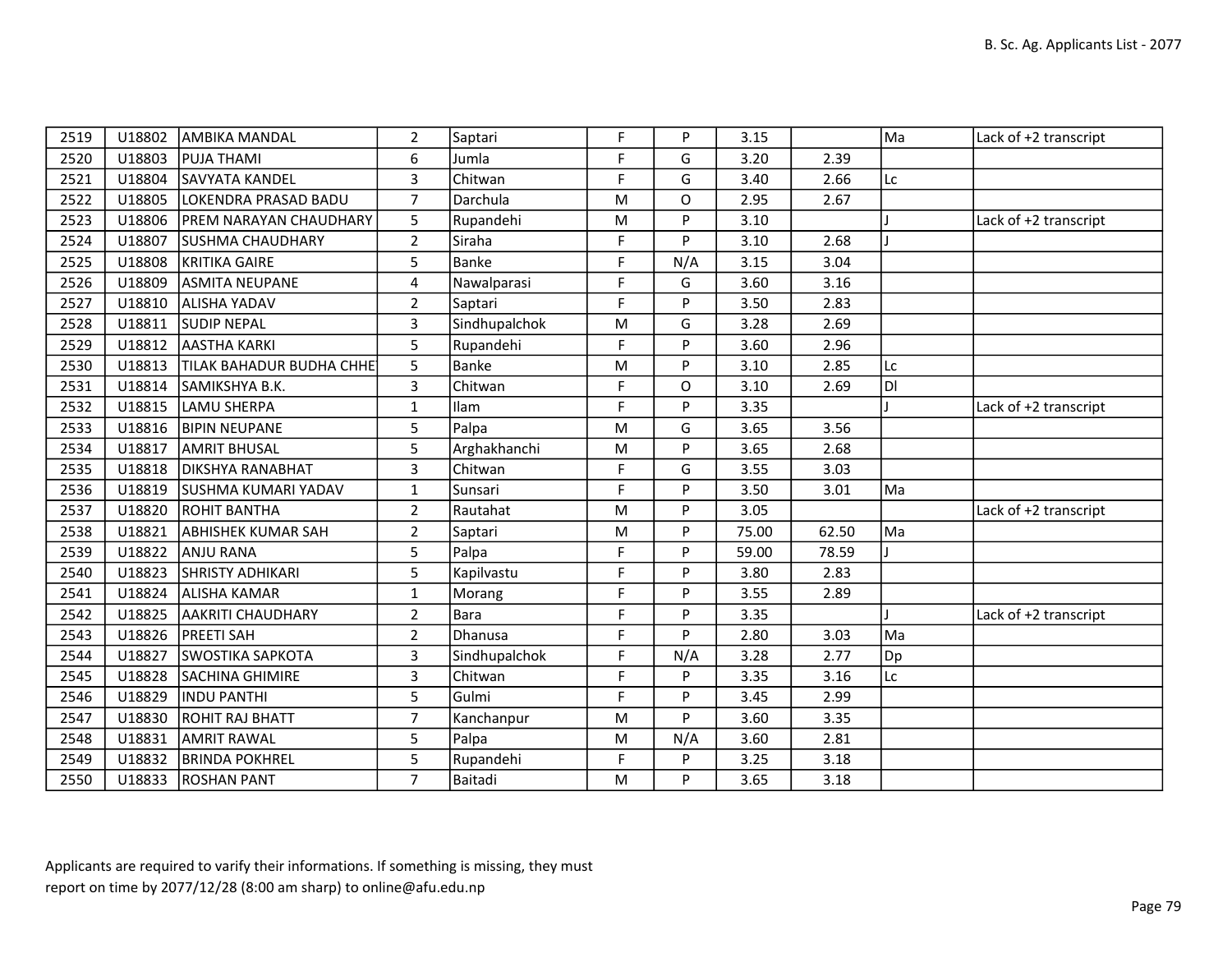| 2551 |        | U18834 SUDIP KUMAR CHAUDHARY | 5              | Nawalparasi  | M         | P        | 3.65  |       |     | Lack of +2 transcript |
|------|--------|------------------------------|----------------|--------------|-----------|----------|-------|-------|-----|-----------------------|
| 2552 | U18835 | JYOTI SARKI                  | 4              | Lamjung      | F         | P        | 3.40  | 3.13  | ldi |                       |
| 2553 | U18836 | <b>SONIKA GAIHRE</b>         | 4              | Syangja      | F         | G        | 3.16  | 3.04  |     |                       |
| 2554 | U18837 | NANDANI KUMARI PRAJAPATI     | $\overline{2}$ | Bara         | F         | P        | 2.85  | 2.99  |     |                       |
| 2555 | U18838 | LALIT BHANDARI               | $\overline{7}$ | Dadeldhura   | ${\sf M}$ | G        | 3.44  | 2.98  |     |                       |
| 2556 | U18839 | <b>ANJALI BK</b>             | 5              | Rupandehi    | F         | <b>D</b> | 3.30  | 3.00  | ldi |                       |
| 2557 | U18840 | SOMIYA KANDEL                | 5              | Palpa        | F         | N/A      | 54.25 |       |     | Lack of +2 transcript |
| 2558 | U18841 | ARZU DEVKOTA                 | 4              | Syangja      | F         | P        | 3.75  | 3.14  |     |                       |
| 2559 | U18842 | <b>ELIZA BHUSAL</b>          | 5              | Rupandehi    | F         | G        | 3.10  | 2.76  |     |                       |
| 2560 | U18843 | <b>SARBAN CHAUDHARY</b>      | $\overline{7}$ | Kanchanpur   | ${\sf M}$ | G        | 2.95  | 2.92  |     |                       |
| 2561 | U18844 | <b>BIJAY CHAUDHARY</b>       | $\overline{7}$ | Kailali      | ${\sf M}$ | P        | 3.00  | 2.58  |     |                       |
| 2562 | U18845 | <b>PRAKASH NEPALI</b>        | 6              | Jumla        | M         | G        | 49.00 | 68.90 | ldi |                       |
| 2563 | U18846 | <b>ALISHA PANDEY</b>         | $\overline{7}$ | Kailali      | F         | P        | 3.35  | 3.05  |     |                       |
| 2564 | U18847 | <b>BHUMIKA CHAUDHARY</b>     | $\overline{7}$ | Kailali      | F         | P        | 3.10  | 2.34  |     |                       |
| 2565 | U18848 | <b>PURNIMA PANGENI</b>       | 4              | Nawalparasi  | F         | G        | 2.75  | 2.73  |     |                       |
| 2566 | U18849 | <b>PRATIMA SUBEDI</b>        | $\mathbf{1}$   | Panchthar    | F         | G        | 3.30  |       |     | Lack of +2 transcript |
| 2567 | U18850 | MALIKA LIMBU                 | $\mathbf{1}$   | Jhapa        | F         | P        | 3.55  | 2.77  |     |                       |
| 2568 | U18851 | <b>AJAY BHAT</b>             | 5              | Arghakhanchi | M         | N/A      | 2.90  | 2.81  |     |                       |
| 2569 | U18852 | <b>RAMESH KUMAR YADAV</b>    | $\overline{2}$ | Saptari      | ${\sf M}$ | P        | 3.30  | 3.07  | Ma  |                       |
| 2570 | U18853 | <b>ROJINA SHRESTHA</b>       | 4              | Gorkha       | F         | P        | 2.50  | 79.10 |     |                       |
| 2571 | U18854 | <b>RAM PRASAD BHUSAL</b>     | 4              | Parbat       | M         | G        | 3.10  | 2.74  |     |                       |
| 2572 | U18855 | <b>BANDANA SIGDEL</b>        | $\overline{3}$ | Chitwan      | F         | P        | 3.55  | 2.93  |     |                       |
| 2573 | U18856 | <b>BHAWANA RAI</b>           | $\mathbf{1}$   | Morang       | F         | G        | 3.45  | 2.96  |     |                       |
| 2574 | U18857 | SUMITRA KUMARI YADAV         | 5              | Banke        | F         | G        | 2.80  | 2.89  | Ma  |                       |
| 2575 | U18858 | KRITIKA PARAJULI             | 4              | Tanahun      | F         | P        | 3.80  | 3.49  |     |                       |
| 2576 | U18859 | <b>PAWAN SHARMA</b>          | 4              | Nawalparasi  | ${\sf M}$ | P        | 3.30  | 2.76  |     |                       |
| 2577 | U18860 | CHABI MAYA SHRESTHA          | 5              | Rupandehi    | F         | Þ        | 3.65  | 3.09  |     |                       |
| 2578 | U18861 | <b>DEEPA BHATT</b>           | $\overline{7}$ | Kanchanpur   | F         | P        | 3.70  | 3.23  |     |                       |
| 2579 | U18862 | <b>BALKUMARI SOMAI</b>       | 5              | Palpa        | F         | P        | 3.00  | 2.59  |     |                       |
| 2580 | U18863 | SAPANA ACHARYA               | 4              | Baglung      | F         | N/A      | 3.20  | 3.16  |     |                       |
| 2581 | U18864 | SAUGAT SHARMA                | 4              | Kaski        | ${\sf M}$ | P        | 3.15  | 2.53  | Lc  |                       |
| 2582 | U18865 | <b>SARITA RAUT</b>           | $\mathbf{1}$   | Morang       | F         | P        | 3.75  | 3.36  |     |                       |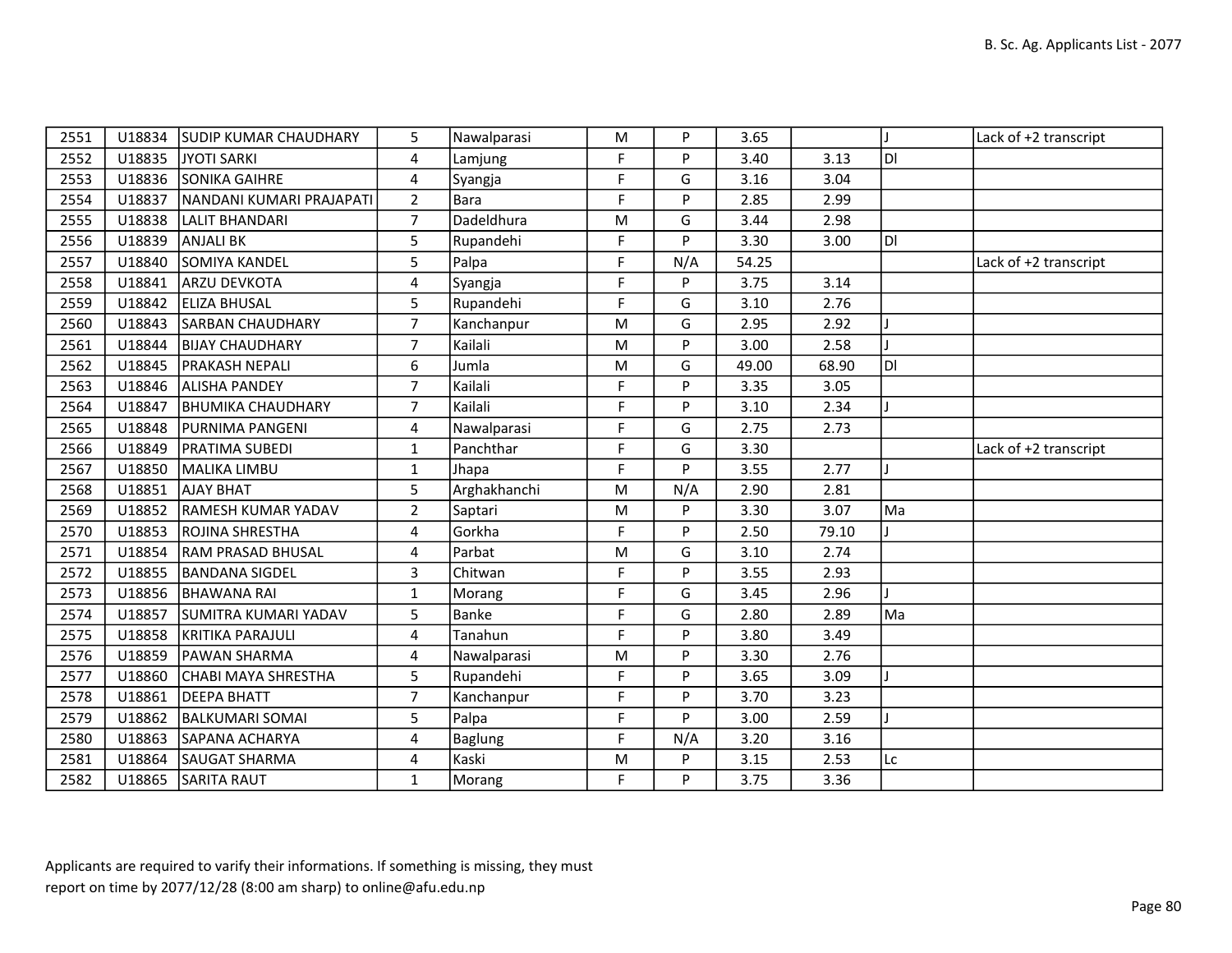| 2583 | U18866 | <b>IBIDDHYA KUMARI BASHYAL</b> | 5              | Palpa       | F | N/A | 3.20 | 2.93  |       |                       |
|------|--------|--------------------------------|----------------|-------------|---|-----|------|-------|-------|-----------------------|
| 2584 | U18867 | <b>HEENA NESHA</b>             | 3              | Chitwan     | F | P   | 3.15 | 2.89  | Lc    |                       |
| 2585 | U18868 | KUSHAL BHATTARAI               | 3              | Chitwan     | M | P   | 3.45 |       | Lc    | Lack of +2 transcript |
| 2586 | U18869 | NIKITA ADHIKARI                | $\mathbf{3}$   | Sindhuli    | F | N/A | 2.85 | 69.10 |       |                       |
| 2587 | U18870 | <b>NITESH BHATTARAI</b>        | 3              | Chitwan     | M | N/A | 3.55 | 2.86  |       | Lack of +2 transcript |
| 2588 | U18871 | <b>BIPANA THAPA MAGAR</b>      | 3              | Chitwan     | F | P   | 3.55 | 3.45  | J, Lc |                       |
| 2589 | U18872 | AJINA KUMARI MAHATO            | $\overline{3}$ | Chitwan     | F | P   | 3.60 | 2.94  | J, Lc |                       |
| 2590 | U18873 | <b>ALISHA KANDEL</b>           | 3              | Chitwan     | F | P   | 3.15 | 3.07  |       |                       |
| 2591 | U18874 | <b>SUNITA THARU</b>            | 5              | Bardiya     | F | P   | 3.60 | 2.76  |       |                       |
| 2592 | U18875 | <b>PRABISHA ADHIKARI THAPA</b> | 4              | Nawalpur    | F | P   | 3.25 | 2.69  |       |                       |
| 2593 | U18876 | NIMA KUMARI CHAUDHARY          | $2^{\circ}$    | Saptari     | F | G   | 2.95 | 2.78  |       |                       |
| 2594 | U18877 | <b>ASMITA BHANDARI</b>         | 5              | Gulmi       | F | G   | 3.30 | 2.85  |       |                       |
| 2595 | U18878 | AVISHEK KUMAR GUPTA            | $\overline{2}$ | Sarlahi     | M | P   | 3.30 |       |       | Lack of +2 transcript |
| 2596 | U18879 | <b>ASHMA PAUDEL</b>            | 5              | Dang        | F | P   | 3.25 | 3.08  |       |                       |
| 2597 | U18880 | <b>AMISHA ADHIKARI</b>         | 5              | Kapilvastu  | F | G   | 3.30 | 2.66  |       |                       |
| 2598 | U18881 | İSAMIKSHYA ADHIKARI            | 5              | Kapilvastu  | F | G   | 3.15 | 2.74  |       |                       |
| 2599 | U18882 | SANJAYA CHAUDHARY              | $\overline{7}$ | Kanchanpur  | M | N/A | 2.75 | 2.76  |       |                       |
| 2600 | U18883 | <b>AYUSMA KATHAYAT</b>         | $\overline{7}$ | Kanchanpur  | F | P   | 3.55 | 3.13  |       |                       |
| 2601 | U18884 | <b>DIPA THAPA</b>              | 5              | Gulmi       | F | P   | 3.10 | 2.94  |       |                       |
| 2602 | U18885 | İMANDEEP BARAL                 | 4              | Kaski       | M | P   | 3.60 | 3.29  |       |                       |
| 2603 | U18886 | <b>SKANDA KUMAR GUPTA</b>      | 5              | Rupandehi   | M | G   | 3.05 | 3.09  | Ma    |                       |
| 2604 | U18887 | <b>BIBEK THARU</b>             | 5              | Banke       | M | P   | 3.10 | 2.78  | J, Lc |                       |
| 2605 | U18888 | İKAMAL TIMSINA                 | $\mathbf{1}$   | Jhapa       | M | P   | 3.15 | 2.52  |       |                       |
| 2606 | U18889 | <b>KAMAL PAUDEL</b>            | 5              | Rupandehi   | M | N/A | 3.15 | 2.98  |       |                       |
| 2607 | U18890 | <b>SULAV BHATTARAI</b>         | $\mathbf{1}$   | Sunsari     | M | P   | 3.30 | 2.71  |       |                       |
| 2608 | U18891 | <b>RAJENDRA BISTA</b>          | $\overline{7}$ | Achham      | M | O   | 3.40 | 2.76  |       |                       |
| 2609 | U18892 | <b>SHAILESH KUNWAR</b>         | $\overline{7}$ | Achham      | M | G   | 3.52 | 3.16  |       |                       |
| 2610 | U18893 | <b>SHAIBI SHAHI</b>            | 4              | Tanahun     | F | G   | 3.05 | 2.96  |       |                       |
| 2611 | U18894 | YOGESH NARAYAN YADAV           | $\overline{2}$ | Siraha      | M | G   | 3.10 | 2.83  | Ma    |                       |
| 2612 | U18895 | <b>SUSHILA CHAUDHARY</b>       | 5              | Nawalparasi | F | P   | 3.45 | 2.69  |       |                       |
| 2613 | U18896 | DARSHAN NEUPANE                | $\mathbf{1}$   | Ilam        | M | N/A | 2.85 | 70.49 |       |                       |
| 2614 | U18897 | KRISTINA KARKI                 | $\mathbf{1}$   | Jhapa       | F | P   | 3.65 | 3.03  |       |                       |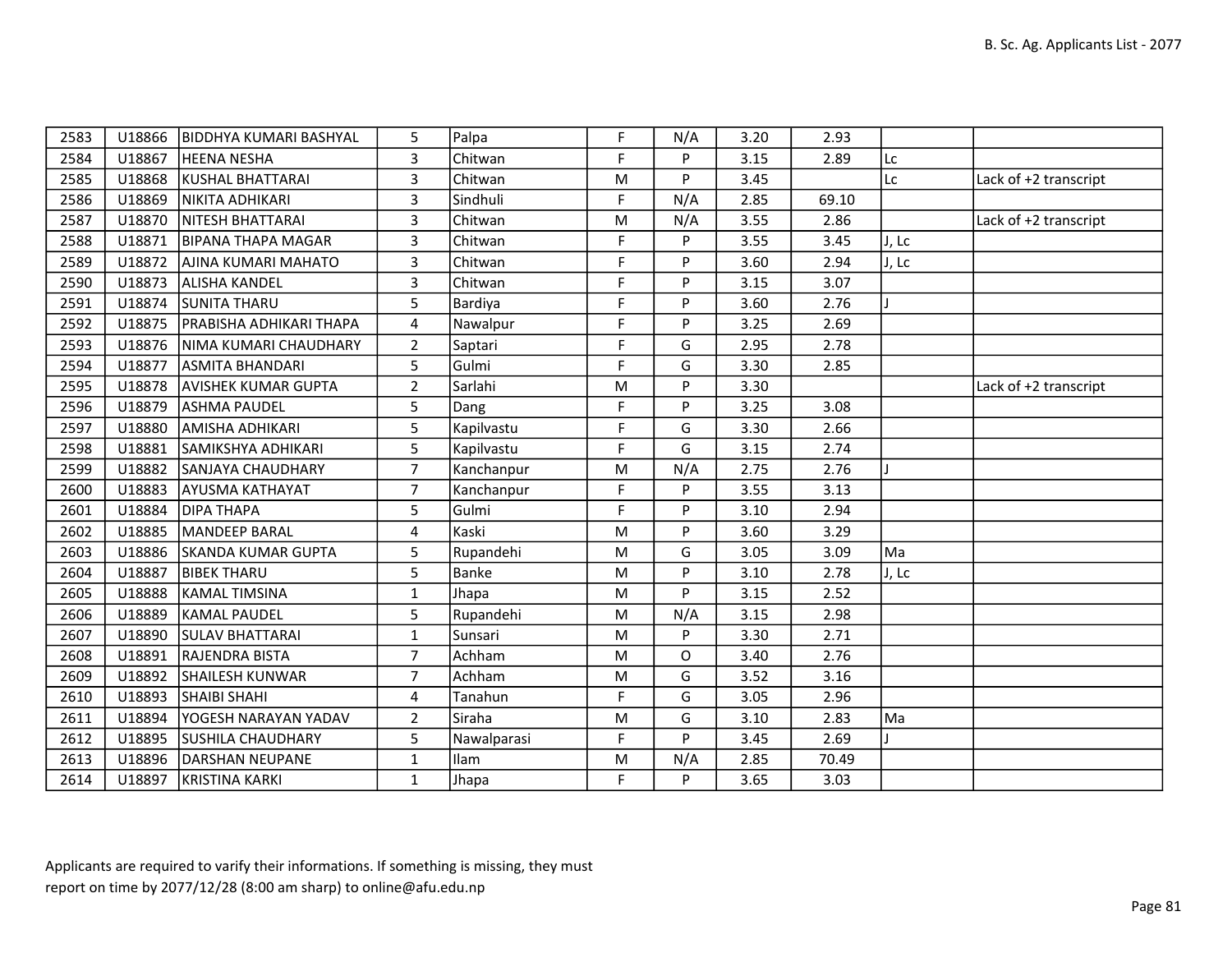| 2615 | U18898 | <b>TUBINA DANGI</b>         | 1              | Terhathum         | F           | P   | 3.65  | 3.46  |    |                       |
|------|--------|-----------------------------|----------------|-------------------|-------------|-----|-------|-------|----|-----------------------|
| 2616 | U18899 | <b>PRAKASH KHANAL</b>       | 5              | Arghakhanchi      | ${\sf M}$   | G   | 60.13 |       |    | Lack of +2 transcript |
| 2617 | U18900 | <b>SWASTIKA MAYA GURUNG</b> | $\mathbf{1}$   | Sunsari           | F           | P   | 3.05  | 2.81  |    |                       |
| 2618 | U18901 | <b>ALISHA LAMICHHANE</b>    | 4              | <b>Baglung</b>    | F           | G   | 3.85  | 3.49  |    |                       |
| 2619 | U18902 | RIJESH ADHIKARI             | $\mathbf{1}$   | Jhapa             | ${\sf M}$   | P   | 3.75  |       |    | Lack of +2 transcript |
| 2620 | U18903 | <b>MELINA KARKI</b>         | $\overline{3}$ | Dolakha           | F           | P   | 3.65  | 3.02  |    |                       |
| 2621 | U18904 | <b>ARCHITA ADHIKARI</b>     | $\mathbf{1}$   | Morang            | F           | P   | 3.60  | 2.71  |    |                       |
| 2622 | U18905 | <b>RAM DANGI</b>            | 5              | Dang              | M           | G   | 3.35  | 3.33  |    |                       |
| 2623 | U18906 | <b>CHITRA BAHADUR THAPA</b> | 4              | Tanahun           | M           | P   | 3.45  | 3.35  |    |                       |
| 2624 | U18907 | <b>UMESH DHAKAL</b>         | $\mathbf{1}$   | Jhapa             | M           | P   | 3.70  | 2.69  |    |                       |
| 2625 | U18908 | <b>SWASTIKA SUBEDI</b>      | 4              | Kaski             | F           | O   | 3.80  | 3.62  |    |                       |
| 2626 | U18909 | <b>YUBRAJ BASNET</b>        | 3              | Dolakha           | M           | G   | 3.28  | 61.94 |    |                       |
| 2627 | U18910 | NABIN BHUSAL                | 5              | Rupandehi         | M           | P   | 3.35  | 2.62  |    |                       |
| 2628 | U18911 | <b>SAMIR PUN</b>            | 4              | <b>Baglung</b>    | M           | N/A | 2.95  | 2.79  |    |                       |
| 2629 | U18912 | <b>SAMIGYA SUBEDI</b>       | $\Omega$       | Okhaldhunga       | F           | G   | 3.40  | 2.83  |    |                       |
| 2630 | U18913 | ISHU THAPA                  | 5              | Rupandehi         | $\mathsf F$ | P   | 3.80  | 3.36  |    |                       |
| 2631 | U18914 | <b>SHRADA NEUPANE</b>       | 4              | Lamjung           | F           | G   | 3.10  | 3.26  |    |                       |
| 2632 | U18915 | <b>ALISHA PANDEY</b>        | 5              | Rupandehi         | F           | P   | 3.45  | 3.05  |    |                       |
| 2633 | U18916 | <b>RAJESH YADAV</b>         | $\overline{2}$ | Mahottari         | M           | G   | 2.75  | 2.77  | Ma |                       |
| 2634 | U18917 | <b>HRITHIK SUNAR</b>        | $\overline{7}$ | Achham            | M           | G   | 3.25  | 2.54  | Iы |                       |
| 2635 | U18918 | <b>ARPIKA CHAUDHARY</b>     | $\overline{2}$ | Bara              | F           | O   | 3.40  | 2.73  |    |                       |
| 2636 | U18919 | <b>RABIN KUMAR YADAV</b>    | $\overline{2}$ | Siraha            | M           | G   | 2.50  | 2.63  | Ma |                       |
| 2637 | U18920 | <b>ISHOR KUMAR THAPA</b>    | 6              | <b>Dailekh</b>    | M           | G   | 2.64  | 2.78  | Lc |                       |
| 2638 | U18921 | <b>ROHIT BANTHA</b>         | $\overline{2}$ | Rautahat          | M           | P   | 3.05  |       |    | Lack of +2 transcript |
| 2639 | U18922 | <b>UMESH BHANDARI</b>       | 6              | Dailekh           | M           | G   | 3.16  | 2.92  | Lc |                       |
| 2640 | U18923 | <b>BASANTA KHAN THAKURI</b> | 0              | Arghakhanchi      | F           | P   | 3.40  | 2.66  | Dp |                       |
| 2641 | U18924 | KALPANA SHAHI               | 6              | Kalikot           | F           | O   | 2.30  | 69.69 |    | Not clear Doc         |
| 2642 | U18925 | YOGITA NACHHIRING RAI       | $\mathbf{1}$   | Solukhumbu        | F           | N/A | 3.20  | 2.69  |    |                       |
| 2643 | U18926 | NAMUNA BHANDARI             | 4              | Tanahun           | F           | P   | 3.65  | 2.91  |    |                       |
| 2644 | U18927 | <b>ANANDA DHITAL</b>        | 4              | Lamjung           | M           | P   | 3.05  | 2.56  |    |                       |
| 2645 | U18928 | <b>GOBINDA OLI</b>          | 6              | <b>Rukum West</b> | M           | G   | 2.20  | 69.33 |    |                       |
| 2647 |        | U18930 SUSMITA THAPA MAGAR  | 0              | Gorkha            | F           | O   | 3.70  | 3.08  | Lc |                       |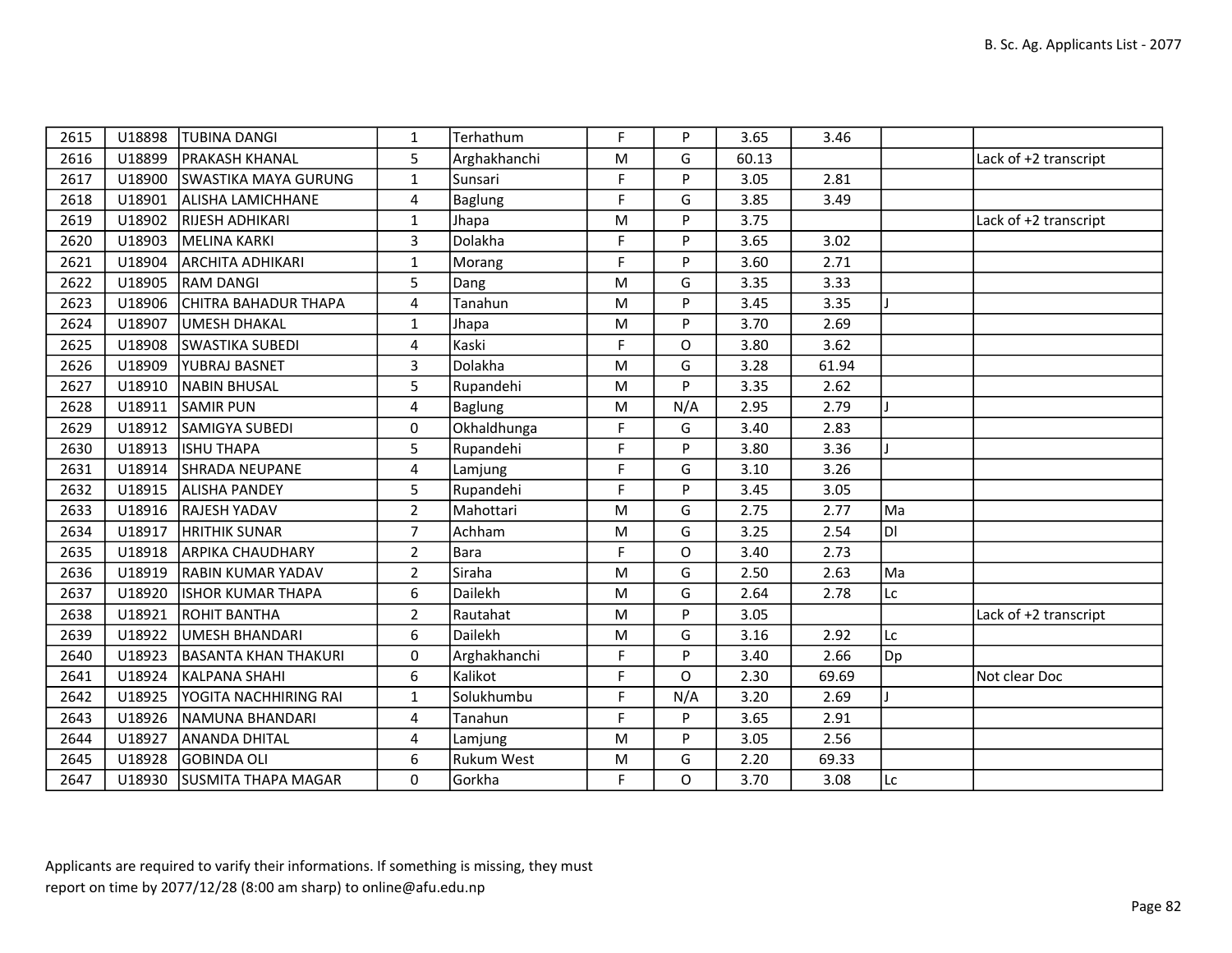| 2648 | U18931 | ISHANKAR GHARTI MAGAR      | 5                | Pyuthan      | M           | G        | 3.16  | 2.67  |        |                       |
|------|--------|----------------------------|------------------|--------------|-------------|----------|-------|-------|--------|-----------------------|
| 2649 | U18932 | KUMAR SUBEDI               | 5                | Pyuthan      | M           | $\Omega$ | 57.75 |       |        | Lack of +2 transcript |
| 2650 | U18933 | <b>ISRISHTA DANGOL</b>     | 3                | Lalitpur     | F           | P        | 2.85  |       |        | Lack of +2 transcript |
| 2651 | U18934 | SARASWOTI SAPKOTA          | 4                | Nawalparasi  | F           | P        | 3.95  |       |        | Lack of +2 transcript |
| 2652 | U18935 | ISRIJANA BHATTA            | 3                | Chitwan      | F           | G        | 3.40  | 3.23  |        |                       |
| 2653 | U18936 | <b>AMIT PAUDEL</b>         | 5                | Gulmi        | M           | P        | 2.80  | 2.72  |        |                       |
| 2654 | U18937 | ANUPRIYA SHAH              | $\mathbf{1}$     | Sunsari      | F           | P        | 3.10  |       | Ma     | Lack of +2 transcript |
| 2655 | U18938 | LAXMAN DANGI               | 5                | Dang         | M           | G        | 3.60  | 3.02  |        |                       |
| 2657 | U18940 | <b>BIKASH ACHARYA</b>      | 5                | Palpa        | M           | G        | 3.60  | 3.19  |        |                       |
| 2658 | U18941 | DALAMU SHERPA              | 0                | Solukhumbu   | F           | P        | 3.20  | 3.14  |        | Lack of +2 transcript |
| 2659 | U18942 | <b>SUNIL RAWAT</b>         | $\overline{7}$   | Achham       | M           | G        | 3.76  | 3.21  |        | Doc missmatch         |
| 2661 | U18944 | <b>PRABESH SHARMA</b>      | $\overline{4}$   | Syangja      | M           | P        | 3.40  | 3.05  |        |                       |
| 2662 | U18945 | RINKI KUMARI CHAUDHARY     | $\overline{2}$   | Saptari      | F           | P        | 2.50  | 2.59  |        |                       |
| 2663 | U18946 | <b>SAGAR SHRESTHA</b>      | 3                | Dolakha      | M           | P        | 3.80  | 3.42  |        |                       |
| 2664 | U18947 | <b>BINOD BASNET</b>        | $\boldsymbol{6}$ | Salyan       | M           | G        | 65.75 | 75.69 |        |                       |
| 2665 | U18948 | <b>RABIN KUMAR YADAV</b>   | $\overline{2}$   | Sarlahi      | M           | G        | 3.05  | 2.74  | Ma     |                       |
| 2666 | U18949 | SHREEJANA BASNET           | 5                | Dang         | F           | P        | 3.40  | 3.29  |        |                       |
| 2667 | U18950 | <b>DIPA SHRESTHA</b>       | $\overline{3}$   | Sindhuli     | F           | G        | 3.05  | 2.46  |        | Lack of SLC marksheet |
| 2668 | U18951 | <b>ALISH SHRESTHA</b>      | $\mathbf{1}$     | Ilam         | M           | P        | 3.10  | 2.52  |        |                       |
| 2669 | U18952 | MANOJ SINGH NEGI           | $\overline{7}$   | Baitadi      | M           | G        | 2.80  | 2.71  |        |                       |
| 2670 | U18953 | ASIM RAJ PANJIYAR          | $\overline{2}$   | Parsa        | M           | G        | 3.55  | 2.95  |        |                       |
| 2671 | U18954 | SIMRAN SINGH GAUTAM        | 1                | Morang       | F           | P        | 3.15  | 2.33  | Ma     | No photo              |
| 2672 | U18955 | <b>SANTOSH SHERCHAN</b>    | $\overline{4}$   | Mustang      | M           | G        | 3.64  | 81.14 |        |                       |
| 2673 | U18956 | <b>RAMESH SAUD</b>         | $\overline{7}$   | Achham       | M           | G        | 2.65  | 2.57  |        |                       |
| 2674 | U18957 | HIKMAT SUTAR               | $\overline{7}$   | Kailali      | M           | G        | 2.80  |       |        | Lack of +2 transcript |
| 2675 | U18958 | DURGANAND YADAV            | $\overline{2}$   | Saptari      | M           | P        | 3.15  | 2.52  |        |                       |
| 2676 | U18959 | SAMIKSHA SHAHI             | $\boldsymbol{6}$ | Jumla        | $\mathsf F$ | G        | 2.45  | 74.29 |        |                       |
| 2677 | U18960 | <b>RAJESH SHAHI</b>        | 6                | Humla        | M           | G        | 3.55  | 3.29  |        |                       |
| 2678 | U18961 | <b>IPUSPA SUNAR</b>        | 5                | <b>Banke</b> | F           | P        | 3.20  | 2.83  | DI     |                       |
| 2679 | U18962 | <b>ARUN JAISWAL</b>        | $\overline{3}$   | Rautahat     | M           | G        | 3.40  | 3.59  | Ma     |                       |
| 2680 | U18963 | <b>SHRWAN KUMAR PASMAN</b> | $\overline{2}$   | Dhanusa      | M           | G        | 2.80  | 2.87  | Dl, Ma |                       |
| 2681 | U18964 | JAMUNA SHRESTHA            | $\overline{7}$   | Kanchanpur   | F           | P        | 3.45  | 2.99  |        |                       |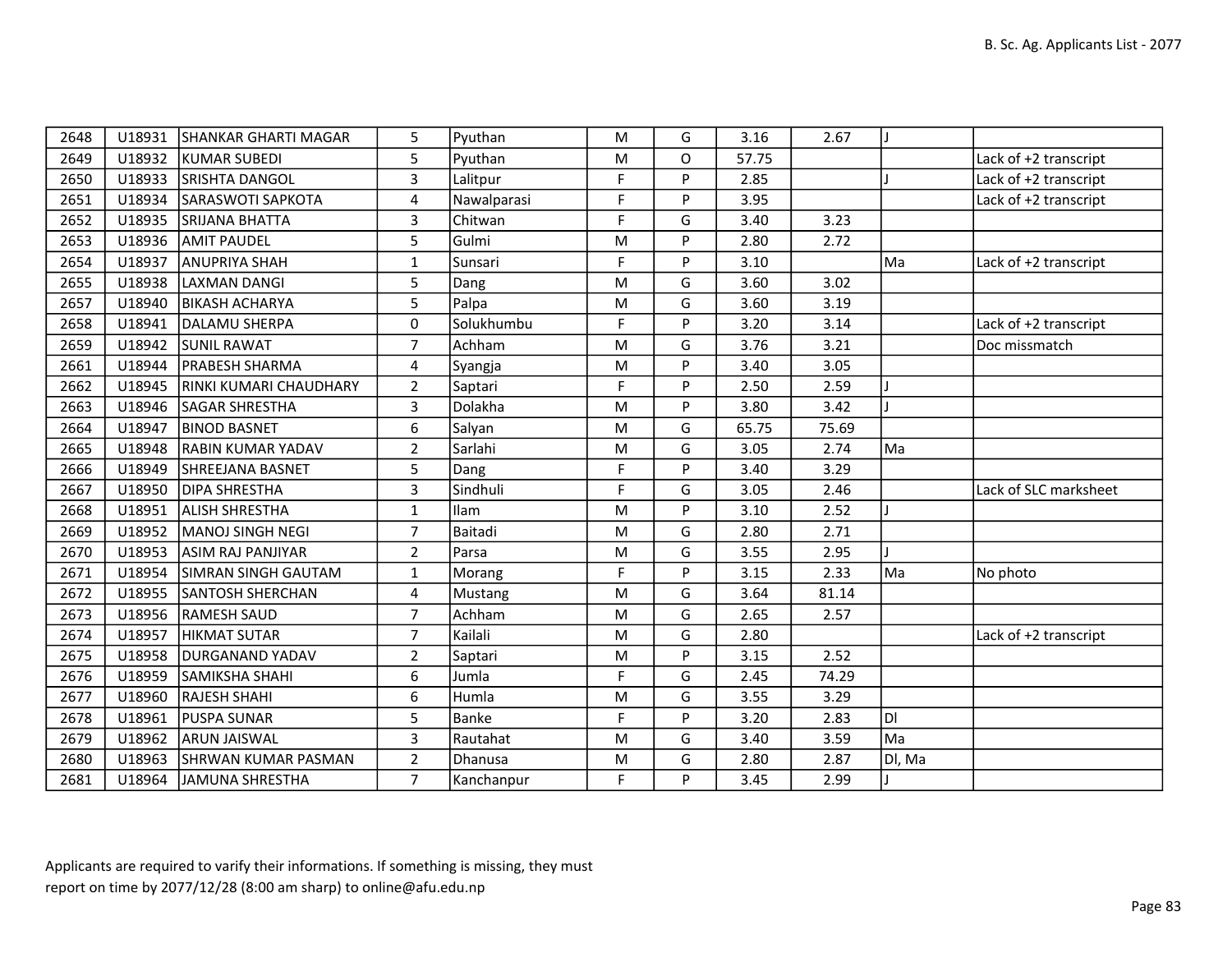| 2682 | U18965 | <b>SUSHILA NEUPANE</b>     | 5              | Pyuthan     | F         | G   | 3.25  |       |     | Lack of +2 transcript |
|------|--------|----------------------------|----------------|-------------|-----------|-----|-------|-------|-----|-----------------------|
| 2683 | U18966 | KAPIL K.C.                 | $\overline{7}$ | Achham      | M         | P   | 66.63 | 69.71 |     |                       |
| 2684 | U18967 | <b>SHIVA POUDEL</b>        | 4              | Kaski       | M         | D   | 3.15  | 2.92  |     |                       |
| 2685 | U18968 | RASHIMA KHANAL             | 5              | Nawalparasi | F         | P   | 3.45  | 3.06  |     |                       |
| 2686 | U18969 | AAKREETI GAUTAM            | 4              | Baglung     | F         | G   | 3.32  |       |     | Lack of +2 transcript |
| 2687 | U18970 | MANISHA POKHREL            | 5              | Pyuthan     | F         | O   | 3.48  |       |     | Lack of +2 transcript |
| 2688 | U18971 | <b>KRISHNA DEV DHAMY</b>   | 0              | Sarlahi     | M         | G   | 3.60  | 2.95  |     |                       |
| 2689 | U18972 | IAMRIT POUDEL              | 5              | Pyuthan     | M         | O   | 3.52  |       |     | Lack of +2 transcript |
| 2690 | U18973 | AASHMA GYAWALI             | $\overline{2}$ | Banke       | F         | Þ   | 3.25  | 2.28  |     | Lack of +2 transcript |
| 2691 | U18974 | <b>ALAKA BISTA</b>         | 0              | Lamjung     | F         | G   | 3.35  | 2.96  |     |                       |
| 2692 | U18975 | <b>SHRISTI POKHREL</b>     | 5              | Pyuthan     | F         | O   | 3.48  |       |     | Lack of +2 transcript |
| 2693 | U18976 | <b>AASHISH KUMAR YADAV</b> | $\overline{2}$ | Dhanusa     | M         | D   | 3.25  | 3.03  | Ma  |                       |
| 2694 | U18977 | <b>GOVINDA POKHREL</b>     | 5              | Pyuthan     | M         | O   | 3.60  |       |     | Lack of +2 transcript |
| 2695 | U18978 | SHLESHA BASAULA            | 3              | Chitwan     | F         | P   |       | 3.96  |     | Lack of SLC marksheet |
| 2696 | U18979 | SHRIJANA BUDHA MAGAR       | $\mathbf{1}$   | Dang        | F         | D   | 3.60  | 3.09  |     |                       |
| 2697 | U18980 | ANUPA BHATTA               | 4              | Gorkha      | F         | Þ   | 3.45  | 3.06  |     |                       |
| 2698 | U18981 | ASMITA BHATTA              | 4              | Gorkha      | F         | P   | 3.75  | 2.79  |     |                       |
| 2699 | U18982 | <b>TRISANA POUDEL</b>      | 5              | Pyuthan     | F         | O   | 3.20  |       |     | Lack of +2 transcript |
| 2700 | U18983 | MENAKA KHADKA              | 5              | Pyuthan     | F         | O   | 3.16  |       |     | Lack of +2 transcript |
| 2701 | U18984 | JAY BAHADUR CHAUDHARY      | $\overline{7}$ | Kanchanpur  | ${\sf M}$ | G   | 3.15  | 3.03  |     |                       |
| 2702 | U18985 | <b>PRATIK BINADI</b>       | $\overline{7}$ | Kailali     | M         | D   | 3.20  | 2.73  |     |                       |
| 2703 | U18986 | <b>RAMA KOIRALA</b>        | 0              | Kalikot     | F         | G   | 3.45  | 2.89  |     |                       |
| 2704 | U18987 | <b>BINITA KHANAL</b>       | 4              | Palpa       | F         | G   | 3.80  | 3.39  |     |                       |
| 2705 | U18988 | LAXMI BUDHATHOKI           | 5              | Pyuthan     | F         | O   | 3.24  |       |     | Lack of +2 transcript |
| 2706 | U18989 | <b>SUBASH CHAULAGAIN</b>   | 6              | Jumla       | ${\sf M}$ | G   | 3.45  | 3.13  |     |                       |
| 2707 | U18990 | <b>DEEPAK KUMAR SAH</b>    | $\overline{2}$ | Dhanusa     | ${\sf M}$ | P   | 3.50  | 2.73  | Ma  |                       |
| 2708 | U18991 | KASMITA RASAILI            | 6              | Surkhet     | F         | O   | 55.25 | 69.27 | ldl |                       |
| 2709 | U18992 | DINESH PRASAD JOSHI        | $\overline{7}$ | Achham      | M         | P   | 2.70  |       |     | Lack of +2 transcript |
| 2710 | U18993 | AMAN JOSHI                 | $\overline{7}$ | Baitadi     | M         | P   | 3.65  | 2.92  |     |                       |
| 2711 | U18994 | <b>ANJALI MEHTA</b>        | 1              | Sunsari     | F         | G   |       | 2.63  | Ma  | Marksheet unclear     |
| 2712 | U18995 | <b>AASHISH SHRESTHA</b>    | 3              | Sindhuli    | ${\sf M}$ | N/A | 3.55  | 70.82 |     |                       |
| 2713 | U18996 | <b>PRATIK GYAWALI</b>      | 5              | Palpa       | M         | P   | 3.30  | 2.96  |     |                       |